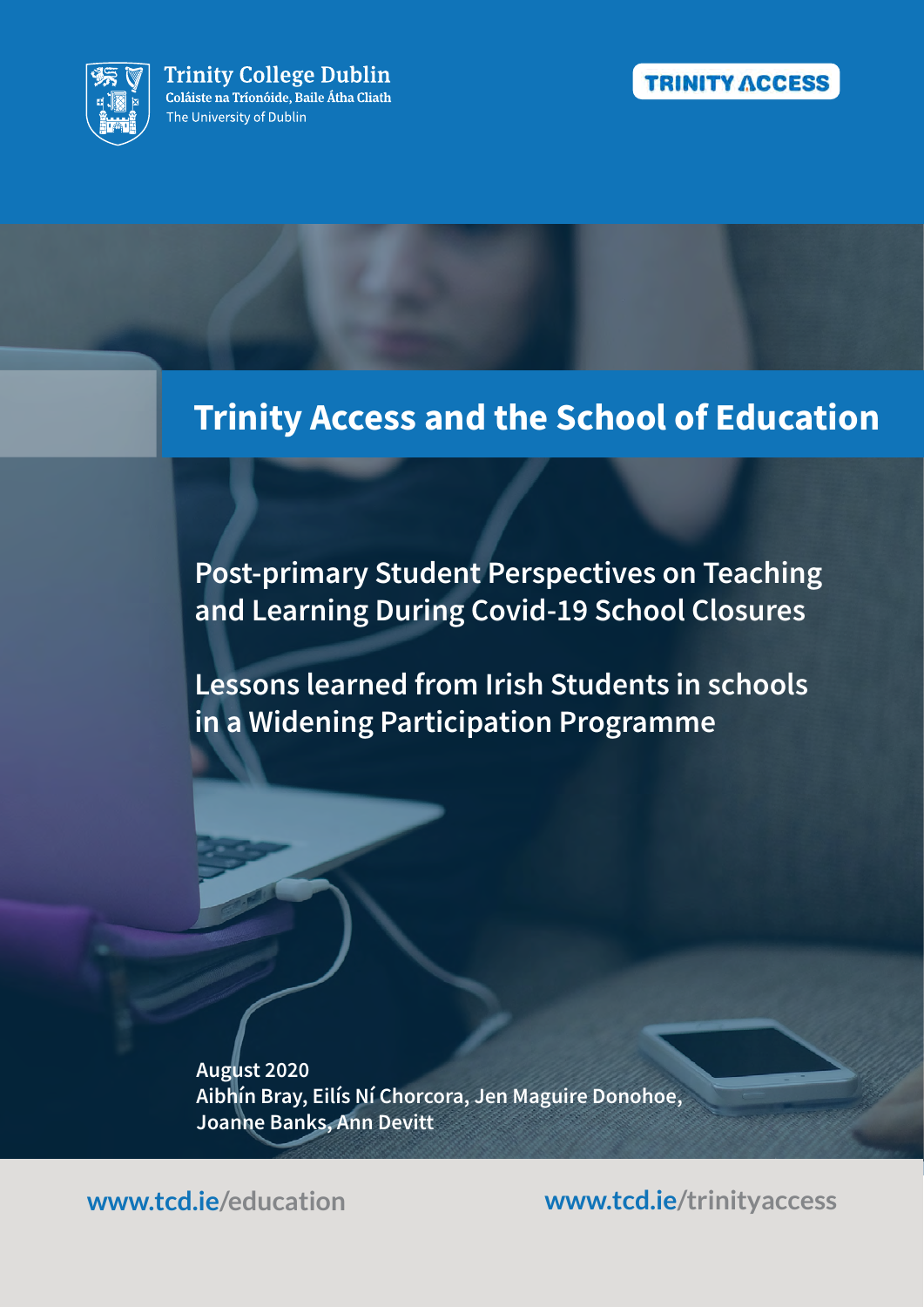

## **About This Report**

ISBN 978-1-911566-120

This report is downloadable here: http://hdl.handle.net/2262/93107

It is the third in a series of reports on the impact of Covid-19 school closures on education in Ireland. The report on post-primary teacher perspectives is available here: http://www.tara.tcd.ie/handle/2262/92883. The report on primary parent perspectives is available here: http://www.tara.tcd.ie/handle/2262/92899. A further report is currently being prepared which focus on school closures from the perspective of primary teachers.

Report compiled in collaboration with Trinity Access Principal Investigators: Dr Cliona Hannon (Director, Trinity Access), Professor Brendan Tangney (Co-Director, Trinity Access).

For more information: http://www.tcd.ie/trinityaccess

To cite this report: Bray, A., Ní Chorcora, E., Maguire Donohoe, J., Banks, J. & Devitt, A. (2020) 'Post-primary Student Perspectives on Teaching and Learning During Covid-19 School Closures: Lessons learned from Irish Students from schools in a Widening Participation Programme.' August 2020. Dublin: Trinity College Dublin. Available at: http://hdl.handle.net/2262/93107.

Peer reviewer: Dr Cliona Hannon, Trinity College Dublin.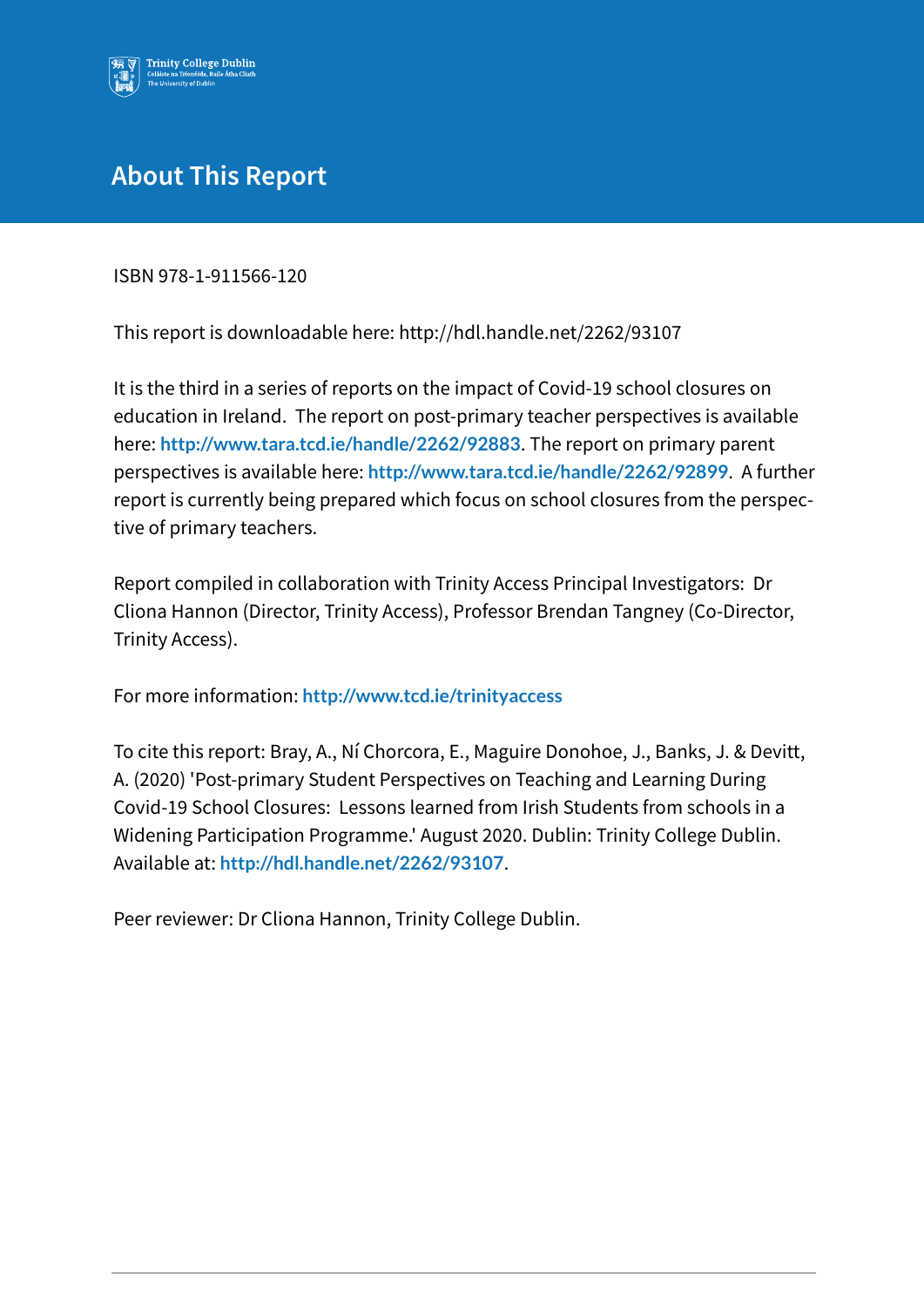

## **Partners & Contributors**

#### **The Authors**



#### **Aibhín Bray**

Dr Aibhín Bray is lecturer and researcher in education and leader of the mathematics strands in the School of Education in Trinity College Dublin. She has worked in widening participation for a number of years and continues to act as Research Advisor for Trinity's widening participation programme: Trinity Access. In addition to mathematics education, her research focuses on the development of teaching and learning practices that positively influence engagement with education and support the development of key skills and competences.

#### **Filís Ní Chorcora**

Eilís Ní Chorcora is the Coordinator of Research and Impact at Trinity Access, Trinity College Dublin. A qualified primary school teacher with a postgraduate degree in Psychology, she works to support people from areas of low progression to higher education to achieve their full educational potential. Her research interests are in the area of widening participation among students from under-represented backgrounds as well as child and adolescent health and wellbeing.





#### **Jen Maguire Donohoe**

Jen Maguire Donohoe works in a dual position as a Research Assistant and a Pathways to the Professions Project Officer in Trinity Access, Trinity College Dublin. As a first-generation college graduate with a Bachelors in Law and a Masters in Public Policy, it is her aim to use her experience of progressing through third-level education as a non-traditional student to inform the supports provided to students from similar backgrounds.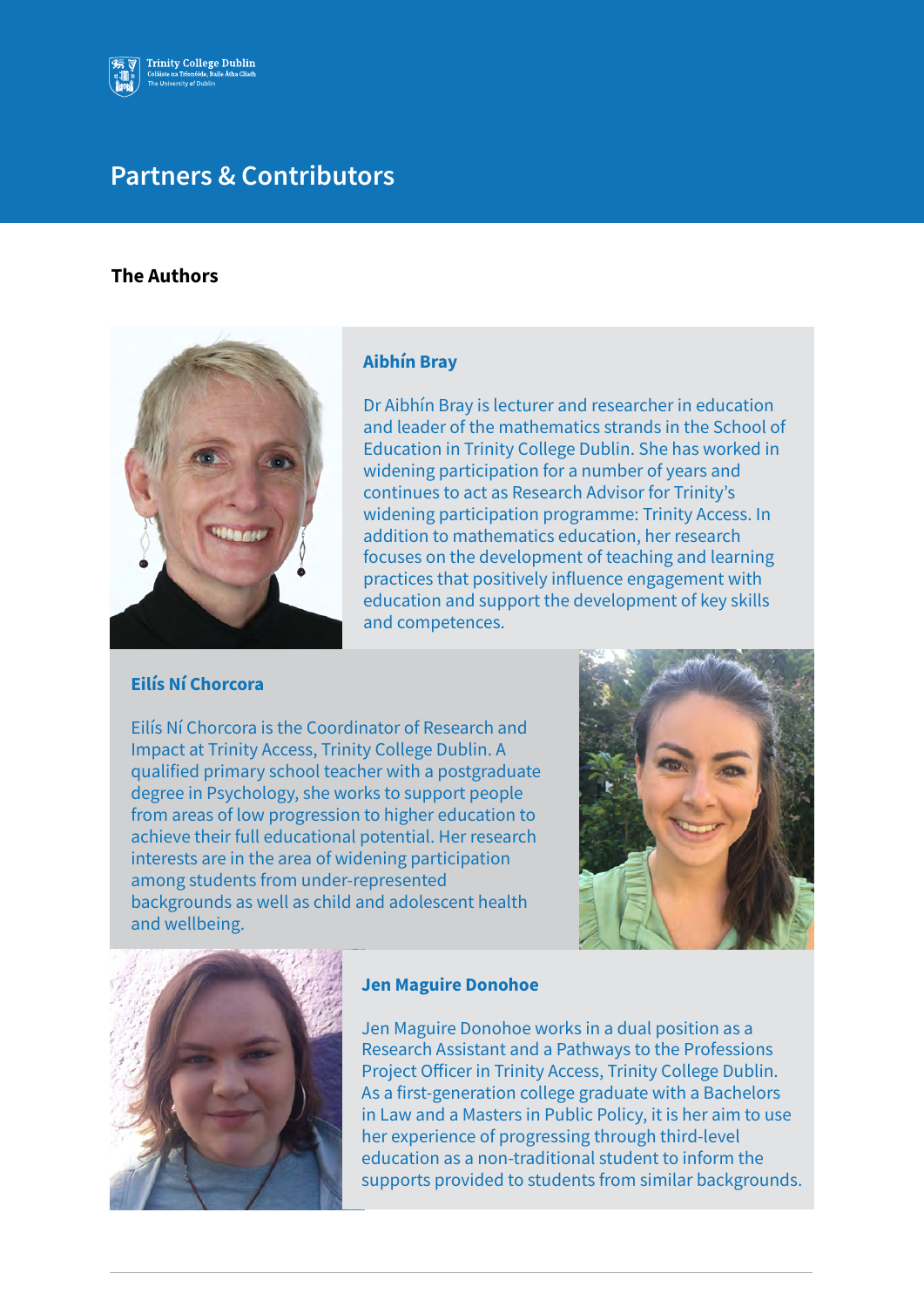

## **Partners & Contributors**

#### **The Authors**



#### **Ann Devitt**

#### **Joanne Banks**

Dr Joanne Banks is a lecturer and researcher in inclusive education at the School of Education in Trinity College Dublin. She has worked for over a decade in social research focusing on inclusive education, the school experiences of students with disabilities and educational inequality more generally. Her research focuses on inclusive education in policy and practice and examines system and school level practices that promote equity for all students. She has published widely on the school experiences of students with disabilities and those from socio-economically deprived backgrounds.

Dr Ann Devitt is a lecturer and researcher in language and literacy education at the School of Education in Trinity College Dublin. She is currently Director of Research at the School and Academic Director for Learnovate, the Enterprise Ireland funded research and innovation centre focused on educational technology which is hosted in TCD. Her research interests lie in the area of language teaching and learning, and technology enhanced learning. She is currently Principal Investigator on an IRC funded project on Family Digital Literacy project in partnership with NALA.

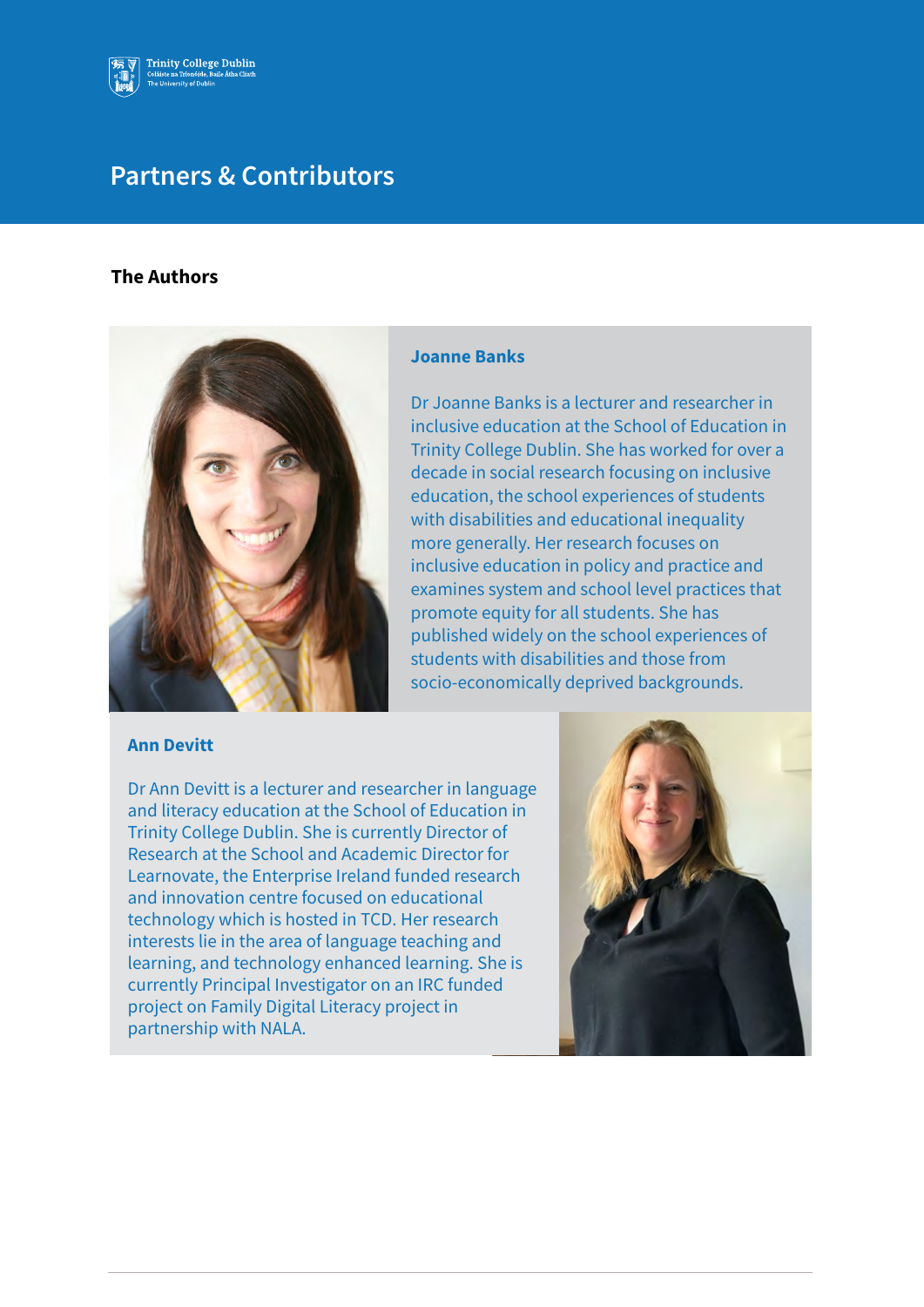

## **Partners & Contributors**

### **Acknowledgements**

This report was compiled by members of the Trinity Access Research Advisory Panel (Aibhin Bray, Joanne Banks and Ann Devitt in the School of Education, Trinity College and Eilis Ni Chorcora and Jen Maguire Donohoe in Trinity Access) and with design support from Learnovate.

Trinity Access (TA) aims to transform the Irish education system, through work at student, school and system level, so that every young person can reach their full potential. They work in partnership across the education sector with students, teachers, families, communities and businesses to widen access and participation of under-represented groups at third level. The TA schools programme breaks down barriers by partnering with schools to develop strong 'college going cultures' and innovative approaches to teaching and learning through three Core Practices: Pathways to College, Mentoring and Leadership in Learning. Trinity Access receives funding from Rethink Ireland, the Higher Education Authority and the Department of **Education and Skills.** 

Many thanks to all of the students who took the time to complete this survey during this difficult time, and to the teachers and principals in the Trinity Access schools for supporting them.



**Trinity College Dublin** Coláiste na Tríonóide, Baile Átha Cliath The University of Dublin

**TRINITY ACCESS** 

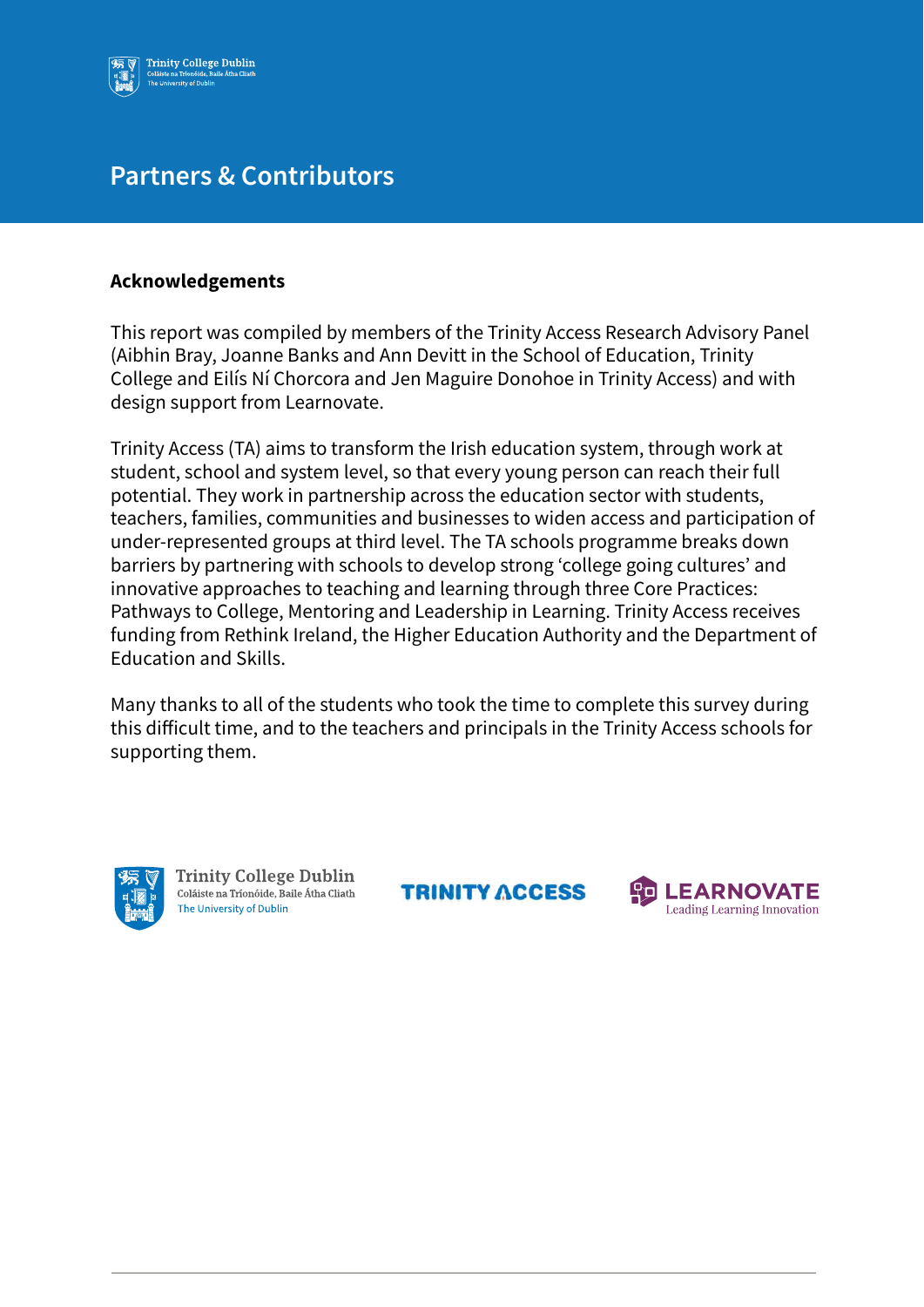## **Table of Contents**

| 1. |     |                                                                                |
|----|-----|--------------------------------------------------------------------------------|
|    | 1.1 |                                                                                |
|    | 1.2 | Attitudes towards learning and school and student-teacher relationships12      |
|    | 1.3 |                                                                                |
|    | 1.4 | Programmes to Widen Participation in Further and Higher Education15            |
|    | 1.5 |                                                                                |
| 2. |     |                                                                                |
|    | 2.1 |                                                                                |
|    | 2.2 |                                                                                |
|    | 2.3 |                                                                                |
|    | 2.4 |                                                                                |
|    | 2.5 |                                                                                |
| 3. |     |                                                                                |
|    | 3.1 |                                                                                |
|    | 3.2 |                                                                                |
|    | 3.3 | The role of teacher feedback, workload and parental support in student         |
|    |     |                                                                                |
|    | 3.4 | Student reactions to the cancellation of the Leaving Certificate examination35 |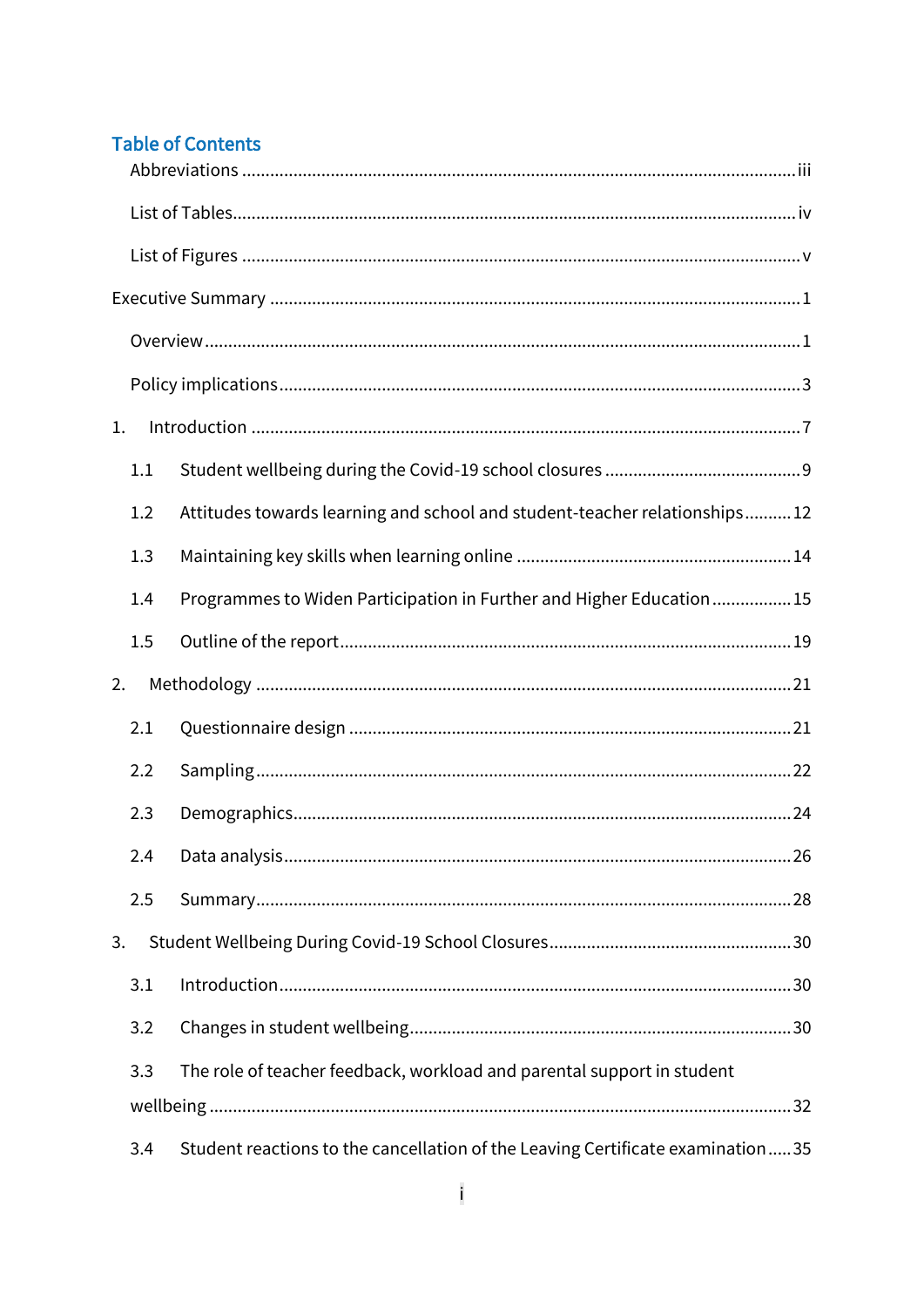| 3.5 | Students' thoughts on the future of the Leaving Certificate41    |  |
|-----|------------------------------------------------------------------|--|
| 3.6 |                                                                  |  |
| 4.  |                                                                  |  |
| 4.1 |                                                                  |  |
| 4.2 |                                                                  |  |
| 4.3 |                                                                  |  |
| 4.4 | Factors associated with active engagement with education 53      |  |
| 4.5 | Factors associated with positive student-teacher relationships58 |  |
| 4.6 |                                                                  |  |
| 5.  |                                                                  |  |
| 5.1 |                                                                  |  |
| 5.2 |                                                                  |  |
|     |                                                                  |  |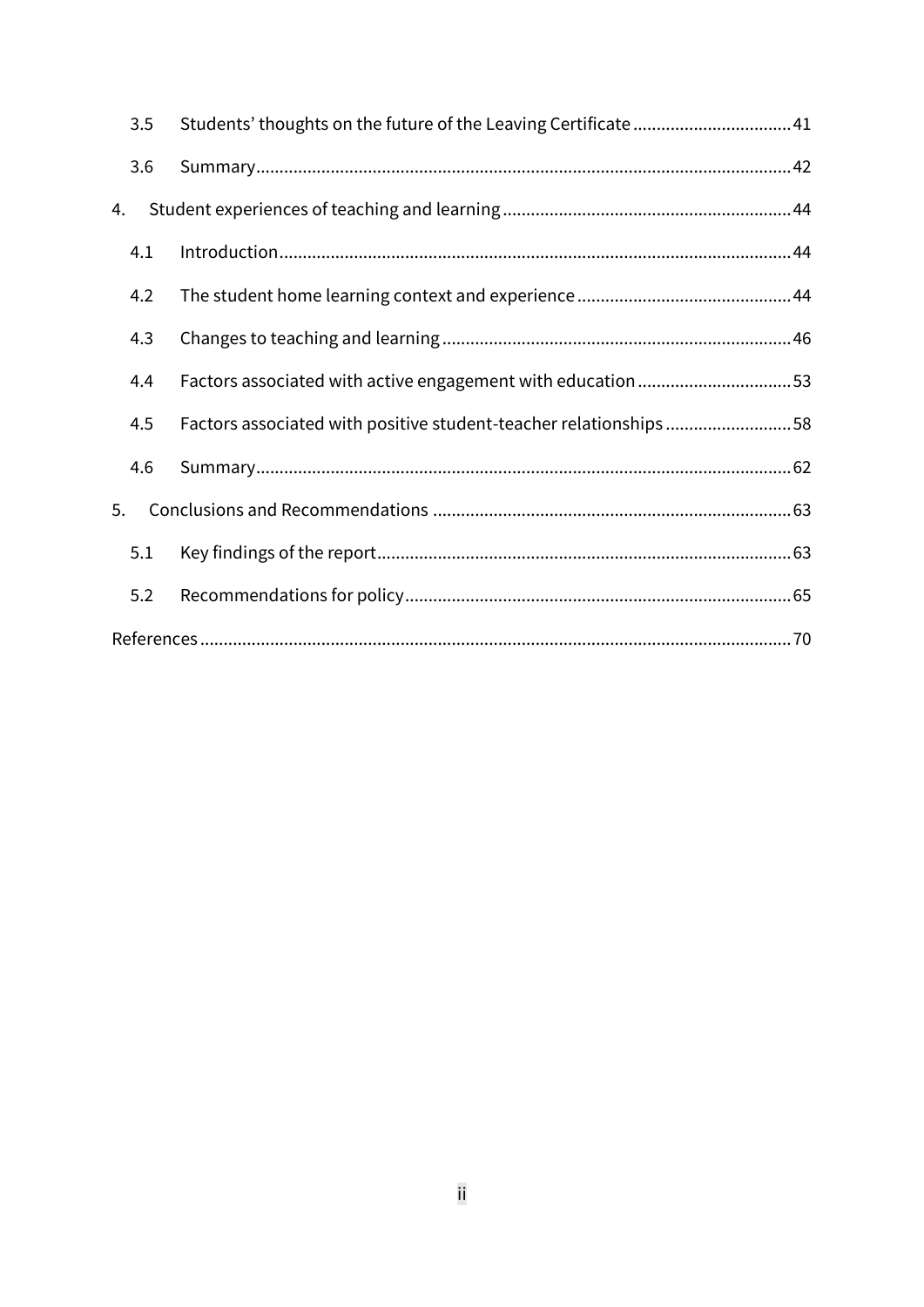## <span id="page-7-0"></span>Abbreviations

| <b>AFL</b>     | Assessment for Learning                        |
|----------------|------------------------------------------------|
| CAO            | <b>Central Applications Office</b>             |
| <b>CPD</b>     | <b>Continuing Professional Development</b>     |
| <b>DCA</b>     | <b>Directed Content Analysis</b>               |
| <b>DEIS</b>    | Delivering Equality of Opportunity in Schools  |
| <b>DES</b>     | Department of Education and Skills             |
| GUI            | Growing Up in Ireland                          |
| LC             | Leaving Certificate                            |
| <b>NEPS</b>    | National Educational Psychological Service     |
| <b>NPHET</b>   | National Public Health Emergency Team          |
| TY             | <b>Transition Year</b>                         |
| <b>SCP</b>     | <b>School Completion Programme</b>             |
| <b>SWEMWBS</b> | Short Warwick-Edinburgh Mental Wellbeing Scale |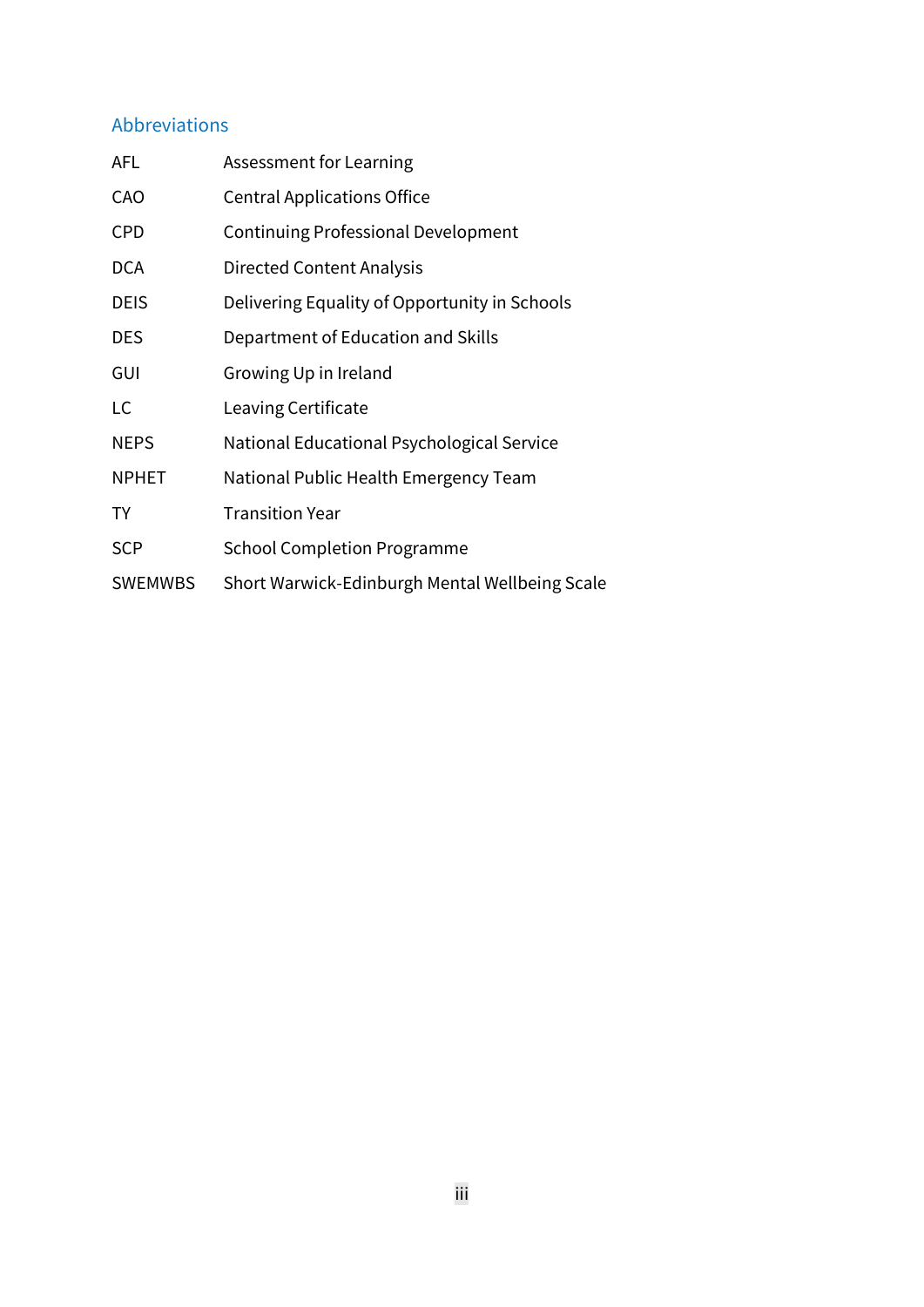## <span id="page-8-0"></span>List of Tables

| Table 4.1: Factors influencing Low Active Engagement with Education56 |  |
|-----------------------------------------------------------------------|--|
|                                                                       |  |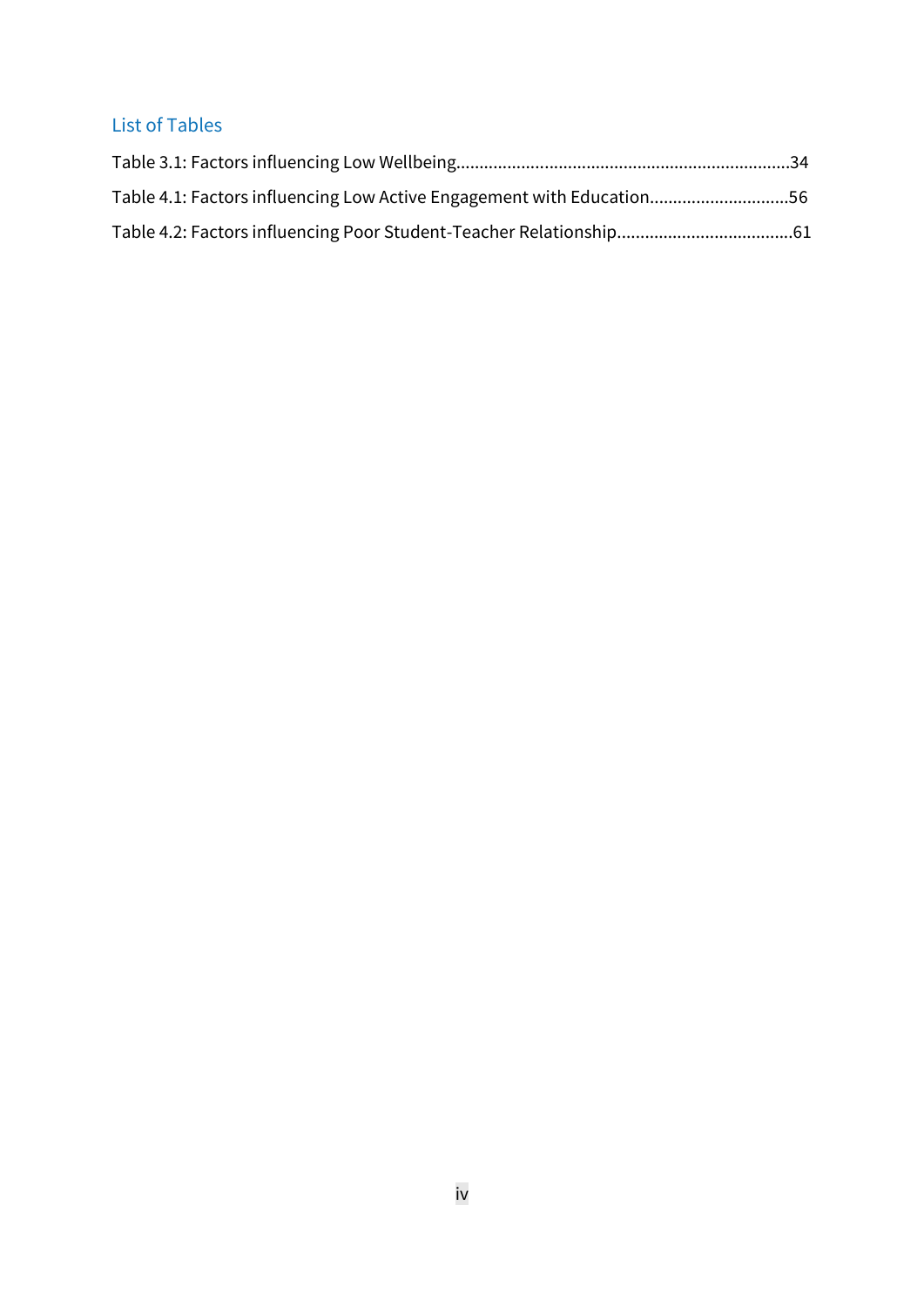## <span id="page-9-0"></span>List of Figures

| Figure 3.2: Students' agreement with the Cancellation of State Examinations36         |  |
|---------------------------------------------------------------------------------------|--|
| Figure 3.3: Students' agreement with the move to Calculated Grading36                 |  |
| Figure 4.1: Teaching and Learning practices for Key Skills developments during School |  |
|                                                                                       |  |
|                                                                                       |  |
|                                                                                       |  |
|                                                                                       |  |
| Figure 4.5: Self-direction (Managing Myself) practices during School Closures51       |  |
|                                                                                       |  |
| Figure 4.7: Significant changes over time in Student-Teacher Relationships59          |  |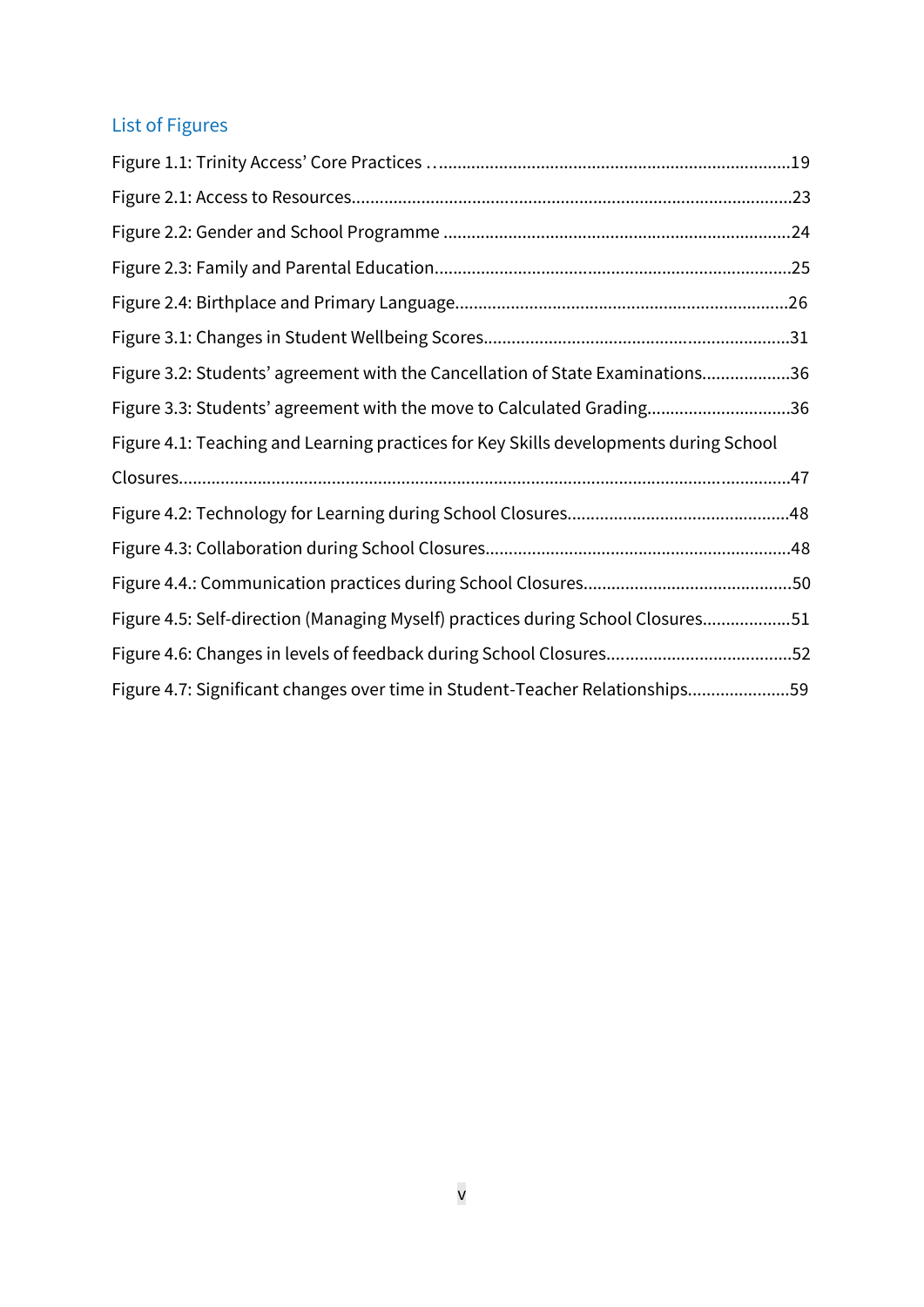## <span id="page-10-0"></span>**Executive Summary**

#### <span id="page-10-1"></span>**Overview**

This report is the third publication in series of reports published by the School of Education in collaboration with Trinity Access in Trinity College Dublin. The aim of this research series has been to understand the impact of Covid-19 school closures on education in Ireland from a range of perspectives. The first two reports focused on the perspectives of second-level teachers (Devitt, Bray, Banks, & Ní Chorcora, 2020) and parents of primary school children (Devitt, Ross, Bray, & Banks, 2020). This third report in the series focuses on the Covid-19 school closures from the perspective of second-level students. The over 1,000 student respondents are from 15 schools in the greater Dublin area, which are part of the Trinity Access: a programme specifically aimed at increasing access to post-secondary education for students in areas of low progression to higher education. Previous research (Devitt et al. 2020a) has identified this cohort as being significantly more likely to have disengaged with their education during the lockdown. The data were collected as part of a broader longitudinal study by Trinity Access. The report therefore provides a unique insight on the experiences of students during the Covid-19 Pandemic but also an opportunity to compare their educational experiences with previous years. It addresses the following research questions:

- 1. What impact did school closures and working from home have on student wellbeing?
- 2. In what ways did teaching and learning, and engagement with education, change for students during school closures?
- 3. How did relationships between students and teachers change during school closures?

The report provides a critical analysis of the findings in the context of the existing research on young people and education, during and before Covid-19, in order to identify implications for policy and practice. In line with the previous publications, this report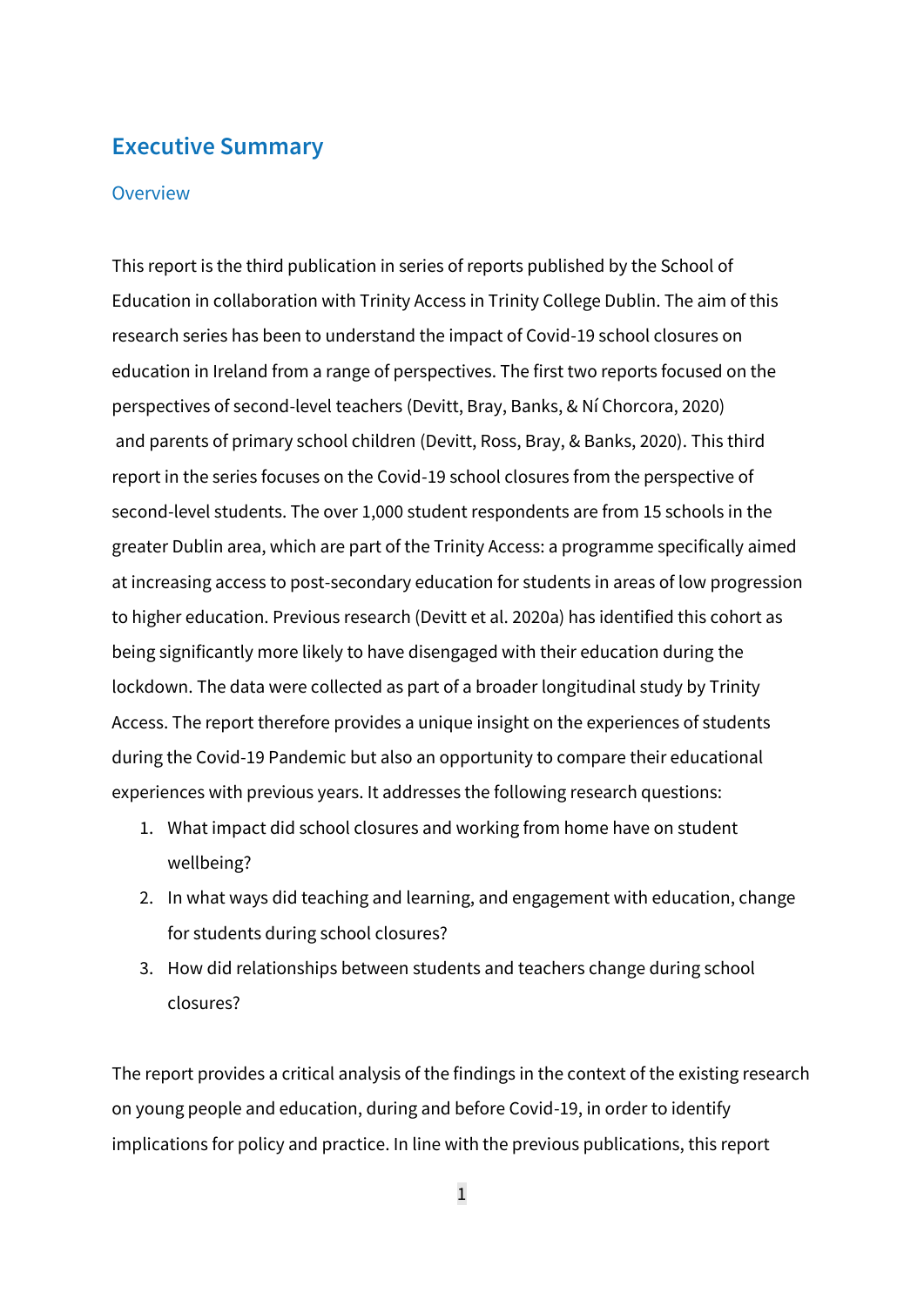adopts a solution-focussed approach and provides important evidence for policy for any future school closures and for school – home communication more generally.

## Key Findings

## Student wellbeing during school closures

## Decline in student wellbeing during school closures

- The students surveyed reported lower scores on a wellbeing measure in 2020 compared to 2019.
- A perceived increase in workload was reported by students to be a source of stress during school closures.
- Where students reported negative relationships with their teachers or felt there was a lack of feedback about their work, they were more likely to have poorer mental wellbeing being during lockdown.
- Parental involvement in schoolwork was found to be linked to wellbeing, with students with more parental input less likely to have poor mental wellbeing during school closures.

## Student views on changes to the Leaving Certificate

- Students have mixed views about changes to the Leaving Certificate examination.
- Approximately half of students agreed with the cancellation of the leaving certificate whereas just a third agreed the introduction of calculated grading.
- The findings highlight increased stress among some students in the move to calculated grading with many concerned about how the role of student-teacher relationships may impact on this process.
- Some students suggested that we use this unprecedented time as an opportunity to move away from high stakes examinations and have greater use of continuous assessment in senior cycle.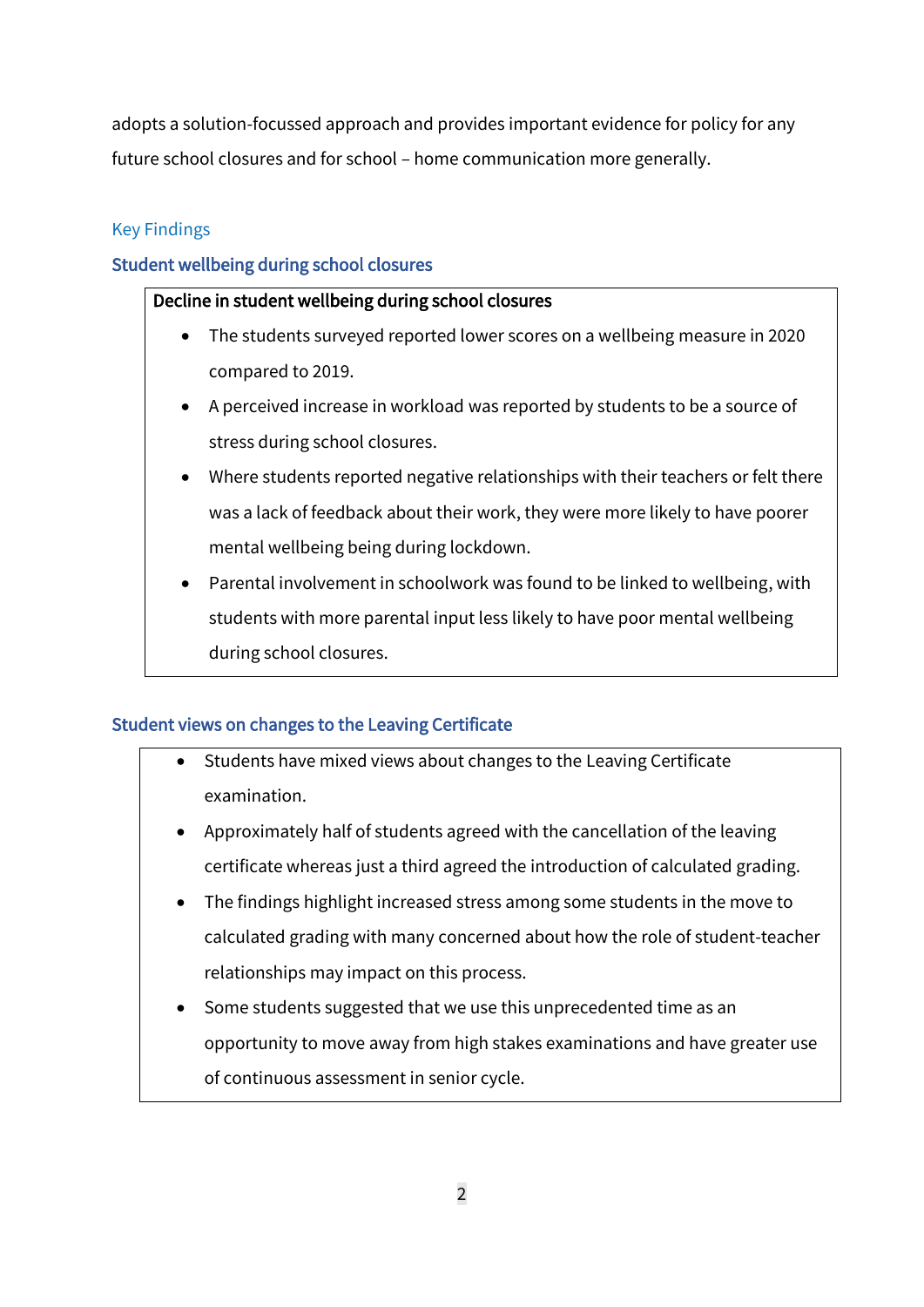## Changes to teaching, learning and school engagement

| Four out of five students reported that their workload increased during school      |
|-------------------------------------------------------------------------------------|
| closures and experienced increased levels of stress in relation to managing this.   |
| Students experienced less collaboration and communication with their peers          |
| during school closures.                                                             |
| Students had mixed reports on levels of feedback from students during school        |
| closures with an increase for a significant proportion (37 per cent) but a decrease |
| for over a quarter of students (26 per cent).                                       |
| Students reported using more technology for educational purposes and were           |
| more likely to self-direct their learning during school closures.                   |
| Students' responses in relation to the provision and use of feedback from           |
| teachers indicates the critical importance of assessment for learning practices in  |
| sustaining student engagement and educational relationships.                        |

### Importance of Parental Involvement

• Level of parental involvement with education was predictive of levels of student wellbeing, active engagement with education and student-teacher relationships.

## <span id="page-12-0"></span>Policy implications

The findings of the report point to clear recommendations for policy for second level schools in Ireland. The following sections provide an overview of recommendations for policy stemming from the report's analysis.

## System level recommendations

## Student wellbeing during Covid-19

• Recognise the importance of the role of schools and teachers in identifying mental health difficulties among students. Support school principals and teachers to recognise anxiety and stress among their students and to source appropriate help and supports. A wellbeing contingency plan should be in place for staff and students in the event of any temporary school closures.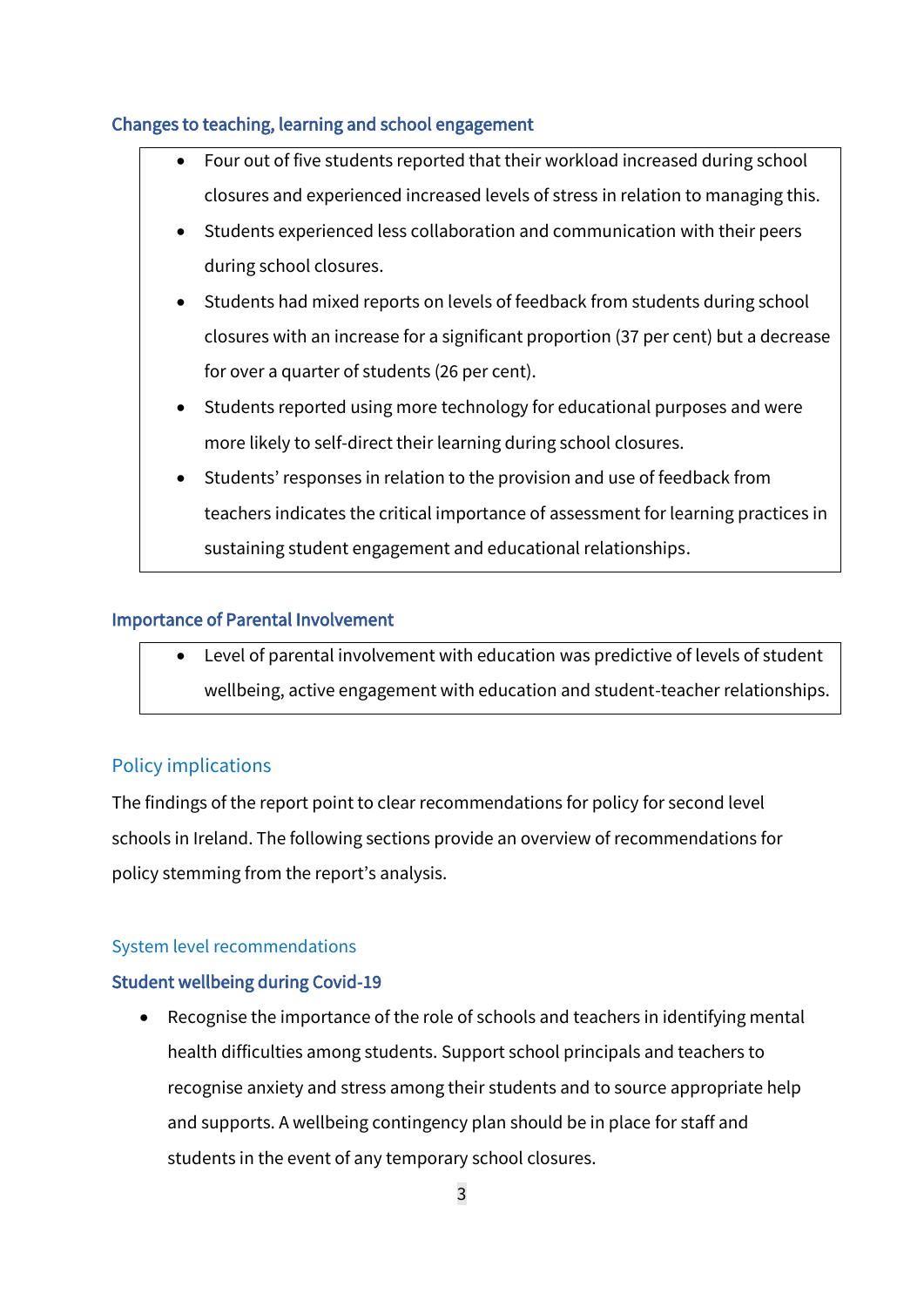## Widening participation in further and higher education for students from areas of low progression

- Given the findings around the importance of parental involvement in maintaining student engagement during school closures, the report argues that existing supports such as the Home School Liaison Scheme, which seeks to increase homeschool communication, should be enhanced.
- Similarly, the role of the school guidance counsellor should be recognised as a support to students' mental wellbeing during these unprecedented times of school closures. Equally, this role should be supported to provide students with more traditional career guidance through the provision of resources and information around their choices post-school.
- Funding is needed for research and development on the impact of school-based programmes which seek to widen participation in education for students from areas of low progression.

#### Guidance for online teaching

- Given the resources available from organisations, such as the PDST, teachers should be made aware of supports aimed at facilitating online collaboration and the provision of feedback.
- Given the findings around the need for greater peer interactions in education online, guidelines around best practice for small group online teaching should be put in place to ensure online safety for children and young people.
- In the event of future temporary school closures, clear guidance should be provided to schools in relation to appropriate workload expectations for students working from home.

#### Senior Cycle Assessment

• The findings suggest the need to develop a plan for the 2021 Leaving Certificate examination that is flexible and adaptable and removes the emphasis off the terminal examination. The ongoing review of Senior Cycle (Smyth et al., 2019)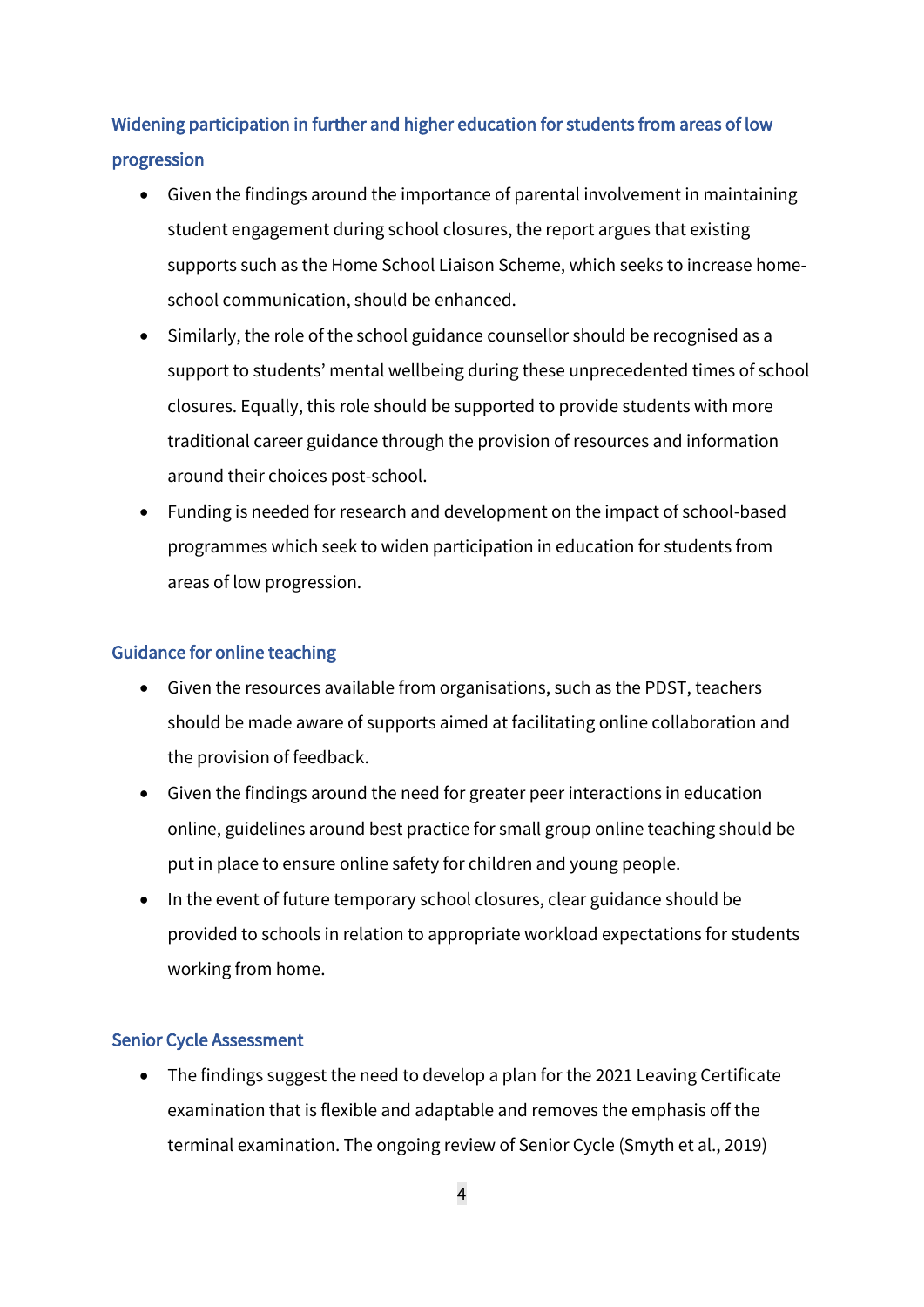should be consulted in any future changes to senior cycle assessment in light of Covid-19.

### School-level recommendations

### **Wellbeing**

- Teachers should be made aware of CPD and resource available (such as the PDST) in relation to how to promote good mental wellbeing amongst students.
- Teachers could also use this time as an opportunity to 'check-in' with their students regarding their mental wellbeing. Information could be gathered from students around how students fared during school closures assessing what worked and what did not.

### Student voice

- The report findings highlight the importance of listening to student feedback during school closures. In the context of learning online, information should be gathered around students' access to devices and broadband, and a quiet workspace, for example.
- The report findings also suggest the need for greater liaison between the student body and the school when learning online. This could be done through the creation, or further development, of student councils that can operate in a face-toface or online context. These mechanisms could ensure that each class group has a method of having their voice heard.

## Teaching and learning

- Develop a contingency plan in case of further lockdowns, making sure that a coordinated, whole-school approach is taken to the provision of online learning addressing in advance the issues of platform, timetable, and student workload.
- Prioritise professional development opportunities in relation to:
	- o effective and time-efficient Assessment for Learning approaches (self- and peer- assessment, use of rubrics)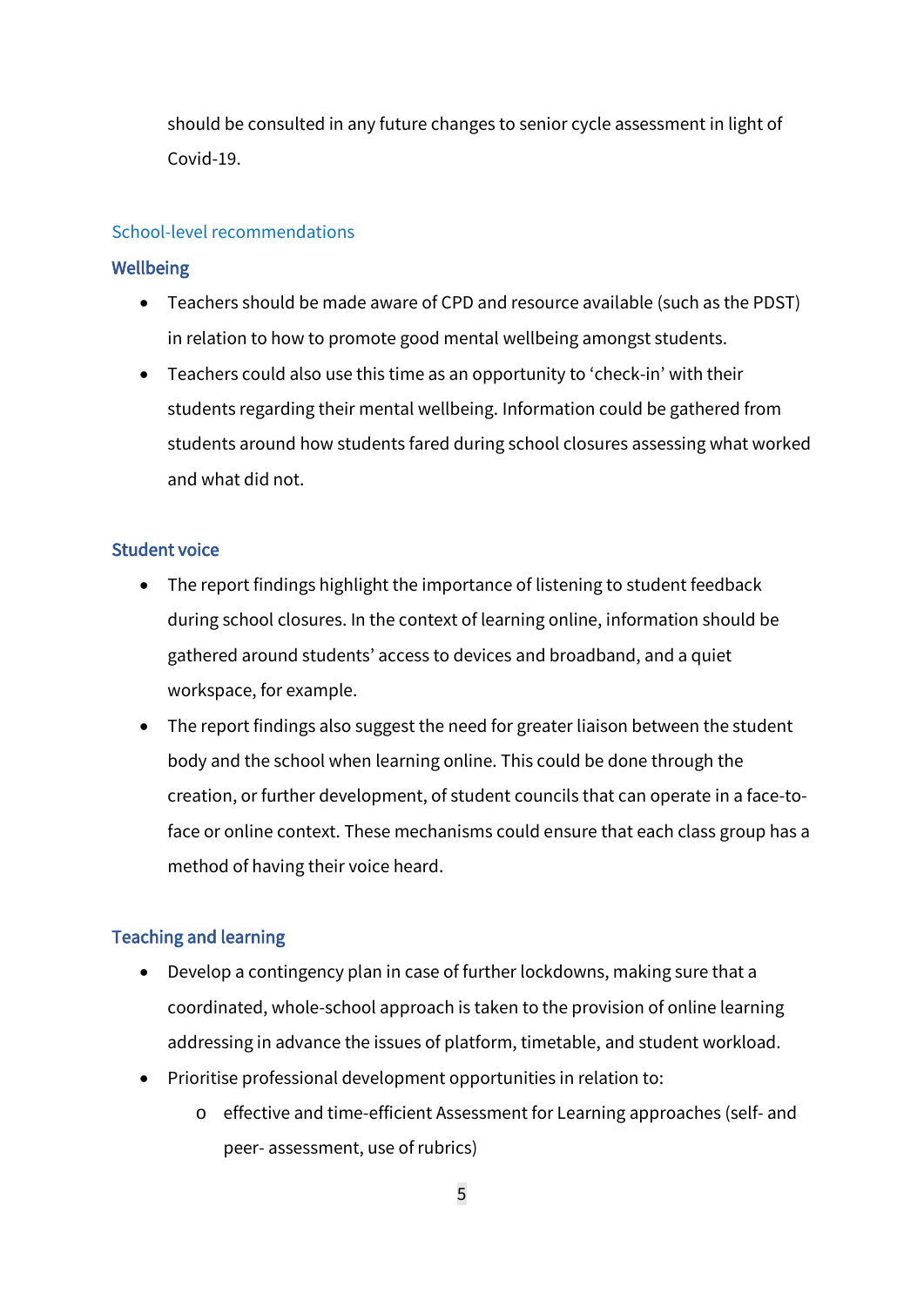o collaborative work in online or socially-distanced spaces, in line with both health and safe-guarding best practice guidelines.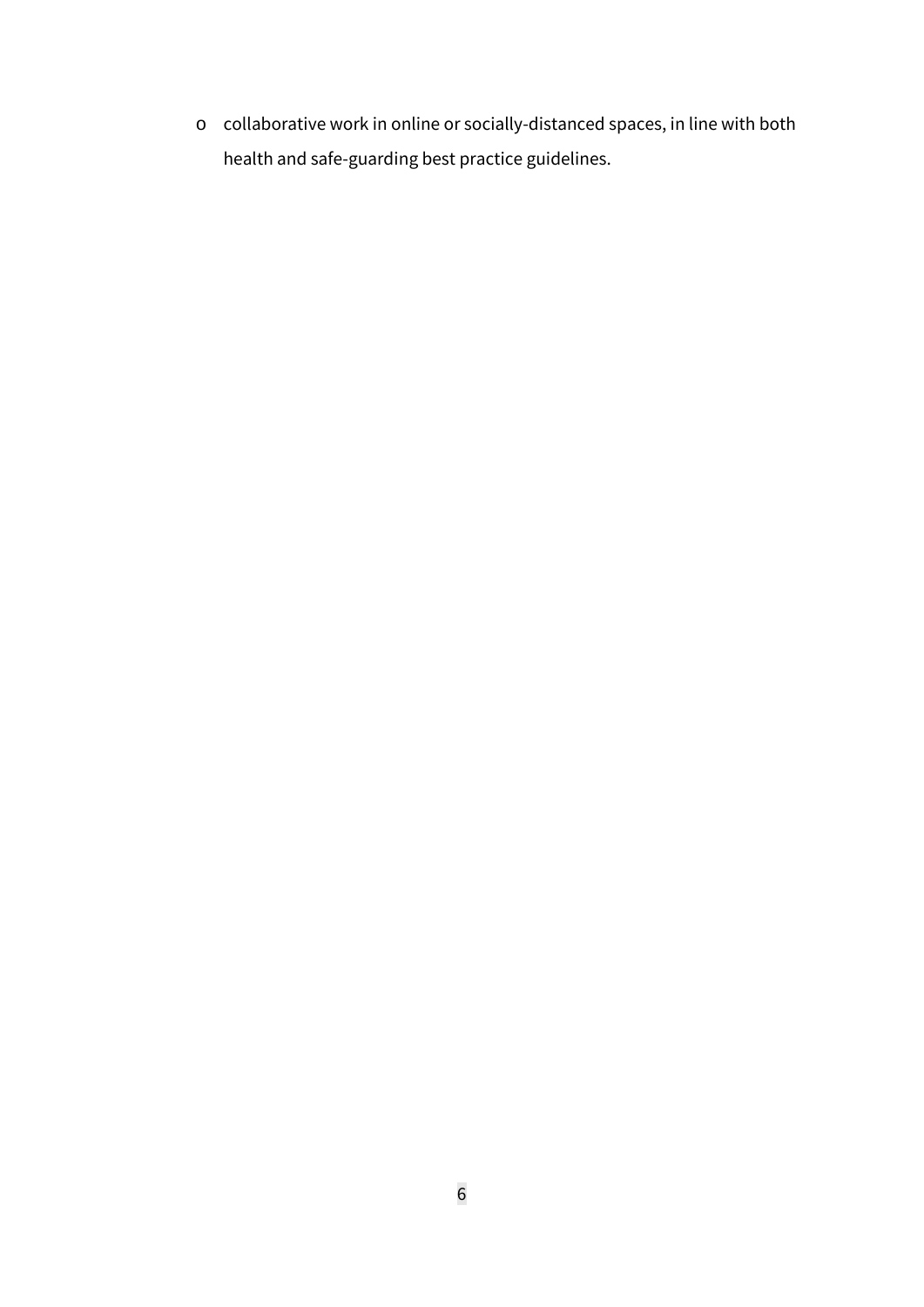## <span id="page-16-0"></span>**1. Introduction**

On March 12, 2020, all pre-schools, schools and further and higher education institutions closed at the direction of the Irish government to reduce the spread of the Covid-19 virus. On the advice of the National Public Health Emergency Team (NPHET) the initial proposed two-week closure extended to the summer break and schools were required to support their students to continue their learning at home and often online. The changes within the education system to teaching, learning and assessment over the last 3 months of the 2019-20 academic year, were sudden and dramatic for schools and learners, particularly for those in exam years. It is likely that there will be considerable direct and indirect repercussions of the pandemic on young people in the education system for many years to come (Darmody et al, 2020). Recent findings from the UK found that this is even more concerning for students in disadvantaged areas (Hutchinson, Reader and Akhal, 2020). At the time of writing, public health advice is allowing schools to re-open at the end of August, and children and young people across the country will return to school for the first time in five and a half months. However, the evolving public health situation means that schools need to have contingency plans in place for future full or partial school closures this academic year, whilst also managing the re-opening of schools under NPHET guidelines.

This report is the third publication in series of reports published by the School of Education, and has been written in collaboration with Trinity Access in Trinity College Dublin. The aim of this collection has been to understand the impact of Covid-19 school closures on education in Ireland from a range of perspectives. The first two reports focused on the perspectives of post-primary teachers (Devitt et al, 2020a) and parents of primary school children (Devitt et al., 2002b). This third report in the series focuses on the Covid-19 school closures from the perspective of second-level students. The over 1,000 student participants are from 15 schools in the greater Dublin area, which are part of Trinity Access: a programme specifically aimed at increasing access to post-secondary education for students in areas of low progression to higher education. The data were collected as part of a broader longitudinal study by Trinity Access. The report therefore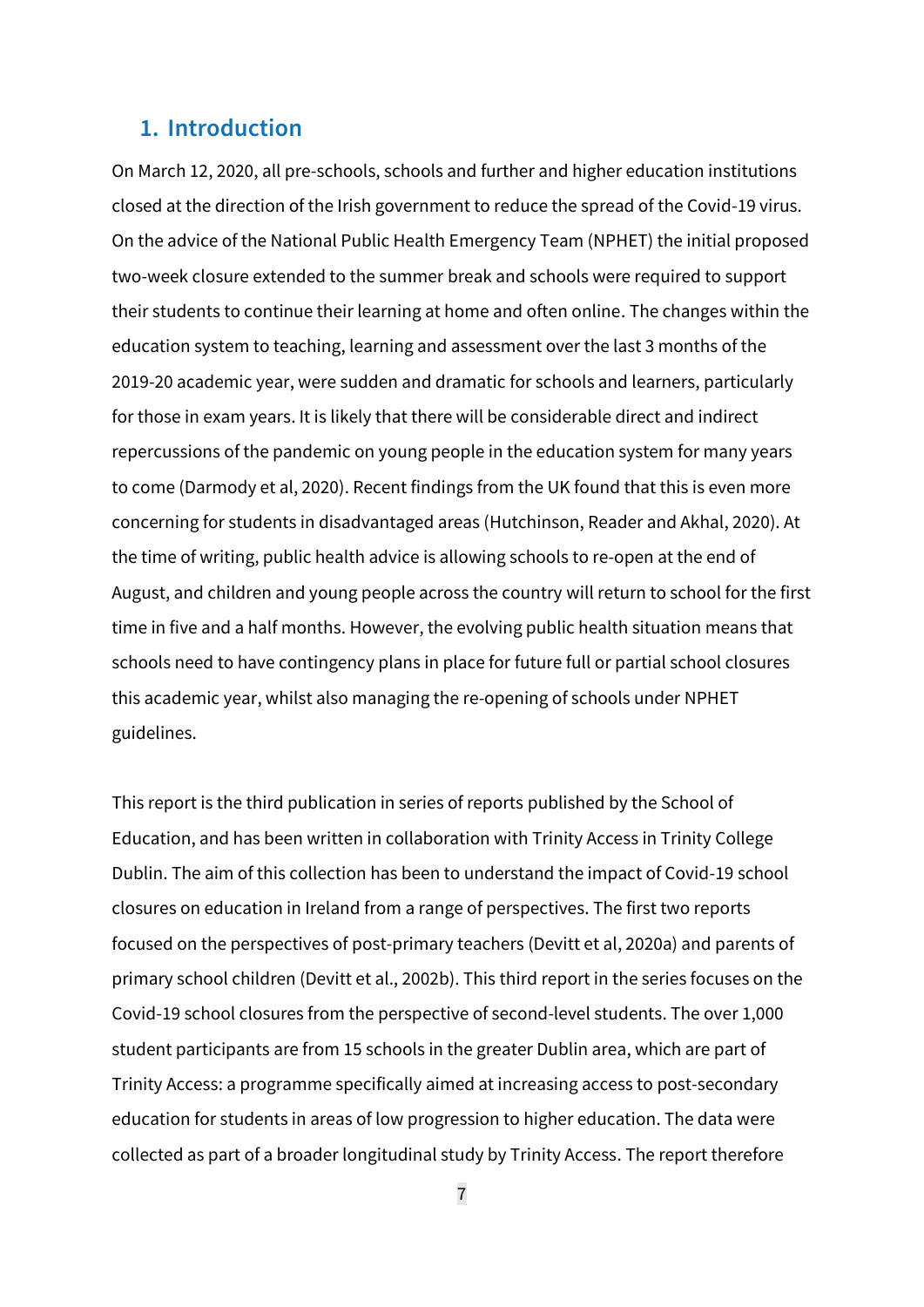provides a unique insight into the experiences of students during the Covid-19 Pandemic, but also an opportunity to compare their educational experiences with previous years. It addresses the following research questions:

- 1. What impact did school closures and working from home have on student wellbeing?
- 2. In what ways did teaching and learning, and engagement with education, change for students during school closures and what was the impact of this?
- 3. How did relationships between students and teachers change during school closures and what was the impact of this?

The report provides a critical analysis of the findings in the context of the existing research on young people and education, during and before Covid-19, in order to identify implications for policy and practice. In line with the previous publications, this report adopts a solution-focussed approach and provides important evidence for policy for any future school closures and for school-home communication more generally.

This chapter places the findings of this second-level student survey in the context of emerging literature on the impacts of the Covid-19 pandemic on young people and their education. Section 1.2 outlines existing research in relation to student wellbeing prior to and during school closures. Section 1.3 examines the impact of student engagement with schooling and student-teacher relationships on educational outcomes in national and international research. Section 1.4 examines teaching and learning practices, in particular those associated with the development of key skills, and how these have been impacted during school closures. As this study was conducted exclusively in schools taking part in the Trinity Access programme, section 1.5 situates the study within the context of widening participation policy and research and details the unique structure of the Trinity Access whole-school approach.

8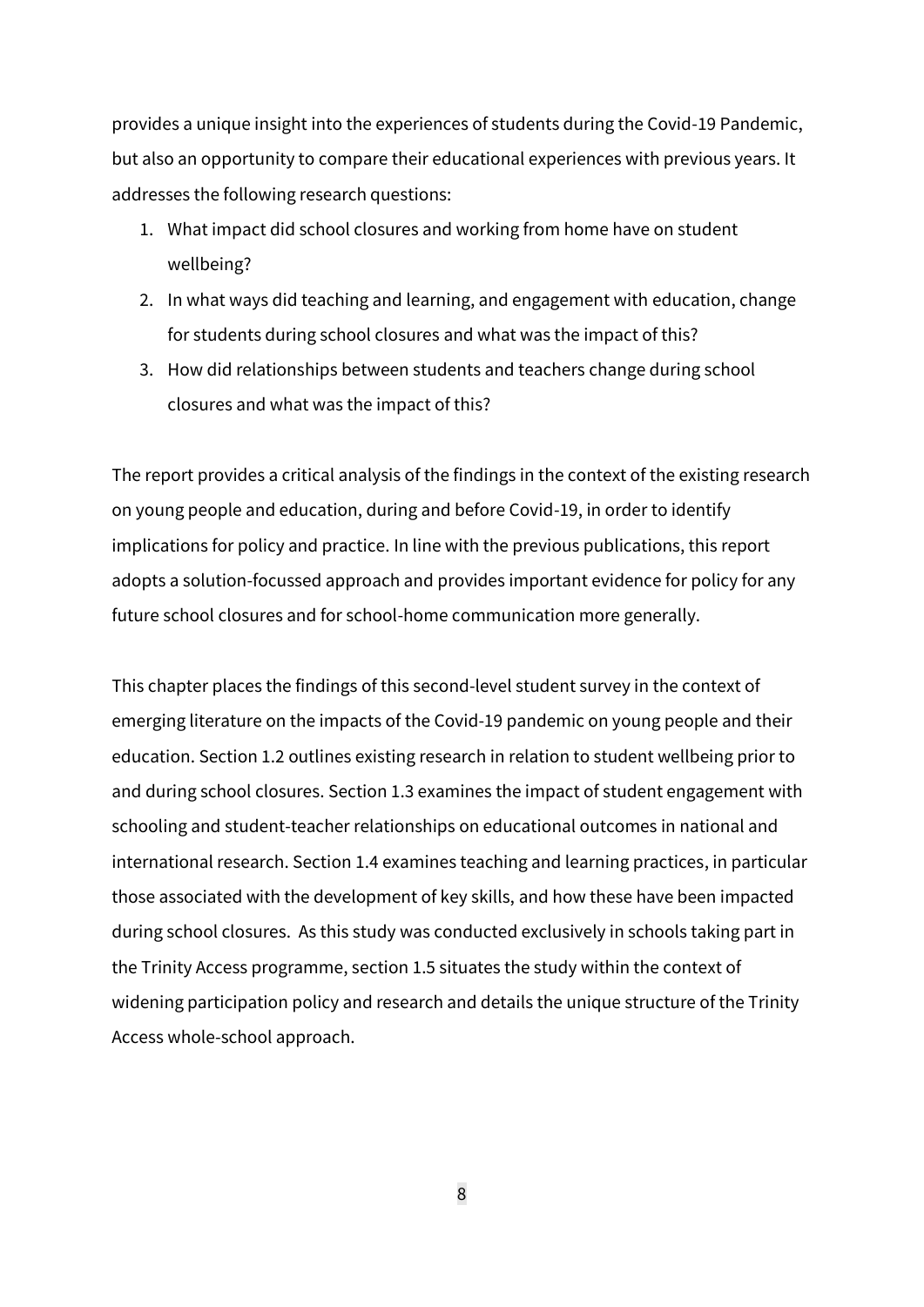#### <span id="page-18-0"></span>1.1 Student wellbeing during the Covid-19 school closures

In Ireland, the most recent MyWorld Survey<sup>1</sup> found that over 40 per cent of adolescents have experienced depression and 49 per cent anxiety 'outside the normal range' (Dooley et al., 2019). Similarly, findings from the Growing Up in Ireland Study on 17/18-year olds showed 20 per cent of those surveyed in the 'likely to be depressed' category (McNamara, Murphy, Murray, Smyth, & Watson, 2020). For children and young people with pre-existing mental health difficulties, school closures during the Covid-19 Pandemic have meant a lack of access to resources normally available in schools (Lee, 2020; Sukhera, 2020). There is limited research on the specific area of student mental health and wellbeing specific to Covid-19 and school closures but a recent publication by Darmody et al. (2020) highlights this as an emerging research area. In their review of literature, they identify a number of studies from Spain, Italy , China, Switzerland and Sardinia that highlight changes in the behaviour of children during the Pandemic including increased anxiety, irritability, stress and in some cases depression among children and young people (p. 52-53). Some studies highlight this as a particular problem for children and young people with disabilities (Asbury, Fox, Deniz, Code, & Toseeb, 2020; Zhang et al., 2020). Emerging research also suggests that certain young people who are not currently displaying signs of mental distress may be 'incubating' poor mental wellbeing, which may present in later years (Poulton et al., 2020).

In Ireland, a number of studies have been undertaken in recent months addressing the topic of mental health or wellbeing among children and young people. One study involving 269 second-level students and their parents found that approximately 40% of students 'mostly did not enjoy' schooling at home and nearly half of students have said that schooling from home has had a negative effect on their mental health (Flynn, Keane, McCauley, Davitt, Heinz & MacRuairc, 2020). Furthermore, research of over 2500 parents in Ireland has reported that the majority of children miss their friends, miss school and are finding it difficult not being in the classroom (Kelly, Fleming, Demirel, & O'Hara, 2020). The Irish Second Level Students Union and the Institute of Guidance Counsellors published

<sup>1</sup> <http://myworldsurvey.ie/>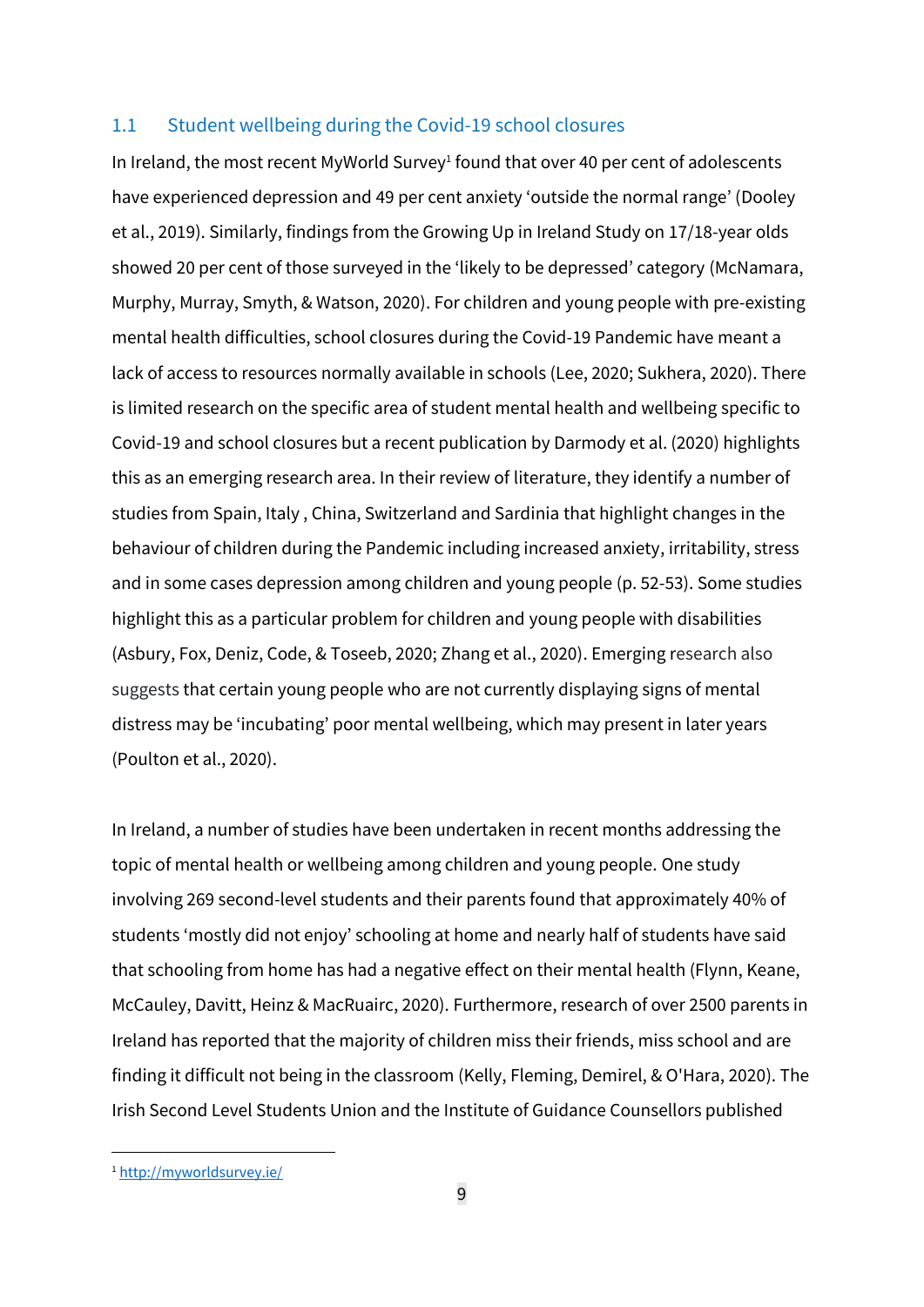the 'Back to School Survey' which highlighted increased levels of anxiety, grief, fear and isolation among young people (ISSU & NPCPP, 2020). Similar findings around anxiety and worry (Darmody et al., 2020; Kelly et al., 2020) as well as loneliness and isolation (PSI, 2020a) were highlighted in the research. Moreover, in line with international research, children with disabilities appear to be particularly susceptible to poor mental health and wellbeing at this time (Inclusion Ireland, 2020).

Countries around the world are beginning to put systems in place to protect young people's mental health during this turbulent time. For example, in New Zealand the government have issued funding to support and wellbeing of learners and educators as well as providing targeted, specific guidance for schools in order to protect the wellbeing of more vulnerable groups in society such as children with disabilities and those from ethnic minorities (Ministry of Education, 2020; Poulton et al., 2020). During the recent school closures in Ireland, a number of policy guidelines were issued by the DES and the National Educational Psychological Services (NEPS). Many of the resources were primarily aimed at children and young people and provided advice that ranged from practical guides for planning your day to techniques for relaxation (DES, 2020a). In May 2020, the DES published a report for schools on how to manage the mental health and wellbeing for Leaving Certificate students (DES & NEPS, 2020). Using literature on mental health and wellbeing for young people, the document provides schools with advice or guiding principles to help them help students manage stress and anxiety during this time of change and uncertainty. More recently, the DES created a designated 'Back to School' website and published a report for school leaders to support the wellbeing of the school community as they prepare to go back to school (DES, 2020b). This website focuses on the wellbeing of staff and students and uses an earlier wellbeing policy report (DES, 2019) in the context of wellbeing during the ongoing Pandemic. On July 27<sup>th</sup>, 2020, the DES announced a €376 million package to supports schools which included the provision of 120 new guidance posts 'to support student wellbeing' during this time (DES, 2020c).

10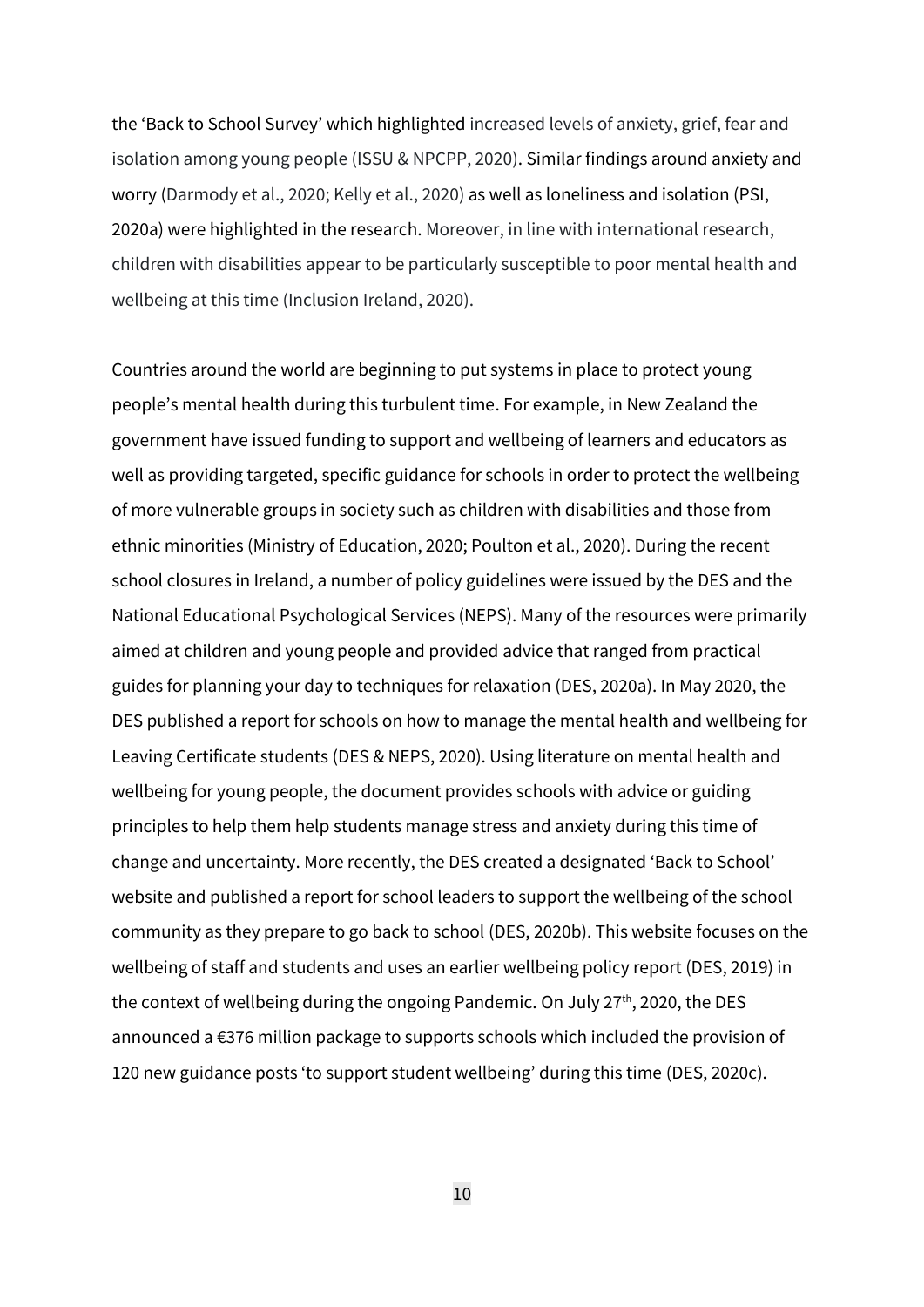During lockdown the Health Service Executive also issued a series of documents to help young people and their parents cope with the stresses of the Pandemic (HSE, 2020a; HSE, 2020b) and stress related to exams (HSE, 2020c). Adolescent mental health organisations such as Jigsaw have also provided a source of information and support for young people through articles, animation, videos, audio and live chats (Jigsaw, 2020). Similarly, the Psychological Society of Ireland has recently published a set of guidelines for schools to help them ease this transition as children go back to school in September (PSI, 2020b).

Exams tend to feature heavily in any discussions around student wellbeing or stress in school. Literature consistently highlights the negative impact of high stakes exams such as the Leaving Certificate on student stress (Banks and Smyth, 2015) and anxiety (Putwain et al., 2012). Given the timing of school closures in March 2020, it is not surprising that media speculation about these exams became an additional source of stress for the students due to sit the exams (McGuire, 2020; O'Brien, 2020). On March 19<sup>th</sup> 2020<sup>2</sup>, the Minister for Education and Skills first announced the cancellation of oral and practical tests for Junior Certificate and Leaving Certificate subjects and the allocation of full marks to students for this portion of the examinations. A further announcement was made three weeks later, on the  $10<sup>th</sup>$  of April 2020<sup>3</sup>, as the Minister published the decision to postpone the written examination portion of the Leaving Certificate until late July/August and to replace the Junior Certificate with school-based examinations in the new school year. However, on the 29<sup>th</sup> of April 2020<sup>4</sup>, the Junior Certificate arrangements were revised so that students would receive a certificate of completion of the Junior Cycle by the Department of Education and Skills (DES), and schools were given the freedom to host school-based assessments. Finally, on the May  $8<sup>th</sup> 2020<sup>5</sup>$ , the DES announced the cancellation of the Leaving Certificate with the option for students to avail of calculated grades or to sit the

<sup>2</sup> https://www.gov.ie/en/press-release/57646a-minister-mchugh-announces-cancellation-of-leaving-certificateand-ju/

<sup>3</sup> <https://www.gov.ie/en/press-release/687f2c-minister-mchugh-announces-postponement-of-state-examinations/> <sup>4</sup> [https://www.gov.ie/en/press-release/d5d292-minister-mchugh-announces-revised-arrangements-for](https://www.gov.ie/en/press-release/d5d292-minister-mchugh-announces-revised-arrangements-for-junior-cycle-2020/)[junior-cycle-2020/](https://www.gov.ie/en/press-release/d5d292-minister-mchugh-announces-revised-arrangements-for-junior-cycle-2020/)

<sup>5</sup> https://www.gov.ie/en/press-release/63c85b-minister-announces-postponement-of-2020-leaving-certificateexaminat/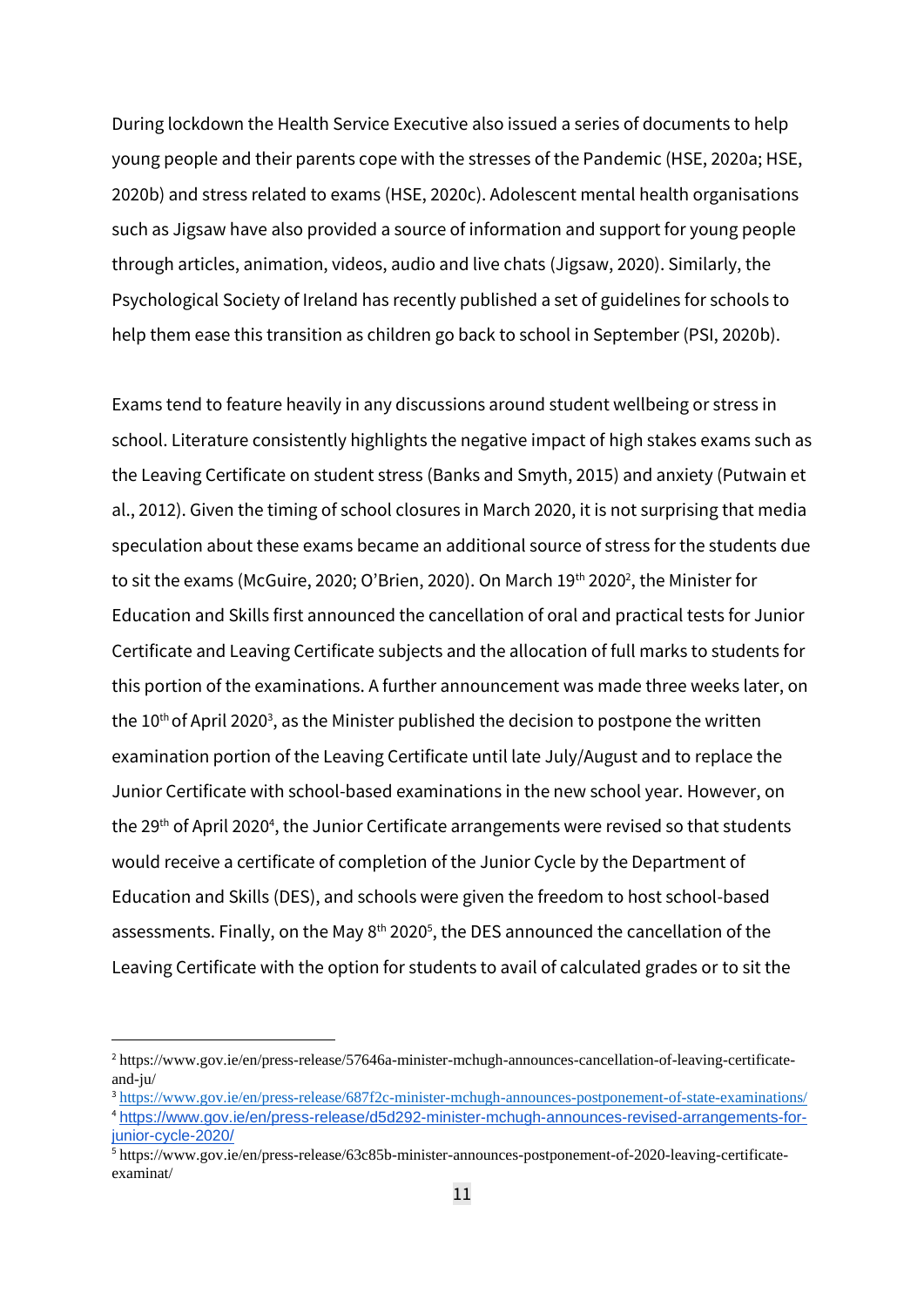Leaving Certificate examination when it is safe to do so. On the 20<sup>th</sup> of May<sup>6</sup>, the DES published guidance on the implementation of calculated grades and defined them as:

grades that can be provided to students following the combination of school information about <sup>a</sup> student's expected performance in an examination and national data available in relation to the performance of students in examinations over <sup>a</sup> period of time.

The 2020 Leaving Certificate results are scheduled to be released on September  $7<sup>th</sup>$  2020 and so this report cannot speak to the success of calculated grades. However, it is clear that the use of calculated grades has the potential to permanently change the landscape of State Examinations. This is particularly important in the context of the ongoing review of senior cycle by the National Council for Curriculum and Assessment (Smyth et al., 2019).

#### <span id="page-21-0"></span>1.2 Attitudes towards learning and school and student-teacher relationships

National and international research has consistently demonstrated an association between children and young people's attitudes to school and their educational experiences and outcomes, such as performance in state examinations, relationships with teachers, and wellbeing (McNamara, Murphy, Murray, Smyth & Watson, 2020; Smyth, Banks and Calvert 2011; Huebner and Gilman, 2006; Wang and Holcombe, 2010). In the Irish context, the Growing Up in Ireland study reports predominantly positive attitudes to school among the students (McNamara et al, 2020). However, this is socially stratified with more negative attitudes to school reported by young people in more socially disadvantaged homes (GUI, 2016). As noted above, since school closures, forty per cent of students have reported not enjoying schooling (Flynn, Keane, McCauley, Davitt, Heinz & MacRuairc, 2020) and the potential impact of this on educational outcomes in the longer term remains to be seen.

Similarly, international research has suggested that the quality of student-teacher relationships has strong associations with a variety of different social, personal and

<sup>6</sup> https://www.gov.ie/en/publication/06a3c-calculated-grades-a-guide-for-leaving-certificate-students-2020/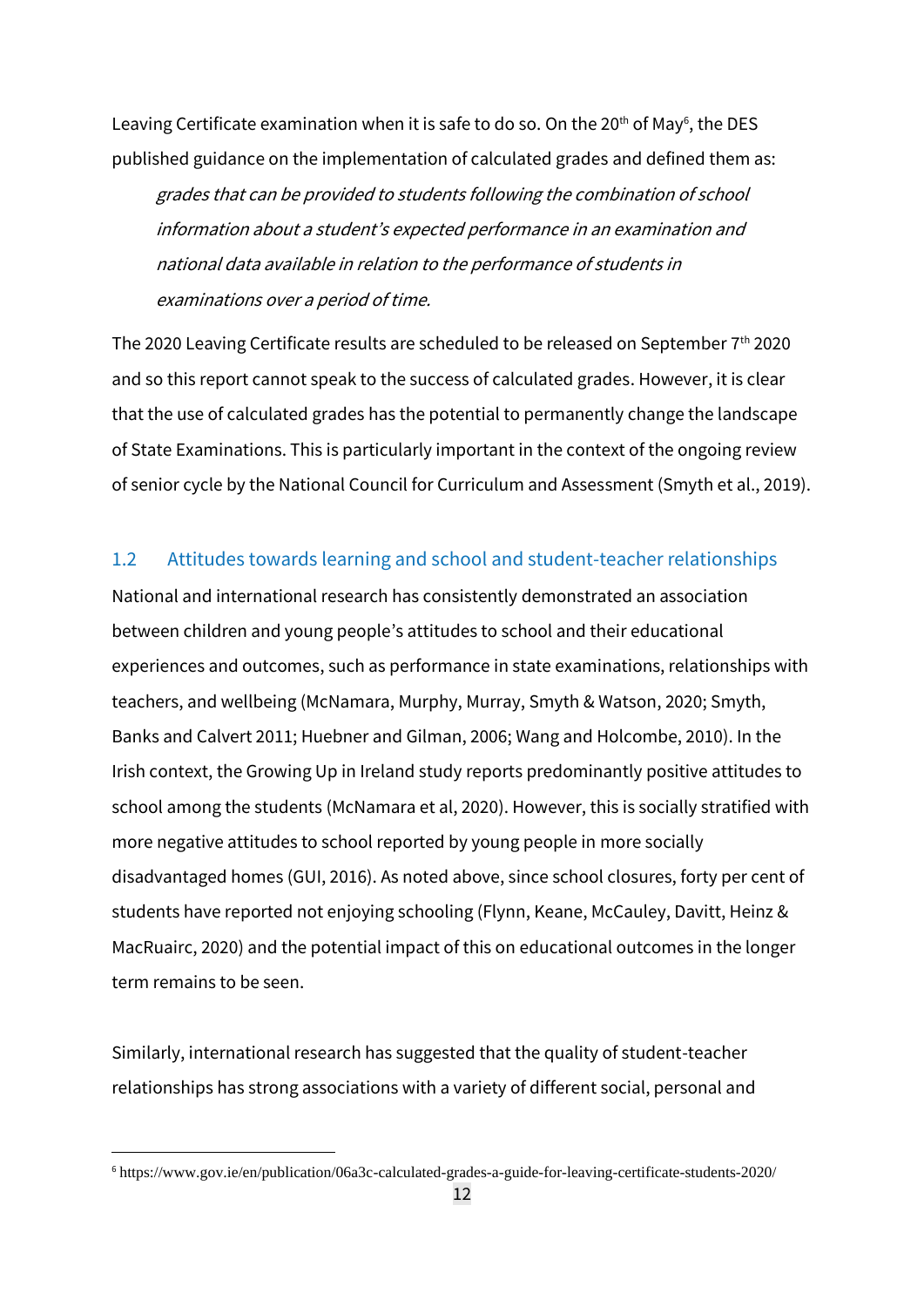academic student outcomes. Studies have shown that student-teacher relationships influence many outcomes such as students' engagement with their schoolwork, their sense of belonging, and student behavioural issues in the school (Cohen et al., Eccles and Roeser, 2011., Hamre & Pianta, 2006). Irish studies have found that negative interpersonal relationships between students and teachers strongly predict early school leaving as well as lower educational aspirations and goals and poorer state examination grades (Byrne and Smyth, 2010; Smyth et al., 2011). Smyth and colleagues found that the quality of relationship between students and teachers is predictive of achievement levels and even influences the amount of time students spend doing homework and studying (Smyth, 1999; Smyth et al., 2011). Furthermore, Irish researchers have found that the quality of these interactions are most predictive of examination performance and early-school leaving than any other school factors (Smyth, 1999). In the Growing Up in Ireland study, males and young people from the lowest income families were more likely to report negative interactions with their teachers (McNamara et al, 2020). Unsurprisingly, those who reported negative attitudes to school were more likely to report negative interactions with their teachers.

The findings of the Growing up in Ireland (GUI) longitudinal study of children at 17 and 18 years old illustrates the impact of these attitudinal variables on examination performance. McNamara et al., (2020) found that students' exam performance was significantly influenced by students' attitudes to school at ages 9 and 13 as well as student-teacher interaction in the early junior cycle years. These findings persisted even when many other factors such as family background, literacy and maths scores in primary school were taken into consideration (McNamara et al., 2020). The critical importance of student-teacher interactions is further underlined as students who received more praise were more likely to receive higher grades and students who had experienced more reprimands scored lower in their exams. These findings are significant even taking account of general attitudes towards school. The socially stratified nature of children and young people's reporting of attitudes to school and interactions with teachers strongly suggest that the

13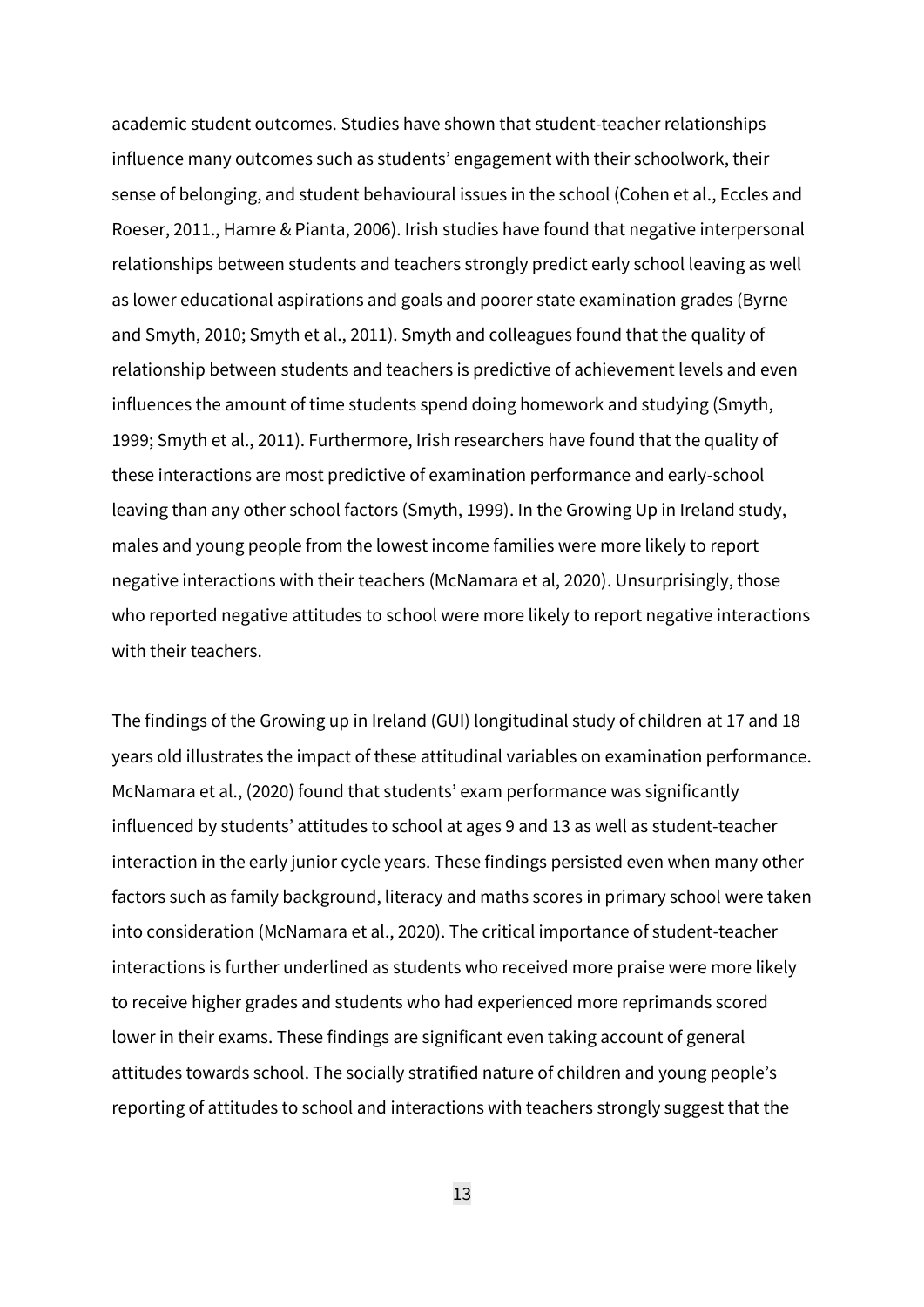quality of the student-teacher relationship is particularly critical for students in schools with low progression to higher education.

Since school closures, Devitt and colleagues (2020a) found that students in DEIS schools were three times more likely than their peers in non-DEIS schools, to have low online engagement. Teachers working in DEIS schools reported finding it more difficult to contact vulnerable students and felt frustrated that they were not able to check-in with students as they would in a face to face setting. Broadband and access to resources have proved a barrier to communication with learners in particular in lower income areas (Mohan et al, 2020). In addition to the lack of access to technology, teachers reported challenges in relation to lower student engagement, as well as teachers finding it more difficult to foster personal connections in the move online (Devitt et al., 2020a). Studies conducted on school closures in Ireland have reported that schools have endeavoured to maintain communication with learners and families, with 70% of schools maintaining daily contact (Burke & Dempsey, 2020). Email has been the dominant mode of communication (Doyle, 2020), but DEIS schools, perhaps in response to DES guidance (DES, 2020c) were more likely to use phone calls to make contact with their learners (Devitt et al, 2020a). Irish studies have also highlighted significant increases in stress for both teachers (Devitt et al., 2020a; Burke & Dempsey, 2020) and students (Mohen et al., 2020, Doyle, 2020) which could also potentially have a negative impact on student-teacher relationships.

#### <span id="page-23-0"></span>1.3 Maintaining key skills when learning online

Within the Irish education system, the Junior Cycle reform has sought to incorporate the development of 'key skills' (or '21st century skills') across the curriculum. This includes the development of skills such as Communicating, Managing Myself, Staying Well, Being Creative, Working with Others, and Managing Information and Thinking (NCCA, 2014). The literature suggests that such skills help to support individuals in their work, citizenship and self-actualisation (Dede, 2010; NCCA, 2011).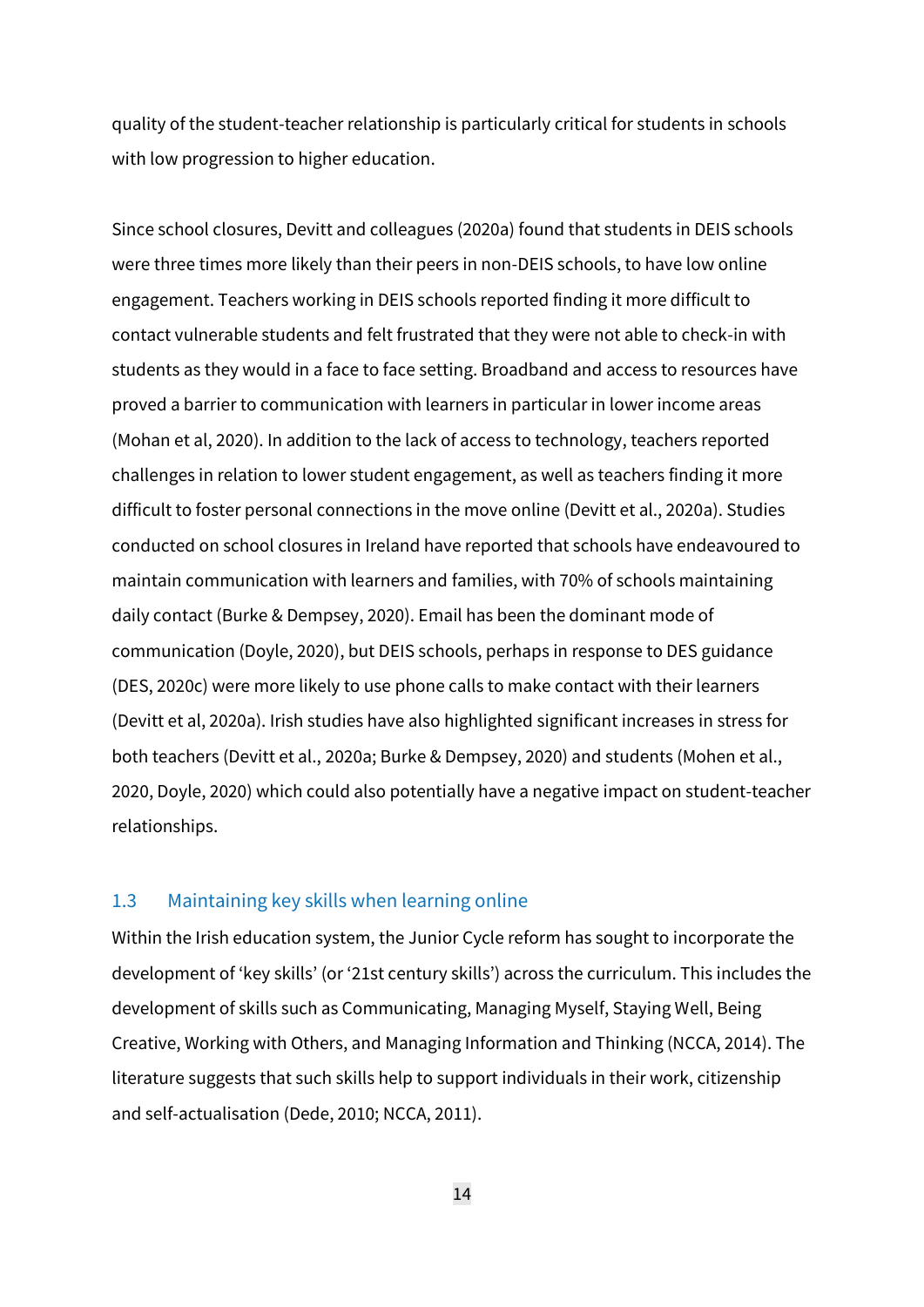These skills are seen as necessary to empower young people to think critically, communicate effectively and work collaboratively, while also supporting students in learning how to take responsibility for their own learning (NCCA, 2014). Educators are encouraged to use innovative, student-led approaches and pedagogies to effectively integrate these skills across all subjects in different ways (NCCA, 2014). Recent research has shown that the integration of practices that support the development of key skills – project-based learning, teamwork, presentations, etc., commonly termed "21st Century" pedagogies – positively predict students' active engagement with education, educational aspirations and goals, wellbeing, and student-teacher relationships (Bray & Byrne, 2019; Bray, Byrne, & O'Kelly, in press).

There has been some debate as to whether the move online may create new and more effective ways in which to develop these non-tangible skills or whether online learning is more suited to the development of traditional academic skills and rote learning (Li and Lalani, 2020). An earlier report in this series explored post-primary teachers' perceptions of maintaining the development of key skills while teaching online. Teachers reported increases in practices associated with creativity and communication whereas practices associated with Working with Others, and in some cases Managing Myself and Staying Well have decreased (Devitt et al., 2020a). Mohan et al (2020) also point to a reduction in teaching and learning practices to support group and practical work. This study aimed to investigate students' experiences of how "21st century" teaching and learning practices in the study schools were sustained during school closures.

#### <span id="page-24-0"></span>1.4 Programmes to Widen Participation in Further and Higher Education

In Ireland, the Higher Education Authority published 'The National Access Plan for Equity of Access to Higher Education, 2015-2019' (HEA, 2015) in 2015, which aimed to provide equity of access across all levels of education. Participation in higher education has increased significantly in recent years with 20 per cent of young adults in Ireland progressing to higher education in 1980 compared to 55 per cent progression to a higherlevel institution in 2017 (HEA, 2018). Despite this increase in participation, major social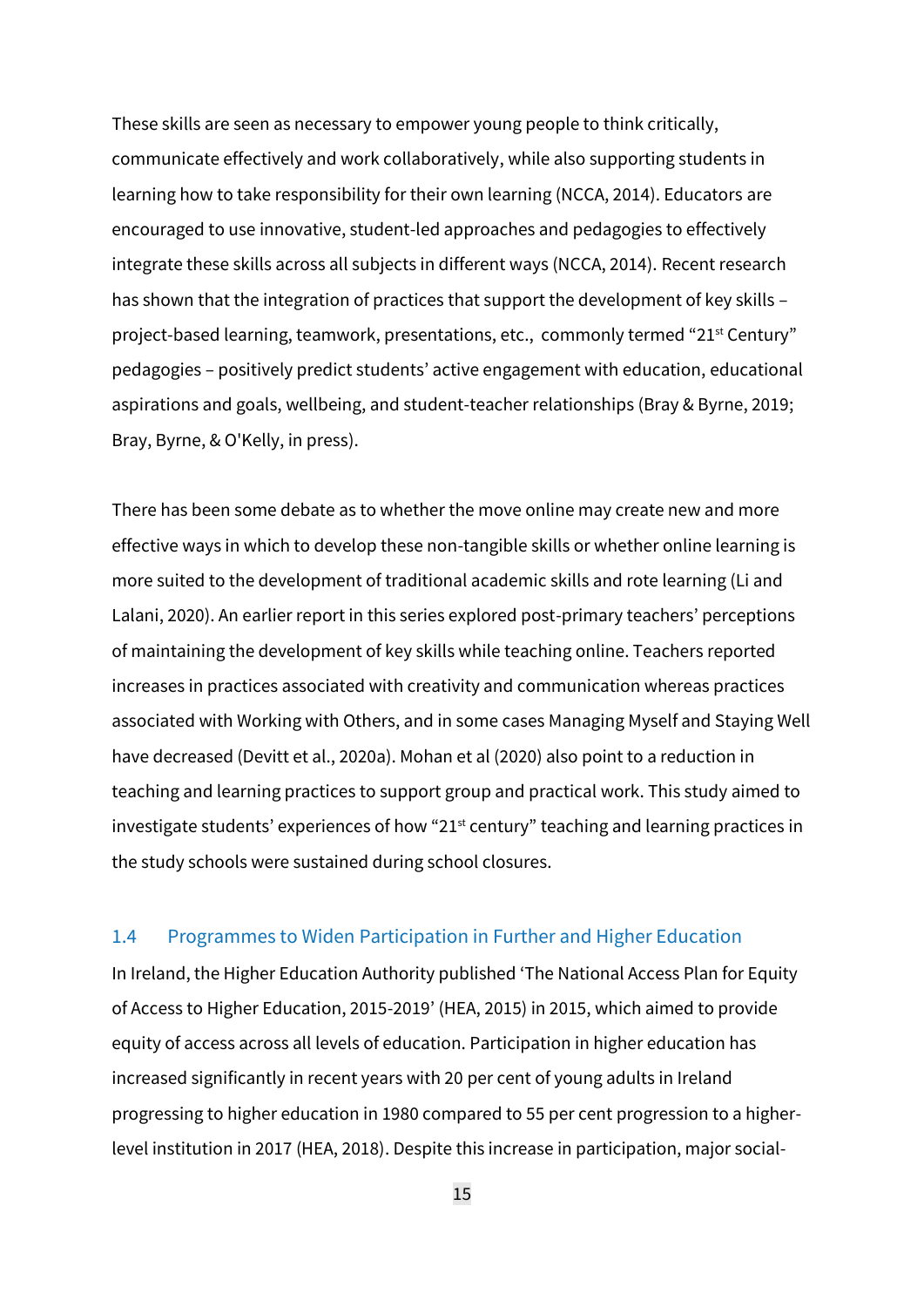economic disparities persist (Hannon, Faas, & O'Sullivan, 2017; Hannon, 2020; McCoy et al 2014). Of those from areas of socio-economic disadvantage, just 27 per cent (non-manual worker groups) and 36 per cent (semi/unskilled manual worker group) of young people are progressing to higher education (HEA, 2018).

Previous research has demonstrated that barriers to educational progression of people from areas of socio-economic disadvantage include: underperformance in school (Chowdry et al., 2013; Smyth et al., 2015; Keane, 2015), educational disengagement and negative perceptions of higher education (McCoy et al., 2014), issues with school organisation and process (Smyth & Banks, 2012), teacher attrition, financial issues, lack of information and guidance (McCoy et al., 2014), admissions processes in educational institutions as well as the high-stake focus on terminal exams at leaving certificate level (Higher Education Authority, 2010, 2015; Keane, 2011).

A major challenge for universities both nationally and internationally, is to address the lack of diversity and access for groups traditionally underrepresented in higher education, such as those from less advantaged socio-economic or ethnic minority backgrounds or those with disabilities. Access, widening participation, bridging or foundation programmes were introduced by many universities to reduce existing stratified race and class structures and to bridge the knowledge gap that often exists for non-traditional students. Their aim is to provide additional supports for students considered 'underprepared' for the academic workload in first year (Shandler and Steenekamp, 2014). In Ireland, many universities introduced these programmes in the late 1980s and early 1990s to create equality of access to third level for students under-represented in higher education. The model for access programmes can vary, however, with some based in second level schools instead of universities. The focus of school-based programmes is often different as they aim to raise aspirations among young people and help them acquire the competence and language of learning that may support transitions to higher education.

16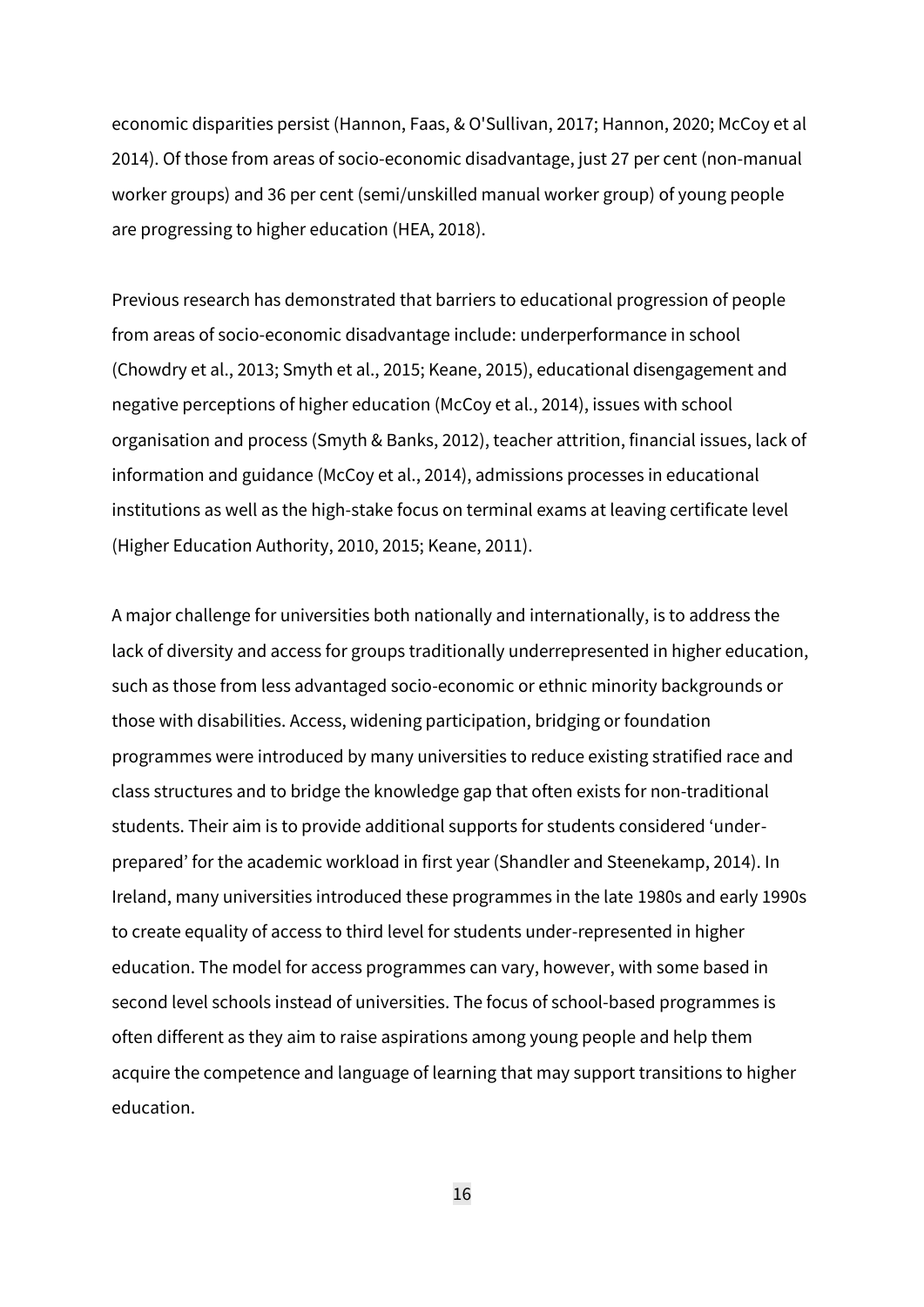The theoretical context of access programmes situated in school settings or universities is based on research that has consistently highlighted differential access to economic, cultural and social capitals based on differences in students' socio-economic backgrounds. This results in an attainment gap between students influenced by household income and family environment (Byrne and Smyth, 2010). Irish research shows, for example, a clear social gradient in student attainment and attitudes to education influenced by family income and mothers' education.<sup>7</sup> Similarly, findings show differences in parental expectations, with those from professional backgrounds reporting higher educational expectations for their children in comparison to parents from working-class backgrounds (Schoon, 2010; Williams et al., 2018). Based on these findings, the ability of different social groups to gain access to various economic, cultural and social capitals during school closures may be even more relevant (Bourdieu & Passeron, 1990). A number of Irish and international studies published since the pandemic have highlighted how school closures has exacerbated existing economic and educational inequalities for young people from disadvantaged backgrounds (Elliot Major & Machin, 2020; Eyles et al., 2020; Bol, 2020; Vignoles & Burgess, 2020; Doyle, 2020; Mohan et al., 2020). These studies are vital in understanding the impact of school closures on already vulnerable students.

#### The Trinity Access Schools Project

This report is based on data collected in Irish second-level schools participating in the Trinity Access Schools programme. This in-school programme aims to support individuals from areas of low progression to higher education so that they can fulfil their academic potential. The programme aims to provide particular forms of cultural and social capital, in order to support the development of students' sense of autonomy and confidence in their abilities to make informed choices regarding future career paths, and to express clear educational aspirations. Their research demonstrates that students who are given the opportunity to develop higher-education-related social and cultural capital can develop a capability set critical to progressing to post-secondary education (Hannon et al., 2017).

<sup>7</sup> [https://hea.ie/statistics/data-for-download-and-visualisations/socio-economic-data-and-maps/lc-points](https://hea.ie/statistics/data-for-download-and-visualisations/socio-economic-data-and-maps/lc-points-socio-economic-background-edscatterplot-201718-enrolments/)[socio-economic-background-edscatterplot-201718-enrolments/](https://hea.ie/statistics/data-for-download-and-visualisations/socio-economic-data-and-maps/lc-points-socio-economic-background-edscatterplot-201718-enrolments/)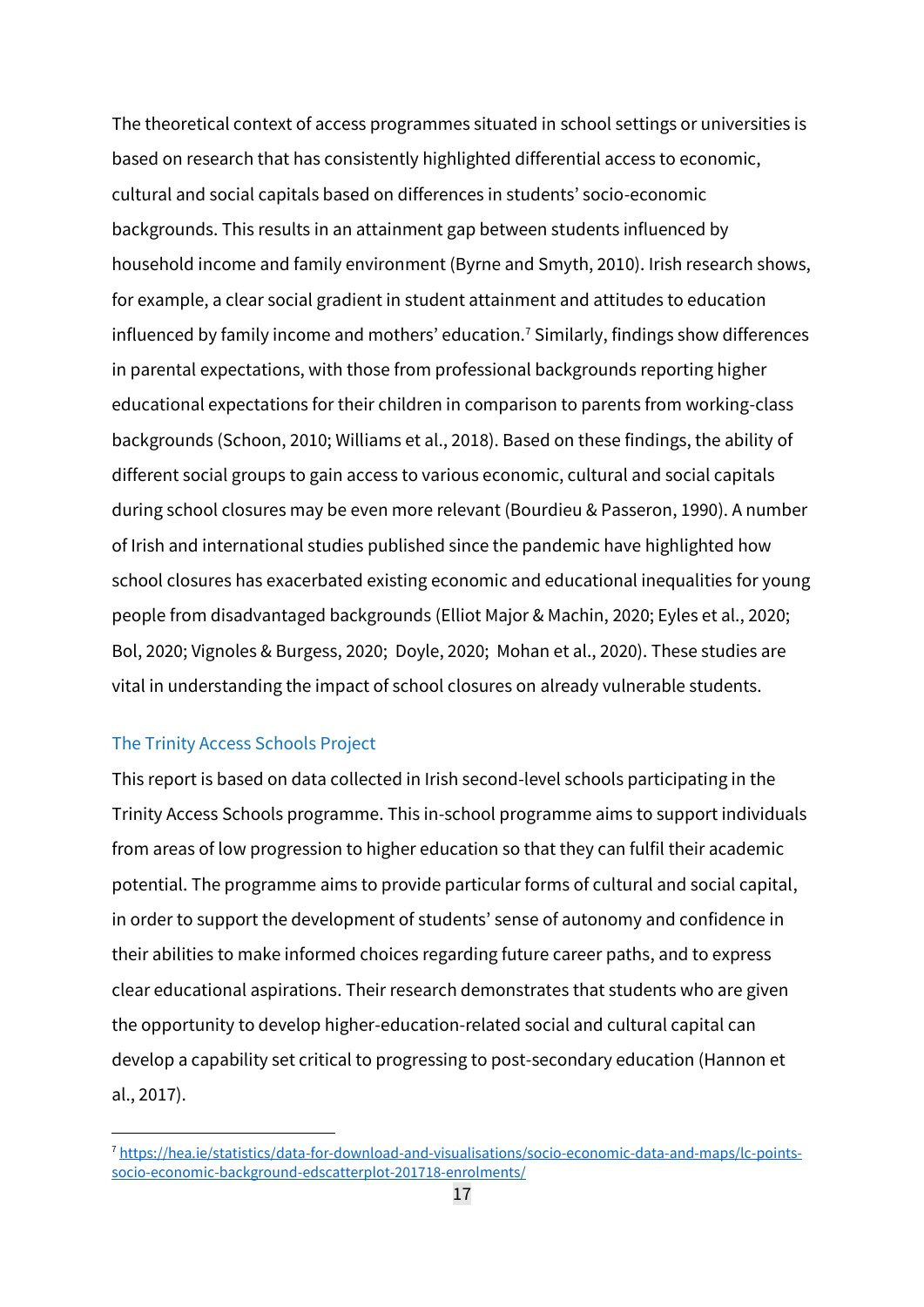Trinity Access was established in 1993 with 7 linked post-primary schools and has since grown to support 19 linked primary schools and 20 linked post-primary schools in the greater Dublin area as well as 1000 undergraduates in Trinity College Dublin. These schools are in areas of low progression to third level education. Trinity Access works closely with partners across the education sector and with wider communities and businesses in order to achieve its mission to widen participation to third level education.

The purpose of the Trinity Access programme is to encourage a positive mindset towards third level education and help to develop "college going cultures" in its linked schools. It operates with a lifecycle approach, engaging with pupils from primary school through to graduation and reaching out to second-chance learners through community groups nationwide. The Trinity Access Schools programme provides a unique support system for its linked schools through engagement with both students and teachers, in a whole school approach that aims to transform approaches to teaching and learning. In particular, Trinity Access supports teachers to engage 21st century pedagogies in their classes through formal [\(Postgraduate Certificate in 21st Century Teaching and Learning\)](https://www.tcd.ie/Education/programmes/certificate-21Century-Teaching-Learning/) and informal [\(thestaffroom.ie,](http://www.thestaffroom.ie/) community of practice model) professional development programmes.

Trinity Access has an extensive outreach programme for students in its post-primary linked schools which enforces the aim of its three core practices: Mentoring, Leadership in Learning and Pathways to College. Activities include but are not limited to academic grinds, campus tours, culture workshops, summer schools and law programmes. By building on the large amount of work Trinity Access linked schools undertake to encourage a "college going culture", these outreach programmes provide students with the opportunity to envision themselves in third level education by equipping them with the essential knowledge and skills required to progress.

18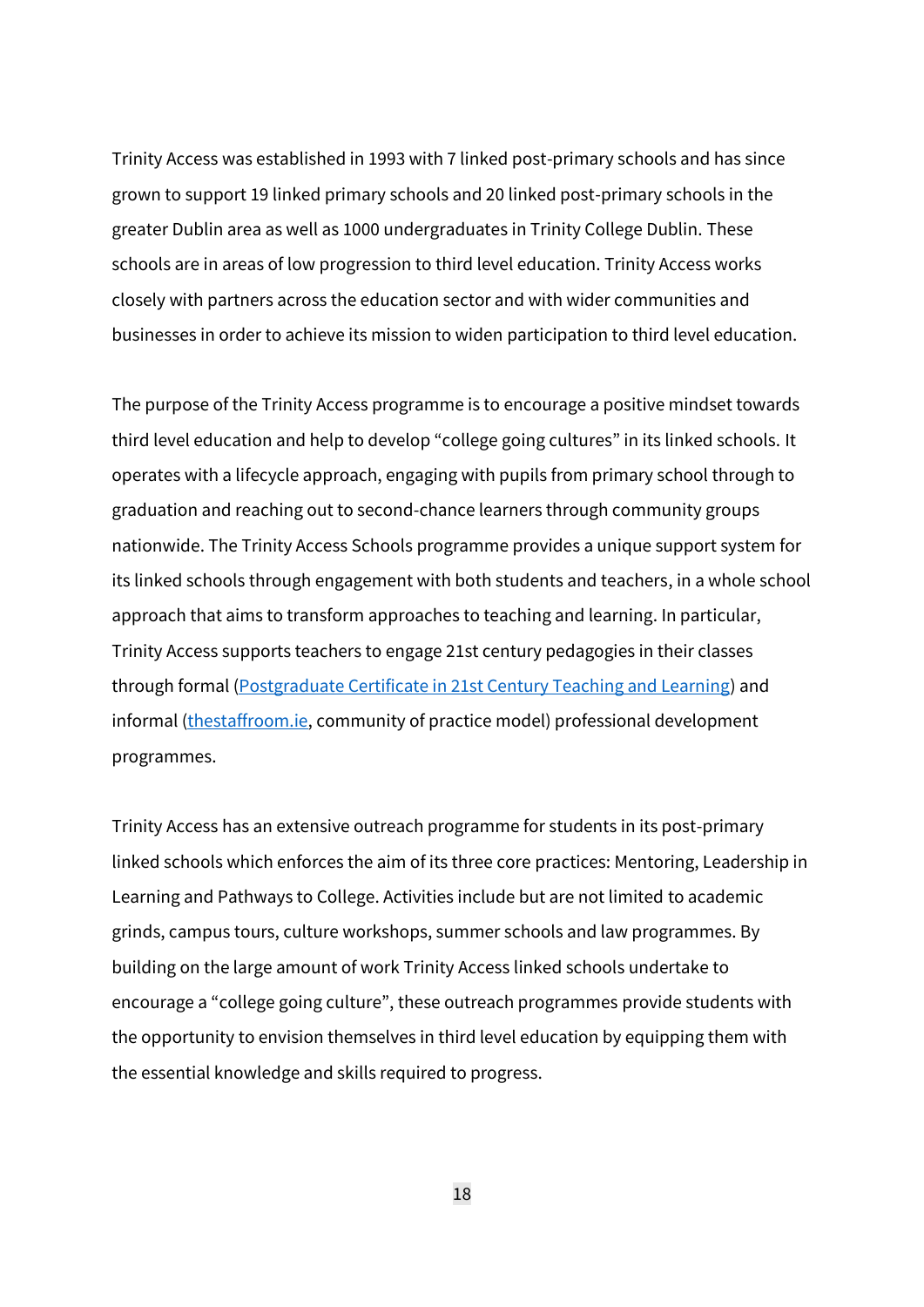

Figure 1.1: Trinity Access' Core Practices

This outreach programme uses an action research approach, with an annual cycle of three stages: observation, reflection/planning and action. By observing the students in the linked schools, Trinity Access can measure the impact of its supports while also providing schools with individual plans for their growth and development focused on the three core practices.

The announcement of school closures in March 2020 occurred during the second year of the Trinity Access longitudinal study. While the closures posed many obstacles to the collection of data it also created a unique opportunity to get a snapshot of how remote learning has impacted students. Slight changes were made to the survey to reflect the landscape of the virtual classroom and online learning during an international pandemic. However, the core of the survey remains the same to allow for comparison with the previous year's results.

#### <span id="page-28-0"></span>1.5 Outline of the report

The rest of this report is structured as follows: Chapter 2 outlines the methodology used in this research and provides details of the Trinity Access linked schools and sample of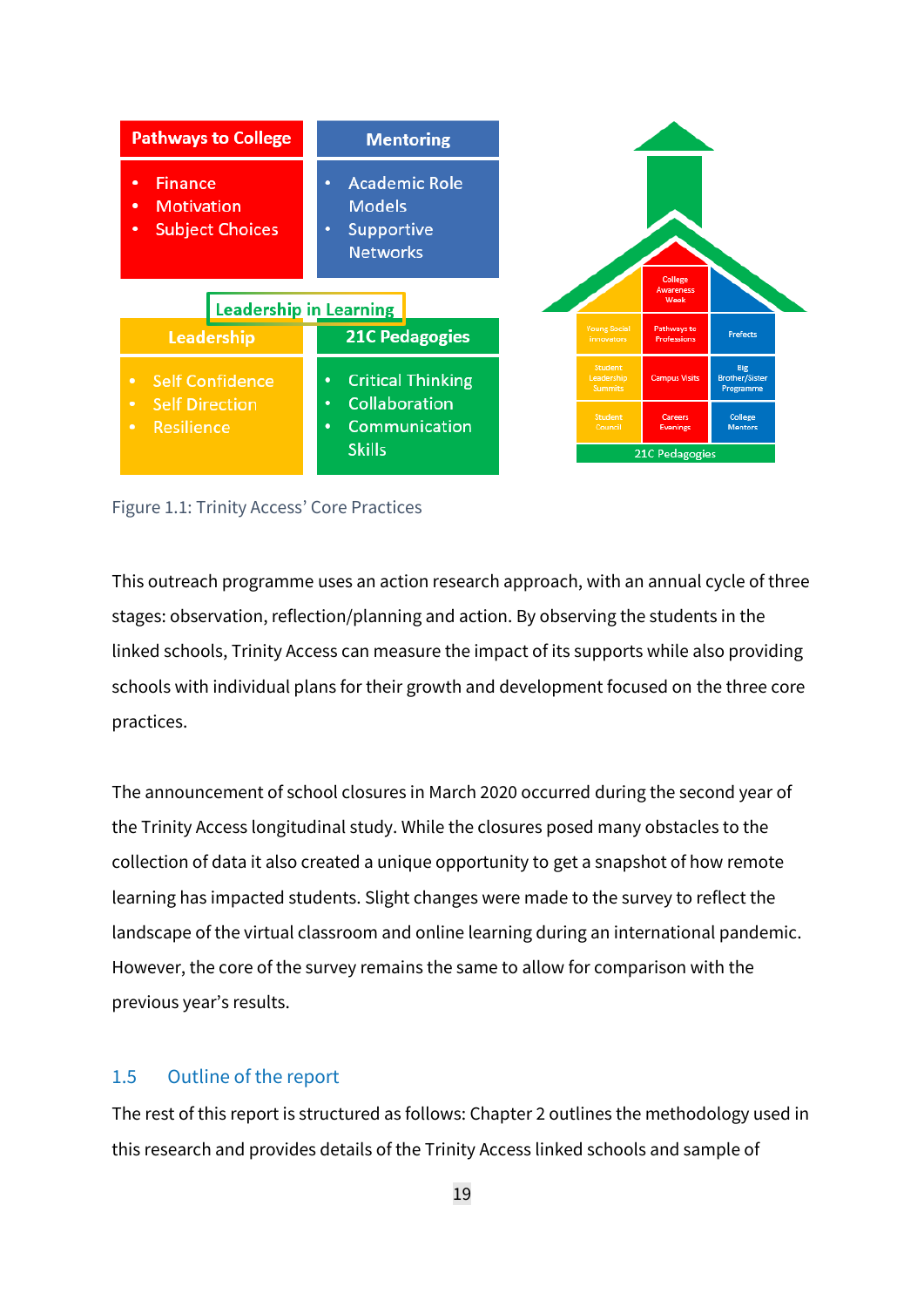students. Chapter 3 focuses on student wellbeing during lockdown and provides an analysis of changes over time among a sample of 535 students that completed the survey in both 2019 and 2020. Chapter 4 examines student perspectives on teaching and learning and on student-teacher relationships during school closures. Chapter 5 offers a summary of the key findings and suggests policy recommendations that have stemmed from the results.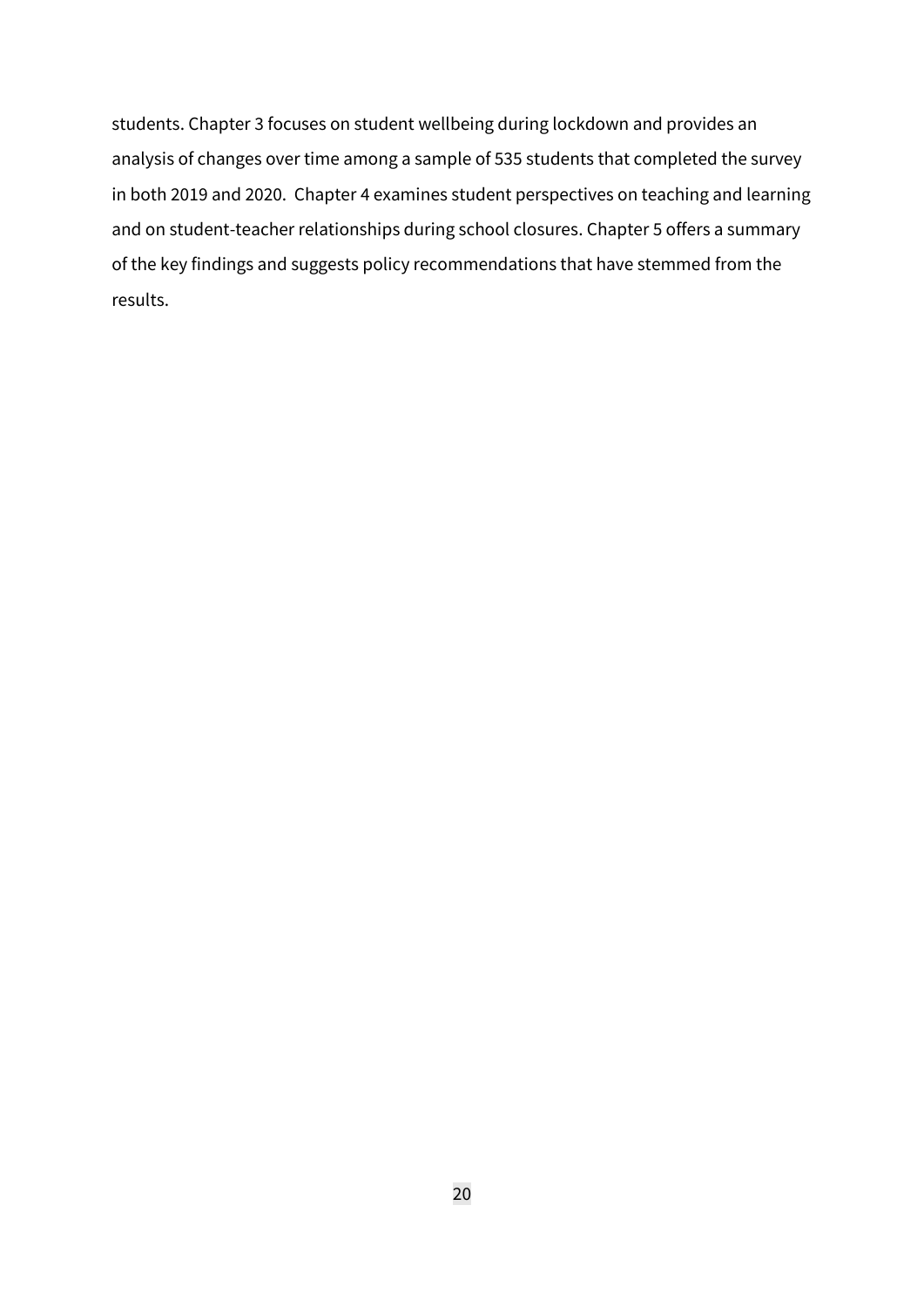## <span id="page-30-0"></span>**2. Methodology**

This chapter describes the methodology of the study and gives an overview of the characteristics of the students in the participant sample. It also outlines the descriptive, statistical and qualitative analyses that were conducted.

#### <span id="page-30-1"></span>2.1 Questionnaire design

As described in Chapter 1, a sample of second level students in Trinity Access linked schools were invited to complete a self-report survey during May and June 2020. This survey is part of a longitudinal study exploring the impact of the Trinity Access programme on students in its associated schools. In order to maintain consistency and continuity in the longitudinal study, the bulk of the survey remained the same as the previous year, with some variations at the beginning of some scales to ensure that the students responded with respect to their recent experiences during school closures rather than retrospectively for the rest of the academic year. Additional open-ended questions were included in the final section of the survey to explore students' perceptions of teaching and learning online and attitudes towards the cancellation of state exams. The 25-minute survey was completed online using Qualtrics survey software. Students were asked a range of questions about their background, their attitudes and aspirations in relation to education as well as their experiences of changes in teaching and learning during the school closures and the move to online learning. In addition, the survey included items that investigated students' opinions about the cancellation of state examinations and the decision to introduce calculated grading.

Demographic information was also requested from each student. This included data on students' living situation, their families, country of origin, ethnicity, language spoken at home, whether or not they had a part-time job, and their parents' educational background. Reliability and validity of the questionnaire was ensured through the use of validated instruments where possible. The Warwick-Edinburgh Mental Wellbeing scale (WEMWBS) was used to assess students' sense of wellbeing (Tennant et al., 2007). Students' level of active engagement with learning (Bundick, 2010), and student- teacher

21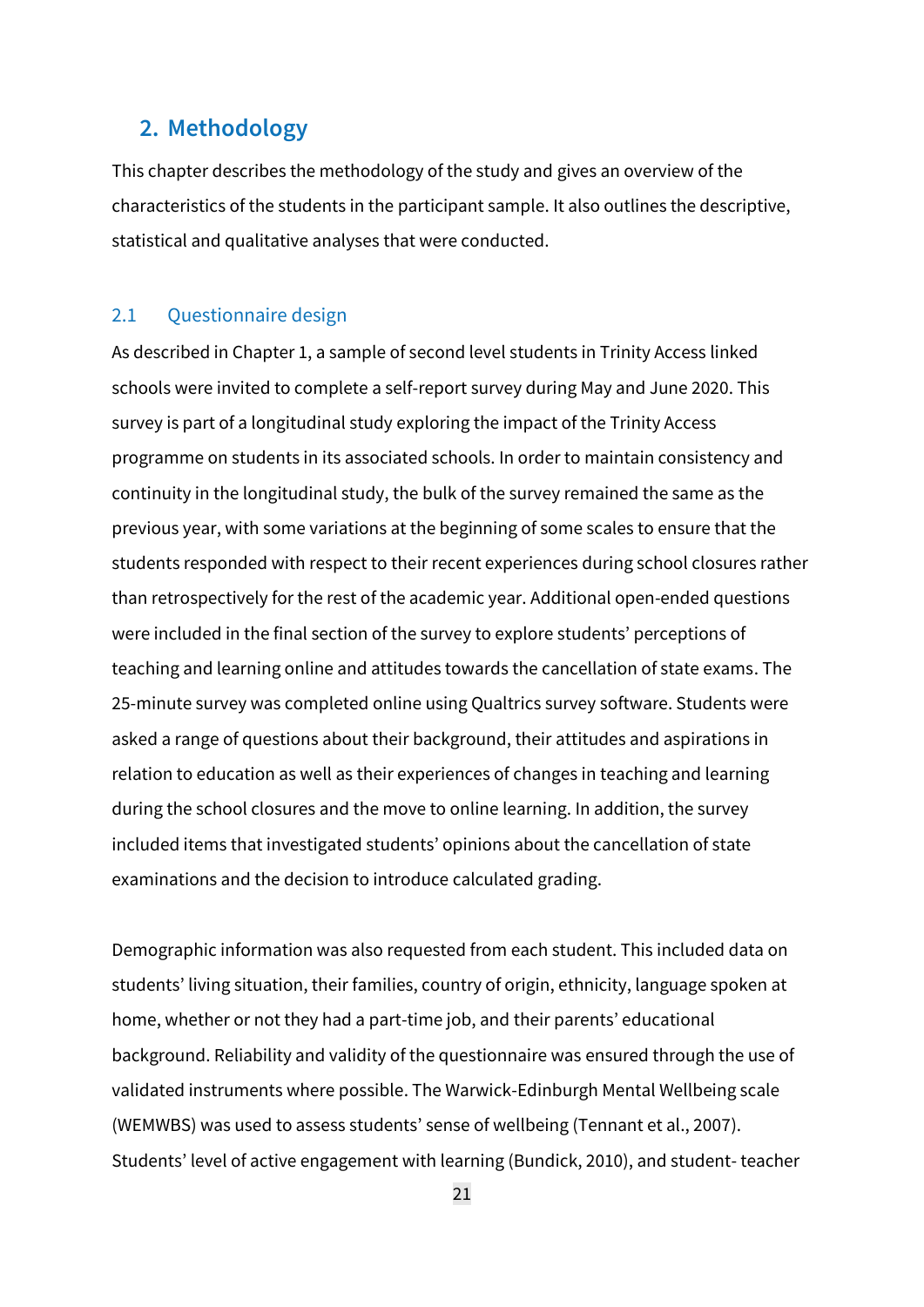relationships (Appleton, Christenson, Kim & Reschly, 2006) were also measured using validated and reliable scales.

Information was collected in relation to students' perceptions of changes in teaching and learning since the move to online learning, with a particular focus on practices explicitly relating to Junior Cycle Key Skills (Collaboration, Communication, Creativity, Self-Direction, Critical Thinking, and Using Technology for education) (Bray, Byrne, & O'Kelly, in press). In addition, students were asked about practices associated with the Trinity Access 21<sup>st</sup> Century teaching and learning model (Lawlor, Conneely, Oldham, Marshall, & Tangney, 2018), which include project work, groupwork, presentations, etc., as well as the levels of feedback and interaction from their teachers and peers during school closures.

#### <span id="page-31-0"></span>2.2 Sampling

This report is based on data from a sample of students in second-level Trinity Accesslinked schools in the broader Dublin area. These schools are linked with Trinity Access because they have catchment areas where progression to higher education is low. A total of 1004 second-level students from fifteen Trinity Access linked schools completed the survey during May and June 2020. Twelve out of fifteen schools have DEIS<sup>8</sup> status and the other three schools are all a part of the DES' School Completion Programme (SCP).

During the period March-May 2019, data were collected from 3863 students (Bray & Byrne, 2019). This first wave of data collection in 2019 involved members of the Trinity Access research team going out to schools and collecting data in person, using tablets with the survey pre-loaded on them. With the school closures in 2020, the survey was conducted online only, using voluntary response sampling, hence the lower response rate.

All students (across all year groups) who had previously provided their own and their parent/guardian's consent were invited to participate in the Trinity Access survey.

<sup>&</sup>lt;sup>8</sup> DEIS (Delivering Equality of Opportunity in Schools) is a national programme aimed at addressing the educational needs of young people from disadvantaged communities.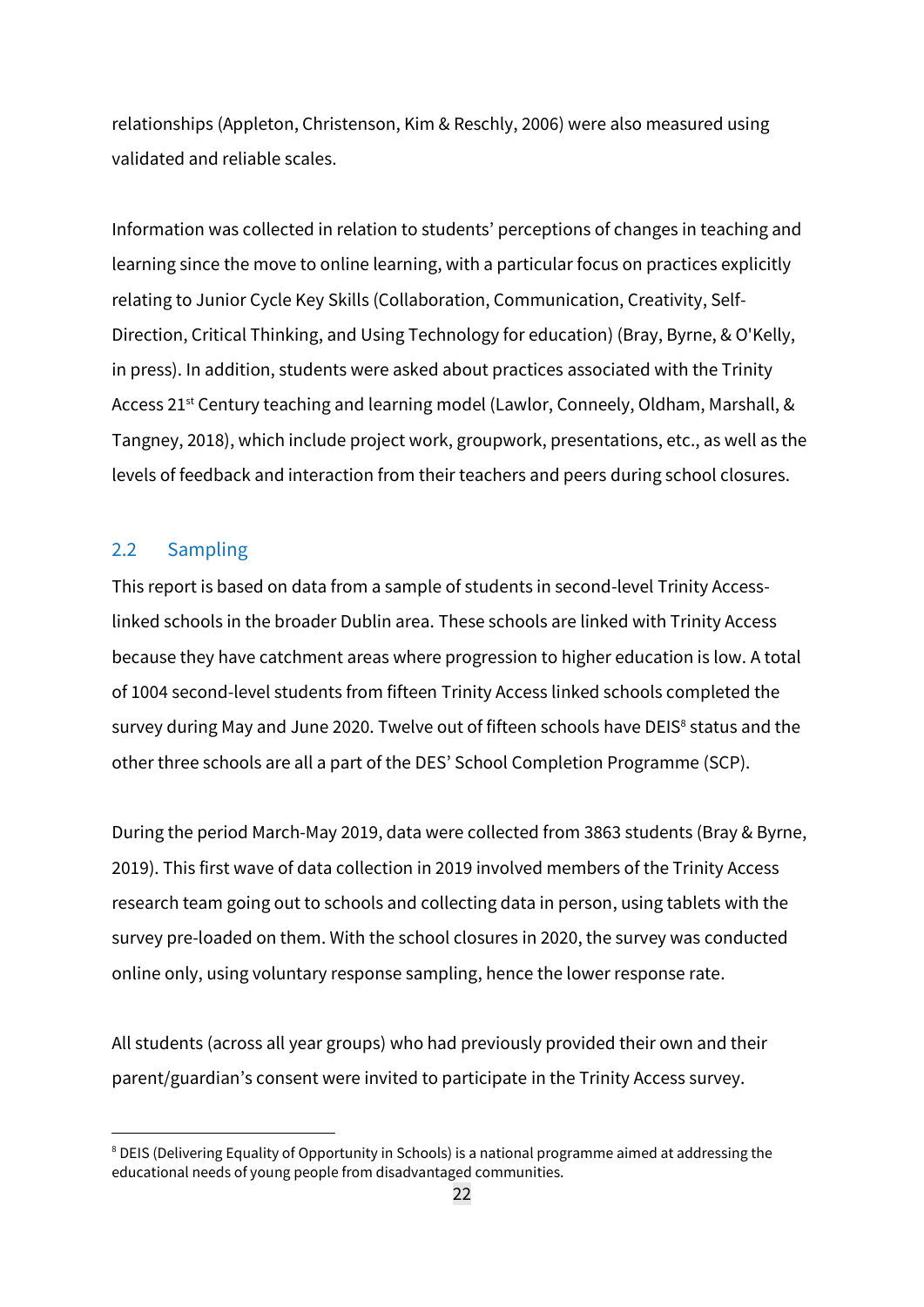Students were contacted by their principal/teachers via email and were sent a link to the online survey. Out of those who had given prior consent, 1004 students self-selected to complete the survey online. They were given unique identifier codes to allow their personal information to be pseudo-anonymised as well as allowing the Trinity Access research team to track participants over time. Unsurprisingly, the move to online, voluntary participation resulted in a drop in in the number of respondents from the previous year. Despite this, the researchers now have unique access to rich data from 535 second level students who have completed the survey at both time points.

It is important to recognise however, the potential bias inherent in the 2020 sample of 1004 respondents. Although the students are all from schools in areas of low progression to higher education, the majority of this sample appear to have adequate access to the resources that would allow them to participate in online learning and in this online survey (Figure 2.1). This is a far more positive picture than the one presented by recent research (Devitt et al., 2020a, Mohan et al, 2020), and should be taken into account when considering the results. It is also important to note that the students willing to respond to a voluntary survey of this kind, are likely to be those who are more engaged with their education.



#### Figure 2.1: Access to resources

Source: Trinity Access Covid-19 Student Survey, 2020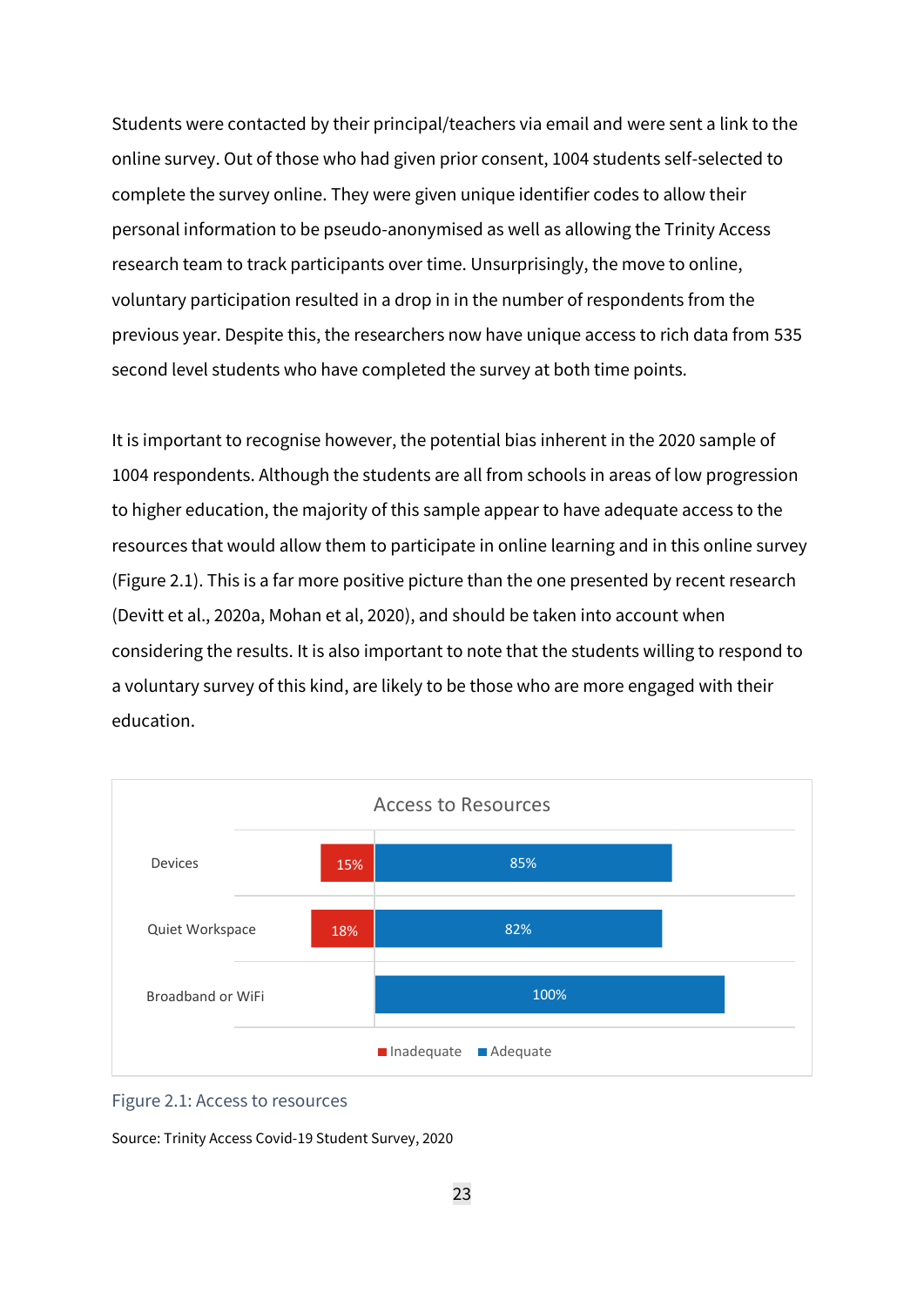## <span id="page-33-0"></span>2.3 Demographics

The majority of the n=1004 students surveyed were female (68%), with roughly 59 per cent from junior cycle year groups ( $1^{st}$  to  $3^{rd}$  year), 13 per cent were in Transition year ( $4^{th}$  year) at the time of data collection, and 28 per cent from senior cycle year groups (5<sup>th</sup> and 6<sup>th</sup> year students). Figure 2.2 shows a breakdown of students' gender and year group.



Figure 2.2: Gender and School Programme Source: Trinity Access Covid-19 Student Survey, 2020

With regards to family makeup, most students reported being part of a two-parent family (77%), with a fifth of students from a single parent family (Figure 2.3). Approximately a quarter of students' mothers had a degree-level qualification, while just 21 per cent of students' fathers had attended higher education.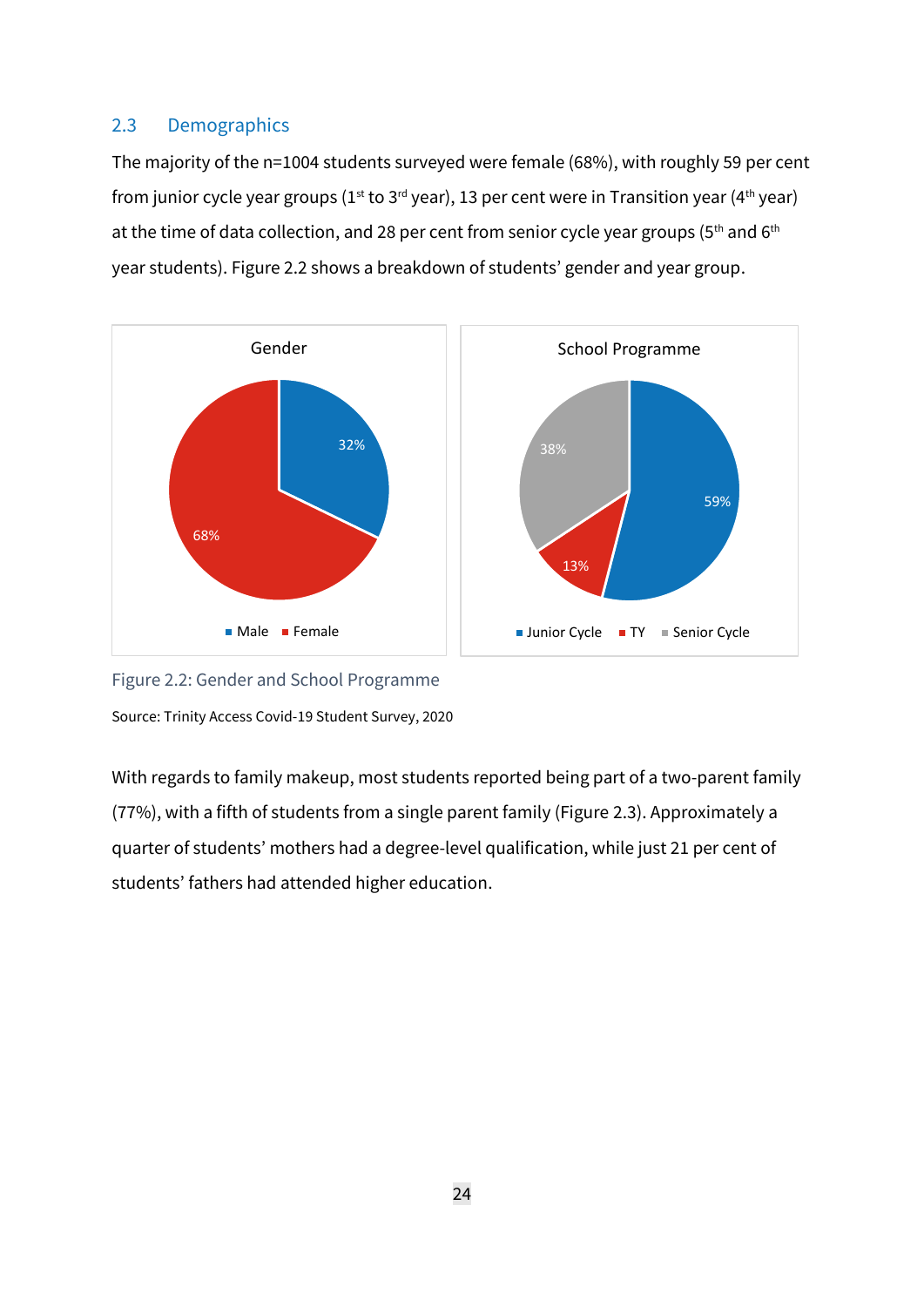

#### Figure 2.3: Family and Parental Education

Source: Trinity Access Covid-19 Student Survey, 2020

Figure 2.4 illustrates the proportion of students (and their parents) who were born in Ireland. Approximately 85 per cent of students who responded to the survey were born in Ireland. A lower percentage of their parents were born in Ireland with 34 per cent of students' mothers and 39 per cent of students' fathers reported to be born outside of the country. Students were also asked about the primary language spoken in the home: English was reported as being the main language by the majority of students. Eighteen per cent of respondents noted a different primary language in the home (Figure 2.3) with 36 other languages, including Irish, reported as home languages.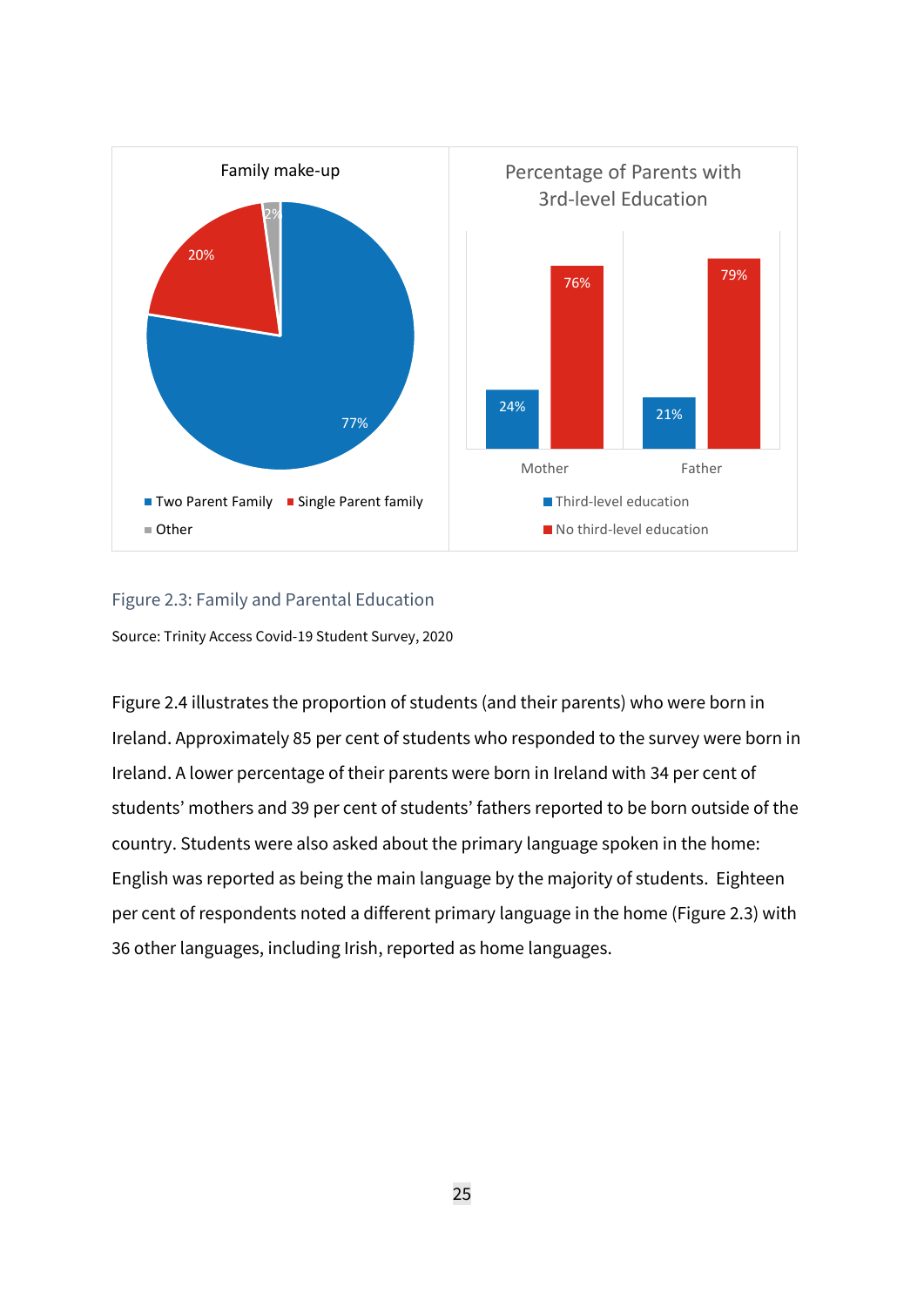

Figure 2.4: Birthplace and Primary Language Source: Trinity Access Covid-19 Student Survey, 2020

Of those 535 students who completed the survey at Time 1 and Time 2, the demographics remain broadly similar to the overall cohort this year.

### <span id="page-35-0"></span>2.4 Data analysis

Quantitative data were analysed using descriptive and inferential statistics. Descriptive analyses were used to examine student demographics (Section 2.3) and perceptions of changes in teaching and learning since school closures (Section 4.3). Longitudinal changes in student attributes between 2019 and 2020 are presented in sections 3.2 and 4.5.

The longitudinal nature of the Trinity Access student survey is of particular relevance during this period of lockdown, as it provides a unique opportunity to explore how certain student attributes may have changed as a result of the Covid-19 pandemic. A total of 535 students filled in the survey in April/May 2019 and again in May/June 2020. Although not all of the survey items were the same in the two surveys, students were asked to report on a number of factors, including wellbeing, active engagement with education, and student-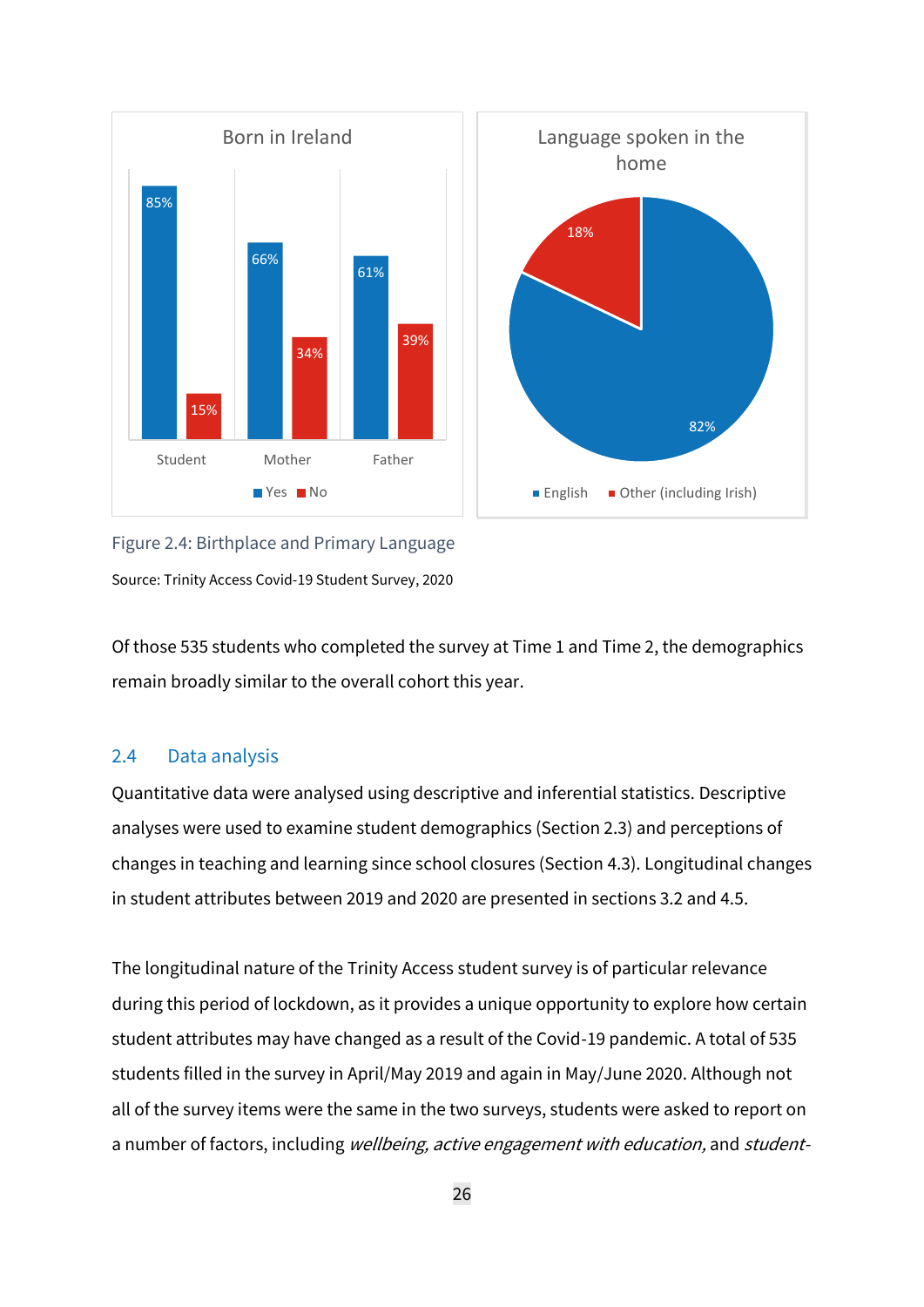teacher relationships<sup>9</sup> and in 2020, students were asked to respond in relation to the period of school closures. In order to identify statistically significant changes over time, paired samples *t*-tests were used.

In order to identify significant relationships between the changes in teaching and learning practices and the three student attributes under consideration (wellbeing, active engagement with education, and student-teacher relationships), two approaches were used. Firstly, statistically significant relationships were determined through correlation analysis of the numerical data (from the 2020 survey responses). Having conducted the quantitative analysis, the results were used to provide a framework for directed content analysis of qualitative data from two of the open-ended survey questions (Hsieh & Shannon, 2005; Krippendorff, 2004). Directed content analysis of the qualitative responses, using the concepts of active engagement with education, wellbeing and student-teacher relationships, as well as the variables relating to teaching and learning practices, permitted deeper exploration of the relationships between the variables.

Multilevel binary logistic regression models were used to understand key factors influencing students' wellbeing (Section 3.3), their active engagement with education (Section 4.4), and *relationship with teachers* (Section 4.5). Student characteristics such as gender, school programme, and parental education were considered, as well as changes in teaching and learning practices since school closures.

For each of the models in chapters 3 and 4, the following factors are included:

1. Students characteristics including gender, school programme (Junior Cycle, Transition Year, or Senior Cycle), level of parental education, level of parental involvement in their education, single-parent family, and part-time job status.

<sup>9</sup> Wellbeing: [https://www.corc.uk.net/outcome-experience-measures/short-warwick-edinburgh-mental](https://www.corc.uk.net/outcome-experience-measures/short-warwick-edinburgh-mental-wellbeing-scale/)[wellbeing-scale/;](https://www.corc.uk.net/outcome-experience-measures/short-warwick-edinburgh-mental-wellbeing-scale/) Active engagement[: http://quagliainstitute.org/dmsView/MV\\_Scale\\_Development;](http://quagliainstitute.org/dmsView/MV_Scale_Development) Student-teacher relationship and Aspirations and goals: [http://checkandconnect.umn.edu/sei/default.html#:~:text=The%20Student%20Engagement%20Instrumen](http://checkandconnect.umn.edu/sei/default.html#:~:text=The%20Student%20Engagement%20Instrument%20(SEI,aspirations%20(cognitive%20engagement%20factors).) [t%20\(SEI,aspirations%20\(cognitive%20engagement%20factors\).](http://checkandconnect.umn.edu/sei/default.html#:~:text=The%20Student%20Engagement%20Instrument%20(SEI,aspirations%20(cognitive%20engagement%20factors).)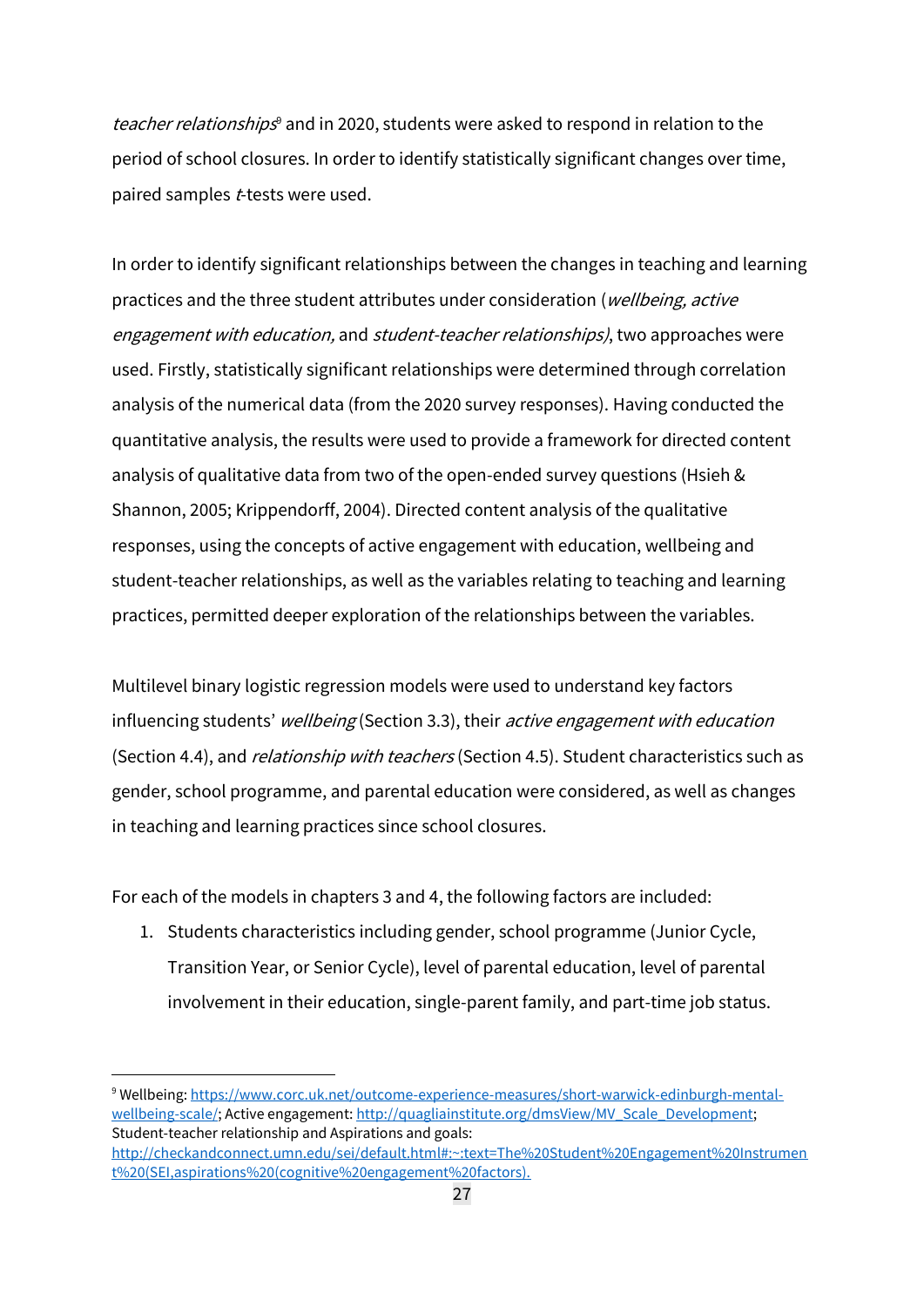- 2. Changes in teaching and learning practices during lockdown, focusing on workload, feedback from teachers and peers, and exposure to '21<sup>st</sup> Century teaching and learning', which is calculated using a six-item scale, with statements that relate to practices supporting the development of key skills.
- 3. In addition to the above factors, and due to the significant body of research that highlights the importance of (a) student wellbeing on engagement with education (Frisch et al., 2005) and of (b) positive student-teacher relationships on both student wellbeing and on their engagement with education (Engels, Aelterman, Petegem, & Schepens, 2004; Van Petegem, 2008; Van Petegem, Aelterman, Van Keer, & Rosseel, 2008), where relevant, these student characteristics are considered in the models.

The student survey included four open ended questions, two of which related to positive/negative changes as a result of the move to online schooling, and were visible to all respondents; one that was only shown to third year students, and sought responses about the cancellation of the Junior Certificate; and another that was only visible to fifth and sixth years, relating to the cancellation of the Leaving Certificate. More than half of the respondents provided qualitative responses to at least one of the open-ended questions. Thematic analysis (Clarke & Braun, 2015) was used to explore qualitative responses in general. As noted above, for a more targeted analysis of the qualitative responses, Directed Content Analysis (Hsieh & Shannon, 2005; Krippendorff, 2004) was used to analyse the responses to two of the open-ended questions relating to the positive and negative impacts of the move to online teaching and learning. The combination of quantitative and qualitative analysis provides a rich depth of understanding of the experiences of these students during the Covid-19 pandemic.

#### 2.5 Summary

The purpose of this chapter was to outline the methodological approach taken in this report. It provides details of the sample, which was made up of Dublin-based secondlevels students living in areas where progression to post-secondary education is low. By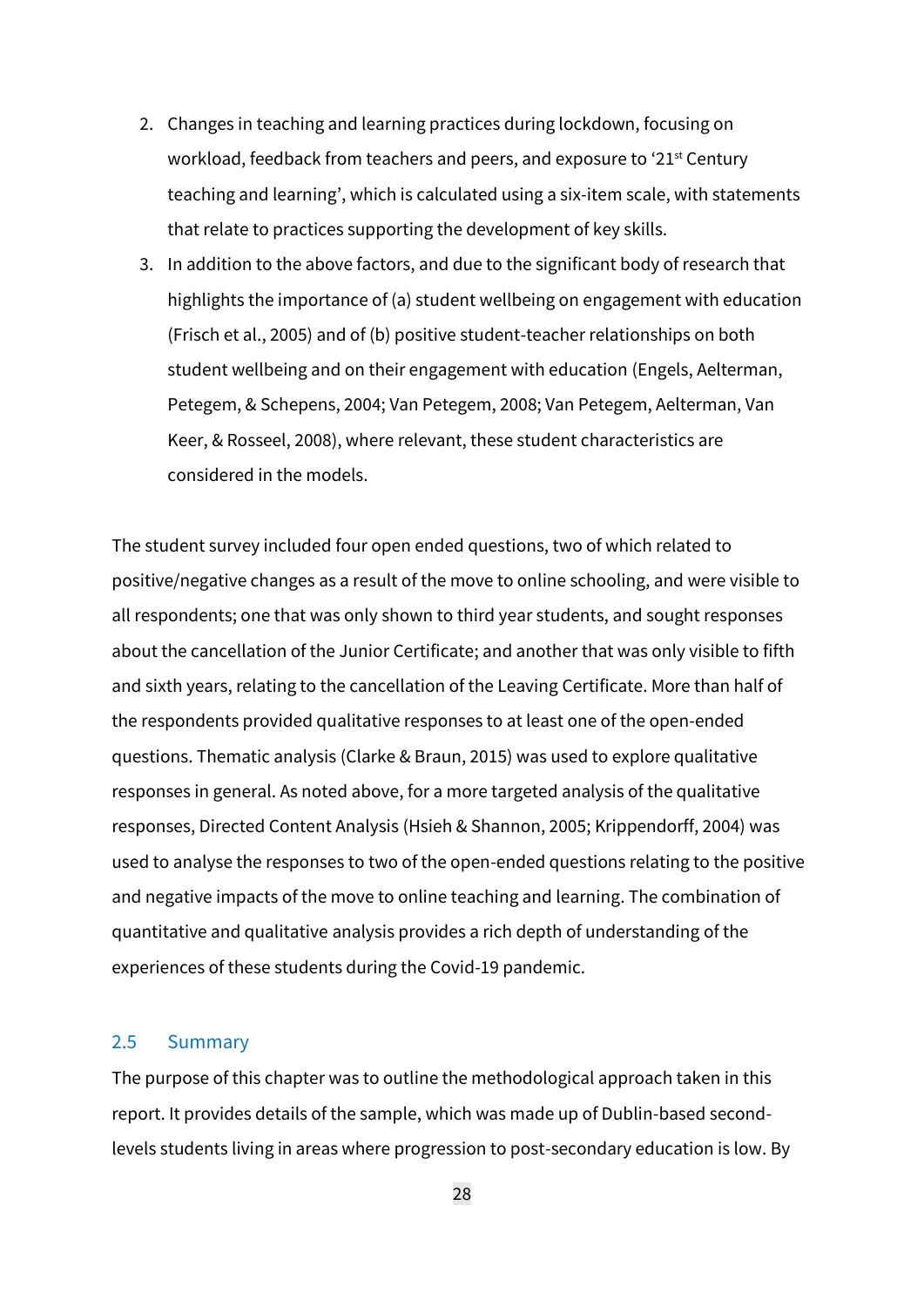analysing these rich student data, this report provides a much-needed insight into the impact of school closures on second-level students from some of the most disadvantaged areas of Dublin. This research will give the reader a unique insight into the student perspective of online learning during the Covid-19 school closures. The report highlights the voice of students experiencing educational disadvantage, a voice not often heard, particularly during the global pandemic, and gives a unique student perspective on teaching and learning online.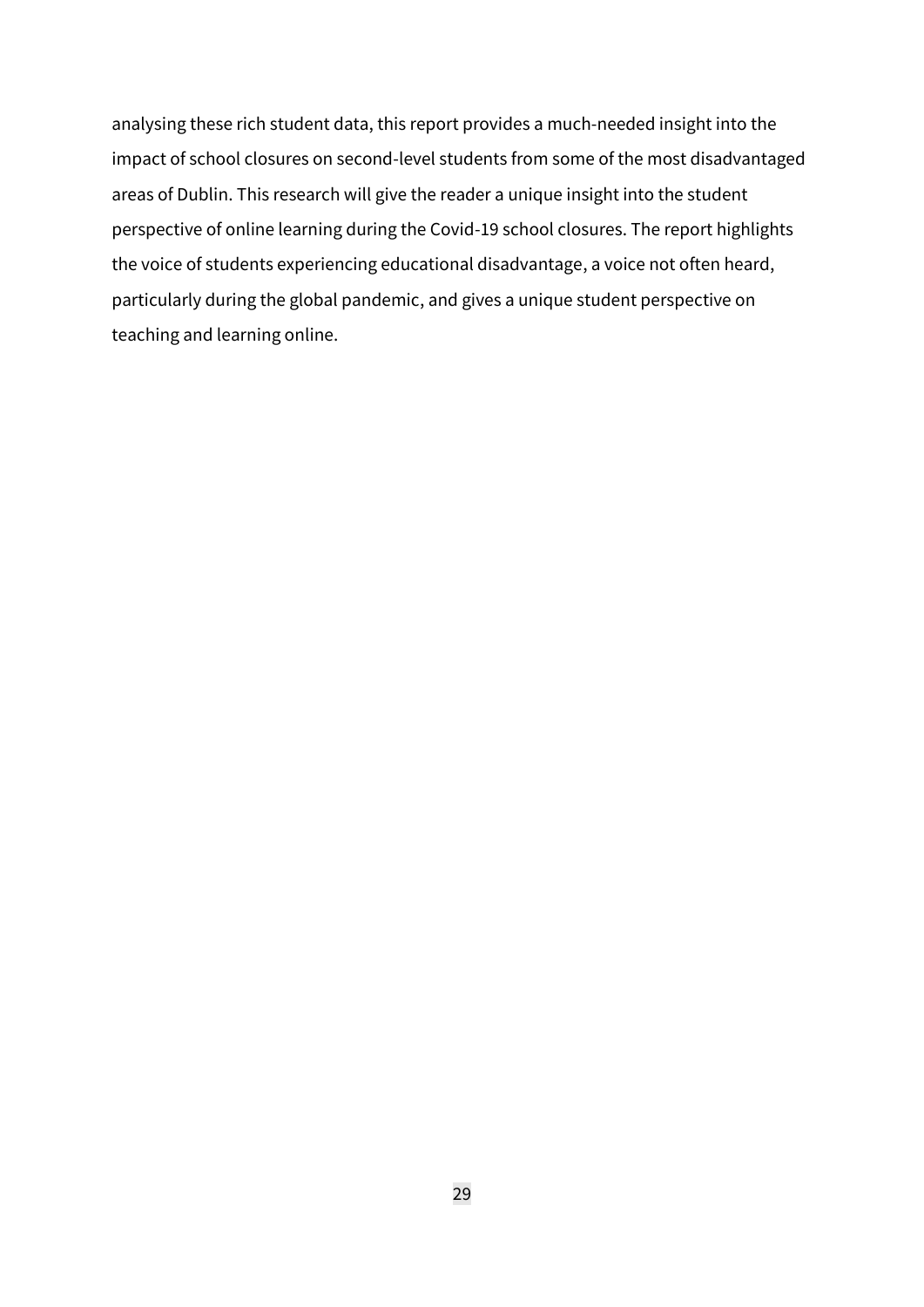## **3. Student Wellbeing During Covid-19 School Closures**

## 3.1 Introduction

As discussed in Chapter 1, research is beginning to emerge that highlights the impact of Covid-19 on the mental wellbeing of children and young people. The focus of this chapter is to examine changes to student wellbeing during the Covid-19 school closures and highlight the factors influencing poor mental wellbeing among those surveyed. Using a mental wellbeing measure, the chapter firstly examines changes in student wellbeing between those surveyed in 2019 and 2020 and examines the factors influencing wellbeing such as perceived reduction in feedback and connection from teachers and perceived increased workload. The second part of this chapter provides an analysis of a multi-level logistic regression model to explore the factors influencing poor mental wellbeing. Using students' qualitative responses, the final section explores a key point of stress in the recent school closures that involved changes in the Leaving Certificate examination in light of the Covid-19 school closures.

## 3.2 Changes in student wellbeing

For the purpose of the analysis in this chapter, wellbeing relates to students' affective and behavioural mental wellbeing, and is measured using the Short Warwick-Edinburgh Mental Wellbeing Scale (SWEMWBS), which asks them to report on their feelings during the previous two-week period. The scale is composed of seven items that are all worded positively and cover both affective and behavioural aspects of mental wellbeing. It is a well-established instrument that has been validated for use with young people as well as the general population. The Scale has been widely used at an international level for the monitoring and evaluation of programmes that aim to positively impact wellbeing, and for investigating the determining factors of mental wellbeing (McKay & Andretta, 2017; Ng Fat, Scholes, Boniface, Mindell, & Stewart-Brown, 2017). Scores obtained using this instrument can be compared with English national survey data, thus providing a metric by which to consider the results.<sup>10</sup>

<sup>10</sup>[https://warwick.ac.uk/fac/sci/med/research/platform/wemwbs/using/howto/wemwbs\\_population\\_norms](https://warwick.ac.uk/fac/sci/med/research/platform/wemwbs/using/howto/wemwbs_population_norms_in_health_survey_for_england_data_2011.pdf) in health survey for england data 2011.pdf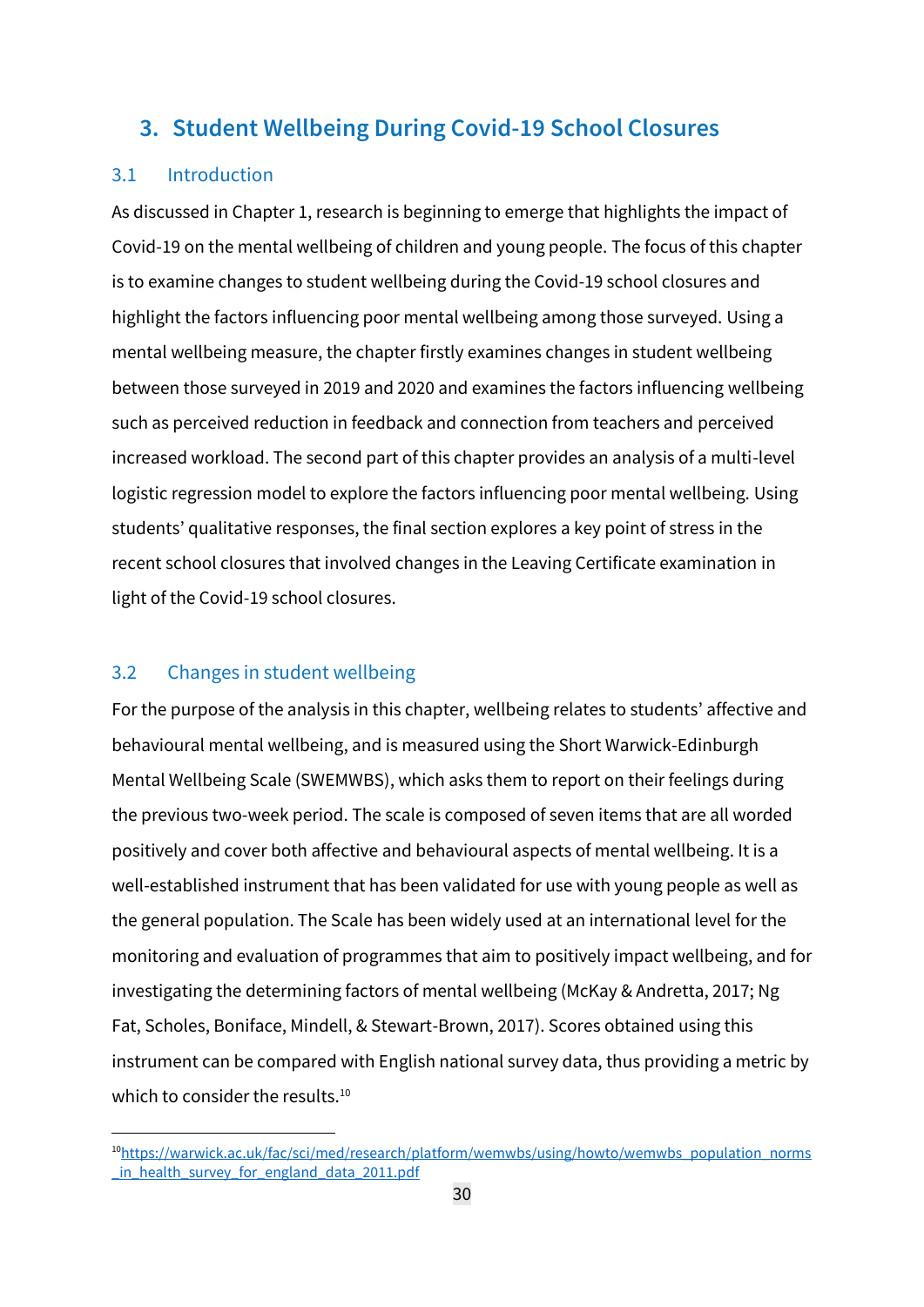Statistically significant differences were identified between the wellbeing scores of the cohort of students who completed the survey at two time points, with statistically significantly lower values for wellbeing reported in 2020.<sup>11</sup> Figure 3.1 illustrates the scores obtained by the 535 students who completed the survey in 2019 and 2020, as well as the national average score (for adults) in England in 2011. While it is important to note that these two populations are very different, and that people from families with social or economic disadvantage are likely to have lower levels of wellbeing (McNamara et al., 2020; Williams et al., 2009), it still provides a valuable reference point for these data.



Figure 3.1: Change in Student Wellbeing Scores

Source: Trinity Access Covid-19 Student Survey, 2020 & Trinity Access Student Survey, 2019

It is clear from these results that student wellbeing in this cohort, while already lower than the English national average, has decreased significantly during the lockdown period.

 $11$  t(534) = 3.894, p < .001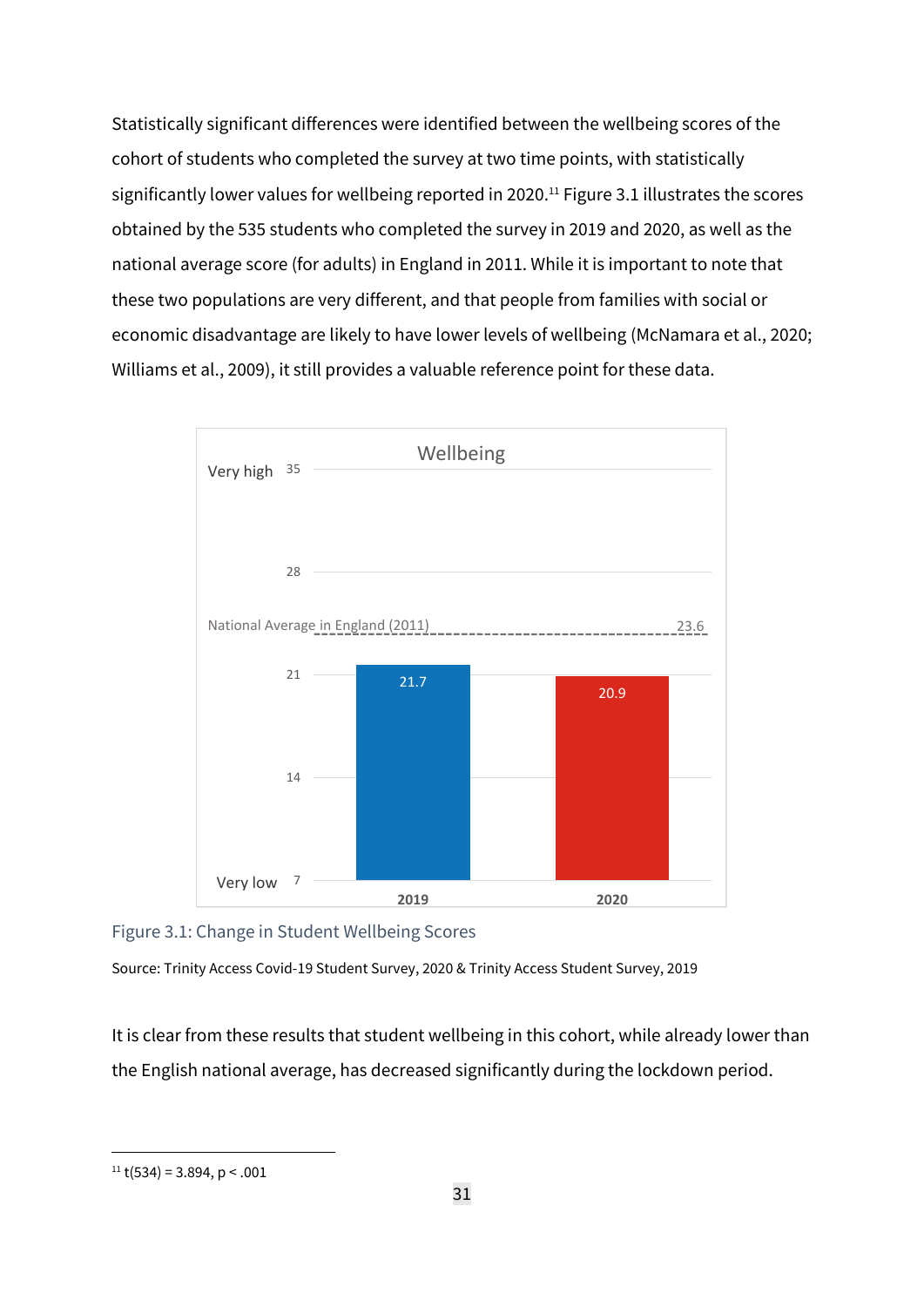Qualitative responses to open questions in the survey also highlights how some students felt they didn't cope well with the move to education online:

Online school has been more difficult for me and has led to <sup>a</sup> lot of stress. This method of learning is obviously needed at the moment; however it has not been in any way effective for me

It has been <sup>a</sup> big change and I wasn't able to cope well

Mohan et al (2020) survey of school principals suggested that students in DEIS schools found it more difficult to adapt to online learning than in non-DEIS schools. The reduction in well-being scores is not surprising, and indeed, government provision has already been put in place to support student wellbeing for the reopening of schools in September 2020 (DES, 2020d).

# 3.3 The role of teacher feedback, workload and parental support in student wellbeing

In line with previous research (Devitt et al., 2020a; Devitt et al., 2020b) that highlights the importance of teacher feedback for maintaining student engagement during lockdown, the findings in this report also point to a strong relationship between student wellbeing and the extent to which they received feedback from their teachers.<sup>12</sup> The qualitative findings were mixed around teacher feedback however, with some students describing the lack of face-to-face feedback being as a source of stress:

It's very overwhelming and stressful since you can't as much help as you used to and it's harder to learn things at home.

Other students however, described how working online with their teachers meant they were keeping on top of their work:

I'm able to keep up with deadlines better. <sup>I</sup> can get lots of feedback from my work and I am less stressed about school.

<sup>&</sup>lt;sup>12</sup> Teacher feedback and wellbeing: r(533) = .17, p < .001; Peer feedback and wellbeing: r(532) = .15, p = .001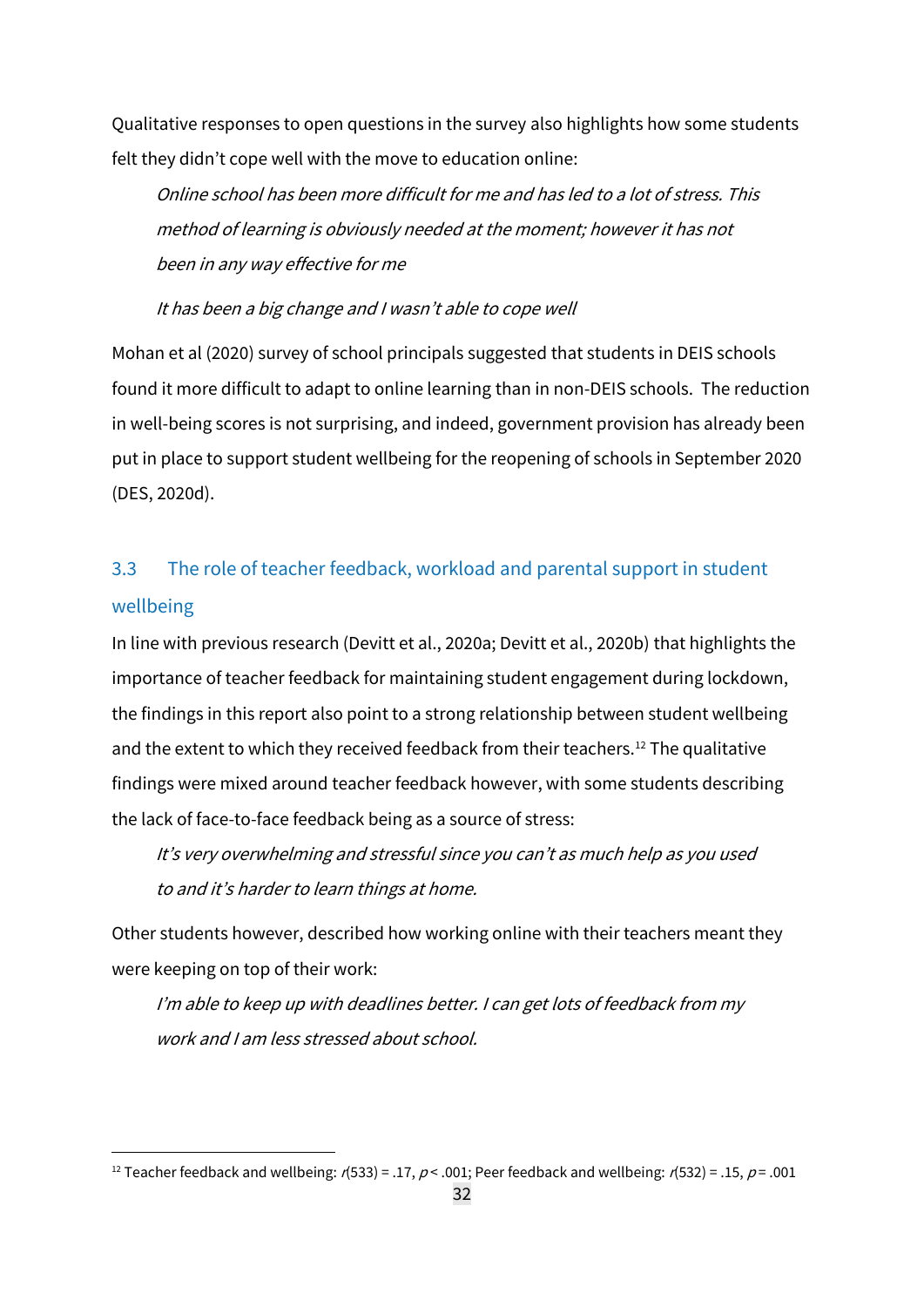Others felt that the move online and their inability to engage in face-to-face teaching and learning was negatively impacting their mental health:

<sup>I</sup>t's horrible especially for your mental health getting all this work on top of you everyday and not being able to understand as you understand from watching and talking, but now I can only read the same thing over and over.

The survey also explored students' perceptions of workload during school closures. Interestingly, no statistically significant relationship was identified between increased workload and student wellbeing. However, the qualitative analysis indicates that for many students the increased workload did indeed negatively impact on their levels of stress. Some students described increased stress as a direct result of increases in their workload:

Honestly, I think the workload amount has increased exponentially and has put <sup>a</sup> lot of unneeded stress on me. My peers and friends have agreed it's definitely <sup>a</sup> lot more stress.

Changes in the level of teacher and peer interaction and feedback also emerged as having a strong relationship with student wellbeing. This was particularly notable in relation to decreases in peer feedback and interactions and low student wellbeing:

Mental health issues for most people due to lack of social interaction, lack of motivation, stress levels increased.

[There is] <sup>a</sup> lot more stress. Teachers seem to be busier and less responsive to questions according to my peers and friends. Just <sup>a</sup> lot more work too and deadlines met at the same times from <sup>8</sup> separate subjects constantly asking for new work whilst others ask for work too is extremely stressful and too hard to keep up with.

Analysis of the quantitative data using multilevel binary logistic modelling, permitted the identification of the significant predictors of low wellbeing among the students during the Covid-19 school closures. Results of this analysis are presented in Table 3.1.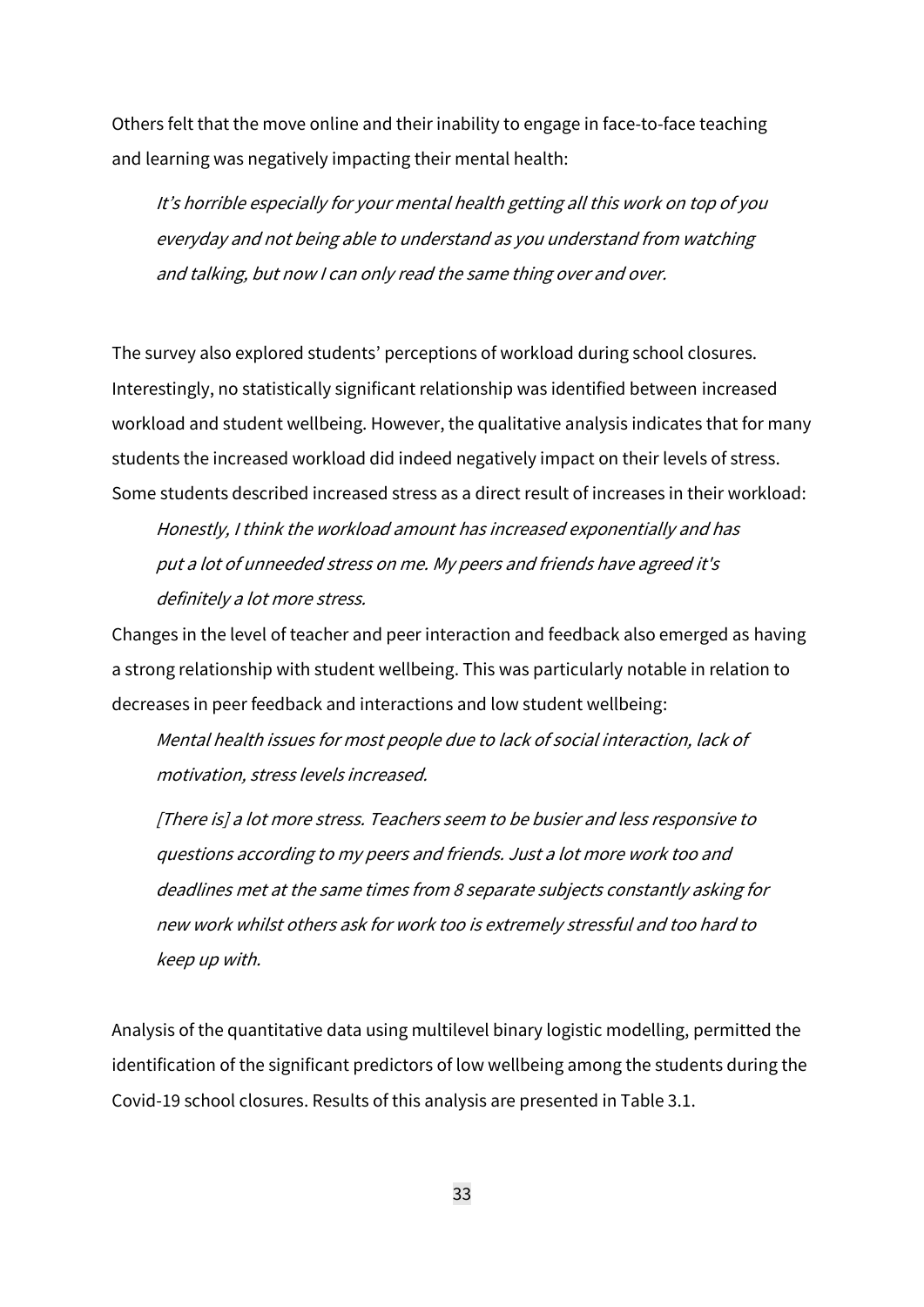### Table 3.1: Factors influencing Low Wellbeing

| Factor                            | Model 1    | Model 2    | Model 3    |
|-----------------------------------|------------|------------|------------|
| Constant                          | .412       | $1.782**$  | $1.263*$   |
| Students characteristics          |            |            |            |
| • Parental involvement with       | $-.525***$ | $-.507***$ | $-.469***$ |
| student's education               |            |            |            |
| Teaching and learning             |            |            |            |
| • Feedback from teachers          |            | $-.354*$   | $-.294*$   |
| • Feedback from peers             |            | $-.535*$   | $-.523*$   |
| Student experience                |            |            |            |
| Poor student-teacher<br>$\bullet$ |            |            | .994***    |
| relationship                      |            |            |            |
| Nagelkerke R2                     | .063       | .109       | .150       |

Source: Trinity Access Covid-19 Student Survey, 2020

Note: From a logistic regression model.

\*\*\* p <.001; \*\* p <.01; \* p <.05; © p <.10.

The findings in the model show the extent to which the perceived level of parental involvement in the student's education was significantly predictive of their wellbeing during the school closures. In fact, for every increase of 1 point on the parental involvement scale, the odds of students being in the low wellbeing category decreased by a factor of 0.7.

In line with the qualitative findings above, the model also shows how feedback from teachers plays an important role in student wellbeing with students reporting low levels of feedback more likely to report low levels of wellbeing, controlling for other characteristics. Similarly, where student-teacher relationships are reported as being poor by the student, wellbeing scores are also low, with results from the logistic regression indicating that students who rated their relationships with their teachers as poor, were 2.7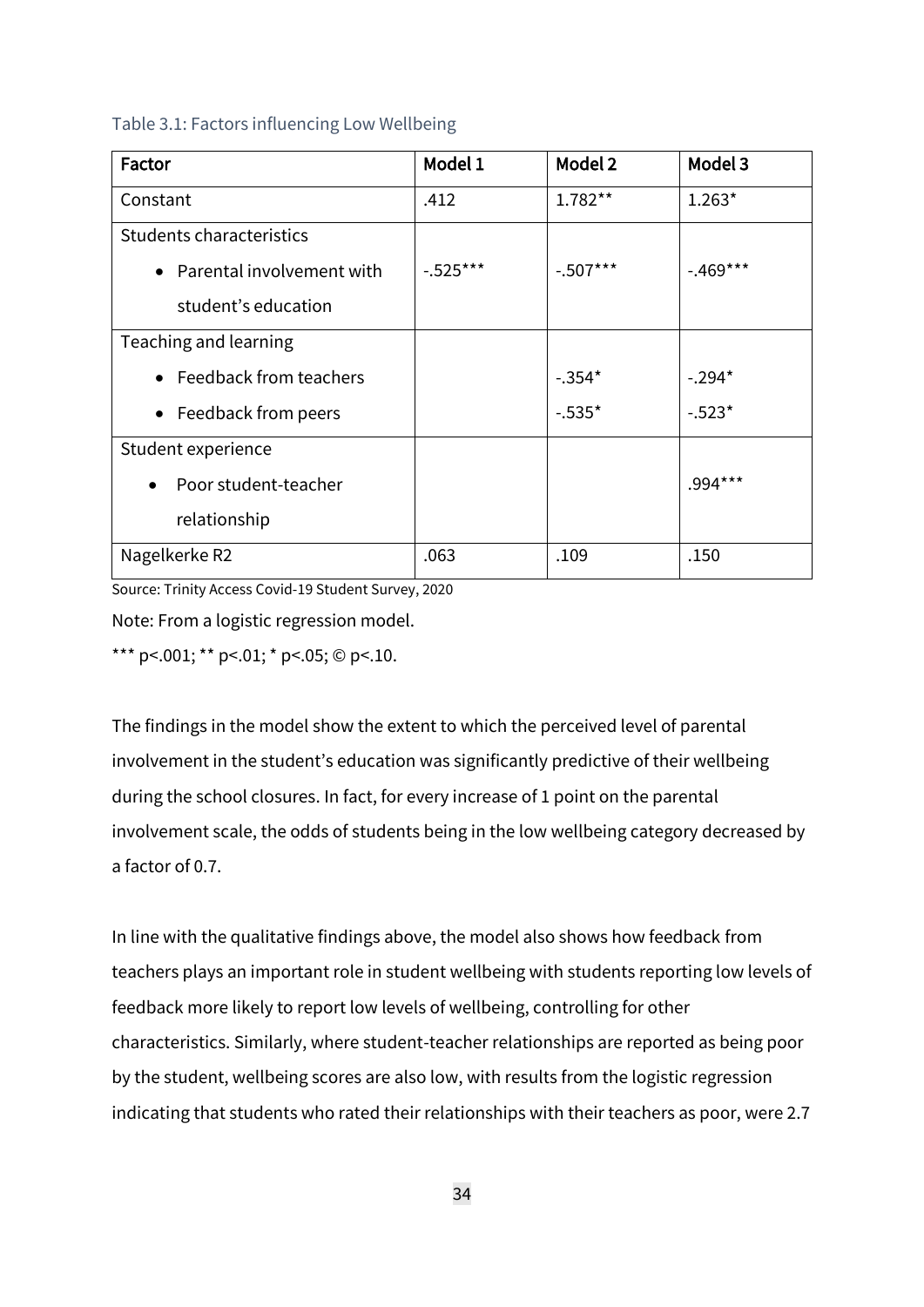times more likely to be categorised as having low wellbeing. One student described the impact of negative relations with their teachers on their mental health and wellbeing:

I've been suffering from insomnia and depression and anxiety all <sup>I</sup> get is giving out to for not having work done. <sup>I</sup> understand <sup>I</sup> need it done but it's heightens how you feel.

### 3.4 Student reactions to the cancellation of the Leaving Certificate examination

As discussed in Chapter 1, exams tend to feature heavily in any discussions around student mental health, wellbeing or stress in school. Literature consistently highlights the negative impact of high stakes exams such as the Leaving Certificate on student stress (Banks and Smyth, 2015) and anxiety (Putwain et al., 2012). When schools closed on the  $12<sup>th</sup>$  of March 2020, few people could have predicted the significant length of time they would remain closed, or the fate of the Leaving Certificate examinations. This section gives an insight into the perspectives of  $5<sup>th</sup>$  and  $6<sup>th</sup>$  year students on the cancellation of the Leaving Certificate examinations and the subsequent decision to use calculated grades to determine students' results and their CAO points.

Students were asked to rate their agreement with the decision to cancel the Leaving Certificate exams and the use of calculated grades. Results are displayed in Figures 3.2 and 3.3 below. These results corroborate findings by Flynn and colleagues that suggest students were split about how they felt about the changes to the current Leaving Certificate examination (Flynn, Keane, McCauley, Davitt, Heinz & MacRuairc, 2020). Students were also asked an open-ended question about their feelings and opinions on these issues. These qualitative data were analysed using thematic analysis and the results are outlined under the following three themes: Student's Wellbeing, Student-Teacher Relationship and The Future of the Leaving Certificate.

35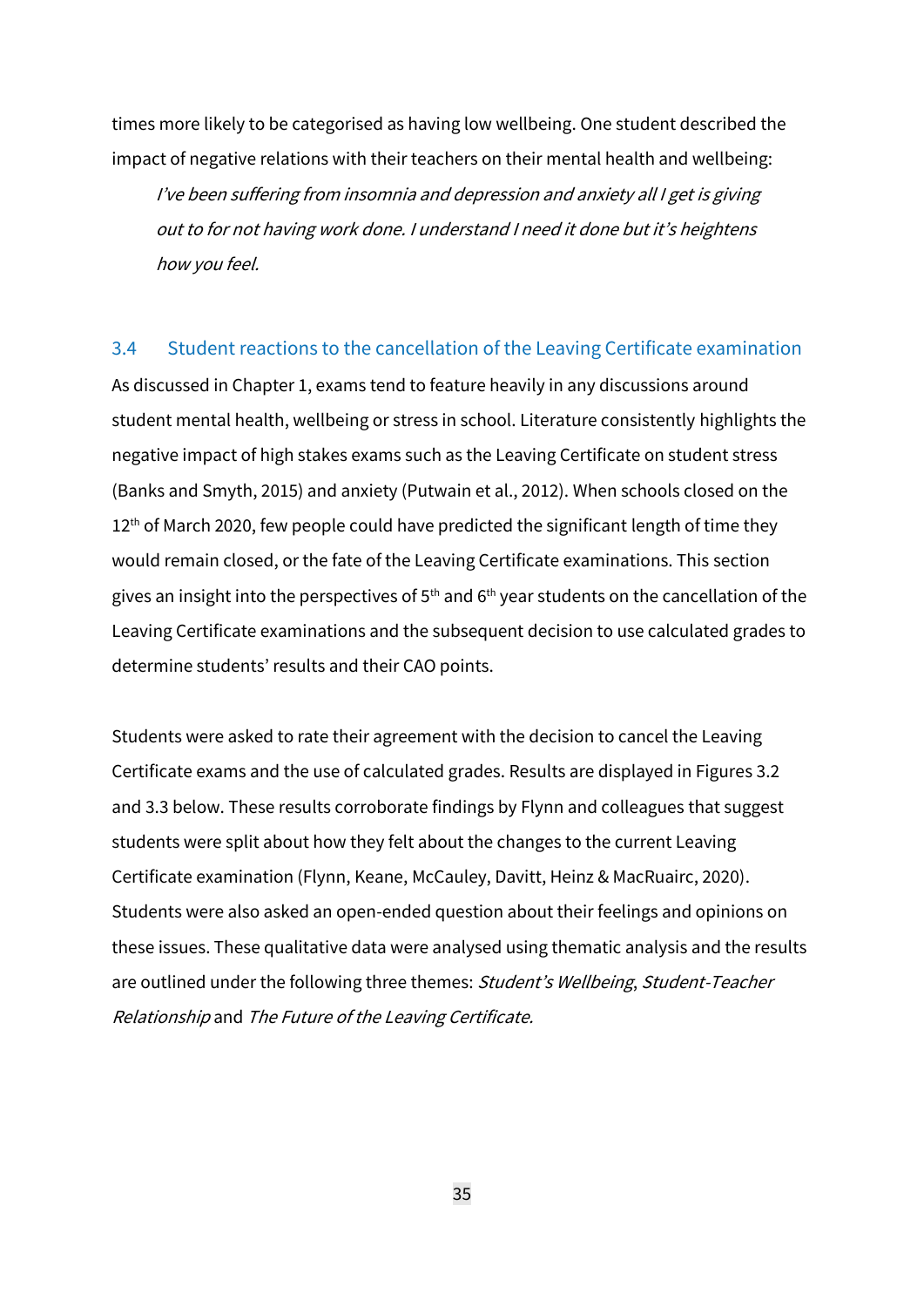

Figure 3.2: Students' agreement with the Cancellation of State Examinations

Source: Trinity Access Covid-19 Student Survey, 2020



Figure 3.3: Students agreement with the move to Calculated Grading

Source: Trinity Access Covid-19 Student Survey, 2020

Young people in 5<sup>th</sup> and 6<sup>th</sup> year recognised that the cancellation of the Leaving Certificate had implications for both their physical and mental wellbeing. In terms of their physical health, students mostly felt it was the right decision in order to prevent the spread of the Covid-19 virus.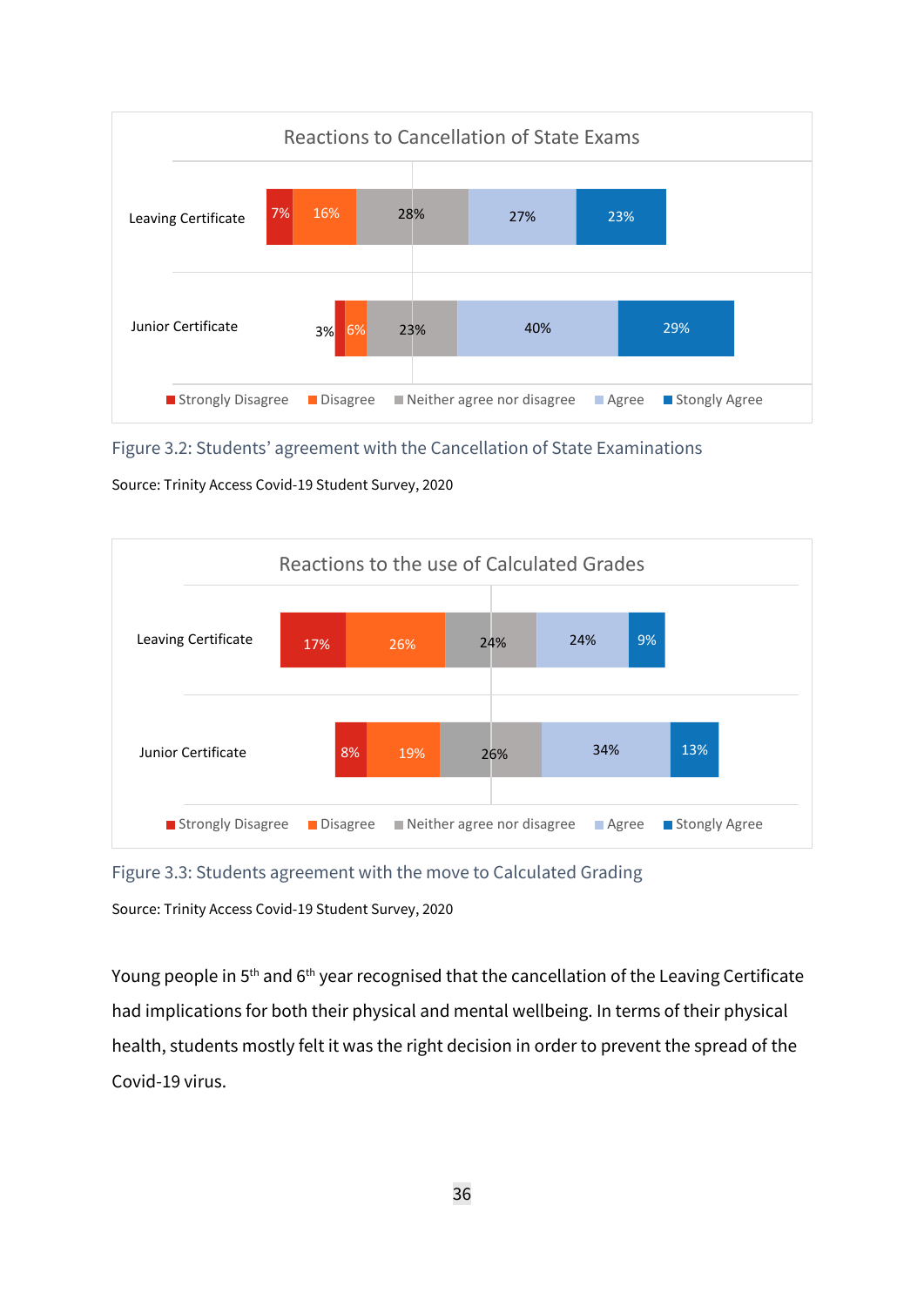<sup>I</sup> think it was <sup>a</sup> fair decision as going ahead with the exam would have been <sup>a</sup> risky decision which could potentially harm our health or those of our loved ones.

At first, <sup>I</sup> was really angry and lost about it but now <sup>I</sup> understand that it is the best option for current circumstances.

In terms of students' mental health, there were mixed emotions from students in relation to the cancellation of the Leaving Certificate examinations and the move to calculated grades. On the one hand, many students noted that the decision to cancel exams was a 'weight lifted off my shoulders' as they had experienced a large amount of stress and anxiety over the uncertainty of the situation and were glad to finally have a decision on the matter:

<sup>I</sup> feel that making the Leaving Cert students sit their exams in the current situation would have been cruel. It would have put the mental health of many students at risk, and it would have been extremely unfair to those with difficult conditions and those dealing with loss or sickness in their family. Cancelling the exams was the right decision.

Students spoke about how many young people were experiencing stress and anxiety due to being at home all the time and not being able to go to school. Certain students felt that the decision to cancel the exams was 'too little to late' and that students were 'left in the dark for the majority of the lockdown'. Some students spoke about the upheaval that could be going on in a young person's life at home, behind closed doors. One student urged the reader to be mindful of the difficult circumstances that some people have at home and the stress that this invokes:

It's very hard to adapt to something entirely new. Some people are under so much stress that they cannot cope, they cannot get themselves together, they simply cannot get the work done. You might have thought some students haven't submitted work over laziness but I'm sure those students have their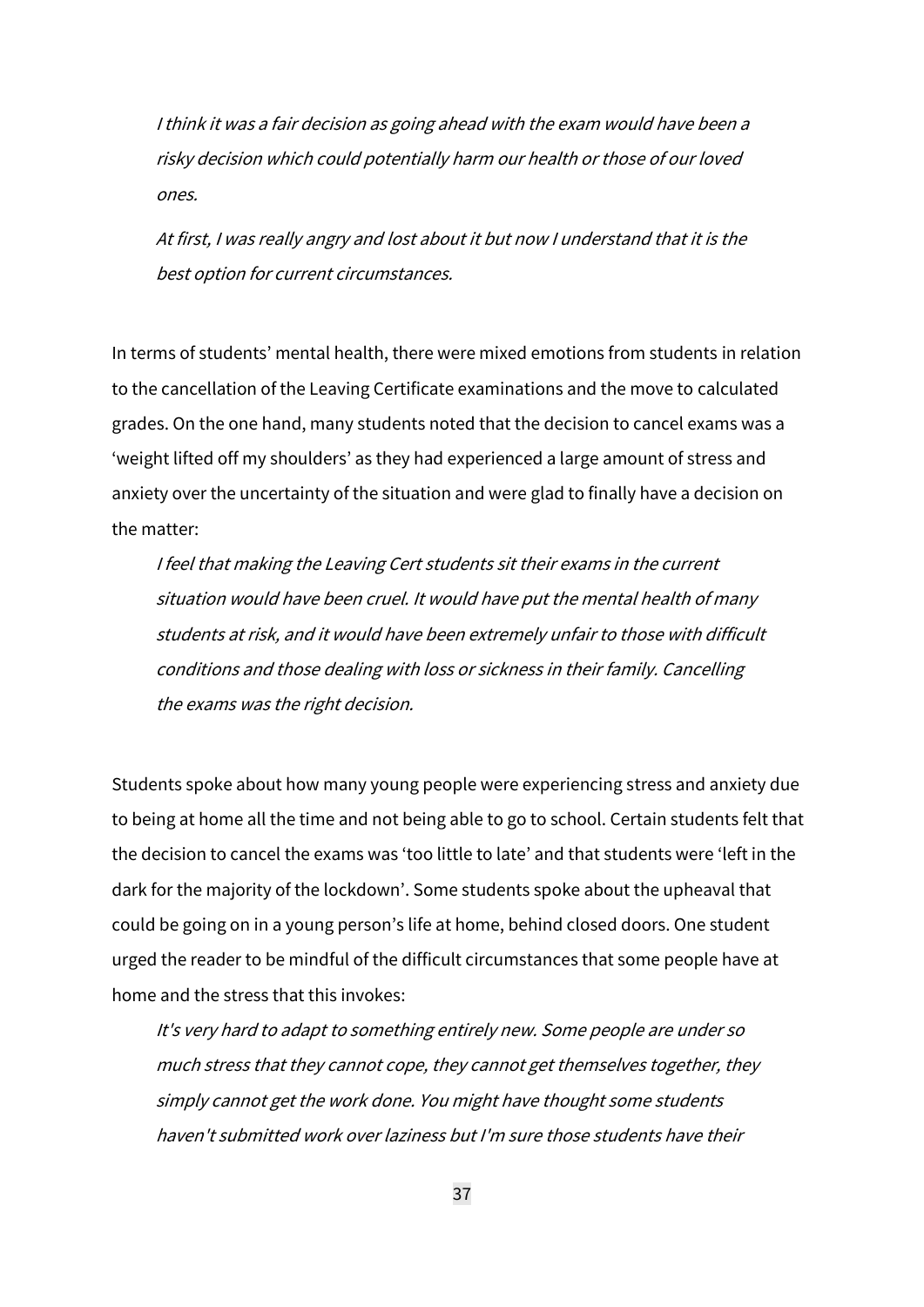reasons not to. Maybe they live in <sup>a</sup> toxic household and they're just so upset over something that they can't even bother with school.

Although students were glad to have the choice of either accepting their calculated grade or sitting the exam in 2021, they found it frustrating that if they opted to take the exam, they would not be in the same year group as their friends in college and that they would therefore not be able to relate to these peers:

I do like the fact that if we want to we can choose to sit the exam when it is safe but I feel that when the time comes that it will be safe we will have missed the first year of college and be behind and unable to relate to our school friends which can and could be frustrating.

On the other hand, some students spoke of how the move to calculated grades evoked more stress as they were concerned that they might feel 'hard done by' after receiving their calculated grades if they feel they could have done better by sitting the exam. Furthermore, students raised the issue that some individuals are simply better at studying when under time pressure constraints. Students were also anxious about the repercussions of the calculated grading system in terms of how it would affect the points system, and whether it could be easier or more difficult to get into certain college courses. This sense of fear and confusion at the uncertainty of the situation is illustrated below:

I feel confused and I'm scared because I don't know what will happen since this is the first time it has happened. There are so many different routes to take (resit exams, predicted grades) that <sup>I</sup> don't know which will be the most beneficial for me.

Some students expressed concern about the impact that calculated grades will have on individuals in terms of gaining entry to college courses as well as how they will fare if they gain a place on a college or university course:

I am happy that the stress with the Leaving Cert is over, but I believe that the predicted grades won't get me to the college I want to go to.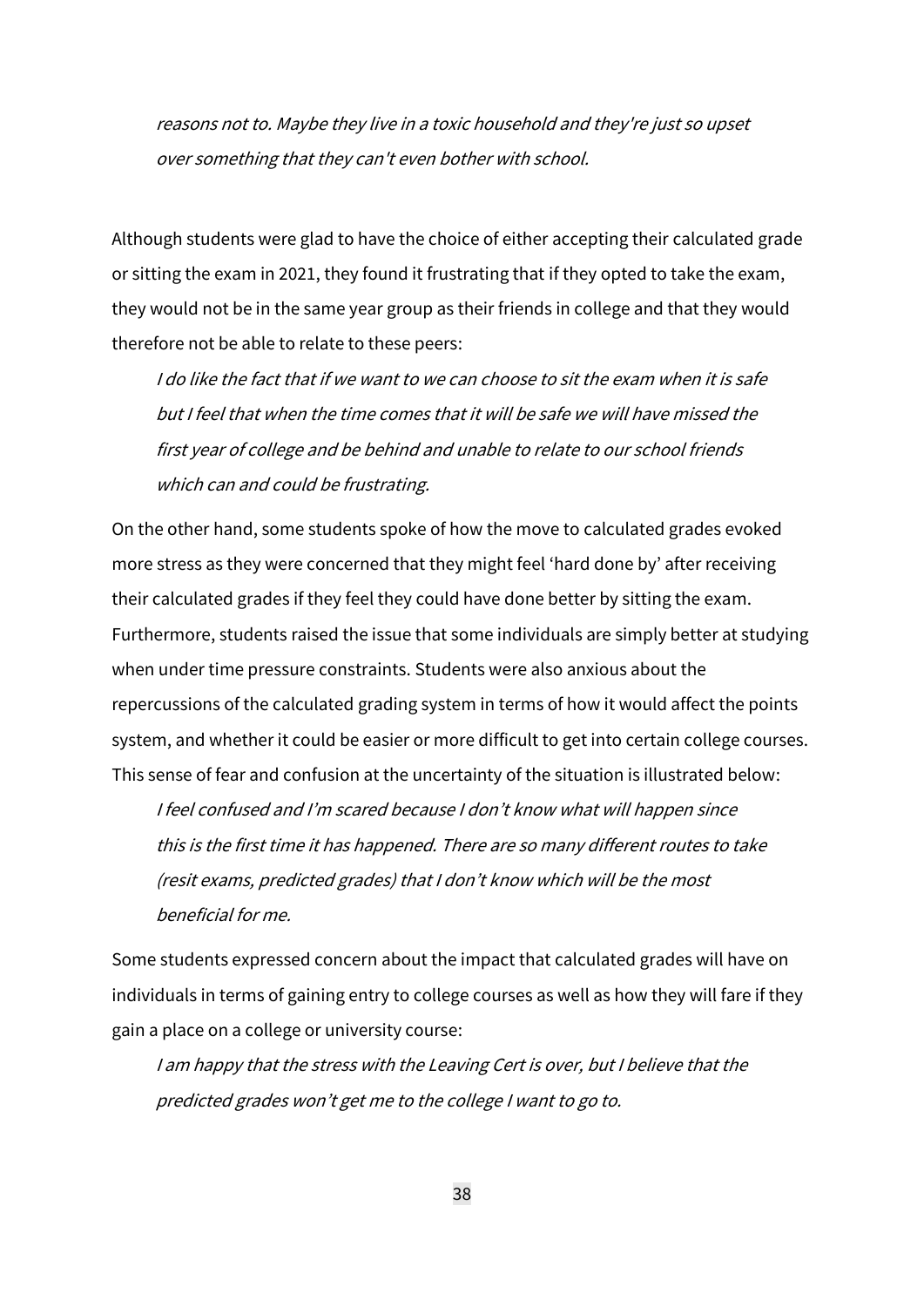Some students' classwork doesn't equal the grade they would get in an exam. It's unfair on students who do terrible in school but great in exams. Also, if you do good work in school, then predicted grades will be higher, possibly opening up <sup>a</sup> 'better' course that may be too stressful and we might see many students dropping out of courses come the new academic year.

Overall, it was clear that students were very concerned about their mental health at the time of survey and the negative impact that school closures and the modified Leaving Certificate would have on them and their peers as they progressed to post-secondary education. Students urged the reader to take their mental health 'seriously' and called for action to be taken to ensure its protection:

Mental health is truly <sup>a</sup> real and big thing and it feels like no one is actually taking it seriously.

Many students also raised the issue of how student-teacher relationships could impact on calculated grades being used as part of the Leaving Certificate examination. Some students were worried that there might have been a bias amongst teachers to give higher or lower grades to certain students based on the quality of their relationship:

Predicted grades will not in any way give the correct grades to each student. There will be an unconscious discrimination to some students from some teachers as it is human to do so.

One student also highlighted potential difficulties for students who have been absent frequently during the year, as their teachers may not have sufficient evidence of their ability:

I think this outcome heavily impacts students who weren't able to attend school as much as other students whether it was because of personal or medical reasons and were unable to participate in class tests or assignments.

Others highlighted how teacher perceptions of them during the year may not be accurately reflected in their calculated grade. They acknowledged that some students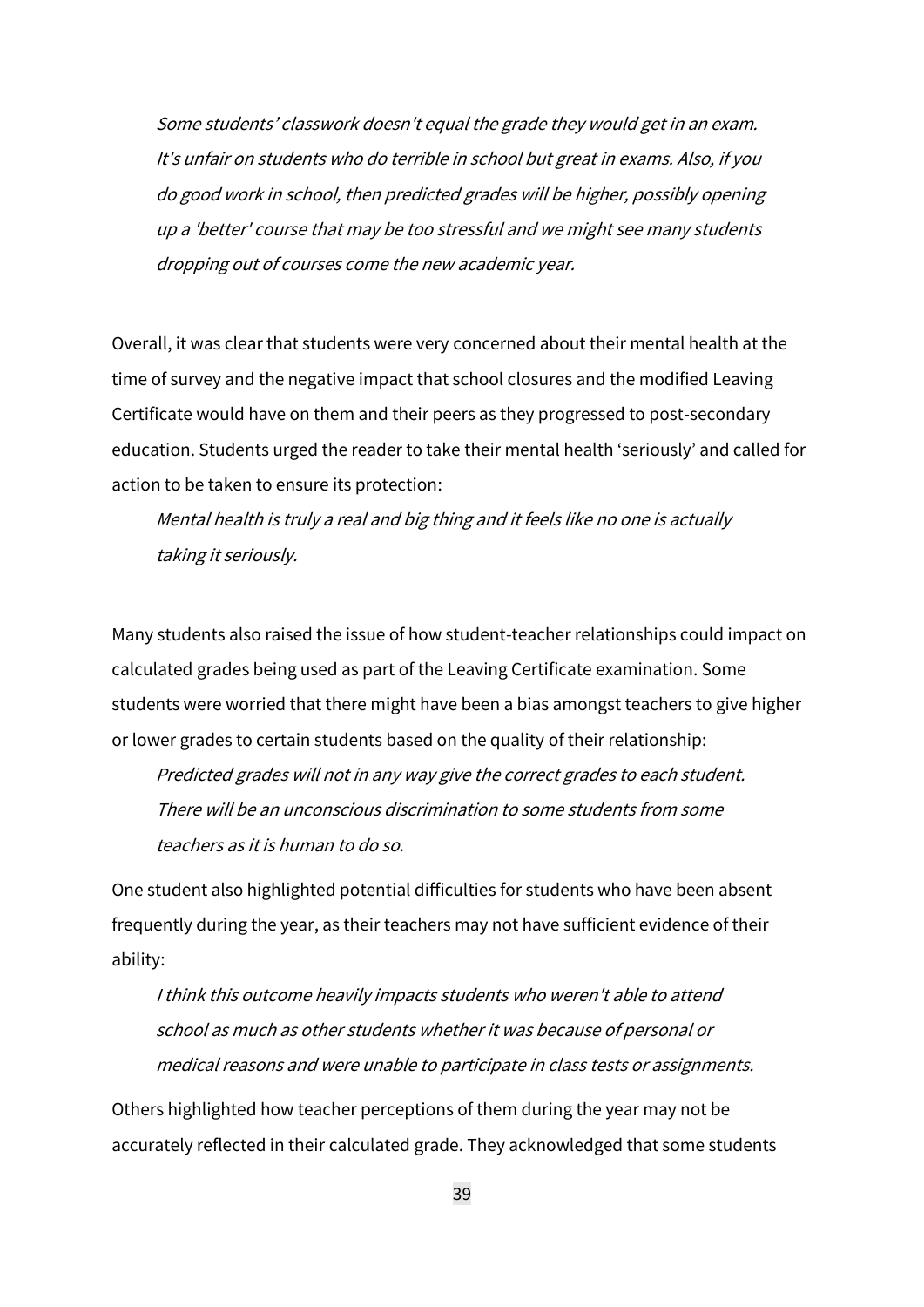may do little work during the year but still achieve high grades in the actual exam due to an increased study schedule closer to the exam:

<sup>I</sup> am very disappointed that the leaving certificate is cancelled and predicted grades will be used. I believe this does not show all the work that the student has put in as the last test I sat was my mocks in February and since then I have been working extremely hard but I have not sat any tests to prove this so therefore <sup>I</sup> feel that this hard work is gone to waste and will go unnoticed. <sup>I</sup> believe it will negatively impact far more students than it will positively impact them. Many students who should have been sitting the leaving cert may have treated the majority of the school year with <sup>a</sup> lax attitude and believed that they would prove themselves in the actual exam. It may not be <sup>a</sup> healthy attitude towards it, but it is likely <sup>a</sup> common one.

Concern was also raised about the fact that the DES had the authority to change a student's grade even after the teacher had made their final decision on the results. One respondent highlighted that 'this also is going against basic traditions of the Leaving Cert and taking out the whole anonymous element of the LC (Leaving Certificate)'.

Finally, some students felt that the use of calculated grades placed an unfair burden on their teachers due to the increased workload, and the fact that they were forced to make a decision which would greatly impact on students' future education and career path: <sup>I</sup> think that predicted grades are unfair both to students (who may not get their desired points based on the opinion of <sup>a</sup> teacher) and also to teachers (as they are basically being given the responsibility of deciding the rest of the students life).

<sup>I</sup> like to think that it would have been possible to take measures to safely go forth with the exam as oppose to increasing the workload of teachers <sup>a</sup> great deal and negatively impacting students with prescribed grades.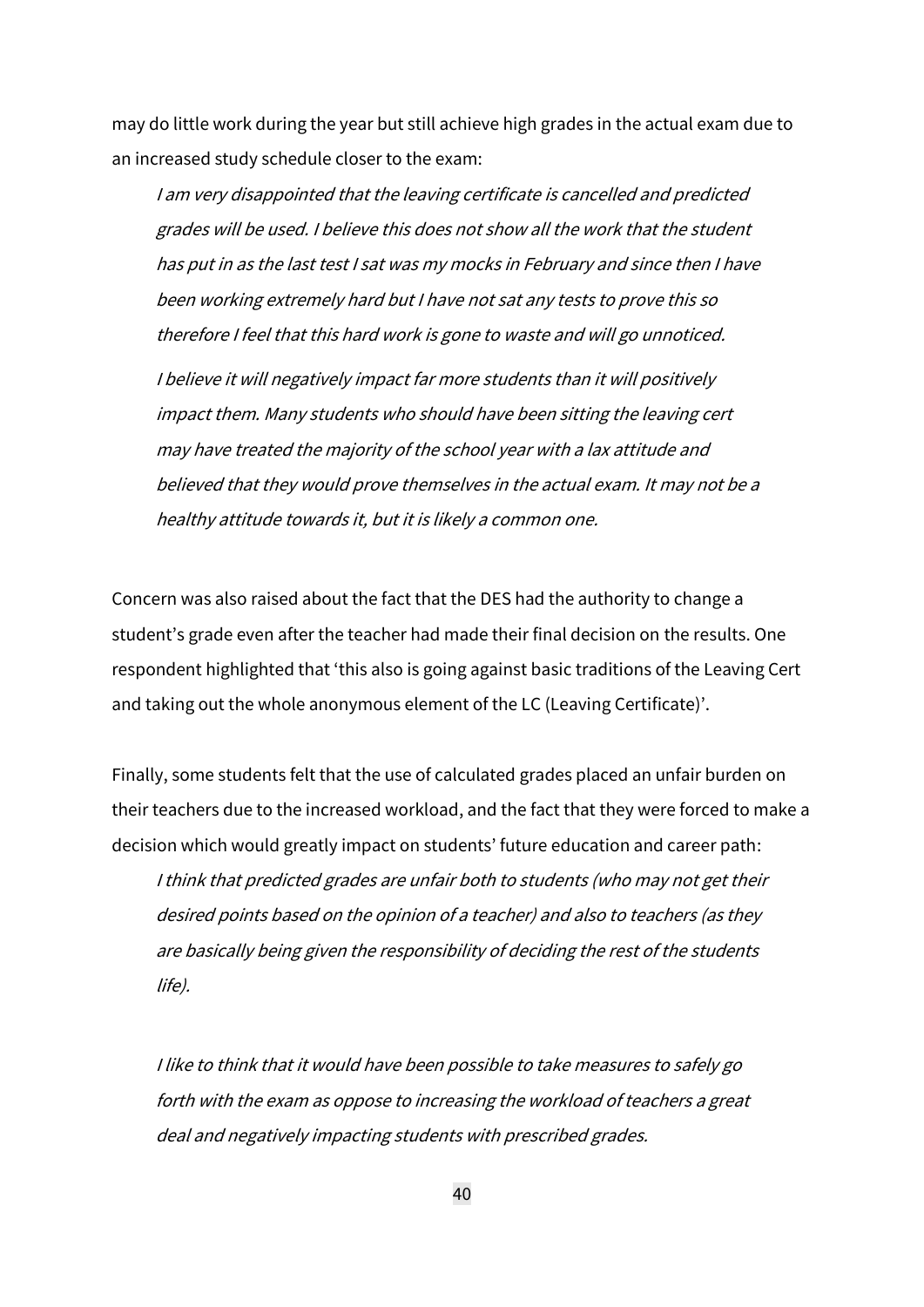#### 3.5 Students' thoughts on the future of the Leaving Certificate

It was clear from the qualitative analysis that  $5<sup>th</sup>$  year students who are due to sit their Leaving Certificate exams in the summer of 2021 are gravely concerned about the impact that school closures will have had on their ability to achieve academic success. Students refer to being at a disadvantage as they have had to 'self-teach' for 'over a third' of the school year. They spoke about not covering nearly the same amount of content as they would have if they were in school:

I also feel it is unfair on the current 5th years as we have missed out on months of our bulk work on our courses and have been self-teaching. This is going to mess us up next year.

Incoming 6th year students report feeling forgotten about. Many are disappointed as they feel their education has been impaired due to school closures. They add that appropriate arrangements need to be made to support them:

<sup>I</sup> feel like that the 5th years are <sup>a</sup> bit overlooked as most of 6th year is just <sup>a</sup> revision year while in 5th for the past few months, we've basically been having to teach ourselves.

<sup>I</sup> also feel that the state is ignoring the 5th Years and the effect that the pandemic will have on our studies, as at the moment, we are expected to proceed with our Leaving Cert as if nothing had changed.

Moreover, 5<sup>th</sup> year students described anxiety at potential increases in CAO points next year due to a possible increase in demand for courses if students are not happy with their calculated grades and opt to sit the exams in 2021:

They will choose to do the leaving certificate when possible which will affect the 5th years when they do the leaving certificate as there will be more demand to get into colleges and courses leading to the points getting higher. If the points get higher it will be near impossible for current 5th years when doing their leaving certificate as we have missed out on half our courses.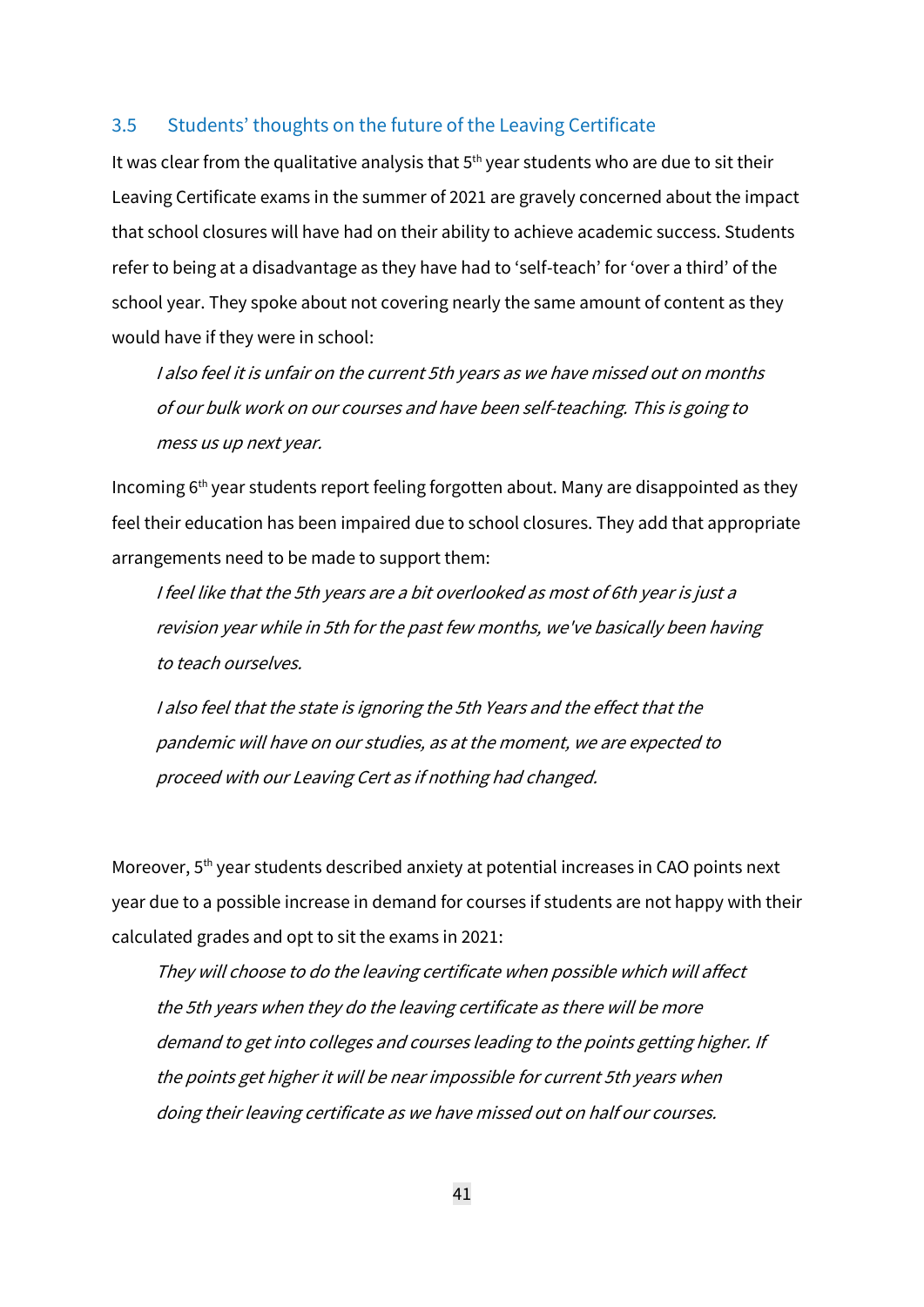My only concern would be what this means for CAO points next year, will they be higher than usual? Will it be more difficult to get into the course that <sup>I</sup> want?

Interestingly, some senior cycle students stated that they hope that the decision taken this year to cancel the Leaving Certificate will lead to the dissolution of the examinations in their current format. Students noted that it is unfair that 'years of learning be based on 'one exam', which might not go well on the day. Instead, students called for continuous assessment to be used to inform their Leaving Certificate results as they feel it would be less stressful and a more accurate representation of their abilities:

Hopefully the leaving cert will be completely removed from now on and continuous assignments take its place.

It's not fair to base 6 years of work on one exam instead it should be <sup>a</sup> continuous assessment of how the student does all year around in school.

These findings are in line with student feedback gathered as part of the ongoing review of senior cycle by the National Council for Curriculum and Assessment where students emphasised the stress associated with the high stakes nature of the exam and the need for greater use of continuous assessment (Smyth et al., 2019).

### 3.6 Summary

Using rich data gathered from students during the recent school closures, this chapter focussed on student mental health and wellbeing. The longitudinal nature of the broader Trinity Access study meant that a clear comparison could be made between student reports of mental health and wellbeing in 2019 and 2020. The findings highlight how students reported statistically significantly lower levels of wellbeing in 2020 during lockdown compared to the previous year. Qualitative findings from the open-ended questions provide an opportunity for identification of some of the reasons for lower wellbeing among students, which include a lack of, or reduced, feedback from their teachers, a lack of connection with their peers and a perceived increase in workload during the period of lockdown.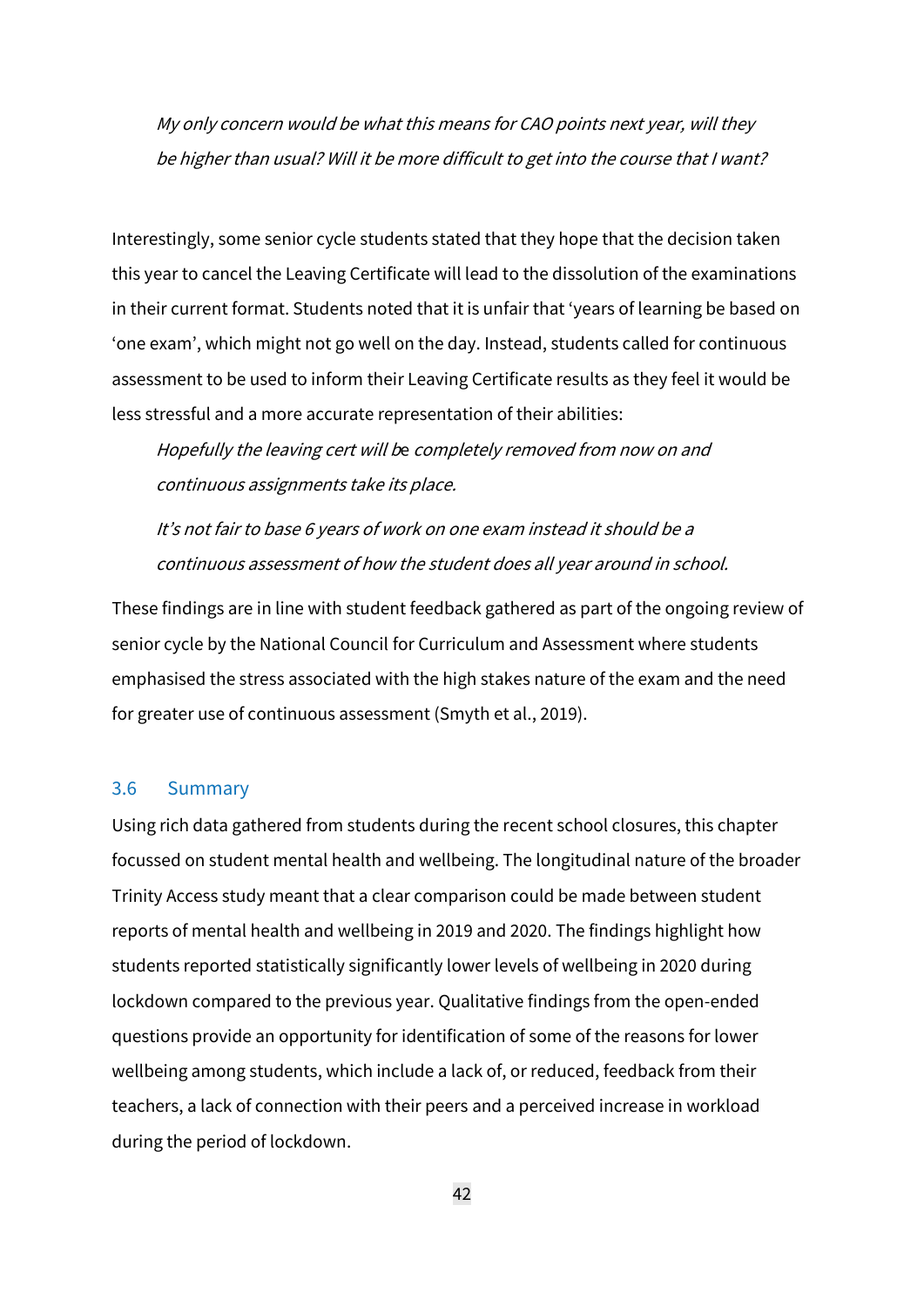The chapter provides the results of a multi-level logistic regression model which sought to examine the factors predicting low levels of wellbeing among students. The findings highlight the extent to which parental involvement influences wellbeing, with low parental involvement being a predictor of low levels of student wellbeing. Furthermore, students who report lower levels of interaction with their peers and poor feedback from teachers are more likely to report lower levels of wellbeing. Not surprisingly, negative relationships with teachers was also found to be predictive of low wellbeing among students.

The final two sections of this chapter examined the impact of changes to the Leaving Certificate examination on student wellbeing and stress. The findings highlight mixed views among students about the cancellation of exams and the introduction of calculated grading with half of those surveyed agreeing or strongly agreeing with the cancellation of the Leaving Certificate examination. Students were less convinced about the use of calculated grading with just 33 per cent agreeing or strongly agreeing with its introduction in place of the traditional examination. The qualitative findings from students provide important insights into the failings of the current Leaving Certificate examination system in adequately representing their work and achievement in schools. The findings also highlight students' concerns and the stress involved in the move to calculated grading, with many highlighting the significance of student-teacher relationships in this process.

The chapter also provides insights into student perspectives on the future of the Leaving Certificate for students entering their final year. The findings show concern by students about the interruption to their studies in their  $5<sup>th</sup>$  year with some suggesting the need to use this time as an opportunity to reform the Leaving Certificate and move away from high stakes examinations towards continuous assessment in senior cycle.

43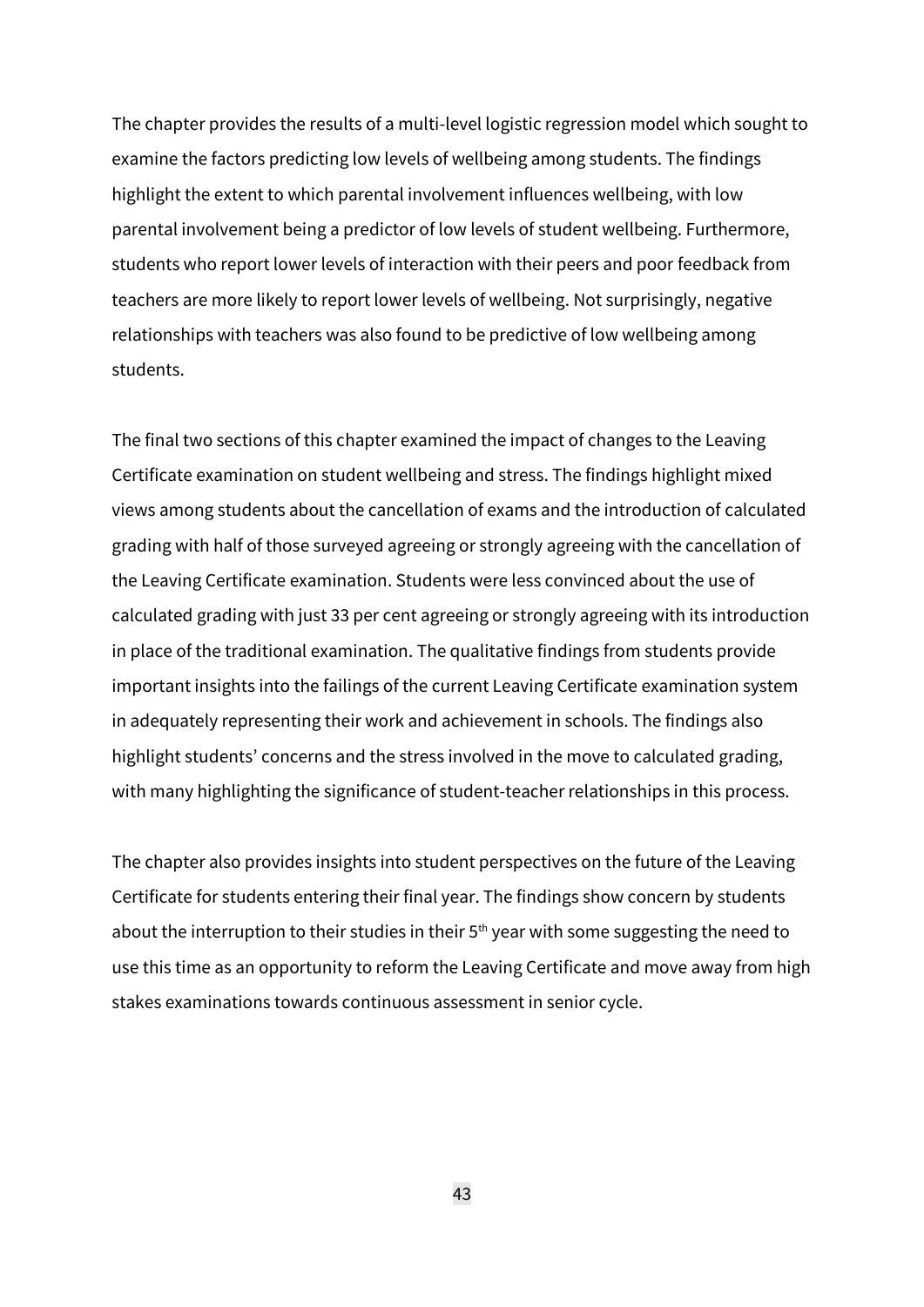## **4. Student experiences of teaching and learning**

## 4.1 Introduction

The previous chapter explored student wellbeing during the Covid-19 school closures. This chapter focuses on changes in the student experience of teaching and learning during the Covid-19 pandemic and the move to online education. The focus of the chapter is the home-learning context, teaching and learning practices, student engagement with schooling and student-teacher relationships. Section 4.2 sets out key elements of the student's home-learning situations during school closures (access to resources and space and perceptions of workload). Section 4.3 examines perceived changes in teaching and learning practices, with section 4.4 examining students' active engagement with learning during school closures, and the factors that influenced this. Section 4.5 explores the student-teacher relationship and factors impacting on this.

## 4.2 The student home learning context and experience

Students were asked to provide details of their home learning situation, in particular access to devices, broadband, and a quiet space. While access to broadband in this cohort was universal, as noted in chapter 2, access to devices was more mixed. Eighty-five per cent of students reported they had access to a device for schoolwork but nine per cent indicated that this was only available sometimes and six per cent had no access. The Tech2Student initiative,<sup>13</sup> a collaboration between Trinity Access, Camara and the ESB, worked with schools in the Trinity Access programme to provide devices for students in need, but this did not achieve universal coverage. A majority of students had a quiet space in which to work but almost eighteen per cent did not. As hypothesised in existing research (Darmody et al, 2020; Lancker, 2020), this analysis found that a lack of an appropriate space for working was associated with lower active engagement and lower wellbeing scores for the students.<sup>14</sup>

<sup>13</sup> <https://www.tcd.ie/trinityaccess/tech2students/>

<sup>&</sup>lt;sup>14</sup> Independent sample t-tests conducted: Active Engagement t(533)= -0.216, p=0.002; Wellbeing t(533)= -2.428, p=0.000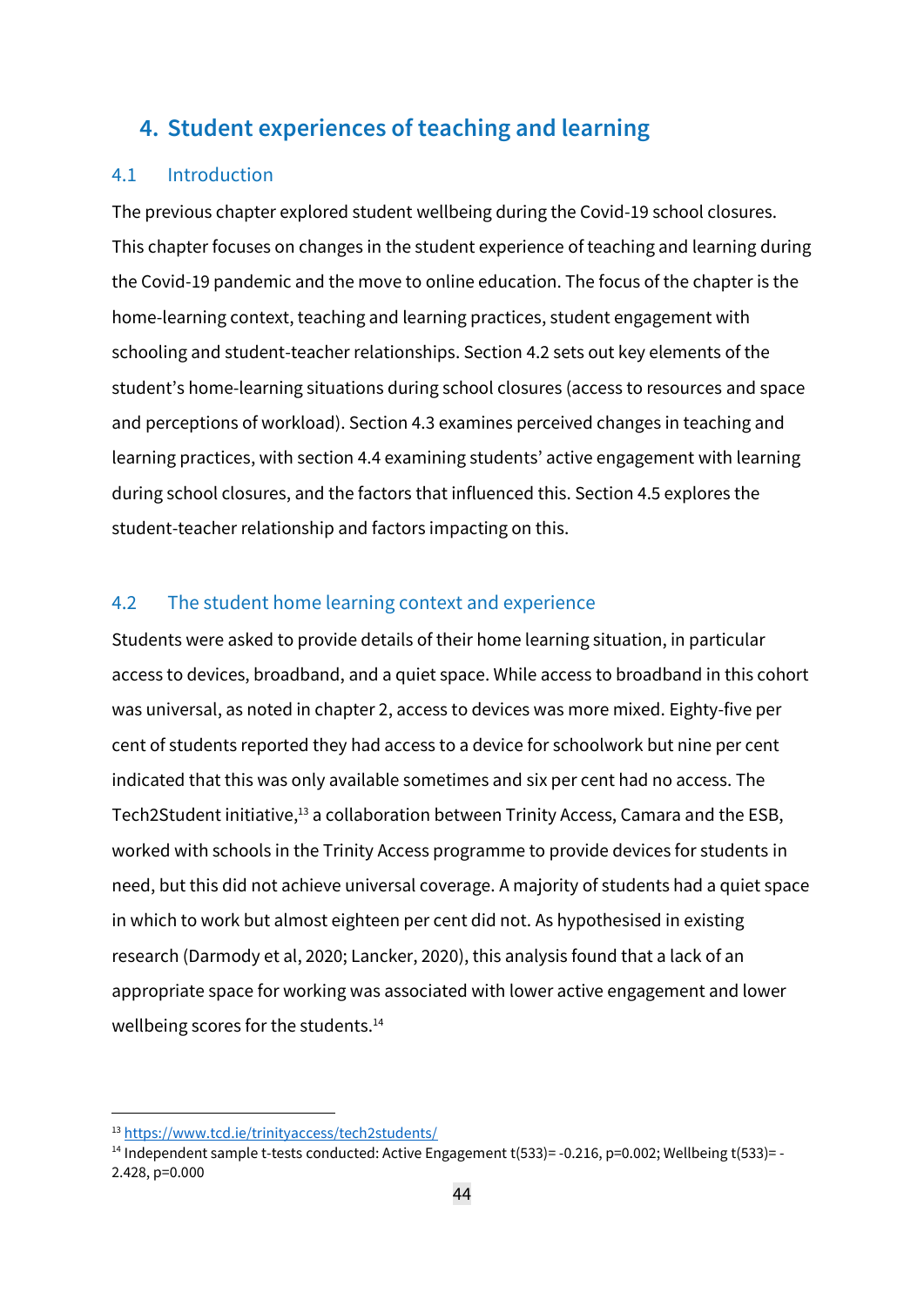<sup>I</sup> am unable to have <sup>a</sup> quiet room for the entire day. <sup>I</sup> do not always get use of the laptop, my brother's need to use it as well. My family disturb me at times. I have less concentration at home. I get less completed at home despite spending more time working.

As regards student workload, almost seven out of ten students (sixty-nine per cent) reported an increase in their school workload during school closures. The qualitative responses in the previous chapter attest to this and to the significant impact on student stress levels. Indeed, almost a quarter of the 524 students who provided qualitative responses included negative comments about the heavy workload. Students reported that they had much more work than they would normally get in school. A number of students also indicated that the timing and deadlines for work were very difficult to manage and were not well considered by teachers.

Workload increased by 300% literally, teachers are not aware of the time we have available and the conditions we are in, being eluded that we have <sup>24</sup> hours <sup>a</sup> day just for that <sup>1</sup> subject since "we do not have school".

Too much work given out in such <sup>a</sup> small amount of time, expecting it to be done

Some students commented that even though they are doing more work, they are not learning as much:

Just <sup>a</sup> lot of work. Way too stressful. Boring way of learning. Work is being done most of the time but actually understanding the work is out of the question.

At least one school in the sample took a whole school approach to tackling the issue, and fully engaged with the student body.

The workload is was <sup>a</sup> lot and it was making me stressed and anxious and overwhelmed more often, but my teachers and principal listened and changed the workload to one piece of work <sup>a</sup> week from each subject to help relieve our stresses as students.

This, however, did not appear to be the norm.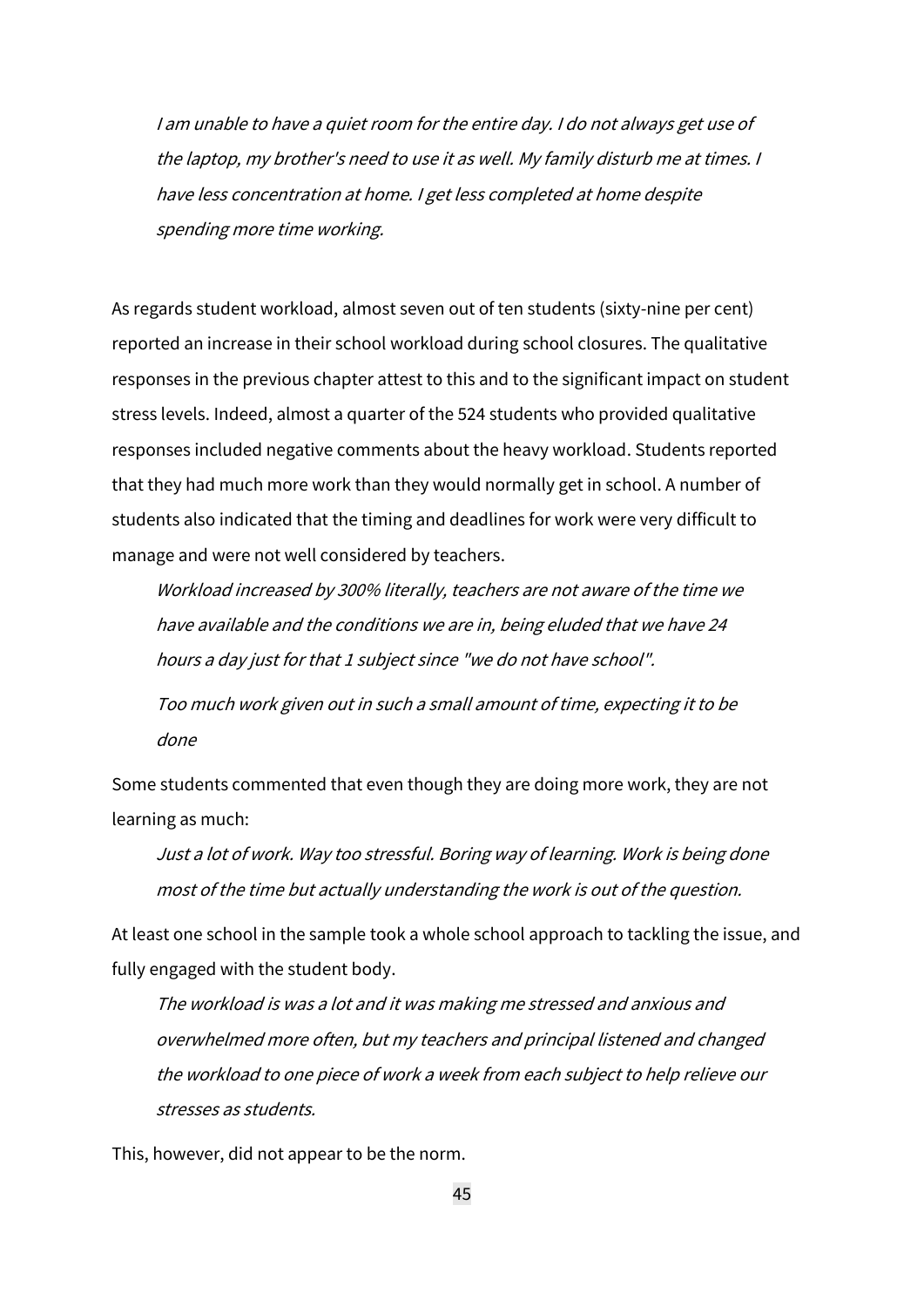As regards the students' responses to this situation, in addition to measures of student wellbeing discussed in the previous chapter, students were asked to respond about their feelings towards school and learning in the active engagement with education scale<sup>15</sup> and to their perception of their relationships with their teachers<sup>16</sup>. Chapter 1 set out the impact of these measures on a range of education factors including behaviour and student learning outcomes (Section 1.3).

In relation to student active engagement with learning, the scale addresses how fun and interesting the students find school and learning and whether they enjoy the challenge presented by their education. Despite the adverse conditions and workload concerns, overall students in this survey responded positively as regards their active engagement with school and learning. The average student active engagement measure was 3.51 on a 5-point scale (mean=3.51, stddev=0.669). Similarly, on the 5-point scale of student-teacher relationships, most students reported positively as regards their relationships with their teachers (mean=3.62, stddev=0.728). These measures are explored in more depth in sections 4.4 and 4.5 below.

## 4.3 Changes to teaching and learning

In order to ascertain how students were engaging with learning during school closures, students were asked whether they felt that certain practices had increased, stayed the same, or decreased during the period of school closures. The teaching and learning practices in question focused on those that support the development of the key skills of collaboration (working with others), communication, critical thinking (managing information & thinking), creativity, self-direction (managing myself) and using technology for education (Figure 4.1).

<sup>&</sup>lt;sup>15</sup> Bundick, 2010

<sup>16</sup> Appleton, Christenson, Kim & Reschly, 2006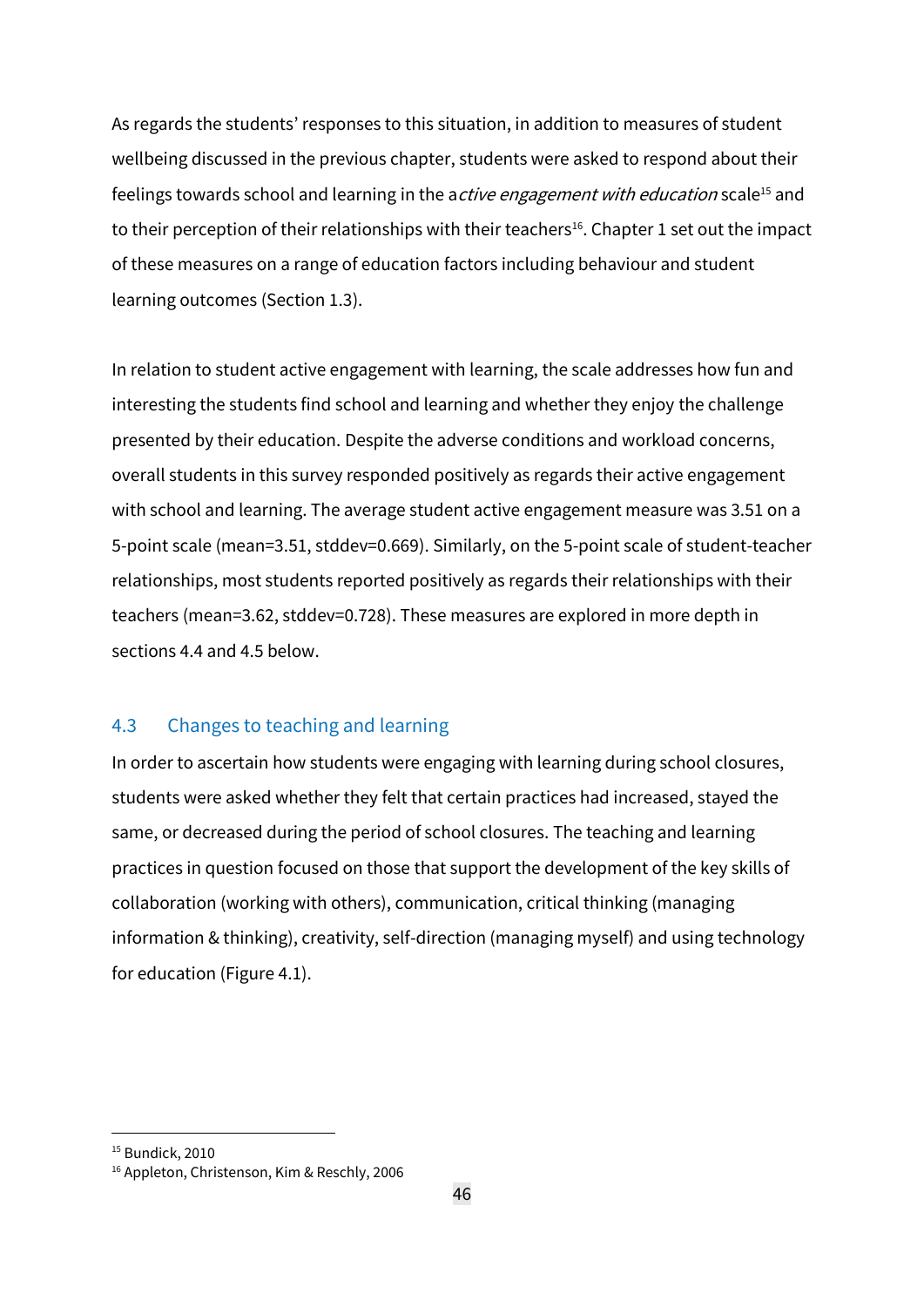

## Figure 4.1: Teaching and Learning practices for Key Skills development during School Closures

Source: Trinity Access Covid-19 Student Survey, 2020

Given the enforced remote learning situation, it is unsurprising that the majority of students identified an increase in the kinds of practices that supported their use of technology for educational purposes. Interestingly, within this, the students reported a significant increase in the use of technology for team activities (Figure 4.2).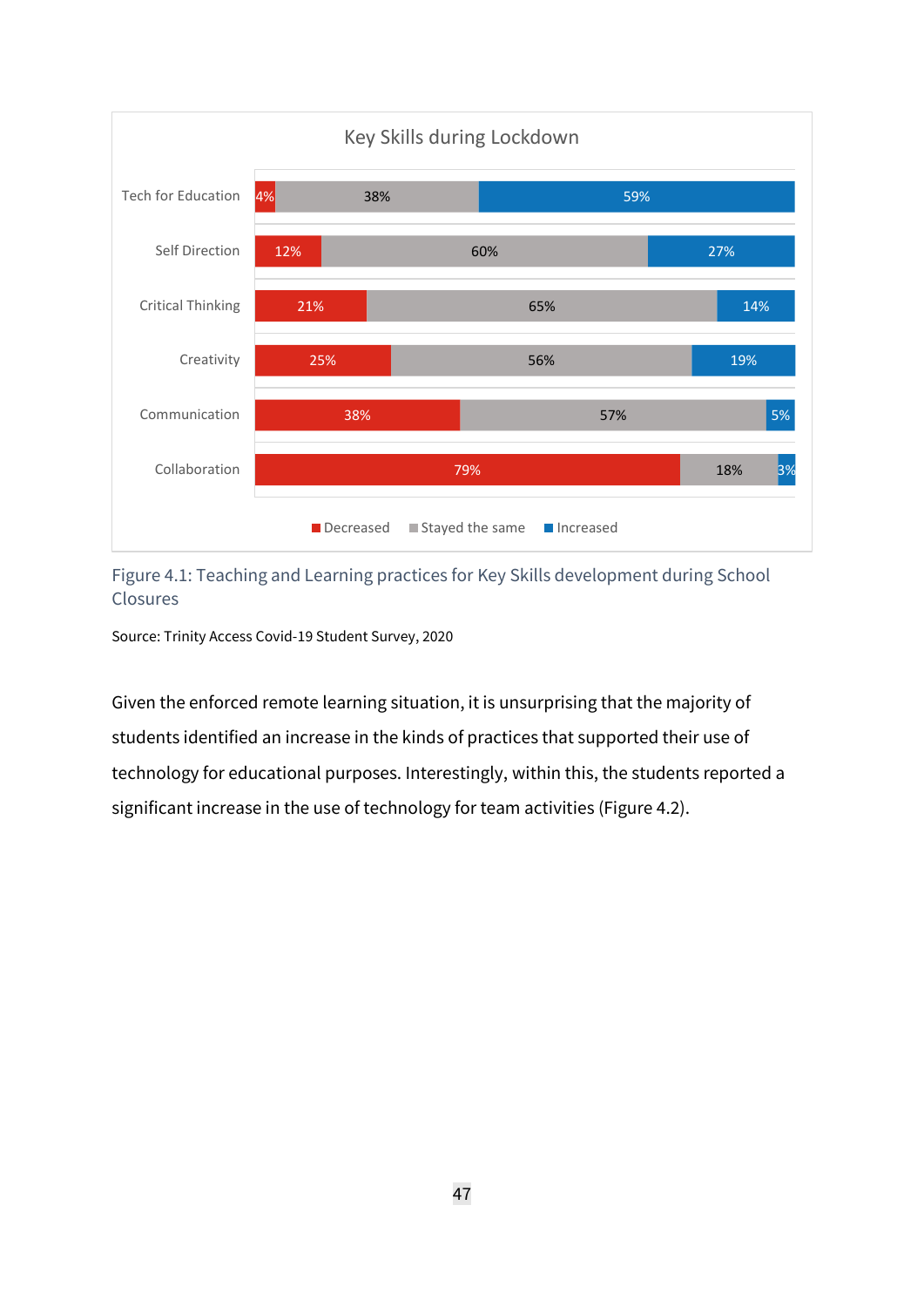

Figure 4.2: Technology for Learning during School Closures

Source: Trinity Access Covid-19 Student Survey, 2020

However, although technology practices associated with teamwork had reportedly increased, collaborative activity overall had seen a very significant decrease (Figure 4.3). The reported decrease in practices that promote the development of collaborative skills, or working with others, has also been noted from the teachers' perspective (Devitt et al., 2020a).



Figure 4.3: Collaboration during School Closures

Source: Trinity Access Covid-19 Student Survey, 2020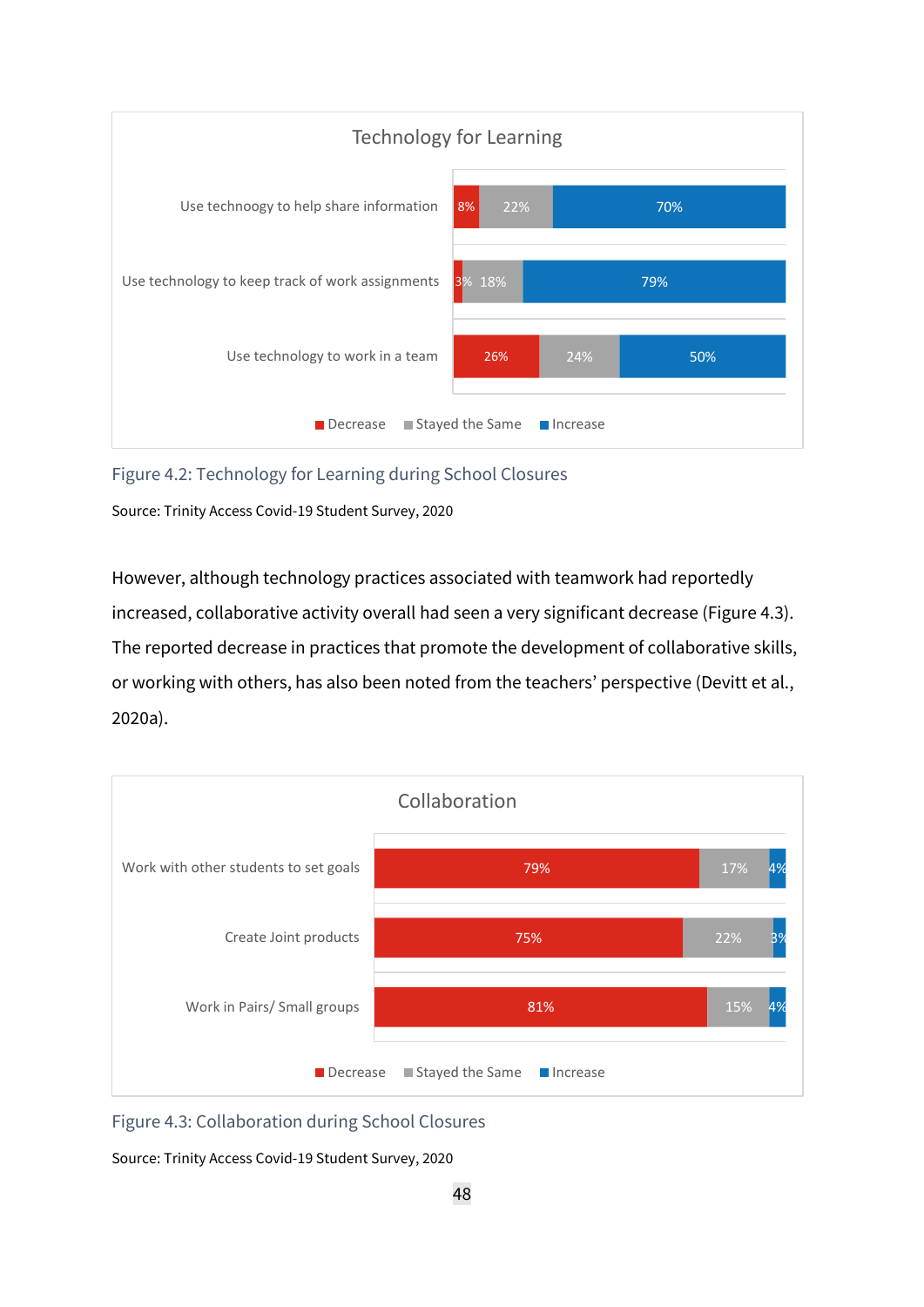Qualitative responses from students support the quantitative results, highlighting the negative impact that the reduced collaboration has had in terms of wellbeing and learning:

I feel like the worked has increased and it is harder because I don't usually <sup>w</sup>ork by myself

I can't see my friends or people and hold <sup>a</sup> proper conversation. This made me upset and angry, which in turn makes it harder for me to learn.

Learning feels much more distant and lonely.

Missed interaction/ collaboration with teachers and class

Group work is scarce as it is hard for everyone to be online at the same time.

Where there has been collaboration, the positive impact is evident in student responses:

There is more communications between teachers and students now. This makes doing the work easier because you can see all of the questions that people are asking and what answers the teachers are giving. It like <sup>a</sup> big team online and it makes the move to online school much easier.

Levels of activities that support the development of communication skills also appear to have reduced somewhat for a significant proportion of this cohort of students. Examining these practices more closely (Figure 4.4), the use of multiple media for communication had significantly increased while live communication (presentations or questions from a teacher or audience) had decreased significantly. This mirrors the findings from teachers, who noted that the school closures have provided opportunities for enrichment of the media used to represent learning but reduced opportunities to interact around learning (Devitt et al., 2020a).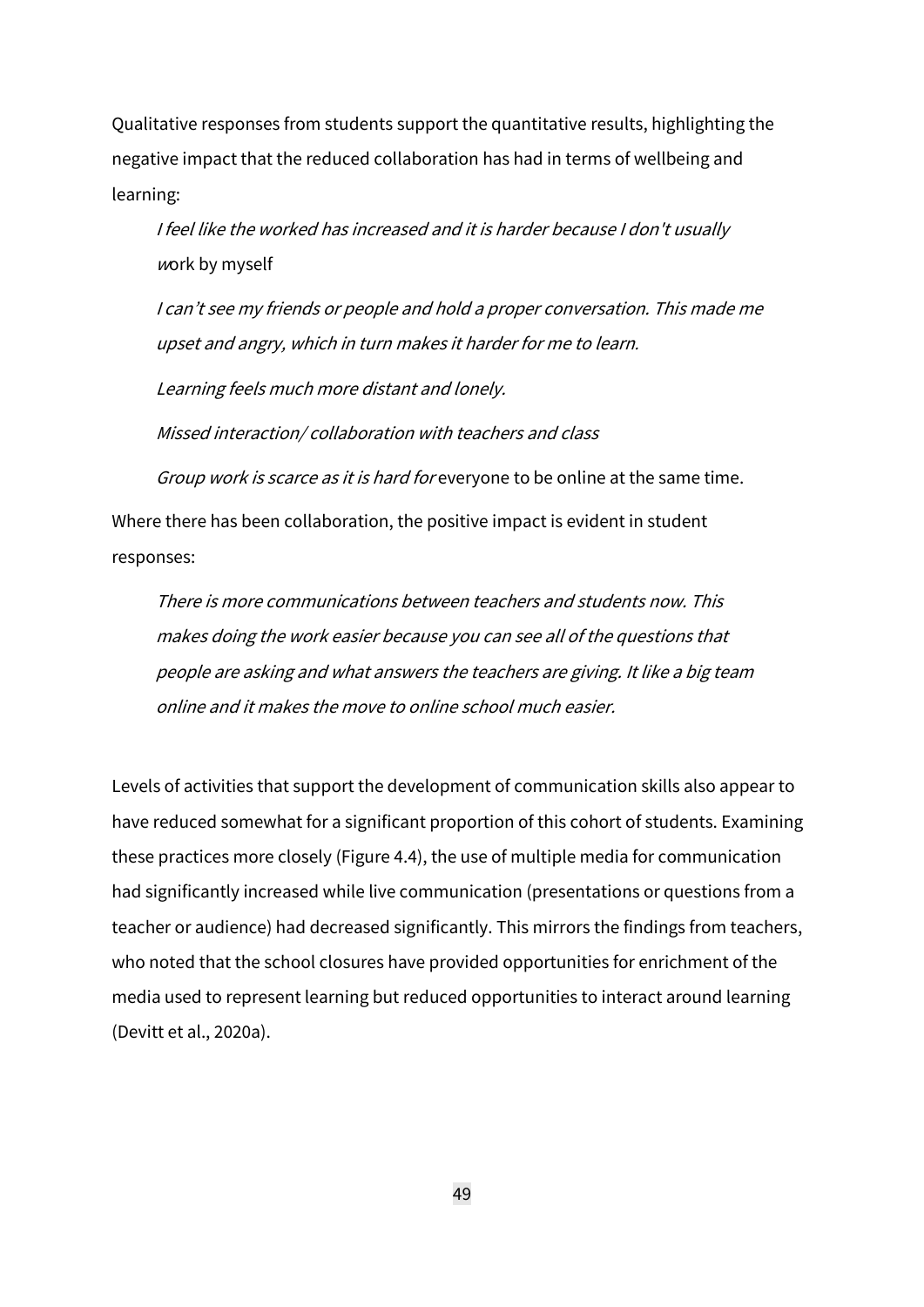

Figure 4.4: Communication practices during School Closures

Source: Trinity Access Covid-19 Student Survey, 2020

The majority of students reported little change in teaching and learning practices that support creativity and critical thinking which would suggest that the work students were carrying out in the home is engaging higher order learning processes similar to in-school activity (applying knowledge and analysing to solve problems, evaluating results and content and creating and inventing novel solutions or expressions).

Students were also asked about particular "21st Century" teaching and learning practices associated with the Trinity Access activity model (use of project-based learning, group work, presentations, etc). The levels of exposure to 21<sup>st</sup> Century teaching and learning has been shown to have a positive influence on students' engagement with education, wellbeing, and student-teacher relationship (Bray & Byrne, 2019). Taken as a whole, the exposure to these practices did not reduce, but a more fine-grained analysis mirrors the results from the key skills questions, indicating that collaborative practices and opportunities to present work had decreased significantly, while the use of technology had greatly increased. Interestingly, 54 per cent of students reported that their teachers had become more creative and were presenting their lessons in different ways, and a third of students noted an increase in project work.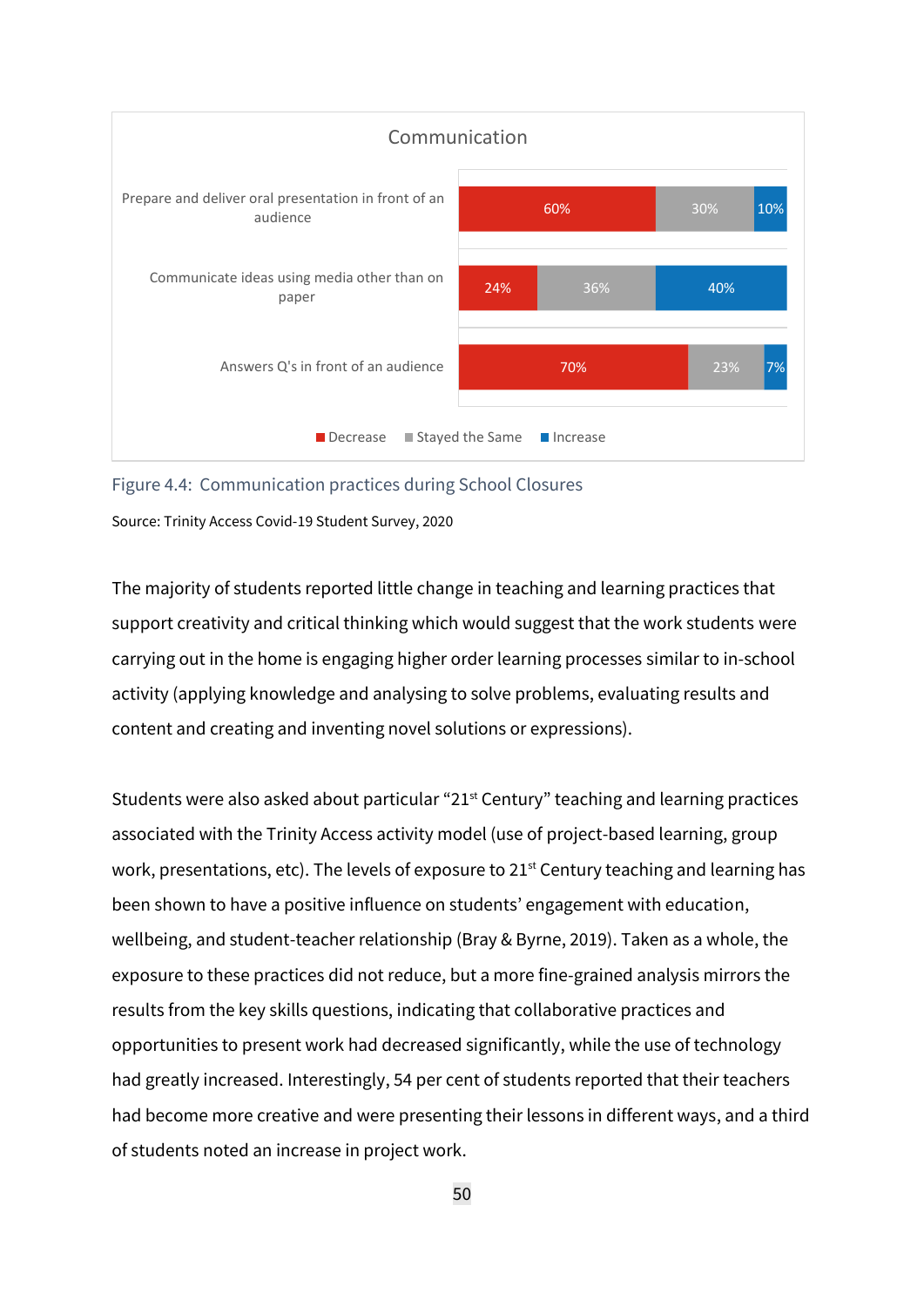As regards student self-direction, students report little change. However, a more nuanced analysis shows that over a third of students recorded increases in self-direction relating to tracking progress and self-assessment, while 25 per cent note a reduction in the use of peer and teacher feedback.



Figure 4.5: Self-direction (Managing Myself) practices during School Closures

Source: Trinity Access Covid-19 Student Survey, 2020

These findings were consistent with the students' personal reflections in open-ended questions which indicate that for some, their skills in terms of self-directed, autonomous learning have flourished:

It's given me <sup>a</sup> lot more independence as most of it is independent learning

We can get the work done in our own time and it is quieter, and we can learn at our pace.

I was extremely stressed at the start of this because of workloads but I've learnt how to manage myself so it's easier...

In an online context, assessment for learning (AfL) – i.e., the on-going teaching and learning process to help students improve their learning through feedback – is critical.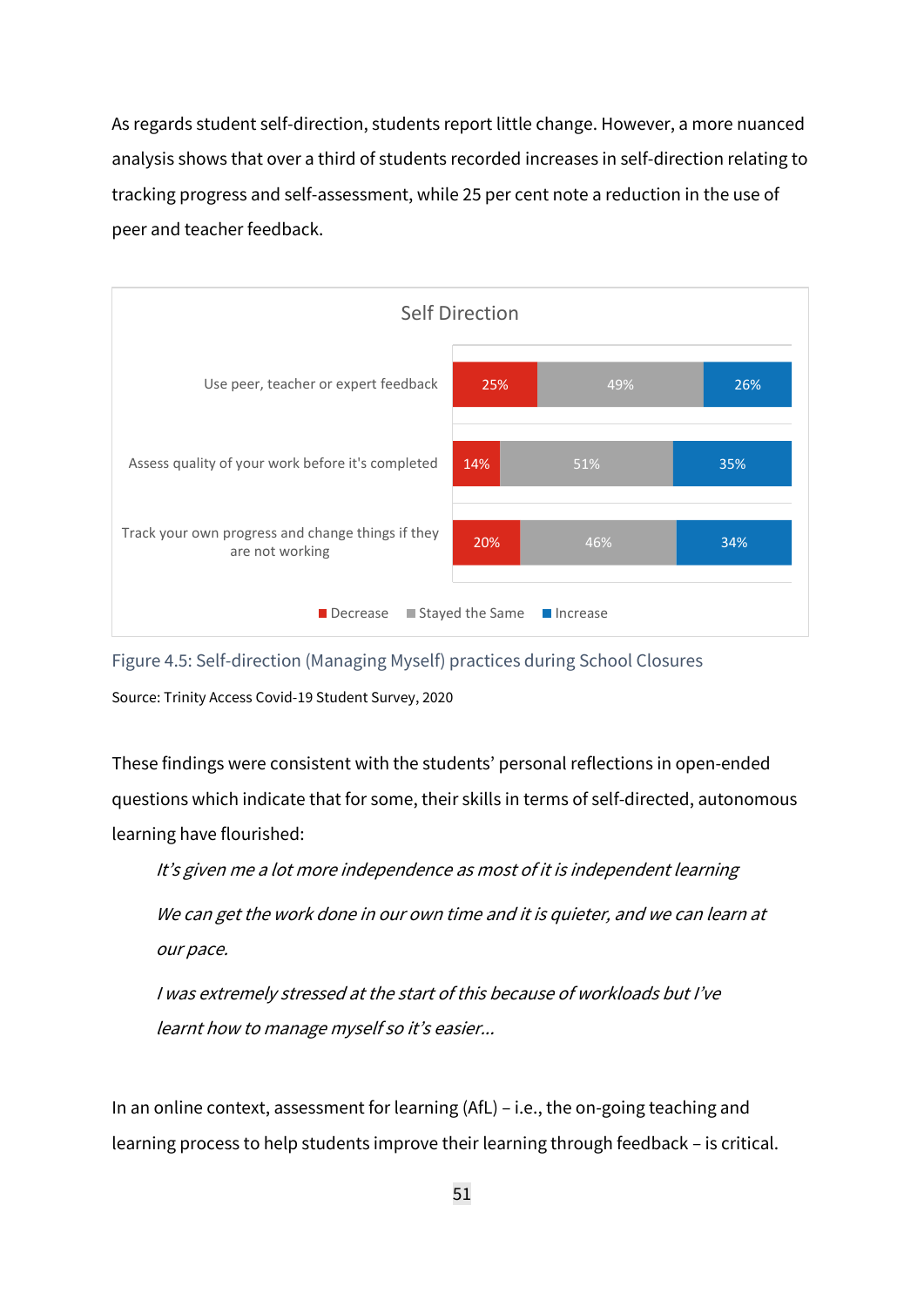These results in relation to self-direction suggest that some students were more successful than others in making the transition to self-directed learning at home.

With regards to the provision of feedback, students were asked whether the level of feedback from teachers and peers had increased or decreased or stayed the same during school closures. Consistent with the significant reduction in collaborative activity, the level of feedback from peers had decreased for the majority of students (65 per cent – figure 4.6). Feedback from the teacher had increased for a significant proportion (37 per cent) but had decreased for over a quarter of students (26 per cent). Interestingly, AfL practices such as peer feedback, self-assessment, tracking progress and using feedback to progress work, were positively correlated with the level of feedback from teachers;<sup>17</sup> where students reported an increase in self- and peer-assessment and the use of feedback to progress their work, they tended to also report an increase in teacher feedback. This demonstrates the positive impact of consistent integration of AfL practices in some learning contexts, with teachers and learners working together to progress learning though self, peer and teacher feedback. This was not however the norm reported by students.



Figure 4.6: Changes in levels of feedback during School Closures.

Source: Trinity Access Covid-19 Student Survey, 2020

<sup>&</sup>lt;sup>17</sup> Pearson correlations: Peer feedback (R=0.276, p<0.01); Self-assessment (R=0.202, p<0.01); Tracking progress (R=0.123, p<0.01); Using feedback to progress (R=0.291, p<0.01)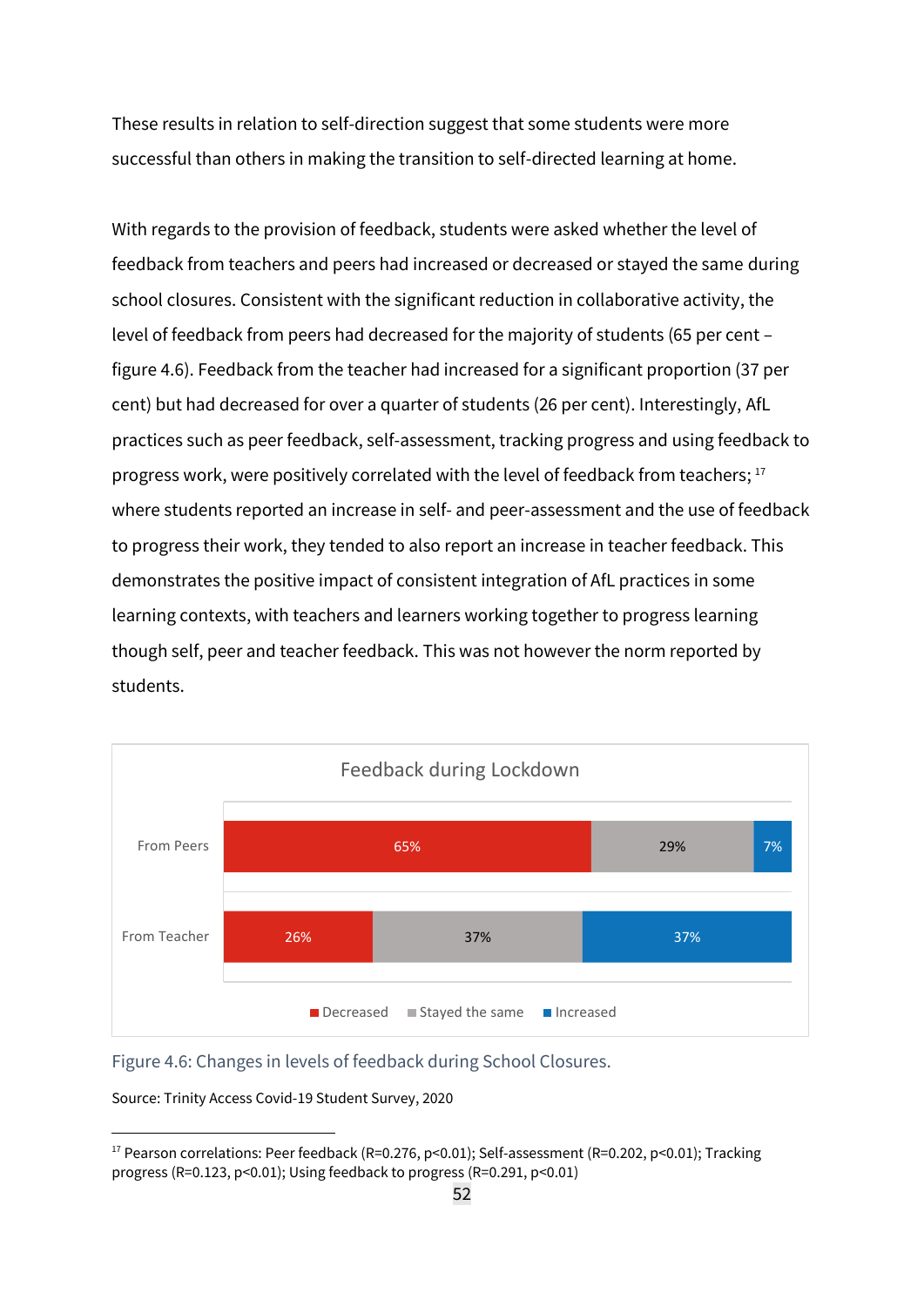It is positive to see that for the majority of respondents, the levels of feedback from teachers appear to have remained reasonably stable or increased, particularly taking into account the students' qualitative responses, which reflect how important this feedback was during school closure. Students report how feedback reduces their stress levels and allows them to progress their learning:

<sup>I</sup> can get lots of feedback from my work and <sup>I</sup> am less stressed about school I'm getting <sup>a</sup> lot of feedback instantly when <sup>I</sup> finish my homework or any tests which is good so <sup>I</sup> can learn from my mistakes and see where i went wrong right away

I'm getting both positive and negative feedback and I'm able to change where <sup>I</sup> went wrong.

I feel that I have become more stressed because of the increased workload online, but also, I have <sup>a</sup> clearer idea on what to improve on from teacher's feedback and comments on my work.

Conversely, a lack of feedback negatively impacts on both stress levels and learning:

I feel more stressed to meet strict deadlines and copious amounts of work. The lack of feedback and direct teaching from most of my teachers has led to <sup>a</sup> lack of understanding of the material as well.

Workload was heavy and difficult to organise/manage. Some teachers didn't teach at all, they only set work to be completed. Some teachers did not give feedback. I did not see my peers at all and had little communication with them.

### 4.4 Factors associated with active engagement with education

As noted above, the student responses were mainly positive with regard to their engagement with education, with the majority of students in the medium to high category. As the study sample is self-selecting from the student population, this high level of engagement is not surprising. In this section we explore the factors, in particular in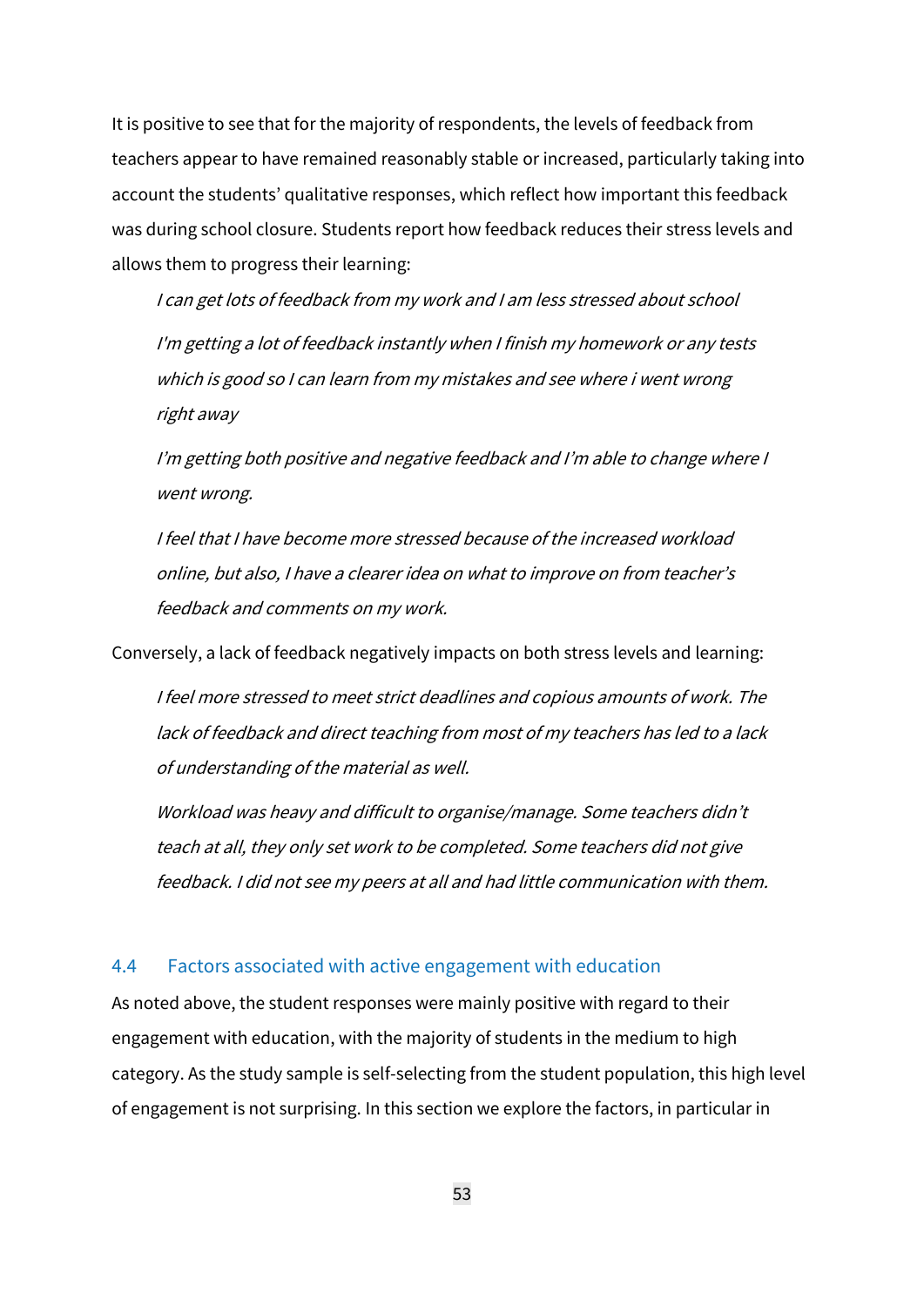relation to teaching and learning practices, associated with engagement in this student cohort.

Statistically significant positive correlations were identified between increases in practices to support the development of key skills and higher levels of active engagement with learning. The strongest relationships identified (medium effect sizes) were with practices that promote *critical thinking* and those that support self-direction<sup>18</sup>. These relationships were also noted in the qualitative analysis:

The move online can open up <sup>a</sup> student mind to new creative ideas and that may have <sup>a</sup> positive effect on students.

The key role of learner autonomy and self-direction in learner motivation is well documented (Deci & Ryan, 1985; Little, 2007). In the qualitative data, the practices focused on the key skill of self-direction emerged as particularly significant in relation to active engagement with education.

<sup>I</sup> have also pushed myself harder to fully understand something before moving on to the next topic and being at home I can work at my own pace and not have to keep up with my teachers or other students so much.

<sup>I</sup> think move online has led to some positive changes to myself as <sup>I</sup> can plan my own study and can catch up/revise what I need to revise. Also, more comfortable as don't have as much pressure as in school.

Statistically significant correlations were also noted between changes in the levels of teacher and peer feedback, and active engagement with education. <sup>19</sup> This was reflected in the qualitative analysis, both from a negative perspective:

Harder for us to get our work corrected and have been less motivated to get up early to do work.

<sup>&</sup>lt;sup>18</sup> Self-direction and active engagement:  $r(611) = .25$ ,  $p < .001$ ; Critical thinking and active engagement:  $r(610)$  $= .25, p < .001$ 

<sup>&</sup>lt;sup>19</sup> Teacher feedback and active engagement:  $r(532) = .14$ ,  $p = .001$ ; Peer feedback and active engagement:  $r(531) = .10, p = .018$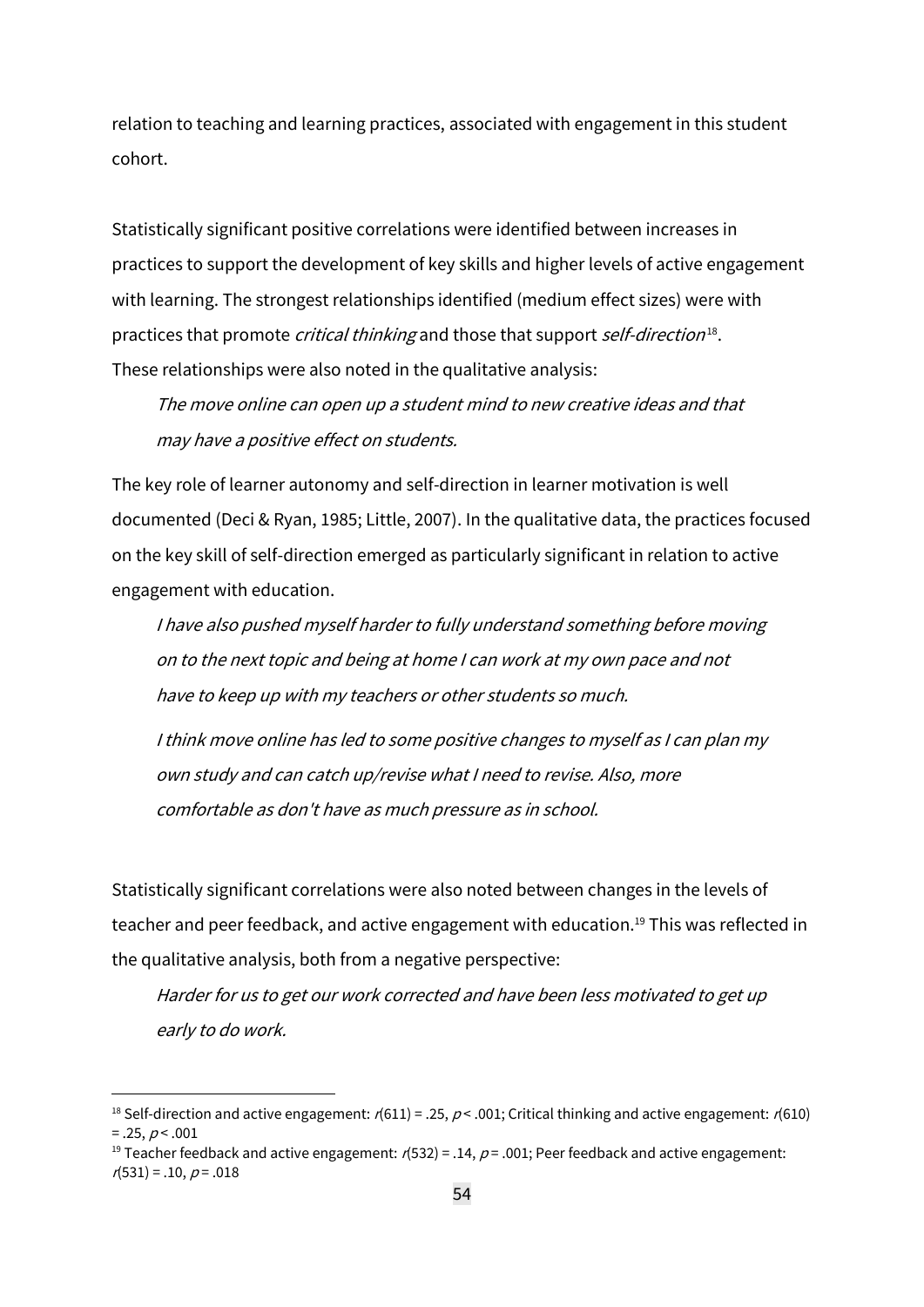and reflecting the relationship between greater active engagement and higher levels of teacher feedback:

Since moving to online school, <sup>I</sup> have found my teachers have been able to give me <sup>a</sup> lot of feedback nearly every single day which might not have happened in school as they could be too busy this has definitely contributed to positive learning.

Building on the descriptive analysis, multilevel logistic regression modelling was used to investigate the determinants of low levels of student active engagement with learning. The correlations discussed above suggest an association between student engagement and teaching and learning practices. However, a number of characteristics can occur concurrently. In order to understand the processes shaping low levels of engagement, it is important to control for a number of factors simultaneously in a regression model. By doing this, we can estimate the extent to which the factors predict the outcomes in question. In order to conduct binary logistic regressions, the engagement scale variable was recoded such that the lower quartile of responses was categorised as low active engagement with education. The regression analysis explores student characteristics, teaching and learning practices and other measures of the student experience. Table 4.1 outlines the results of the multilevel binomial regression for active engagement with education.

55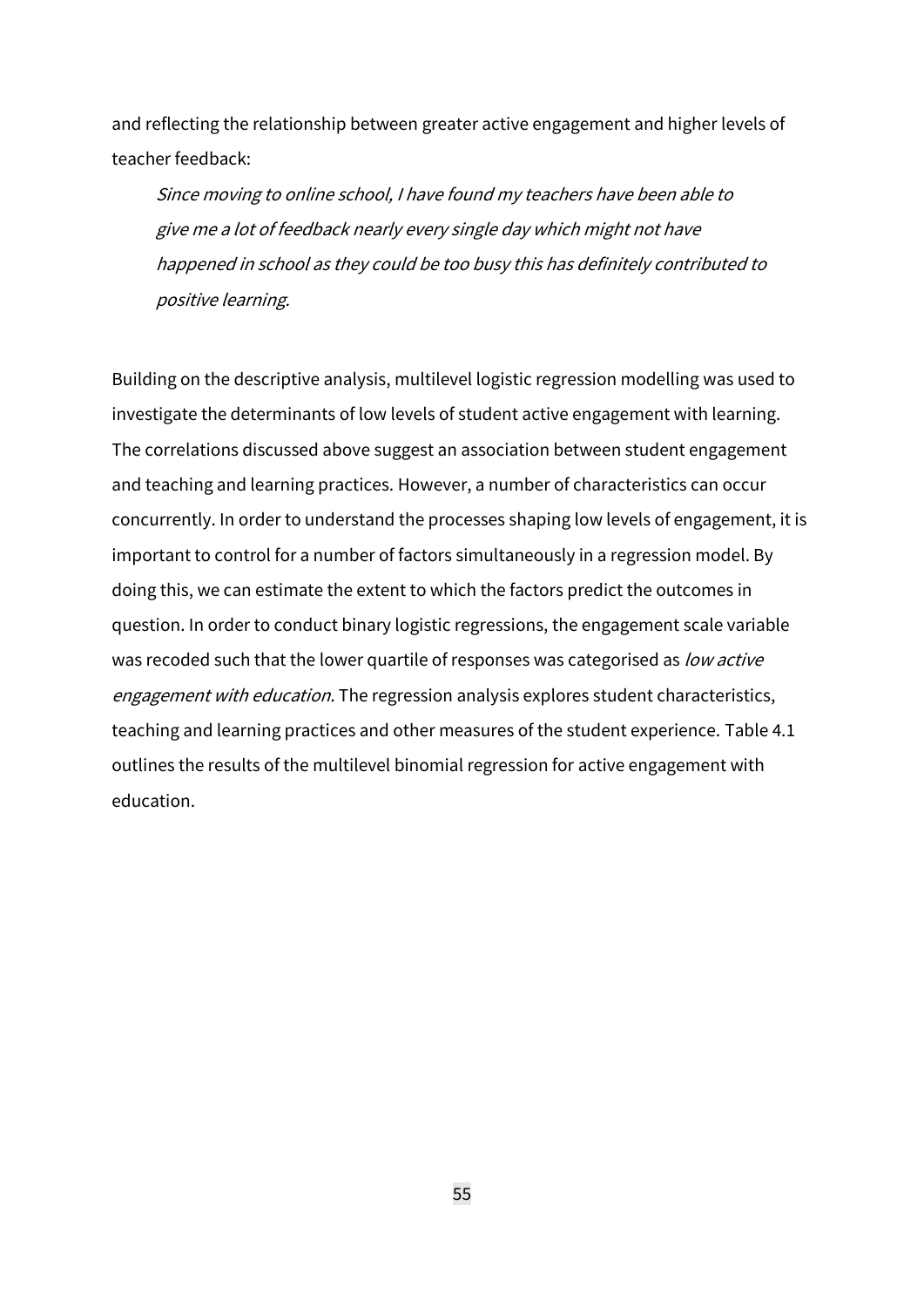| Factor                                 | Model 1    | Model 2    | Model 3    |
|----------------------------------------|------------|------------|------------|
| Constant                               | $-0.703$   | .942       | $-.241$    |
| Students characteristics               |            |            |            |
| Junior Cycle<br>$\bullet$              | $1.130***$ | $1.222***$ | $1.231***$ |
| Parental involvement with<br>$\bullet$ | $-.439***$ | $-.372**$  | $-.262*$   |
| student's education                    |            |            |            |
| Teaching and learning                  |            |            |            |
| <b>21C T&amp;L</b><br>$\bullet$        |            | $-.991**$  | $-.813*$   |
| Student experience                     |            |            |            |
| Low wellbeing<br>$\bullet$             |            |            | $.877***$  |
| Poor student-teacher<br>$\bullet$      |            |            | $.925***$  |
| relationship                           |            |            |            |
| Nagelkerke R2                          | .084       | .107       | .184       |

Table 4.1: Factors influencing Low Active Engagement with Education

Source: Trinity Access Covid-19 Student Survey, 2020

Note: From a logistic regression model.

\*\*\* p <.001; \*\* p <.01; \* p <.05; © p <.10.

The analysis indicates that student characteristics, in particular, age and parental involvement, are key determinants of engagement for students. The results suggest that respondents in the Junior Cycle programme in school (first – third year) were 3.1 times more likely to report low levels of active engagement with their education. Further examination of the data reveals significantly lower active engagement scores for students in second and third year, than in other years.<sup>20</sup> These results align with existing research that suggests that the second year in post-primary school tends to be an inflection point for educational disengagement (Hannon, 2018; McManus, 2013; Smyth, 2017).

<sup>&</sup>lt;sup>20</sup> There was a statistically significant difference between groups as determined by one-way ANOVA (F(5, 969) = 6.482, p < .000). Tukey post hoc tests revealed that levels of active engagement were statistically significantly lower in second year (3.38  $\pm$  .723) than in first year (3.66  $\pm$  .668, p = .013), TY (3.66  $\pm$  .653, p = .001) and sixth year (3.68,  $\pm$  .640, p = .001). Statistically significantly lower active engagement was also identified in third year (23.4 ± 3.2) than in TY (3.66 ± .653, p = .016) and in sixth year (3.68, ± .640, p = .016).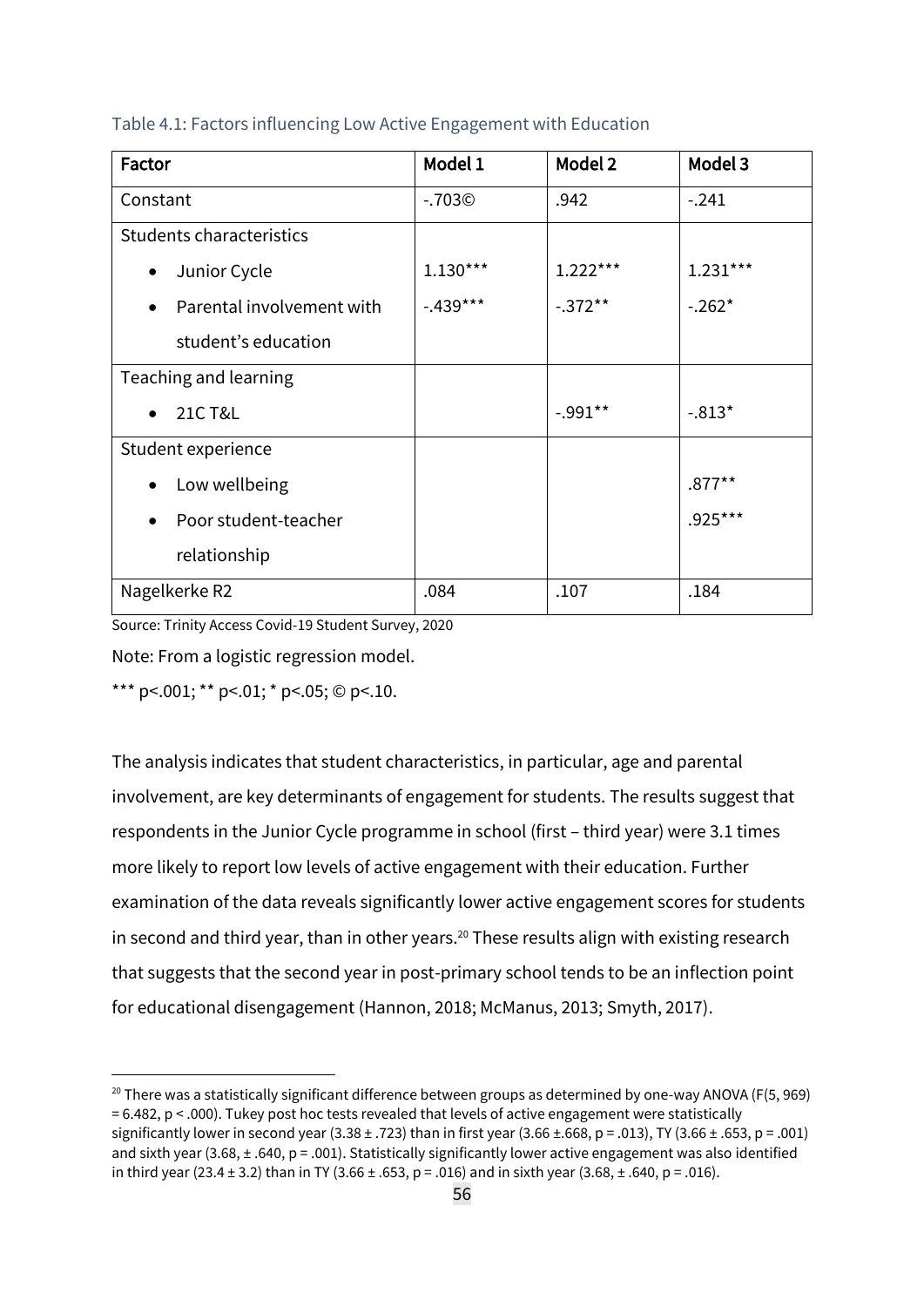Perceived levels of parental involvement with the students' education were identified through questions about the frequency of interactions in relation to homework, experience in school, tests/exams, and post-secondary school options. In line with existing research (Smyth, 2017) this model highlights how lower levels of parental involvement are predictors of low levels of active engagement with education (Smyth, 2017).

Exposure to teaching and learning practices that support the development of key skills was also identified as a significant predictor of the level of active engagement with education. This bears out the analysis of the qualitative data outlined above that points to increased levels of self-direction and student autonomy as being positively associated with higher levels of engagement and motivation:

Gives the student more time to understand what they are learning and to go over at their own speed.

Previous research has identified the effect of student wellbeing on learners' active engagement with education (Frisch et al., 2005; Lewis, Huebner, Malone, & Valois, 2011). Similarly, studies have highlighted connections between students' level of engagement with education and the relationship with their teachers (Clement, 2010; Pianta, Hamre, & Allen, 2012; Smyth et al., 2019). Both of these relationships were borne out by the findings of this study, with students with low wellbeing and those with poor student-teacher relationships 2.4 and 2.5 times respectively more likely to report low engagement with education during the lockdown period.

My social life has had <sup>a</sup> huge hit when we had to move online, since <sup>I</sup> can't see my friends or people and hold <sup>a</sup> proper conversation. This made me upset and angry, which in turn makes it harder for me to learn.

The lack of physical guidance from teachers has left me feeling <sup>a</sup> bit unmotivated.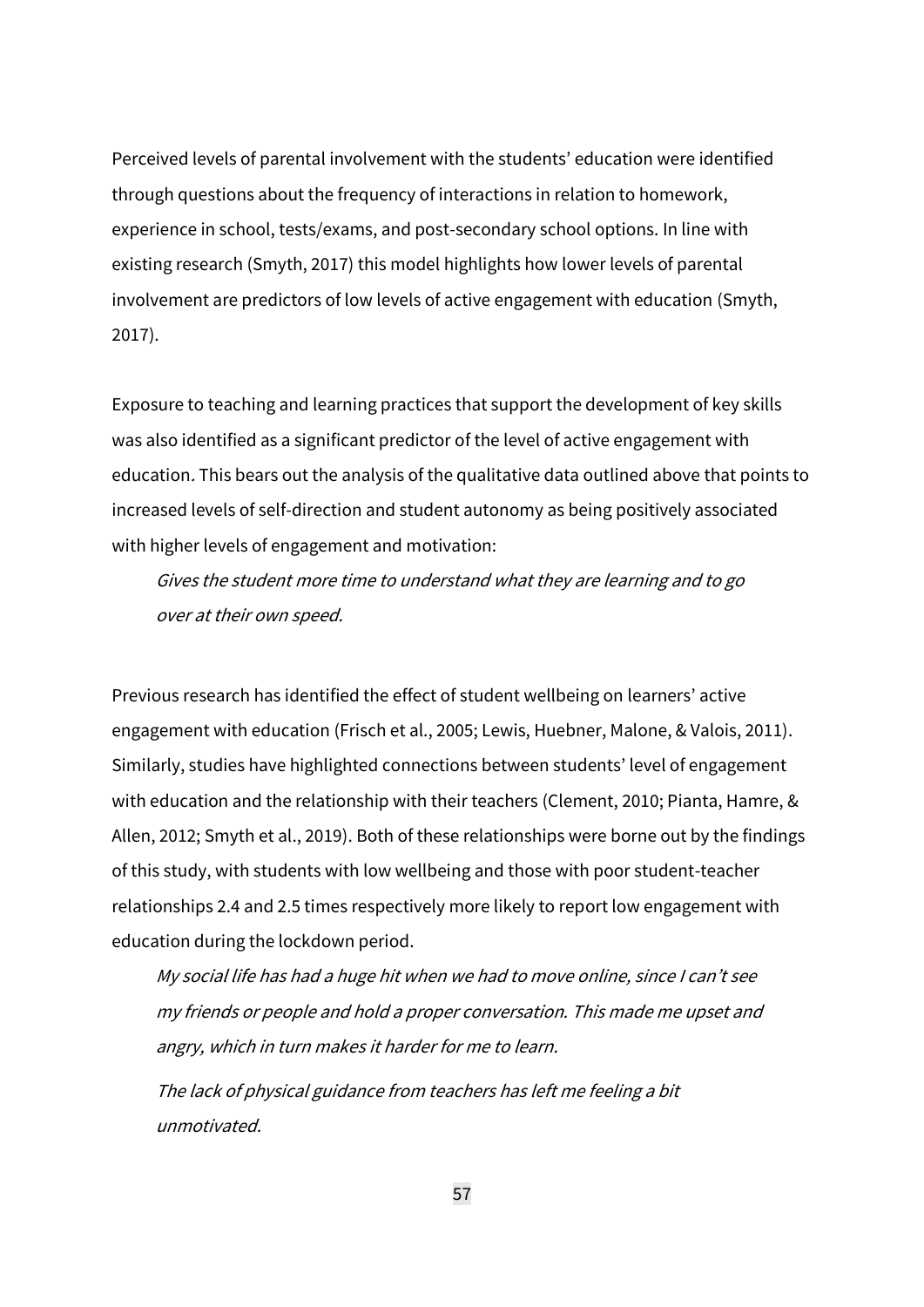## 4.5 Factors associated with positive student-teacher relationships

The analyses above have all pointed to the importance of the student-teacher relationship in sustaining student wellbeing and active engagement with learning. In the survey, students were asked to describe the perceived rapport and levels of respect that students report between themselves and their teachers using the five-item scale from the Student Engagement Instrument, a measure that has been validated and used with young people in various studies (Appleton, Christenson, Kim, & Reschly, 2006; Betts, Appleton, Reschly, Christenson, & Huebner, 2010; Lovelace, Reschly, Appleton, & Lutz, 2014).

The student-teacher relationships scale is a 5-item measure relating to students' perceptions of their interactions with their teachers (Appleton et al., 2006). These were based on whether students felt teachers were there for them when they needed them, whether they felt listened to by adults in their school, whether they felt their teachers were interested in them as a person and not just as a student, whether teachers were open and honest with students, whether they cared about students and finally whether the student enjoyed talking to the teachers in their school.

This section explores the quality of the student-teacher relationship as represented by the mean of this six-item scale (range 1-5). As noted above, the average response was high (mean=3.62, stddev=0.728). As part of the longitudinal Trinity Access study, it was possible to compare student responses during school closures in 2020 with their responses in 2019. Examination of changes in student-teacher relationship scores show a statistically significant improvement from 2019 with a small effect size<sup>21</sup> (Figure 4.7).

 $21$  t(533) = -3.680, p < .001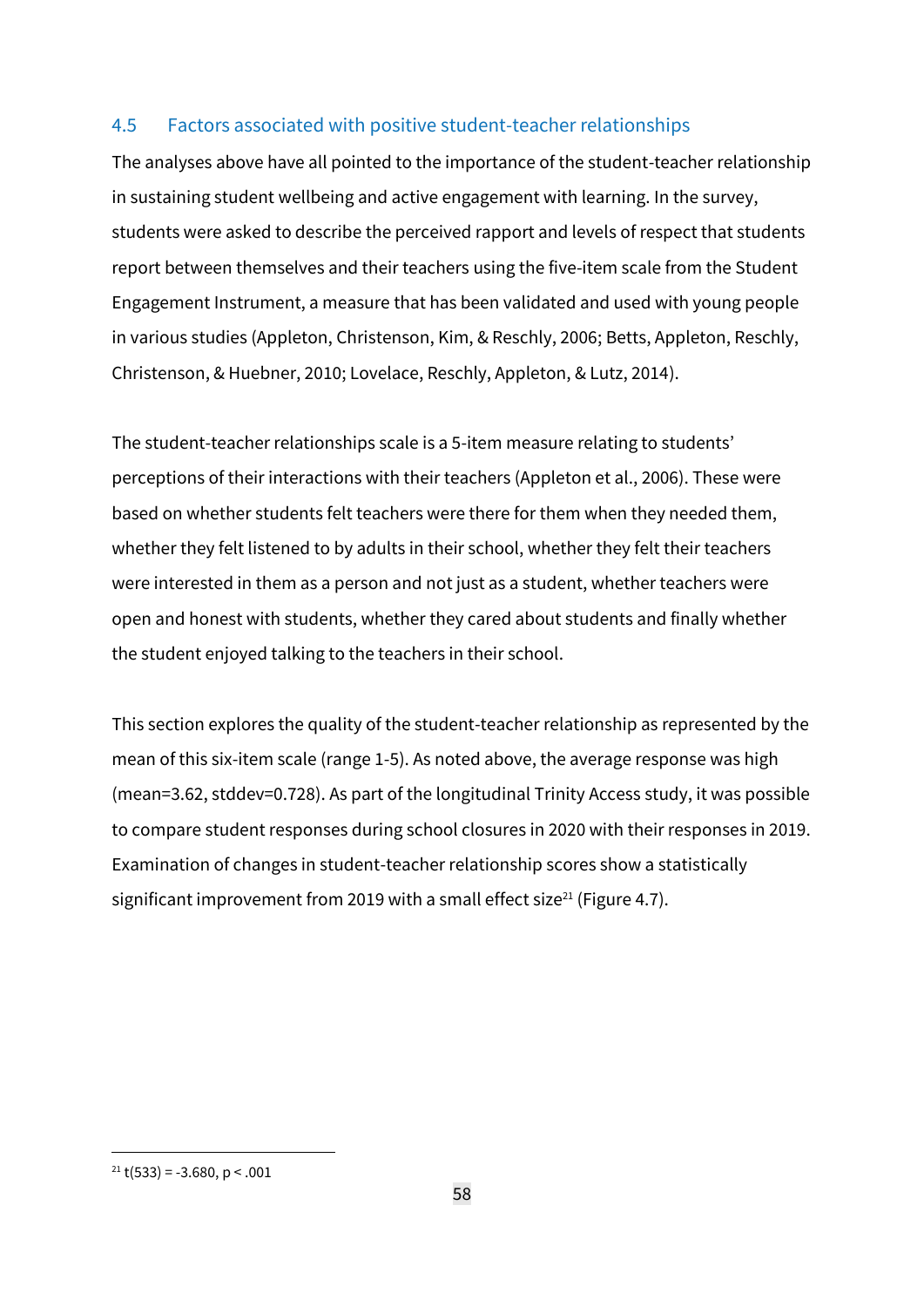

Figure 4.7: Significant changes over time in Student-Teacher Relationships. Source: Trinity Access Covid-19 Student Survey, 2020 & Trinity Access Student Survey, 2019

Although small, the improvement in reported student-teacher relationships is particularly interesting given the current remote-learning situation. Analysis of qualitative student responses indicate that some students appreciated the individualised attention from their teachers that was necessitated by the unusual circumstances:

My teachers and principal listened and changed the workload to one piece of work <sup>a</sup> week from each subject to help relieve our stresses as students.

There is more communications between teachers and students now. This makes doing the work easier because you can see all of the questions that people are asking and what answers the teachers are giving. It like <sup>a</sup> big team online and it makes the move to online school much easier.

Such responses that refer to increased communication could be indicative of a positive effect from DES guidance to provide increased levels of support to students in DEIS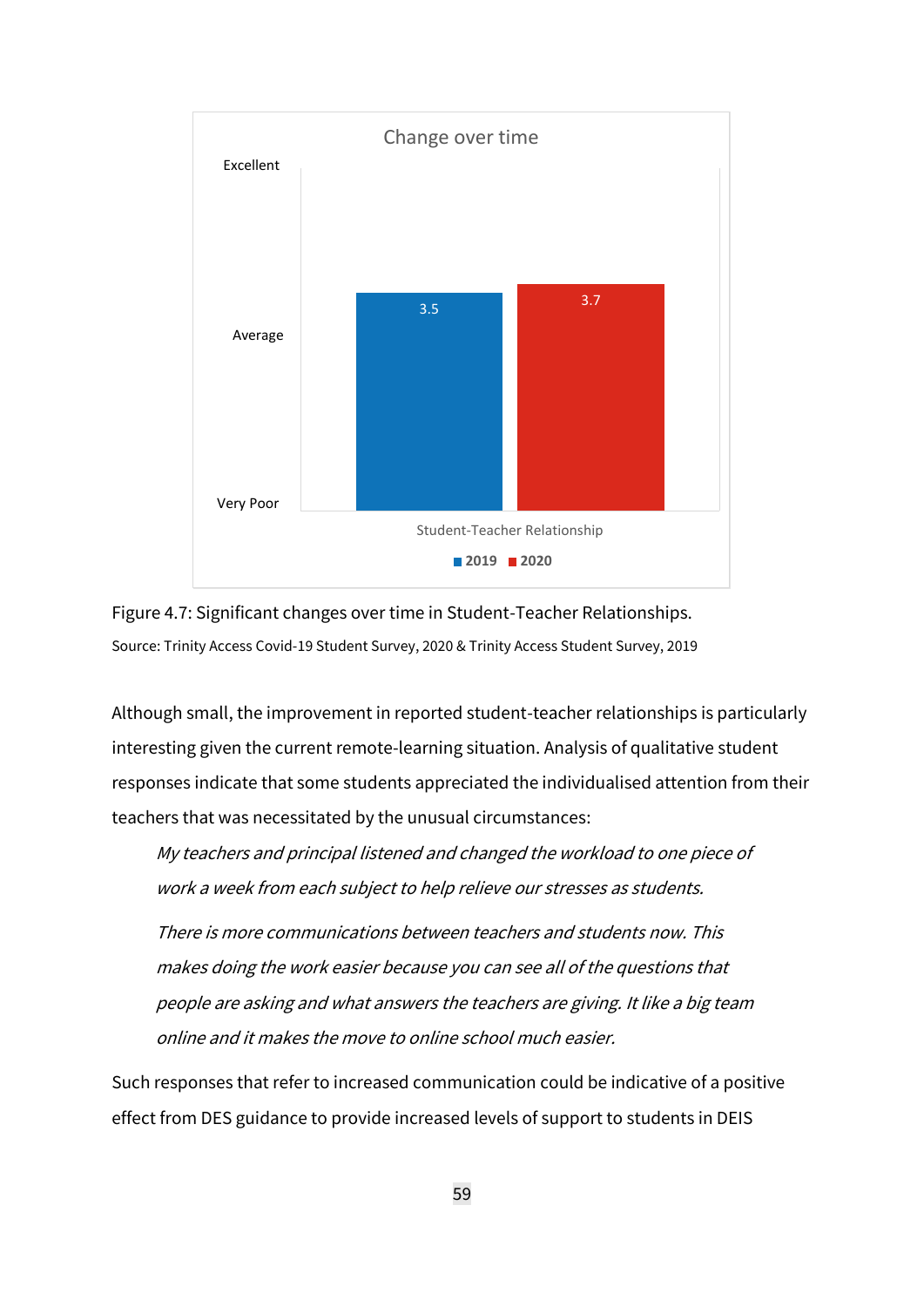schools (DES, 2020c). Conversely however, for some students, lower levels of interaction with teachers negatively impacted on their relationships:

Teachers seem to be busier and less responsive to questions according to my peers and friends.

#### I don't understand the work, the teachers seem to not care anymore.

This relationship between the perceived level of feedback from the teacher and the quality of student-teacher relationships is mirrored in the quantitative analysis, with statistically significant positive correlations identified between levels of feedback from the teacher and student-teacher relationships.<sup>22</sup> These findings resonate with the findings from recent research in which practices that promoted collaboration and feedback were associated with greater student engagement with education (Devitt et al, 2020a).

Furthermore, the findings show significant positive correlations between increases in practices to support the development of the key skills and better student-teacher relationships. The strongest relationships (medium effect sizes) were identified between stronger *student-teacher relationships* and increases in activities that support the development of *creativity*.<sup>23</sup>

In order to control for a number of factors simultaneously, a multi-level logistic regression analysis of the factors predicting poor student-teacher relationships during the Covid-19 school closures was carried out. The results are summarised in Table 4.2.

<sup>&</sup>lt;sup>22</sup> Teacher feedback and student-teacher relationship:  $r(530) = .20, p < .001$ .

<sup>&</sup>lt;sup>23</sup> Creativity and student-teacher relationship:  $r(616) = .26$ ,  $p < .001$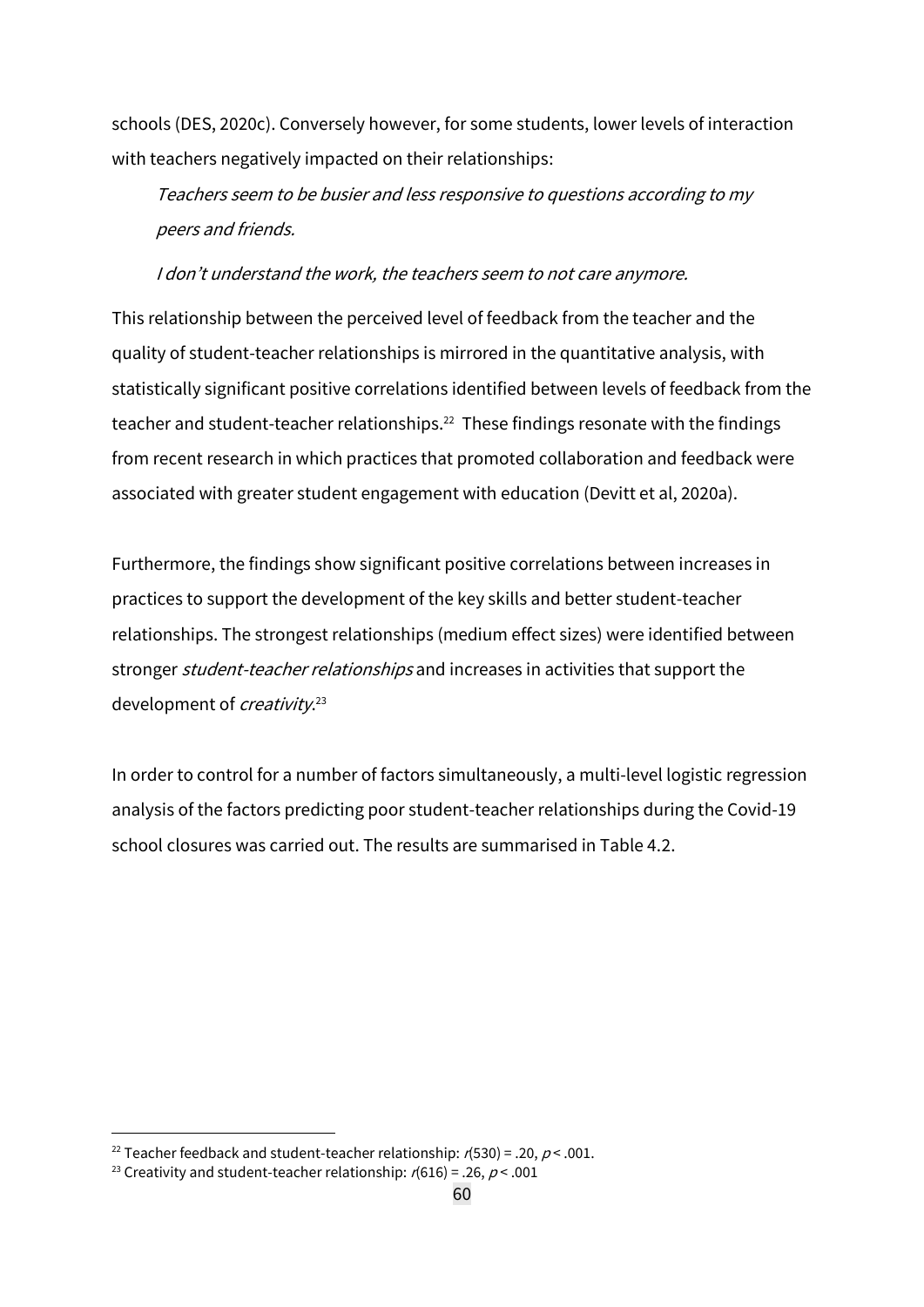| Factor                                           | Model 1   | Model 2   |
|--------------------------------------------------|-----------|-----------|
| Constant                                         | $-.283$   | $1.839**$ |
| Students characteristics                         |           |           |
| Parental involvement with student's<br>$\bullet$ | $-.324**$ | $-.254*$  |
| education                                        |           |           |
| Teaching and learning                            |           |           |
| Feedback from teachers<br>$\bullet$              |           | $-.337*$  |
| Exposure to 21C T&L<br>$\bullet$                 |           | $-.888*$  |
| Nagelkerke R2                                    | .024      | .070      |

#### Table 4.2: Factors influencing Poor Student-Teacher Relationship

Source: Trinity Access Covid-19 Student Survey, 2020

Note: From a logistic regression model.

\*\*\* p <.001; \*\* p <.01; \* p <.05; © p <.10.

As with the student attributes of engagement with education and wellbeing, perceived parental involvement with their education has emerged as fundamental to students' relationships with their teachers. In the above model, the findings show that as parent involvement increases, students were less likely to report experience poor relationships with their teachers. In addition, the model shows that reduced feedback from teachers and lower exposure to teaching and learning practices to develop key skills were identified as significant predictors of poor student-teacher relationships. The impact of teaching and learning practices that prioritise communication, creativity and collaboration on positive student-teacher relationships has been noted in previous research (Bray and Byrne, 2019).

A reduction in feedback and move away from these teaching and learning practices strongly suggest that student-teacher relationships, as with any relationship require communication to be sustained and in the absence of social presence and communication they deteriorate.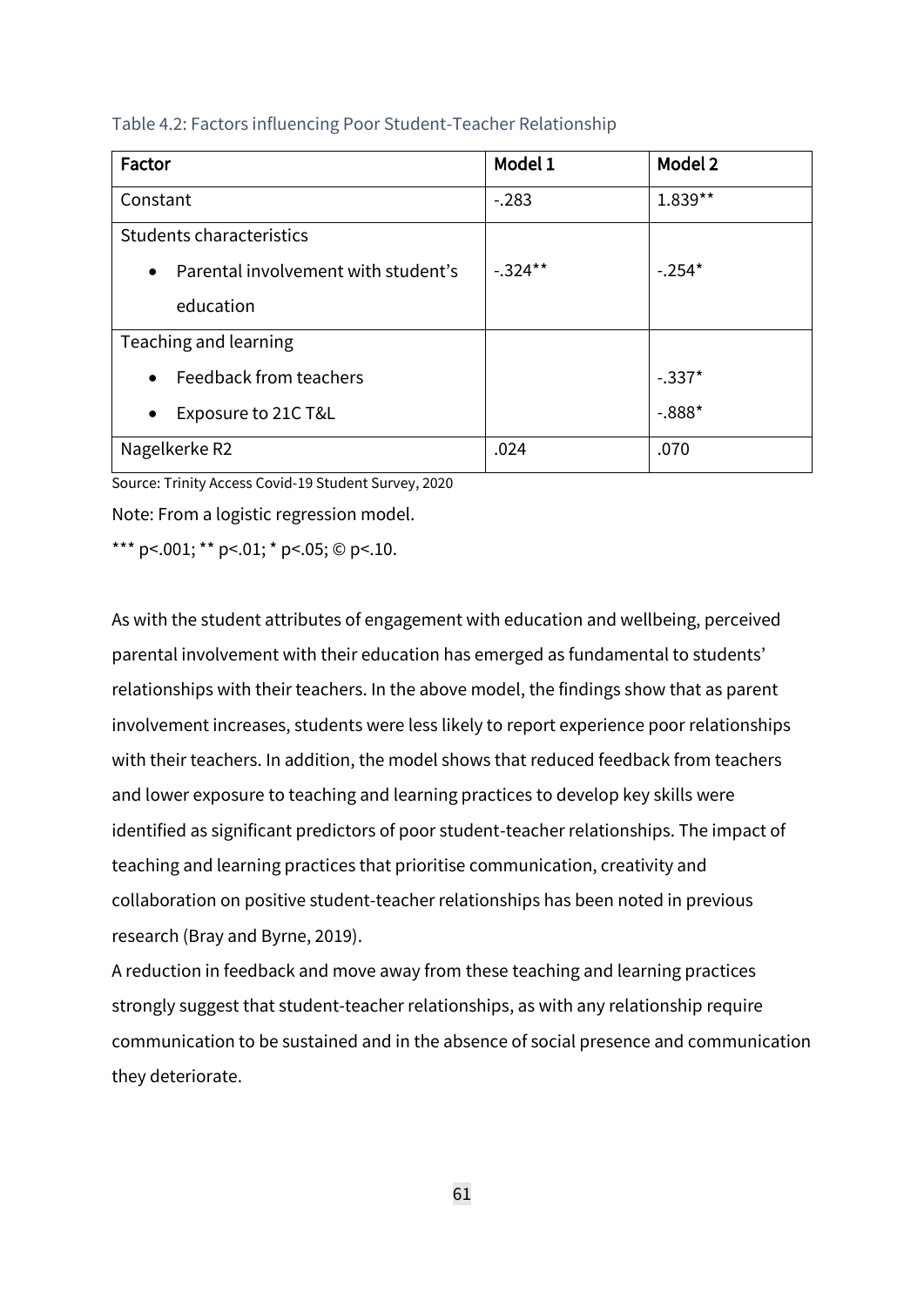#### 4.6 Summary

This chapter focused on students' experiences of school closures by focussing on their home-learning contexts, the teaching and learning practices used, their active engagement with learning and their relationships with their teachers. Overall, the respondents reported medium to high engagement with learning and quite positive relationships with their teachers, an artefact perhaps of the student self-selecting sample. The findings show many students had sufficient access to a device and quiet space for learning during school closures. However, a significant proportion were working at home in somewhat adverse conditions.

Four out of five students reported that their workload increased during school closures and some indicated difficulties in relation to managing this. Focussing on teaching and learning, students reported lower levels of practices that supported their development of the key skills of collaboration and communication, but higher levels of the use of technology for educational purposes. Given the nature of education online, it is perhaps not surprising that students reported increases in skills for self-direction.

The student responses on the provision and use of feedback is more varied however with the findings showing that the use of feedback was somewhat reduced during lockdown. Peer feedback was greatly reduced, reflecting the lack of collaborative activity online. Teacher feedback increased for just over one third of students but had decreased for over one quarter of students. This suggests variation across schools in the provision of feedback by teachers to their students. Research consistently demonstrates that student engagement with learning and student-teacher relationships have a powerful impact on educational experiences and outcomes for children and young people (McNamara et al, 2020). This study highlights the critical importance of teaching and learning practices, in particular feedback, in sustaining student engagement and educational relationships. In line with existing research, these analyses also highlight the key role of parental involvement in education and the extent to which it impacts on student engagement and relationships at school.

62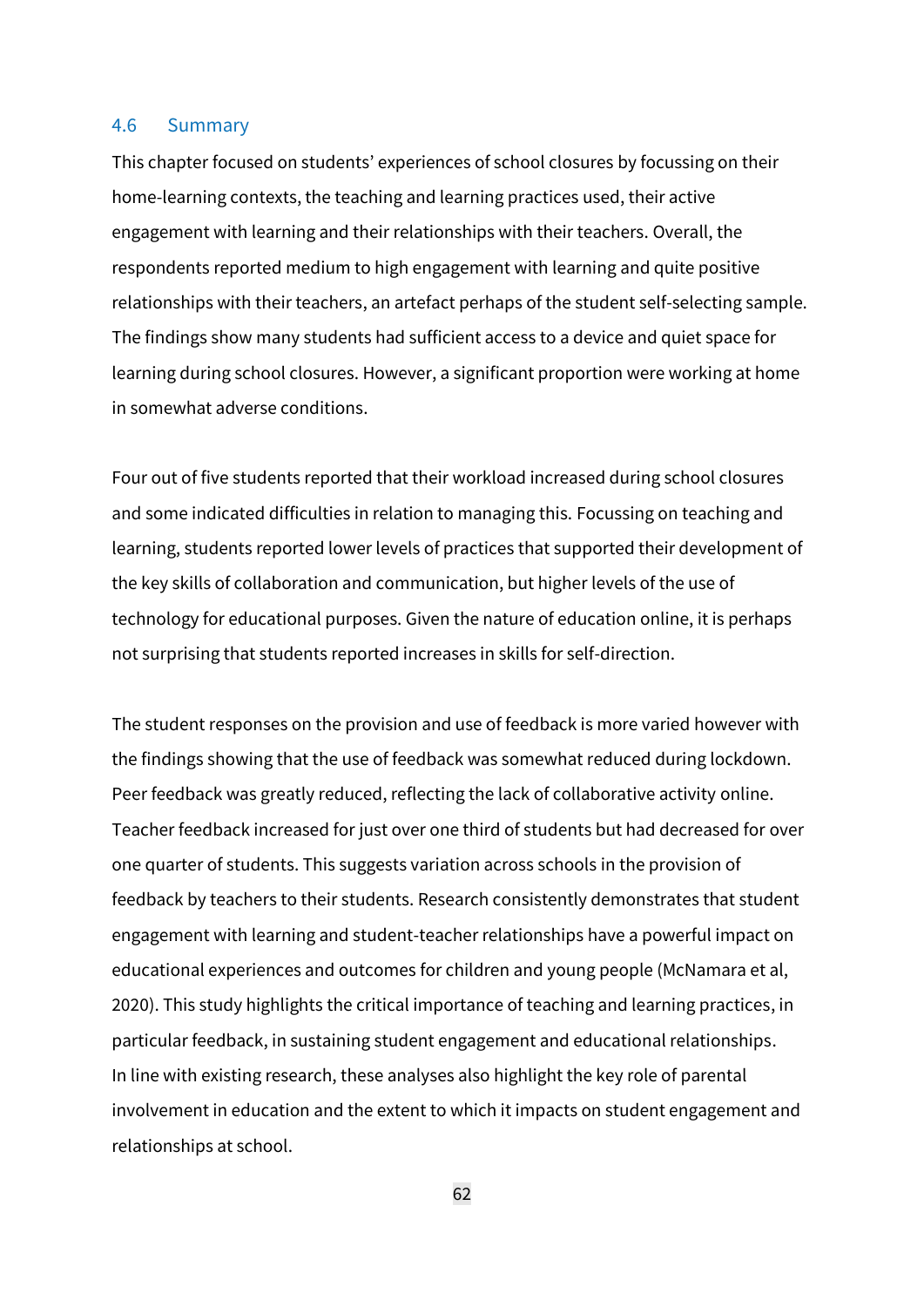# **5. Conclusions and Recommendations**

This study is the third in a series of reports on education during the Covid-19 school closures by the School of Education and Trinity Access. The purpose of this research series is to highlight the different experiences of this unprecedented period in the history of Irish education. This report provides an insight into the student experiences of education online during school closures and provides an important evidence base for policy in any future school closures and for education more generally. This chapter summarises the findings of the report and highlights some of the policy recommendations stemming from these findings.

### 5.1 Key findings of the report

#### Student wellbeing during school closures

The findings of the report highlight a decline in student mental health and wellbeing when comparing student responses during school closures in 2020 to the previous year. The reasons for this given by students in the survey included a perceived increase in workload, a lack of feedback from their teachers, and feelings of a lack of connection with their friends in school. The findings highlight the importance of parental involvement in supporting students during school closures. The findings show that, controlling for other factors, students who reported low parental involvement in their education were more likely to report having poor mental health and wellbeing. Those who reported having poor relationships with their teachers were also more likely to have poor mental health and wellbeing.

This report also explored the impact of changes to the Leaving Certificate examination on student wellbeing and stress. The findings highlight mixed views, with 50 per cent of respondents agreeing with the cancellation of the Leaving Certificate examination, but only 33 per cent agreeing with the use of calculated grades. Results of qualitative analysis provides important insights into students' perceptions of the failings of the current Leaving Certificate examination system to adequately reflect their work and achievement. Concerns were also identified in relation to the move to calculated grading, with many

63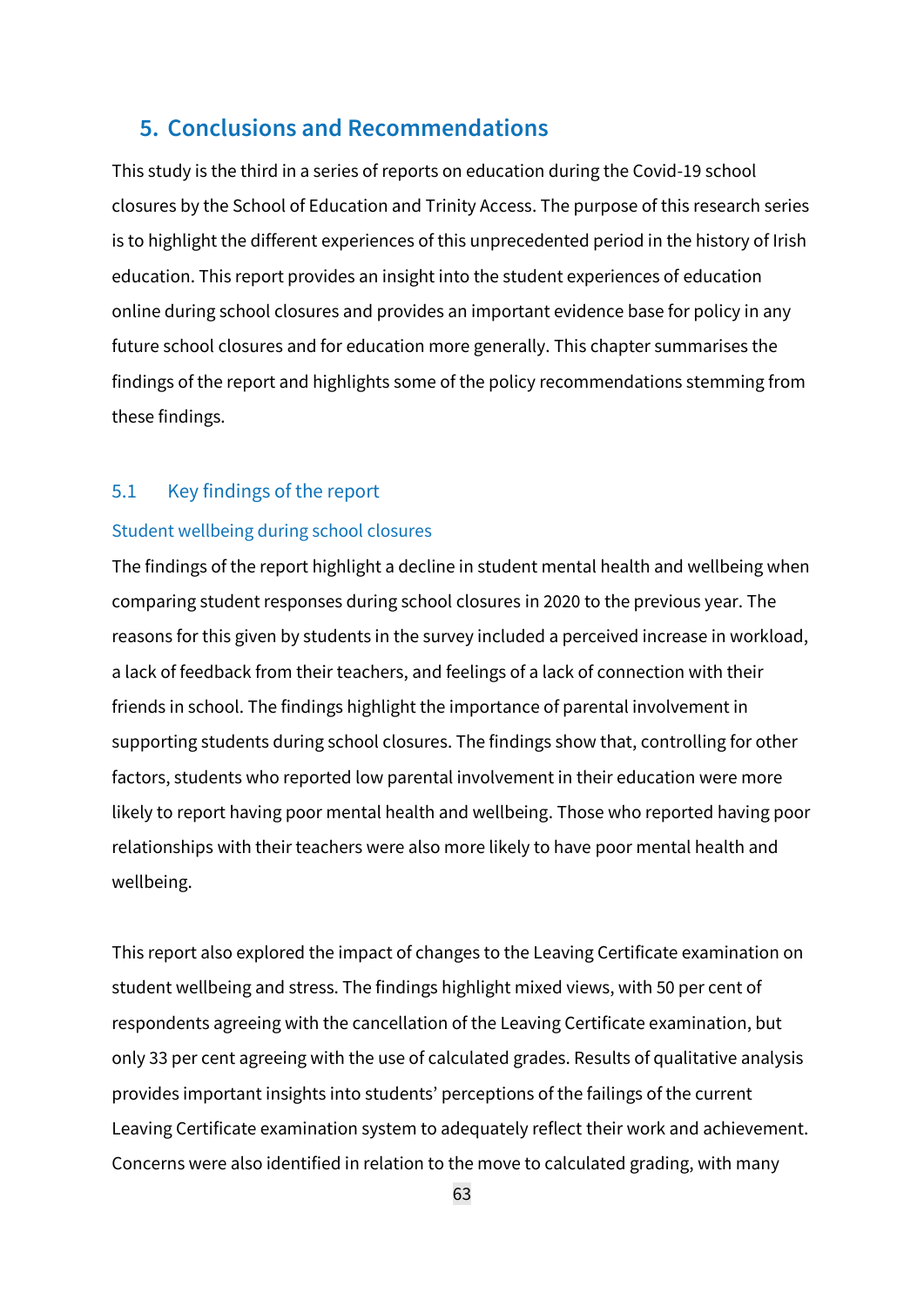students highlighting the potential impact of student-teacher relationships in this process. Incoming 6<sup>th</sup> year students also expressed concern about the interruption to their studies in their 5<sup>th</sup> year with some suggesting that this should be taken as an opportunity to reform the Senior Cycle with a move away from high stakes examinations towards continuous assessment.

#### Teaching, learning and school engagement

Focussing on teaching and learning, respondents reported lower levels of practices that supported their development of the key skills of collaboration and communication. However, perhaps unsurprisingly given the nature of education online, students reported increases in the development of self-direction skills and higher levels of the use of technology for educational purposes.

The relationship between the level of teacher feedback is strongly related to students' wellbeing and student-teacher relationships. While just over a third of students noted that the level of teacher feedback had increased, more than a quarter highlighted that the use of feedback reduced during lockdown. Peer feedback on the other hand was greatly reduced, reflecting the lack of collaborative activity online. Students' qualitative responses in relation to the provision and use of feedback from teachers indicates the critical importance of such practices in sustaining student engagement and educational relationships

Eighty per cent of students reported an increase in workload during school closures, with many indicated difficulties in relation to managing this.

#### Importance of Parental Involvement

The importance of parental involvement in the educational experience of the student has emerged in the quantitative analysis throughout this report. In line with existing research (Byrne and Smyth, 2011, Schoon, 2010; Williams et al., 2018 ), it is clear that students' whose parents show an interest in, and support their education are significantly more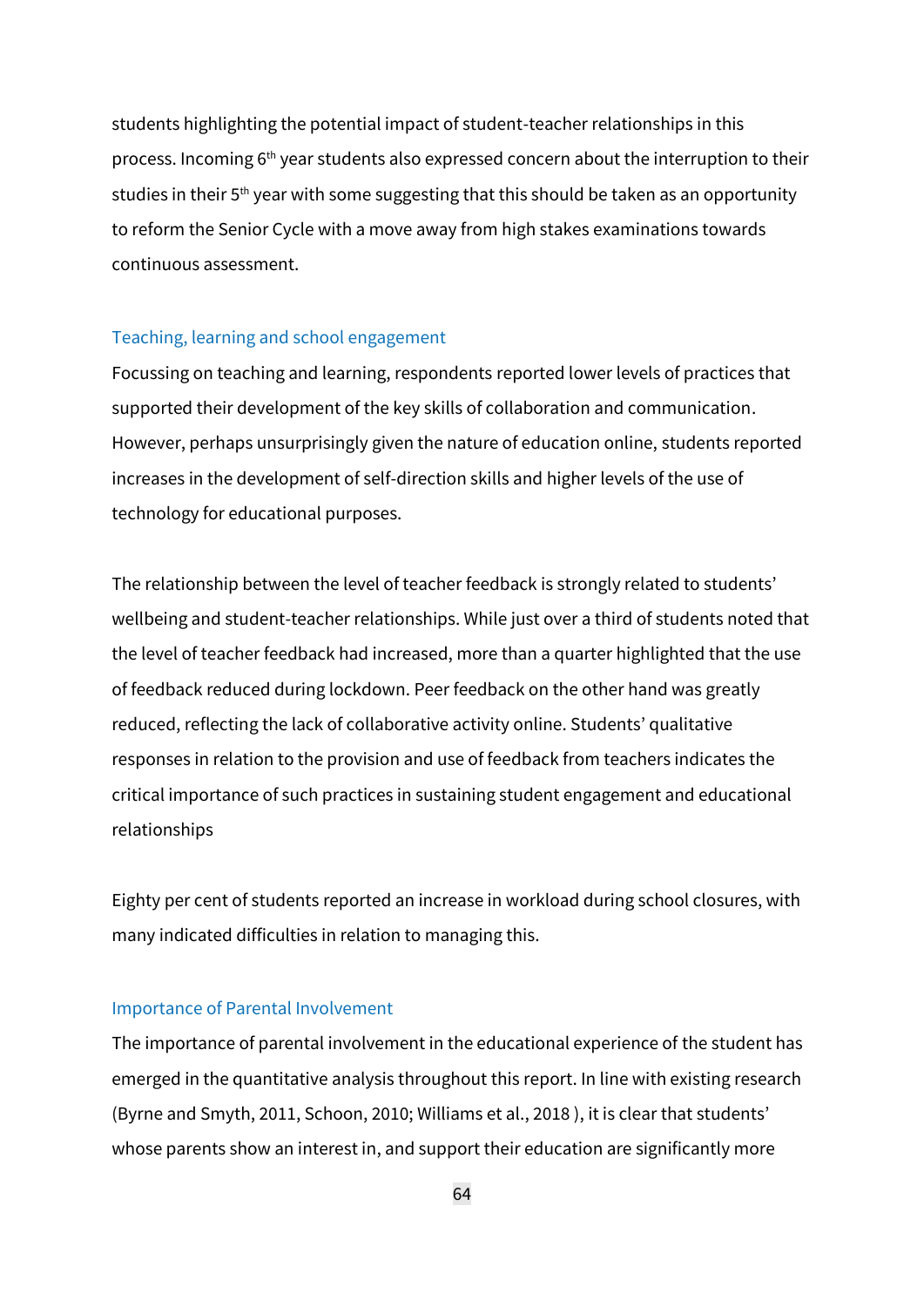likely to have higher levels of wellbeing, better engagement with education and stronger relationships with teachers.

Irish research shows, for example, a clear social gradient in student attainment and attitudes to education influenced by family income and mothers' education.<sup>24</sup> Similarly, research has indicated differences in parental expectations, with those from professional backgrounds reporting higher educational expectations for their children in comparison to parents from working-class backgrounds (Schoon, 2010; Williams et al., 2018).

Studies have shown that students from areas of socio-economic disadvantage are less likely to have the parental support to develop the social and cultural capital that can encourage progression to higher education (Hannon et al., 2017; Schoon, 2010; Williams et al., 2018). In such cases it could be argued that schools can play an instrumental role addressing the information gap through career guidance and other supports such as the Home-School Liaison scheme.

Research has shown that university-based widening participation outreach programmes, such as Trinity Access, which aim to increase students' social and cultural capital, have had a positive influence on young people's educational aspirations and goals, engagement with education and wellbeing (Hannon et al. 2017).

## 5.2 Recommendations for policy

The findings of this study have important implications for contingency planning for future school closures, but also for the re-opening of schools and for post-primary education more generally. The recommendations are categorised by whether they should be addressed by stakeholders at system level, or by school leaders and educators.

<sup>&</sup>lt;sup>24</sup> [https://hea.ie/statistics/data-for-download-and-visualisations/socio-economic-data-and-maps/lc-points](https://hea.ie/statistics/data-for-download-and-visualisations/socio-economic-data-and-maps/lc-points-socio-economic-background-edscatterplot-201718-enrolments/)[socio-economic-background-edscatterplot-201718-enrolments/](https://hea.ie/statistics/data-for-download-and-visualisations/socio-economic-data-and-maps/lc-points-socio-economic-background-edscatterplot-201718-enrolments/)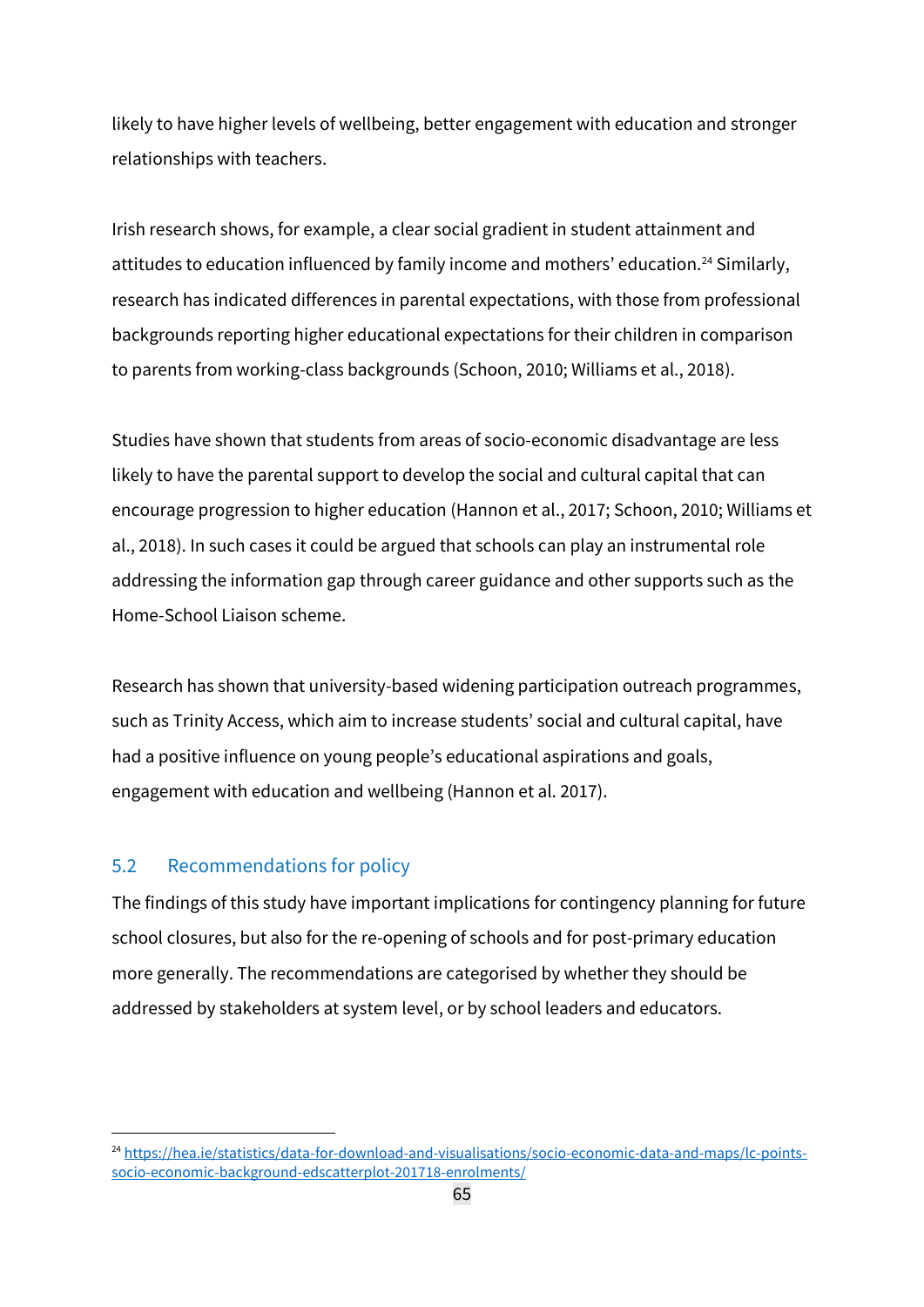### System-Level Recommendations

### Wellbeing

Schools and teachers are important gatekeepers in terms of identifying early intervention opportunities for students with mental health difficulties. Staff need to be able to recognise the signs of distress and be confident that their students will have access to supports in a timely manner instead of having to deal with frustration around referrals to overstretched services.

- Continue to provide support for all school staff so that they can recognise signs of distress in young people.
- Provide adequate funding for appropriate services within and outside school so that supports can be provided in a timely manner for students in need.
- Prioritise wellbeing supports for young people returning to school and develop a wellbeing contingency plan for young people in the instance that school closures occur again.

Widening Participation

- Using existing supports such as the Home School Liaison Scheme, explore strategies to increase parental engagement with their children's schools and education (for both in-school and online education).
- Provide clarity around the role of the school guidance counsellor, firstly, in their pastoral role as a support for student wellbeing and engagement in school. Secondly, the role should equally act as a resource for career advice and provide students with relevant information as they make decisions around post-school pathways.
- Provide support for research and development of access and widening participation programmes that support the development of students' social and cultural capital by increasing aspirations. The university based, in-school outreach programmes, Trinity Access, is a good example of this.

Guidance for online teaching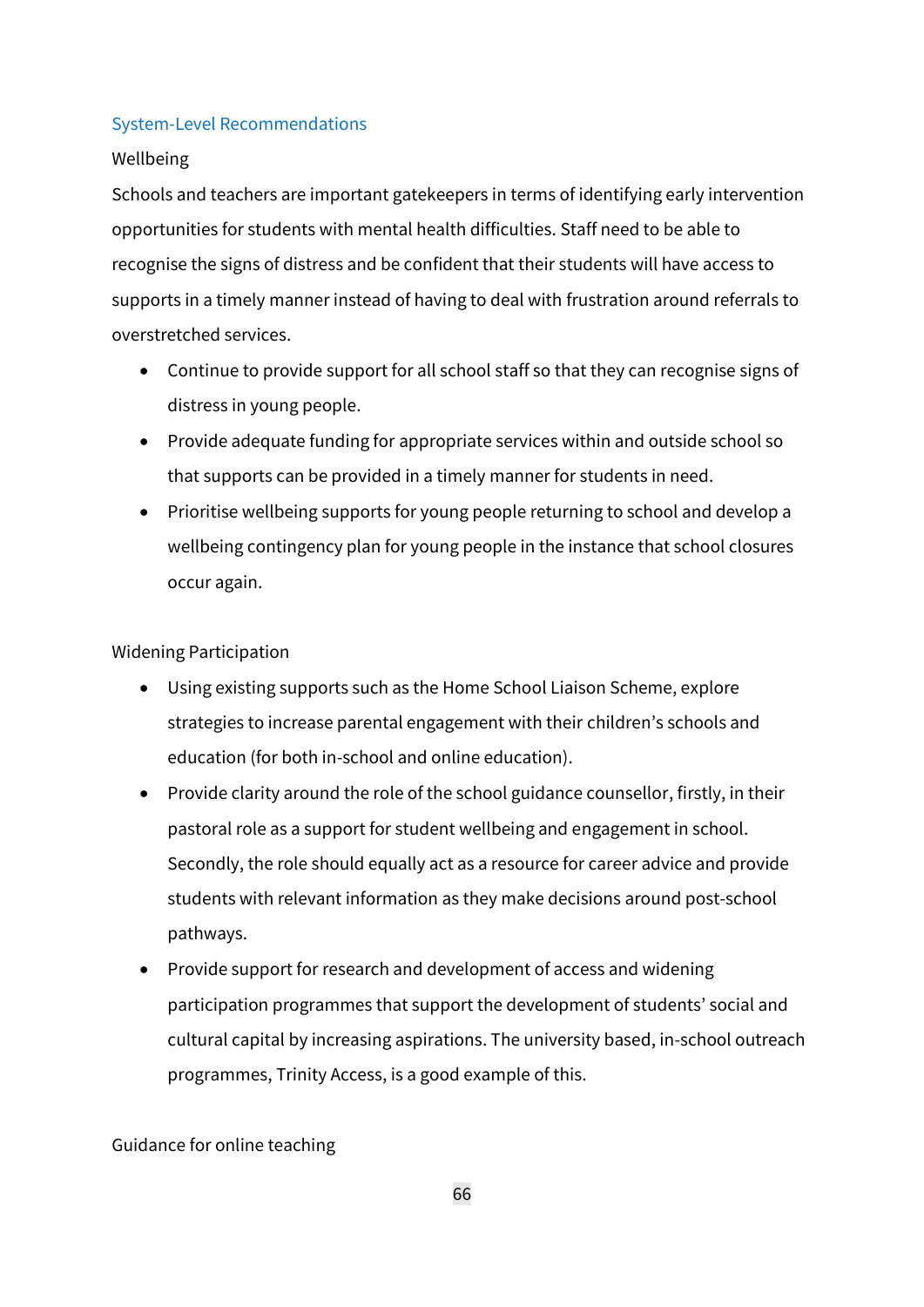- Further support teachers to engage with and make use of that the excellent resourced developed by the PDST for online teaching. This is particularly necessary for the facilitation of online collaboration and the provision of feedback.
- Given the critical importance of peer interaction for student wellbeing, a specific focus on best practices in the online breakout spaces should be addressed through the development of nuanced Child Safeguarding Statements. It is extremely important that students are encouraged to work together, but this must be conducted in a safe environment.
- Provide clear guidance for schools in relation to expected workload for their students in the event of school closures, taking into account the fact that the experience for students is very different online than in the face to face environment.

### Senior Cycle Assessment

• Develop a clear plan in relation to Senior Cycle assessment for 2021 that is flexible and adaptable, regardless of whether or not terminal examinations can go ahead. In line with the Senior Cycle review (Smyth et al., 2019), a formalised system of continuous assessment, perhaps combined with fewer traditional examinations could be appropriate.

## School- and Educator-level Recommendations

### Wellbeing

• Ensure that all teachers are aware of the HSE and DES provision for wellbeing [\(https://pdst.ie/pp/healthandwellbeing\)](https://pdst.ie/pp/healthandwellbeing) and provide opportunities for teachers to attend CPD in relation to how to promote good mental wellbeing amongst students.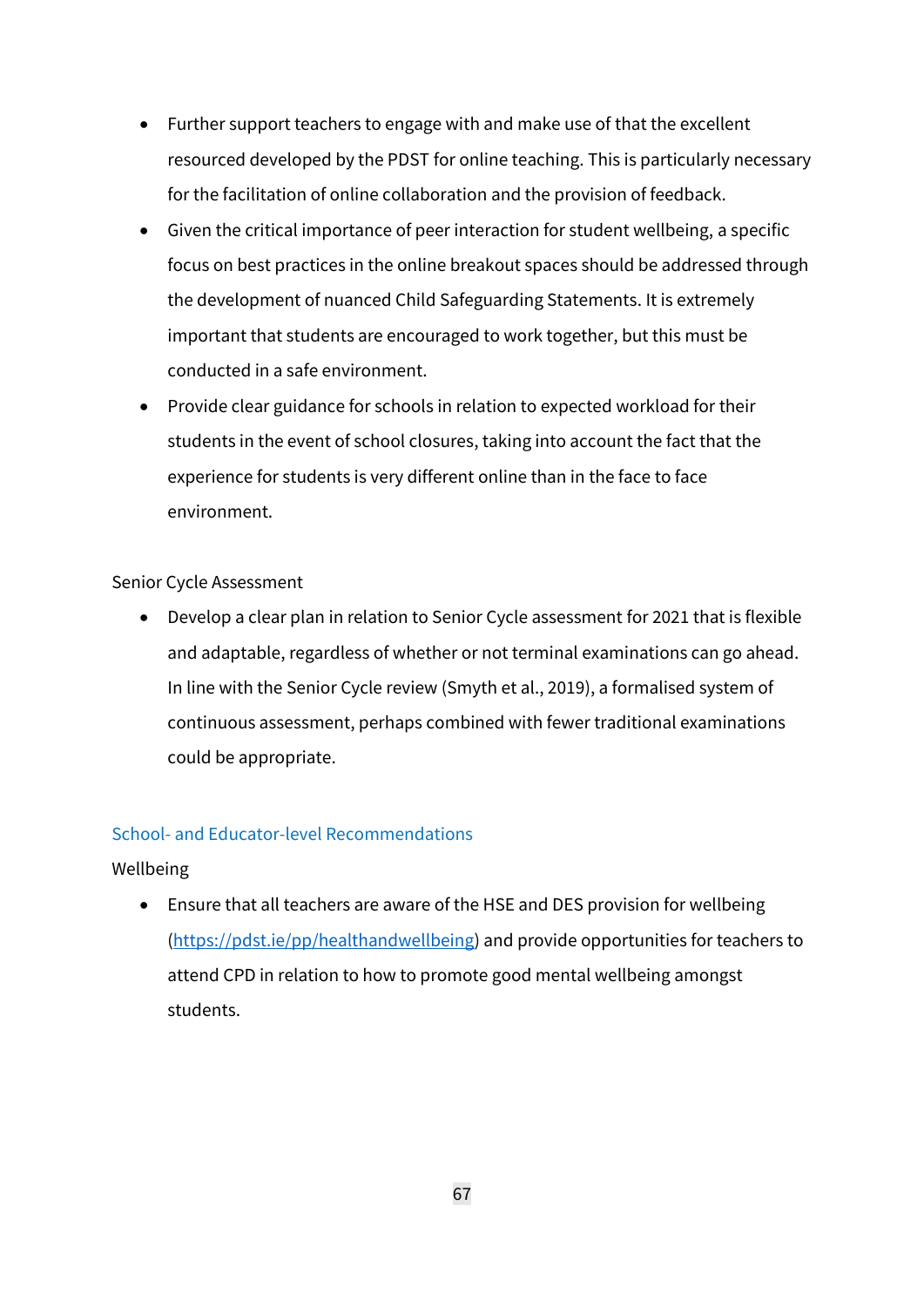Student Voice

- Prioritise student voice and feedback. Individual schools should make a concerted effort to provide avenues for students' voices to be heard. Students are the group that matters most, and their feedback is invaluable.
	- o Do an audit of who has what in terms of available technology, broadband, quiet study space, etc.
	- o Survey the students in relation to what they felt worked and what did not during the period of remote learning, and develop a plan that incorporates their feedback.
	- o Provide support for the development of an active, potentially online student council in the school, if there is not one already in existence. Ensure that each class group has a method of having their voice heard.

Teaching and Learning

- Develop a contingency plan in case of further lockdowns, making sure that a coordinated, whole-school approach is taken to the provision of online learning.
	- o Streamlined choice of platform and use of appropriate technology [\(https://www.webwise.ie/trending/distance-learning-safety-advice-and](https://www.webwise.ie/trending/distance-learning-safety-advice-and-considerations/)[considerations/](https://www.webwise.ie/trending/distance-learning-safety-advice-and-considerations/) provides excellent advice in this regard).
	- o Create and stick to a coordinated timetable.
	- o Develop a unified view of assessment and of workloads for students. This will necessitate high levels of communication between teachers and with management to create a strategy around workload, with a maximum expected time allocation for each student based on departmental guidelines around timetabled teaching hours (200/240 timetabled hours) and the school's homework policy. This needs to be distributed across subjects in such a way that the student is not overloaded.
	- o Long- and medium-term planning is essential, and all learning outcomes and lesson outlines should be made available online in case of absences by students or teachers.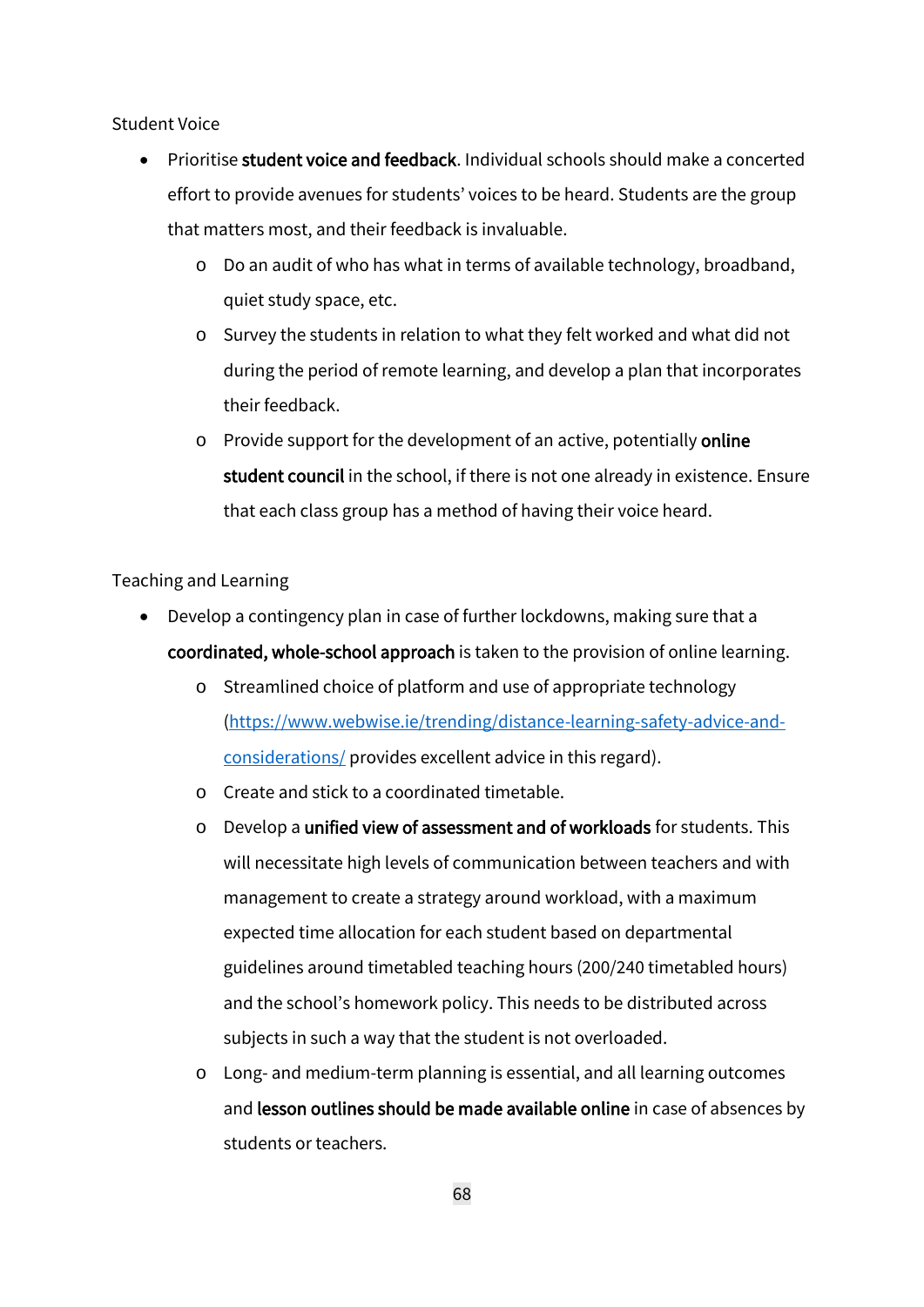- o Students need appropriate feedback, but we acknowledge that this can be very time-consuming. Teachers need support and guidance to make use of diverse forms of feedback in the online space (self, peer, teacher, rubrics, etc.)
- o Increase the use of virtual strategies for reducing isolation and building relationships for students during distance learning. This might involve increased levels of collaborative work, and the provision of opportunities for students to socialise during virtual break times. Also, acknowledging that the informal staff room conversations were missing, this should be formalised through some kind of online "catch up" session.
- o Make sure to maximise real-time engagement online. Use it for active learning rather than just for lecturing, and to facilitate collaborative interaction where possible, following DES guidelines on best practice for online teaching.

In summary, through this research we have identified numerous factors that have had an impact on student experiences and engagement with online education during school closures. We recommend that a number of corresponding actions be considered by stakeholders, at government and school levels, in order to address the needs arising from school closures last year but also to plan for the contingency of any possible closures in the future.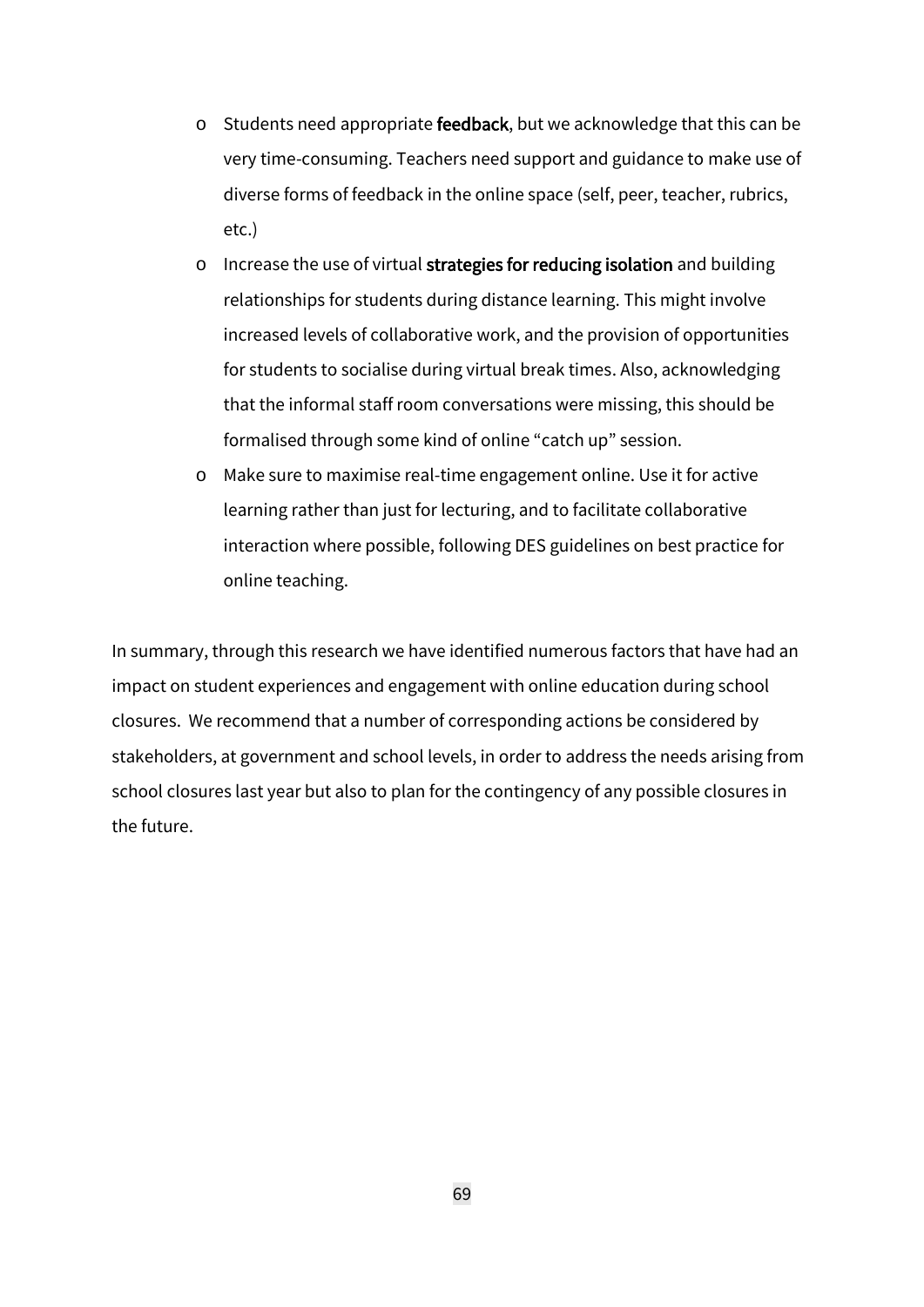# **References**

- Appleton, J. J., Christenson, S. L., Kim, D., & Reschly, A. L. (2006). Measuring cognitive and psychological engagement: Validation of the Student Engagement Instrument. Journal of school psychology, 44(5), 427-445.
- Asbury, K., Fox, L., Deniz, E., Code, A., & Toseeb, U. (2020). How is COVID-19 affecting the mental health of children with Special Educational Needs and Disabilities and their families? Journal of Autism and Developmental Disorders. doi:https://doi.org/10.31234/osf.io/sevyd
- Banks, J., & Smyth, E. (2015). 'Your whole life depends on it': academic stress and highstakes testing in Ireland. Journal of Youth Studies, 18(5), 598-616.
- Betts, J. E., Appleton, J. J., Reschly, A. L., Christenson, S. L., & Huebner, E. S. (2010). A study of the factorial invariance of the Student Engagement Instrument (SEI): Results from middle and high school students. School Psychology Quarterly, 25(2), 84.
- Bol, T. (2020). Inequality in homeschooling during the Corona crisis in the Netherlands. First results from the LISS Panel. Netherlands: University of Amsterdam.
- Bray, A., & Byrne, P. (2019). Trinity Access: School Data 2019. Retrieved from Dublin, Trinity Access:<http://hdl.handle.net/2262/93074>
- Bray, A., Byrne, P., & O'Kelly, M. (in press). A Short Instrument for Measuring Students' Confidence with 'Key Skills' (SICKS): Development, Validation and Initial Results. Thinking Skills and Creativity.
- Bourdieu, P., & Passeron, J.-C. (1990). Reproduction in education, society and culture (Vol. 4). London: Sage.
- Bundick, M. (2010). The development of scales to measure QISA's three guiding principles of student aspirations using the My Voice survey. Quaglia Institute for Student Aspirations. Dunedin, Florida.
- Burke, J., & Dempsey, M. (2020). Covid-19 practice in primary schools in Ireland report. Maynooth, Ireland.
- Byrne, D., & Smyth, E. (2010). No way back? The dynamics of early school leaving. Technical Report. Retrieved from Liffey Press, Dublin: [http://mural.maynoothuniversity.ie/4333/1/DB\\_No\\_Way\\_Back.pdf](http://mural.maynoothuniversity.ie/4333/1/DB_No_Way_Back.pdf)
- Chowdry, H., Crawford, C., Dearden, L., Goodman, A., & Vignoles, A. (2013). Widening participation in higher education: analysis using linked administrative data. Journal of the Royal Statistical Society: Series A (Statistics in Society), 176(2), 431- 457.
- Clarke, V., Braun, V., & Hayfield, N. (2015). Thematic analysis. In J. A. Smith (Ed.), Qualitative psychology: A practical guide to research methods (3rd ed., pp. 222- 248). Thousand Oaks, CA: Sage.
- Clement, N. (2010). Student wellbeing at school: The actualization of values in education. In T. Lovat, R. Toomey, & N. Clement (Eds.), International research handbook on values education and student wellbeing (pp. 37-62). Dordrecht: Springer.
- Cohen, J., McCabe, L., Michelli, N. M., & Pickeral, T. (2009). School climate: Research, policy, practice, and teacher education. Teachers college record, 111(1), 180-213.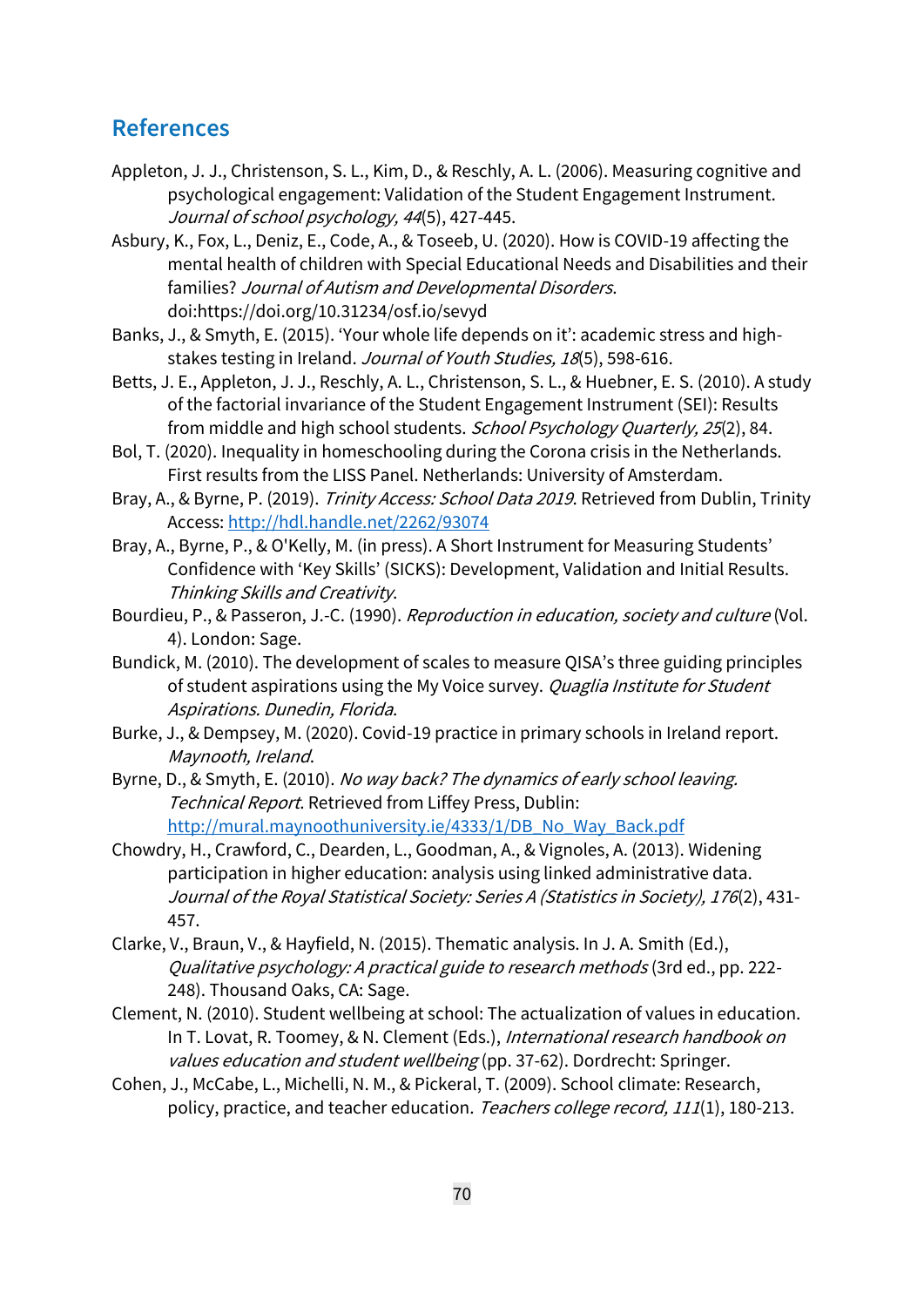- Darmody, M., Smyth, E., & Russell, H. (2020). The implications of the COVID-19 pandemic for policy in relation to children and young people: a research review. Retrieved from Dublin: [https://www.esri.ie/system/files/publications/SUSTAT94\\_3.pdf](https://www.esri.ie/system/files/publications/SUSTAT94_3.pdf)
- Deci, E. L., & Ryan, R. M. (1985). Conceptualizations of intrinsic motivation and selfdetermination *Intrinsic motivation and self-determination in human behavior* (pp. 11-40): Springer.
- Dede, C. (2010). Comparing frameworks for 21st century skills. In J. Bellanca & R. Brandt (Eds.), 21st century skills: Rethinking how students learn (pp. 51-76). Bloomington, IN: Solution Tree Press.
- Department of Health Ageing. (2013). National Mental Health Report 2013: tracking progress of mental health reform in Australia 1993–<sup>2011</sup>. Retrieved from [https://www1.health.gov.au/internet/publications/publishing.nsf/Content/mental](https://www1.health.gov.au/internet/publications/publishing.nsf/Content/mental-pubs-n-report13-toc~mental-pubs-n-report13-3~mental-pubs-n-report13-3-3~mental-pubs-n-report13-3-3-ind6) [-pubs-n-report13-toc~mental-pubs-n-report13-3~mental-pubs-n-report13-3-](https://www1.health.gov.au/internet/publications/publishing.nsf/Content/mental-pubs-n-report13-toc~mental-pubs-n-report13-3~mental-pubs-n-report13-3-3~mental-pubs-n-report13-3-3-ind6) [3~mental-pubs-n-report13-3-3-ind6](https://www1.health.gov.au/internet/publications/publishing.nsf/Content/mental-pubs-n-report13-toc~mental-pubs-n-report13-3~mental-pubs-n-report13-3-3~mental-pubs-n-report13-3-3-ind6)
- DES. (2019). Wellbeing Policy Statement and Framework for Practice 2018–2023, Revised October 2019. Dublin: Deparment of Education and Skills Retrieved from [https://www.education.ie/en/Publications/Policy-Reports/wellbeing-policy](https://www.education.ie/en/Publications/Policy-Reports/wellbeing-policy-statement-and-framework-for-practice-2018%E2%80%932023.pdf)[statement-and-framework-for-practice-2018%E2%80%932023.pdf.](https://www.education.ie/en/Publications/Policy-Reports/wellbeing-policy-statement-and-framework-for-practice-2018%E2%80%932023.pdf)
- DES. (2020a). Government approves over €375 million support package and publishes roadmap to enable safe return of schools, 27th July [Press release]. Retrieved from [https://www.gov.ie/en/press-release/715f5-government-approves-over-375](https://www.gov.ie/en/press-release/715f5-government-approves-over-375-million-support-package-and-publishes-roadmap-to-enable-safe-return-of-schools/) [million-support-package-and-publishes-roadmap-to-enable-safe-return-of](https://www.gov.ie/en/press-release/715f5-government-approves-over-375-million-support-package-and-publishes-roadmap-to-enable-safe-return-of-schools/)[schools/](https://www.gov.ie/en/press-release/715f5-government-approves-over-375-million-support-package-and-publishes-roadmap-to-enable-safe-return-of-schools/)
- DES. (2020b). *Relaxation Techniques*. Dublin: Department of Education and Skills Retrieved from [https://www.education.ie/en/The-](https://www.education.ie/en/The-Department/Announcements/new-relaxation-techniques.pdf)[Department/Announcements/new-relaxation-techniques.pdf.](https://www.education.ie/en/The-Department/Announcements/new-relaxation-techniques.pdf)
- DES. (2020c). Supporting students at risk of educational disadvantage. For post-primary schools. Retrieved from Dublin, Ireland: [https://www.gov.ie/en/collection/965639](https://www.gov.ie/en/collection/965639-continuity-of-schooling/) [continuity-of-schooling/](https://www.gov.ie/en/collection/965639-continuity-of-schooling/)
- DES. (2020d). Supporting the wellbeing of school communities as schools reopen: Guidance for schools Dublin Retrieved from [https://www.gov.ie/en/publication/52642-supporting-the-wellbeing-of-school](https://www.gov.ie/en/publication/52642-supporting-the-wellbeing-of-school-communities-as-schools-reopen-guidance-for-schools/)[communities-as-schools-reopen-guidance-for-schools/.](https://www.gov.ie/en/publication/52642-supporting-the-wellbeing-of-school-communities-as-schools-reopen-guidance-for-schools/)
- DES, & NEPS. (2020). The Wellbeing and Mental Health of Young People in Ireland: Factors for Consideration for the Leaving Certificate Examination in the context of the Covid-19 Pandemic, Advice from the National Educational Psychological Service (NEPS). Dublin: DES & NEPS Retrieved fro[m https://www.lmetb.ie/wp](https://www.lmetb.ie/wp-content/uploads/sites/21/2020/05/wellbeing-mental-health-young-people-leaving-cert-covid-19.pdf)[content/uploads/sites/21/2020/05/wellbeing-mental-health-young-people](https://www.lmetb.ie/wp-content/uploads/sites/21/2020/05/wellbeing-mental-health-young-people-leaving-cert-covid-19.pdf)[leaving-cert-covid-19.pdf.](https://www.lmetb.ie/wp-content/uploads/sites/21/2020/05/wellbeing-mental-health-young-people-leaving-cert-covid-19.pdf)
- Devitt, A., Bray, A., Banks, J., & Ní Chorcora, E. (2020). Teaching and Learning During School Closures: Lessons Learned. Irish Second-Level Teacher Perspectives. Retrieved from<http://hdl.handle.net/2262/92883>
- Devitt, A., Ross, C., Bray, A., & Banks, J. (2020). Parent Perspectives on Teaching and Learning During Covid-19 School Closures: Lessons Learned from Irish Primary Schools. Retrieved from Dublin: http://www.tara.tcd.ie/handle/2262/92899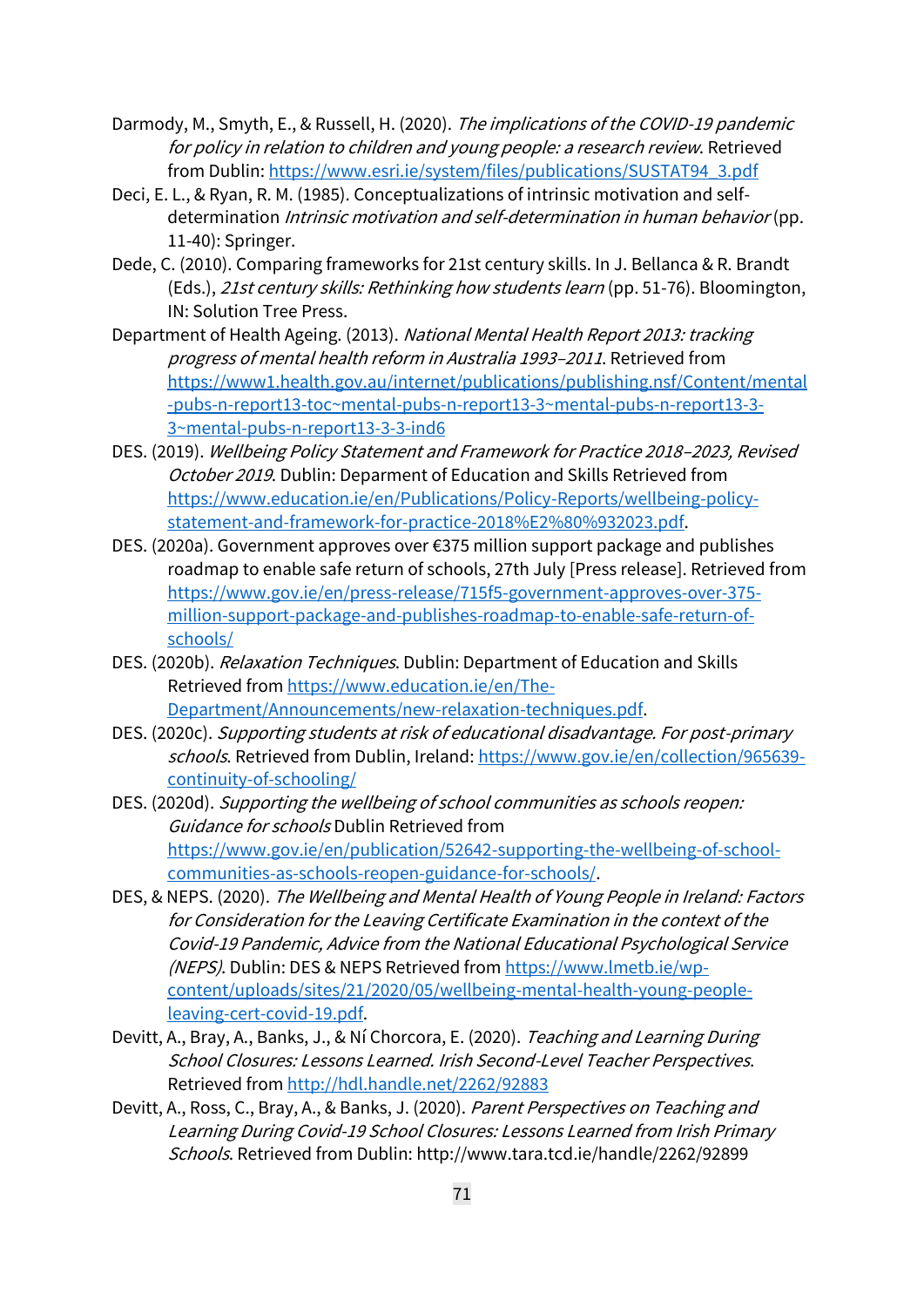- Doyle, O. (2020 ). Covid-19: Exacerbating Educational Inequalities? Retrieved from publicpolicy.ie: [http://publicpolicy.ie/downloads/papers/2020/COVID\\_19\\_Exacerbating\\_Education](http://publicpolicy.ie/downloads/papers/2020/COVID_19_Exacerbating_Educational_Inequalities.pdf) al Inequalities.pdf
- Eccles, J. S., & Roeser, R. W. (2012). Schools as developmental contexts during adolescence. Handbook of Psychology, Second Edition, 6.
- Engels, N., Aelterman, A., Petegem, K. V., & Schepens, A. (2004). Factors which influence the well-being of pupils in Flemish secondary schools. *Educational studies*, 30(2), 127-143.
- Eyles, A., Gibbons, S., & Montebruno Bondi, P. (2020). Covid-19 school shutdowns: What will they do to our children's education? Retrieved from London School of Economics and Political Science, London, UK:<http://eprints.lse.ac.uk/104675/>
- Flynn, N., Keane, E., McCaulery, V., Davitt, E., Heinz, M., & MacRuairc, G. (2020). Brief Report on Preliminary and Provisional Findings (as of 14th July 2020) from (Ongoing) Online Survey on Parents'/Guardians' and Childre's Experiences of 'Schooling at Home' during COVID-19. Galway: NUIG.
- Frisch, M. B., Clark, M. P., Rouse, S. V., Rudd, M. D., Paweleck, J. K., Greenstone, A., & Kopplin, D. A. (2005). Predictive and treatment validity of life satisfaction and the quality of life inventory. Assessment, 12(1), 66-78.
- GUI. (2016). Growing up in Ireland key findings: Child Cohort at 17/18-years. No 1: Education and Early Work Experiences Dublin: ESRI/TCD/DCYA Retrieved from [https://www.esri.ie/system/files?file=media/file-uploads/2016-11/SUSTAT56.pdf.](https://www.esri.ie/system/files?file=media/file-uploads/2016-11/SUSTAT56.pdf)
- Hamre, B. K., & Pianta, R. C. (2006). Student-Teacher Relationships. In G. G. Bear & K. M. Minke (Eds.), Children's needs III: Development, prevention, and intervention (pp. 59–71). Washington DC: National Association of School Psychologists.
- Hannon, C., Faas, D., & O'Sullivan, K. (2017). Widening the educational capabilities of socio‐economically disadvantaged students through a model of social and cultural capital development. British Educational Research Journal, 43(6), 1225-1245.
- Hannon, C. (2018). Capital, Capabilities and Culture: A Human Development Approach to Student and School Transformation. (PhD), Trinity College Dublin, The University of Dublin, Dublin.
- Hannon, C. (2020). Capital, capabilities and culture: a human development approach to student and school transformation: Vernon Press.
- HEA. (2010). National plan for equity of access to higher education 2008– <sup>13</sup> mid-term review. Retrieved from Dublin: [https://hea.ie/assets/uploads/2017/06/Mid-term-](https://hea.ie/assets/uploads/2017/06/Mid-term-Review-of-National-Plan-for-Equity-of-Access-to-Higher-Education.pdf)[Review-of-National-Plan-for-Equity-of-Access-to-Higher-Education.pdf](https://hea.ie/assets/uploads/2017/06/Mid-term-Review-of-National-Plan-for-Equity-of-Access-to-Higher-Education.pdf)
- HEA. (2015). National Plan for Equity of Access to Higher Education 2015-2019. Dublin: Higher Education Authority.
- HEA. (2018). Access Statistics Summary. Retrieved from [https://hea.ie/policy/access](https://hea.ie/policy/access-policy/access-statistics-summary/)[policy/access-statistics-summary/](https://hea.ie/policy/access-policy/access-statistics-summary/)
- HSE. (2020a). Minding your mental health during the coronavirus pandemic. Dublin: Health Service Executive, Retrieved fro[m https://www2.hse.ie/wellbeing/mental](https://www2.hse.ie/wellbeing/mental-health/covid-19/minding-your-mental-health-during-the-coronavirus-outbreak.html)[health/covid-19/minding-your-mental-health-during-the-coronavirus](https://www2.hse.ie/wellbeing/mental-health/covid-19/minding-your-mental-health-during-the-coronavirus-outbreak.html)[outbreak.html.](https://www2.hse.ie/wellbeing/mental-health/covid-19/minding-your-mental-health-during-the-coronavirus-outbreak.html)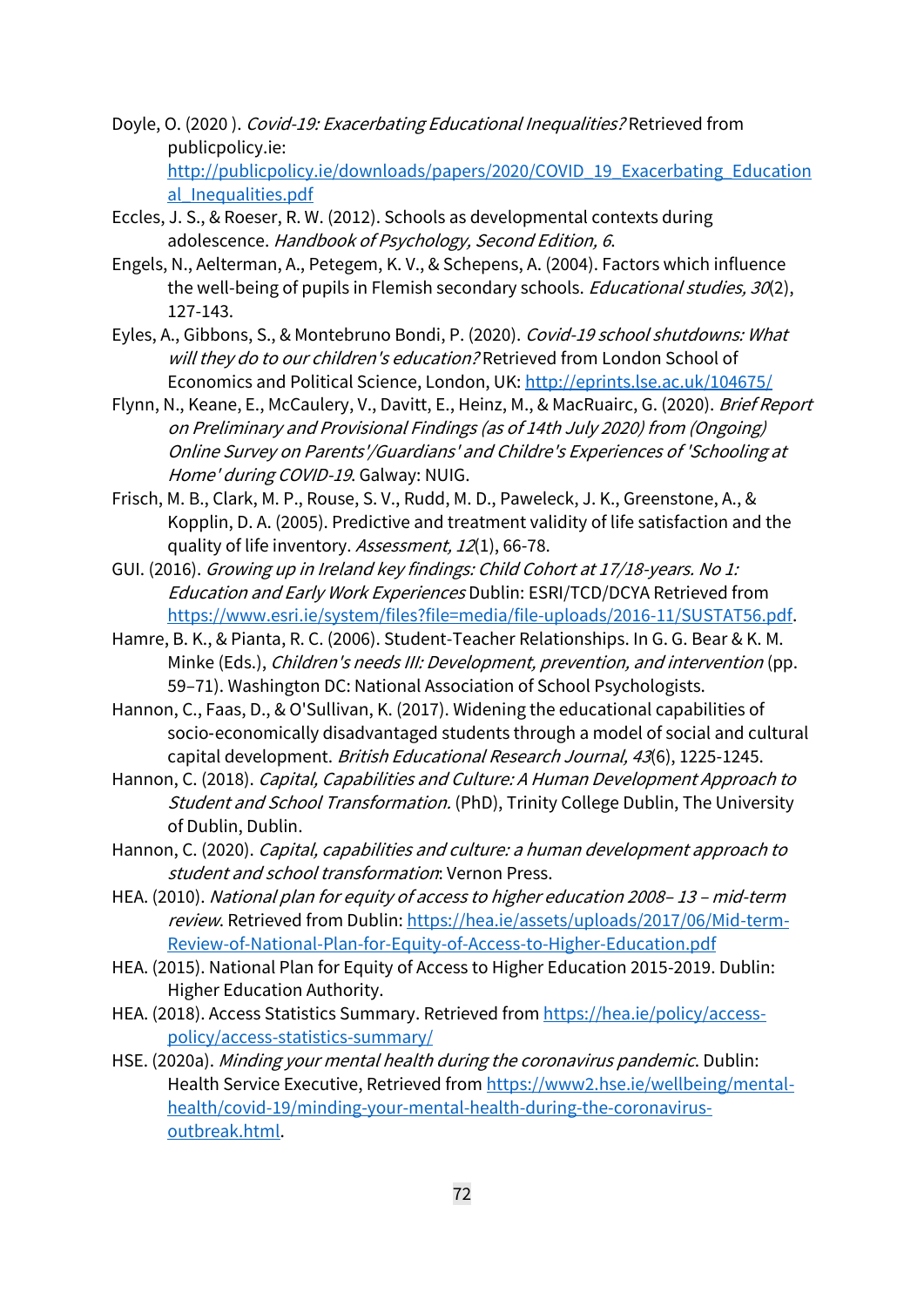- HSE. (2020b). Outsmart the exam monster. Dublin: Health Service Executive, Retrieved from https://www2.hse.ie/healthy-you/outsmart-the-exam-monster.html.
- HSE. (2020c). Stress causes of stress and how it can impact on you. Dublin: Health Service Executive, Retrieved fro[m https://www2.hse.ie/wellbeing/mental](https://www2.hse.ie/wellbeing/mental-health/stress.html)[health/stress.html.](https://www2.hse.ie/wellbeing/mental-health/stress.html)
- Hsieh, H.-F., & Shannon, S. E. (2005). Three Approaches to Qualitative Content Analysis. Qualitative Health Research, 15(9), 1277-1288.
- Huebner, E. S., & Gilman, R. (2006). Students who like and dislike school. Applied Research in quality of life, 1(2), 139-150.
- Hutchinson, J., Reader, M., & Akhal, A. (2020). *Education in England: Annual Report 2020*. Retrieved from UK, Education Policy Institute: [https://epi.org.uk/publications-and](https://epi.org.uk/publications-and-research/education-in-england-annual-report-2020/)[research/education-in-england-annual-report-2020/](https://epi.org.uk/publications-and-research/education-in-england-annual-report-2020/)
- Inclusion Ireland. (2020). The Implications of Covid-19 on the education of pupils with intellectual disabilities and autism. Retrieved from Dublin: [http://www.inclusionireland.ie/sites/default/files/attach/basic-page/1655/covid](http://www.inclusionireland.ie/sites/default/files/attach/basic-page/1655/covid-submission-1064-version.pdf)[submission-1064-version.pdf](http://www.inclusionireland.ie/sites/default/files/attach/basic-page/1655/covid-submission-1064-version.pdf)
- ISSU, & NPCPP. (2020). Results of the Survey of Students Parents and Guardians Reopening of Schools. Retrieved from Dublin: [https://www.npcpp.ie/wp](https://www.npcpp.ie/wp-content/uploads/2020/07/Results-of-the-Survey-of-Students-Parents-and-Guardians-Reopening-of-Schools-FINAL-2.pdf)[content/uploads/2020/07/Results-of-the-Survey-of-Students-Parents-and-](https://www.npcpp.ie/wp-content/uploads/2020/07/Results-of-the-Survey-of-Students-Parents-and-Guardians-Reopening-of-Schools-FINAL-2.pdf)[Guardians-Reopening-of-Schools-FINAL-2.pdf](https://www.npcpp.ie/wp-content/uploads/2020/07/Results-of-the-Survey-of-Students-Parents-and-Guardians-Reopening-of-Schools-FINAL-2.pdf)
- Jorm, A. F., Kitchener, B. A., Sawyer, M. G., Scales, H., & Cvetkovski, S. (2010). Mental health first aid training for high school teachers: a cluster randomized trial. BMC  $psychi$ *ztry, 10*(1), 51.
- Jigsaw. (2020). Coronavirus and youth mental health. Retrieved from <https://jigsawonline.ie/coronavirus-and-youth-mental-health/>
- Keane, E. (2011). Dependence-deconstruction: widening participation and traditionalentry students transitioning from school to higher education in Ireland. Teaching in Higher Education, 16(6), 707-718.
- Keane, E. (2015). Considering the practical implementation of constructivist grounded theory in a study of widening participation in Irish higher education. International Journal of Social Research Methodology, 18(4), 415-431.
- Kelly, N., Fleming, F., Demirel, B., & O'Hara, J. (2020). The Real Cost of School 2020: Back to School Survey Briefing Paper. Retrieved from Dublin: [https://www.barnardos.ie/media/8435/school-costs-survey-2020-briefing-paper-](https://www.barnardos.ie/media/8435/school-costs-survey-2020-briefing-paper-2.pdf)[2.pdf](https://www.barnardos.ie/media/8435/school-costs-survey-2020-briefing-paper-2.pdf)
- Krippendorff, K. H. (2004). Content Analysis: An Introduction to Its Methodology (2nd ed.). Thousand Oaks, CA: Sage Publications, Inc.
- Lawlor, J., Conneely, C., Oldham, E., Marshall, K., & Tangney, B. (2018). Bridge21: Teamwork, technology and learning – a pragmatic model for effective 21C teambased learning. Technology, Pedagogy and Education, 27(2), 211-232. doi:10.1080/1475939X.2017.1405066
- Lee, J. (2020). Mental health effects of school closures during COVID-19. The Lancet Child & Adolescent Health, 4(6), 421.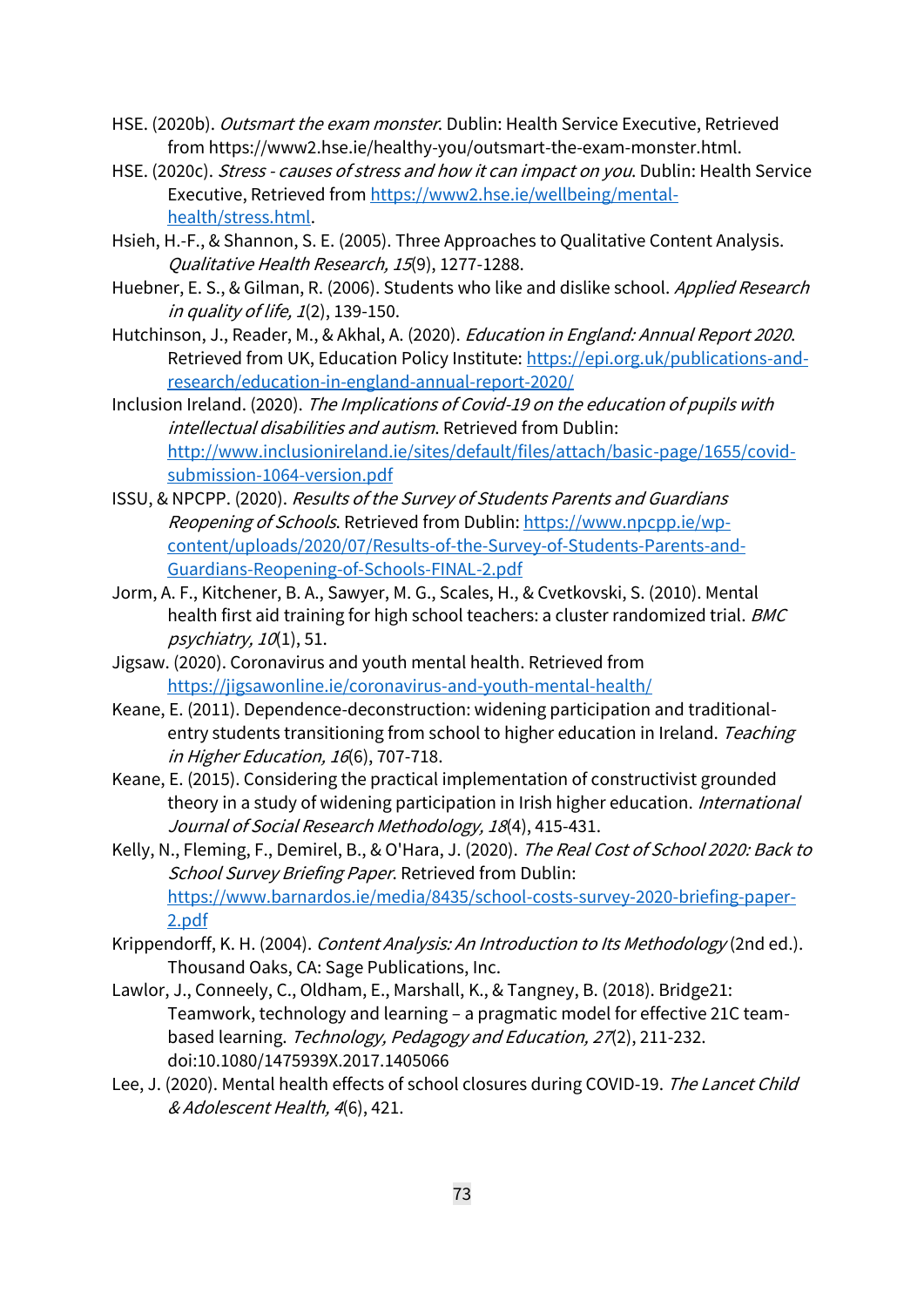- Lewis, A. D., Huebner, E. S., Malone, P. S., & Valois, R. F. (2011). Life satisfaction and student engagement in adolescents. Journal of Youth and Adolescence, 40(3), 249- 262.
- Li, C., & Lalani, F. (2020). The COVID-19 pandemic has changed education forever. This is how. Retrieved from [www.weforum.org/agenda/2020/04/coronavirus-education](http://www.weforum.org/agenda/2020/04/coronavirus-education-global-covid19-online-digital-learning)[global-covid19-online-digital-learning](http://www.weforum.org/agenda/2020/04/coronavirus-education-global-covid19-online-digital-learning)
- Little, D. (2007). Language learner autonomy: Some fundamental considerations revisited. International Journal of Innovation in Language Learning and Teaching, 1(1), 14- 29.
- Lovelace, M. D., Reschly, A. L., Appleton, J. J., & Lutz, M. E. (2014). Concurrent and predictive validity of the student engagement instrument. Journal of Psychoeducational Assessment, 32(6), 509-520.
- Major, L. E., & Machin, S. (2020). Covid-19 and social mobility: A CEP Covid-19 analysis. Retrieved from Centre for Economic Performance: <http://cep.lse.ac.uk/pubs/download/cepcovid-19-004.pdf>
- McCoy, S., Smyth, E., Watson, D., & Darmody, M. (2014). Leaving school in Ireland: A longitudinal study of post-school transitions. ESRI Research Series, 36.
- McGuire, P. (2020, June 23rd). Where next for the Leaving Cert? Calculated grades process has gone very smoothly so will there be any going back? Irish Times. Retrieved fro[m https://www.irishtimes.com/news/education/where-next-for-the-leaving](https://www.irishtimes.com/news/education/where-next-for-the-leaving-cert-1.4279582)[cert-1.4279582](https://www.irishtimes.com/news/education/where-next-for-the-leaving-cert-1.4279582)
- McKay, M. T., & Andretta, J. R. (2017). Evidence for the psychometric validity, internal consistency and measurement invariance of Warwick Edinburgh Mental Well-being Scale scores in Scottish and Irish adolescents. Psychiatry Research, 255, 382-386.
- McManus, B. (2013). Challenges for second-level education: The importance of education to Ireland's economy and society. In F. O'Toole (Ed.), Why Education Matters (pp. 14). Dublin: CRM Publications, on behalf of the Association of Secondary Teachers, Ireland.
- McNamara, E., Murphy, D., Murray, A., Smyth, E., & Watson, D. (2020). Growing Up in Ireland: The lives of 17/18 year olds of Cohort '98 (Child Cohort). Retrieved from Dublin[: https://www.esri.ie/publications/growing-up-in-ireland-the-lives-of-17-18](https://www.esri.ie/publications/growing-up-in-ireland-the-lives-of-17-18-year-olds-of-cohort-98-child-cohort) [year-olds-of-cohort-98-child-cohort](https://www.esri.ie/publications/growing-up-in-ireland-the-lives-of-17-18-year-olds-of-cohort-98-child-cohort)
- Ministry of Education. (2020). COVID-19 and wellbeing. New Zealand: Ministry of Education. Retrieved fro[m https://www.education.govt.nz/covid-19/covid-19-and](https://www.education.govt.nz/covid-19/covid-19-and-wellbeing/#Welcomingchildrenback)[wellbeing/#Welcomingchildrenback.](https://www.education.govt.nz/covid-19/covid-19-and-wellbeing/#Welcomingchildrenback)
- Mohan, G., McCoy, S., Carroll, E., Mihut, G., Lyons, S., & Mac Domhnaill, C. (2020). *Learning* for all? Second-Level Education in Ireland during COVID-19 (92). Retrieved from Dublin[: https://www.esri.ie/pubs/sustat92.pdf](https://www.esri.ie/pubs/sustat92.pdf)
- NCCA. (2011). Towards a Framework for Junior Cycle. Dublin, Ireland: National Council for Curriculum and Assessment
- NCCA. (2014). Key Skills of Junior Cycle. Retrieved from [http://www.juniorcycle.ie/NCCA\\_JuniorCycle/media/NCCA/Documents/Key/Key\\_S](http://www.juniorcycle.ie/NCCA_JuniorCycle/media/NCCA/Documents/Key/Key_Skills_2014.pdf) [kills\\_2014.pdf](http://www.juniorcycle.ie/NCCA_JuniorCycle/media/NCCA/Documents/Key/Key_Skills_2014.pdf)
- Ng Fat, L., Scholes, S., Boniface, S., Mindell, J., & Stewart-Brown, S. (2017). Evaluating and establishing national norms for mental wellbeing using the short Warwick–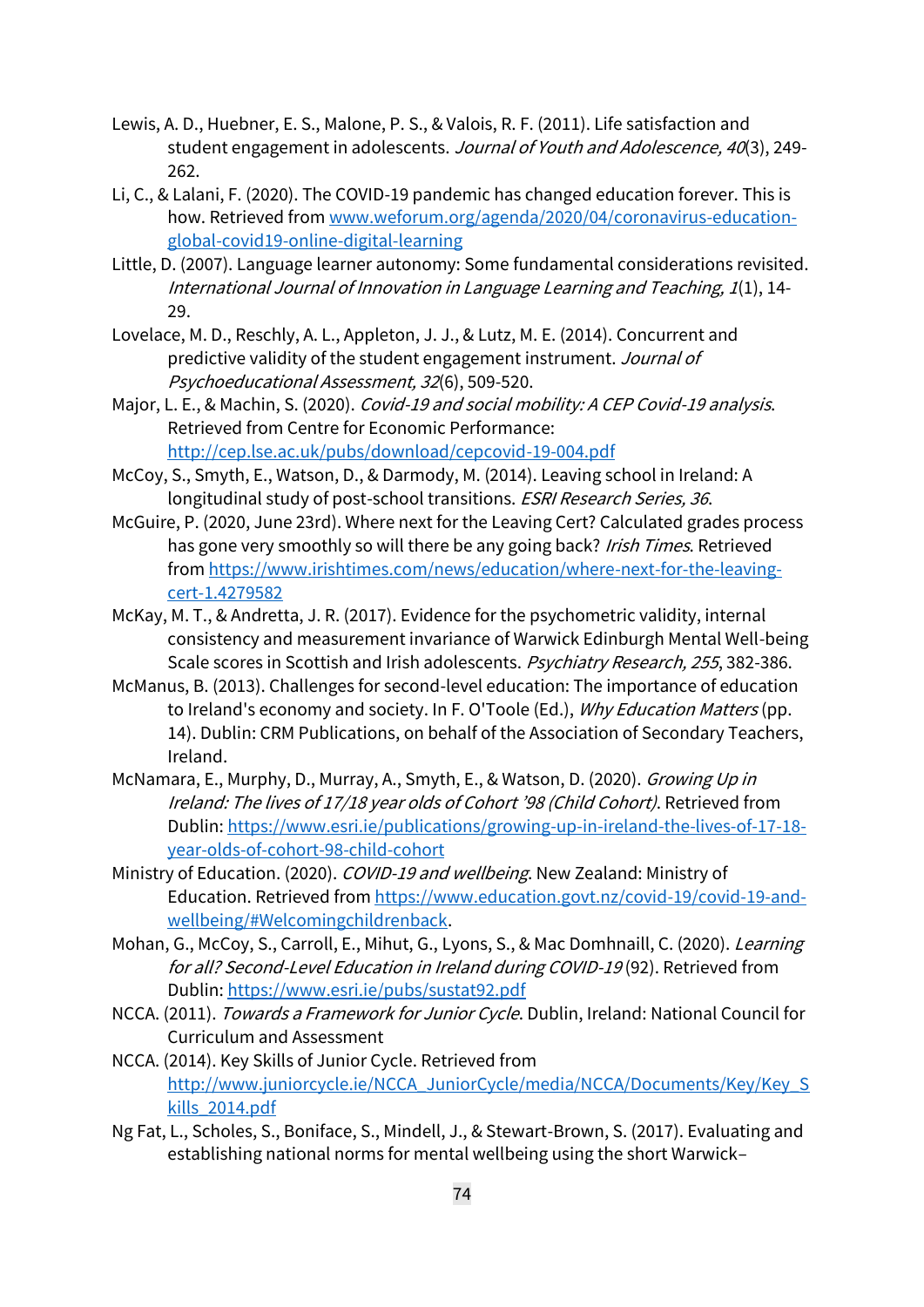Edinburgh Mental Well-being Scale (SWEMWBS): findings from the Health Survey for England. Quality of Life Research, 26(5), 1129-1144.

- O'Brien, C. (2020, May 4th). 'Plan B' for Leaving Cert exams under active consideration, Officials looking at how to award grades if summer exams do not happen. Irish Times. Retrieved fro[m https://www.irishtimes.com/news/education/plan-b-for](https://www.irishtimes.com/news/education/plan-b-for-leaving-cert-exams-under-active-consideration-1.4244118)[leaving-cert-exams-under-active-consideration-1.4244118](https://www.irishtimes.com/news/education/plan-b-for-leaving-cert-exams-under-active-consideration-1.4244118)
- Pianta, R. C., Hamre, B. K., & Allen, J. P. (2012). Teacher-student relationships and engagement: Conceptualizing, measuring, and improving the capacity of classroom interactions. In S. Christenson, A. Reschly, & C. Wylie (Eds.), Handbook of research on student engagement (pp. 365-386). Boston, MA: Springer.
- Poulton, R., Gluckman, P., Menzies, R., Bardsley, A., McIntosh, T., & Faleafa, M. (2020). Protecting and promoting mental wellbeing: Beyond COVID-19. Retrieved from Koi Tū: [https://council.science/wp-content/uploads/2020/06/Koi-Tu-final-Protecting](https://council.science/wp-content/uploads/2020/06/Koi-Tu-final-Protecting-and-Promoting-Mental-Wellbeing-June-2020.pdf)[and-Promoting-Mental-Wellbeing-June-2020.pdf](https://council.science/wp-content/uploads/2020/06/Koi-Tu-final-Protecting-and-Promoting-Mental-Wellbeing-June-2020.pdf)
- PSI. (2020a). Psychological and Mental Health Needs Arising from COVID-19. Retrieved from [https://www.psychologicalsociety.ie/source/PSIs%20Psychological%20and%20Me](https://www.psychologicalsociety.ie/source/PSIs%20Psychological%20and%20Mental%20Health%20Needs%20Arising%20from%20COVID-19_1.pdf) [ntal%20Health%20Needs%20Arising%20from%20COVID-19\\_1.pdf](https://www.psychologicalsociety.ie/source/PSIs%20Psychological%20and%20Mental%20Health%20Needs%20Arising%20from%20COVID-19_1.pdf)
- PSI. (2020b). The Relaunch Back to School After COVID-19 Restrictions: Guidance from the Psychological Society of Ireland. Retrieved from [https://www.psychologicalsociety.ie/source/The%20Relaunch%20-](https://www.psychologicalsociety.ie/source/The%20Relaunch%20-%20Back%20to%20School%20After%20COVID-19%20Restrictions%20(Guidance%20from%20PSI).pdf) [%20Back%20to%20School%20After%20COVID-](https://www.psychologicalsociety.ie/source/The%20Relaunch%20-%20Back%20to%20School%20After%20COVID-19%20Restrictions%20(Guidance%20from%20PSI).pdf)[19%20Restrictions%20\(Guidance%20from%20PSI\).pdf](https://www.psychologicalsociety.ie/source/The%20Relaunch%20-%20Back%20to%20School%20After%20COVID-19%20Restrictions%20(Guidance%20from%20PSI).pdf)
- Putwain, D. W., Connors, L., Woods, K., & Nicholson, L. J. (2012). Stress and anxiety surrounding forthcoming Standard Assessment Tests in English schoolchildren. Pastoral Care in Education, 30(4), 289-302.
- Schoon, I., Cheng, H., Gale, C. R., Batty, G. D., & Deary, I. J. (2010). Social status, cognitive ability, and educational attainment as predictors of liberal social attitudes and political trust. Intelligence, 38(1), 144-150.
- Shandler, M., & Steenekamp, K. (2014). Some prerequisites for access programmes that contribute to academic success in higher education. Africa Education Review, <sup>11</sup>(2), 201-218. doi:10.1080/18146627.2014.927157
- Smyth, E. (1999). Pupil performance, absenteeism and school drop-out: A multidimensional analysis. School effectiveness and school improvement, 10(4), 480- 502.
- Smyth, E. (2017). Off to a Good Start: Primary School Experiences and the Transition to Second-Level. Retrieved from: [https://www.esri.ie/publications/off-to-a-good](https://www.esri.ie/publications/off-to-a-good-start-primary-school-experiences-and-the-transition-to-second-level)[start-primary-school-experiences-and-the-transition-to-second-level](https://www.esri.ie/publications/off-to-a-good-start-primary-school-experiences-and-the-transition-to-second-level)
- Smyth, E., Banks, J., & Calvert, E. (2011). From Leaving Certificate to leaving school: A longitudinal study of sixth year students. Economic and Social Research Institute (ESRI) Research Series.
- Smyth, E., & Banks, J. (2012). 'There was never really any question of anything else': young people's agency, institutional habitus and the transition to higher education. British Journal of Sociology of Education, 33(2), 263-281.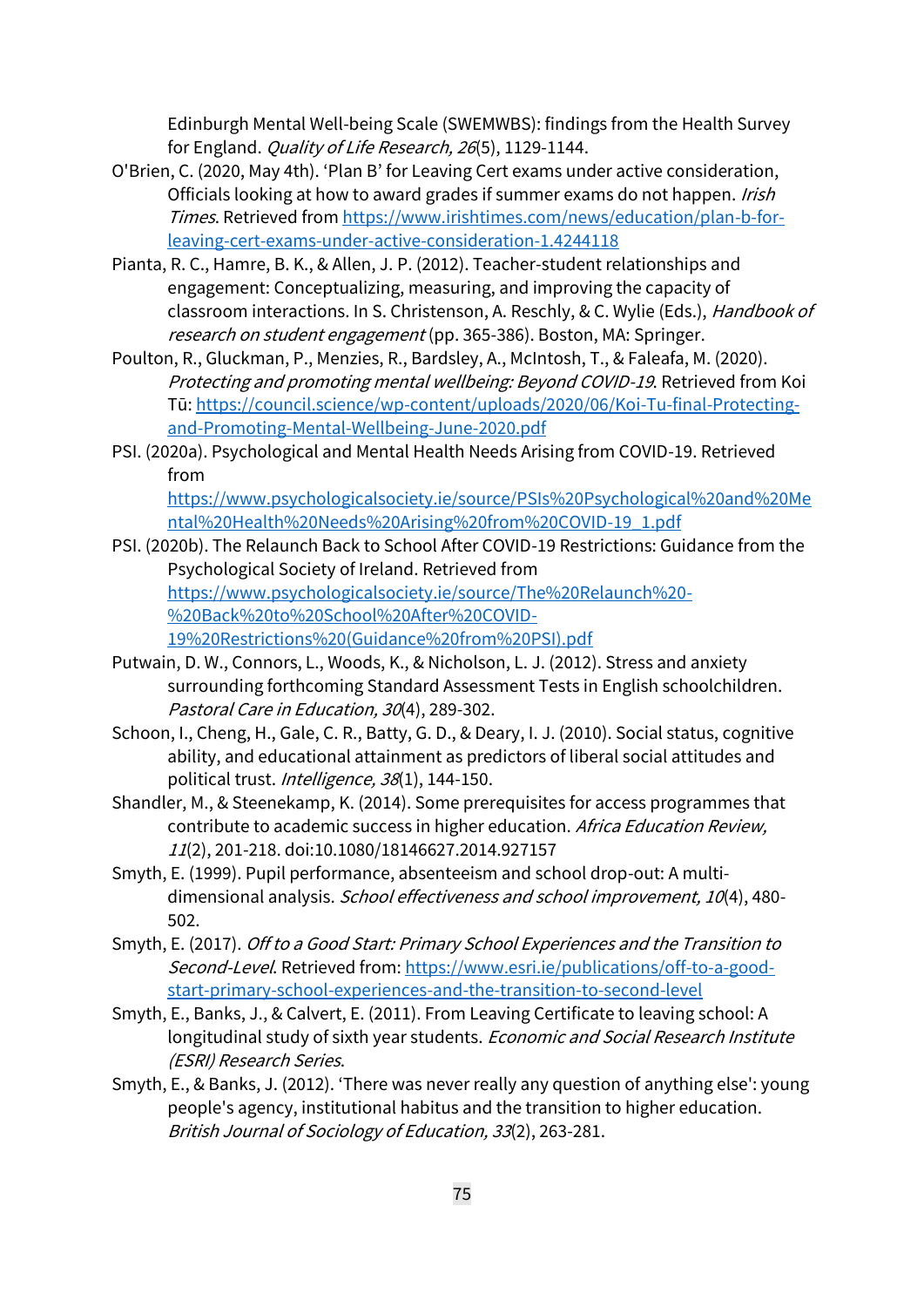- Smyth, E., McCoy, S., & Kingston, G. (2015). Learning from the Evaluation of DEIS. Retrieved from Economic and Social Research Institute: <https://www.esri.ie/system/files/media/file-uploads/2015-07/RS39.pdf>
- Smyth, E., Banks, J., O'Sullivan, J., McCoy, S., Redmond, P., & McGuinness, S. (2019). Evaluation of the National Youthreach Programme. Retrieved from Dublin, ESRI: <https://www.esri.ie/pubs/RS82.pdf>
- Smyth, E., McCoy, S., & Banks, J. (2019). Student, teacher and parent perspectives on senior cycle education. Economic and Social Research Institute (ESRI) Research Series.
- Sukhera, J. (2020). How to support kids' and teens' mental health during the COVID-19 pandemic. The Conversation. Retrieved from The Conversation website: [https://theconversation.com/how-to-support-kids-and-teens-mental-health](https://theconversation.com/how-to-support-kids-and-teens-mental-health-during-the-covid-19-pandemic-138475)[during-the-covid-19-pandemic-138475](https://theconversation.com/how-to-support-kids-and-teens-mental-health-during-the-covid-19-pandemic-138475)
- Tennant, R., Hiller, L., Fishwick, R., Platt, S., Joseph, S., Weich, S., . . . Stewart-Brown, S. (2007). The Warwick-Edinburgh mental well-being scale (WEMWBS): development and UK validation. Health and Quality of life Outcomes, 5(1), 63.
- Van Lancker, W., & Parolin, Z. (2020). COVID-19, school closures, and child poverty: a social crisis in the making. The Lancet Public Health, 5(5), e243-e244. doi:https://doi.org/10.1016/S2468-2667(20)30084-0

Van Petegem, K. (2008). Relationship between student, teacher and classroom characteristics and students' school wellbeing. (PhD), Ghent University, Belgium.

- Van Petegem, K., Aelterman, A., Van Keer, H., & Rosseel, Y. (2008). The influence of student characteristics and interpersonal teacher behaviour in the classroom on student's wellbeing. Social indicators research, 85(2), 279-291.
- Vignoles, A., & Burgess, S. (2020). The COVID-19 Crisis and Educational Inequality. Retrieved from [https://www.ukfiet.org/2020/the-covid-19-crisis-and-educational](https://www.ukfiet.org/2020/the-covid-19-crisis-and-educational-inequality/)[inequality/](https://www.ukfiet.org/2020/the-covid-19-crisis-and-educational-inequality/)
- Wang, M.-T., & Holcombe, R. (2010). Adolescents' perceptions of school environment, engagement, and academic achievement in middle school. American educational research journal, 47(3), 633-662.
- Williams, J., Greene, S., Doyle, E., Harris, E., Layte, R., McCoy, S., . . . O'Dowd, T. (2009). Growing up in Ireland national longitudinal study of children. The lives of 9 year olds. (1). Dublin: Department of Children and Youth Affairs Retrieved from [http://hdl.handle.net/10147/143172.](http://hdl.handle.net/10147/143172)
- Williams, J., Thornton, M., Morgan, M., Quail, A., Smyth, E., Murphy, D., & O'Mahony, D. (2018). The lives of 13-year-olds, Child Cohort (6). Retrieved from Dublin: <http://aei.pitt.edu/101840/1/BKMNEXT368.pdf>
- Whitley, J., Smith, J. D., & Vaillancourt, T. (2013). Promoting mental health literacy among educators: Critical in school-based prevention and intervention. Canadian Journal of School Psychology, 28(1), 56-70.
- Zhang, J., Shuai, L., Yu, H., Wang, Z., Qiu, M., Lu, L., . . . Chen, R. (2020). Acute stress, behavioural symptoms and mood states among school-age children with attention-deficit/hyperactive disorder during the COVID-19 outbreak. Asian journal of psychiatry, 51, 102077.